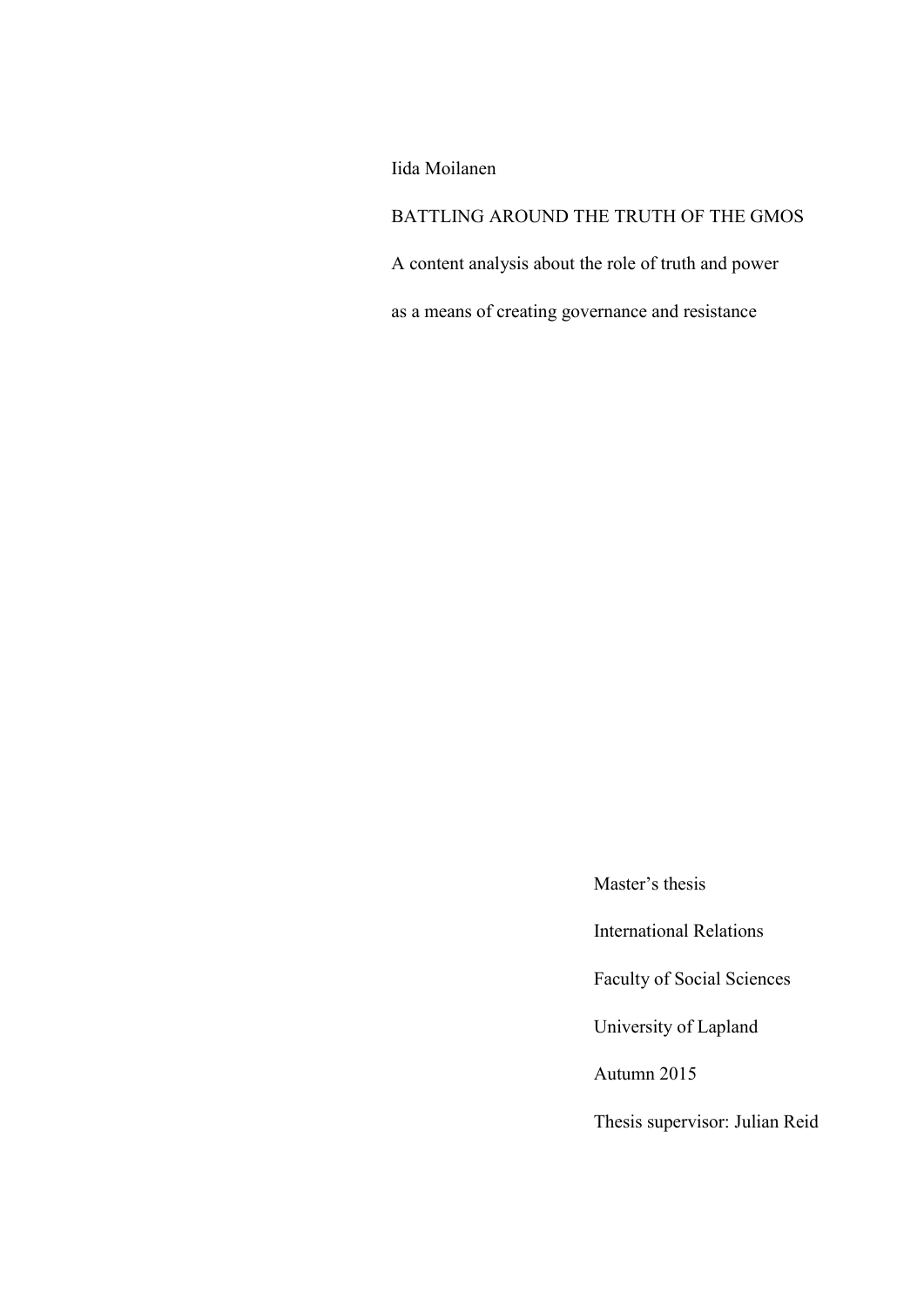## **Lapin yliopisto, yhteiskuntatieteiden tiedekunta**

Työn nimi: Battling around the truth of the GMOs: A content analysis about the role of truth and power as a means of creating governance and resistance

Tekijä: Iida Moilanen

Koulutusohjelma/oppiaine: Kansainväliset suhteet

Työn laji: Pro gradu -työ\_X\_ Sivulaudaturtyö\_\_ Lisensiaatintyö\_\_

Sivumäärä: 113

Vuosi: 2015

Tiivistelmä:

This master's thesis approaches the debate around biotechnology, genetically modified organisms (GMOs) and the notion of food sovereignty as they are addressed by an Indian, food sovereignty activist group called Navdanya. Basing on the material produced by Navdanya, I am determining, by the means of a theory guided content analysis, what kind of an alternative food sovereignty is. Furthermore, I am examining how food sovereignty can be considered as a means of resistance to the impacts of the GMOs in India. I am arguing that the introduction of the GMOs to India created an opportunity to govern populations and furthermore life and nature.

I am examining this by utilising Michel Foucault's theory of biopolitics as a theoretical framework. In order to find out how governance and resistance are practiced, I utilise Foucault's notions of truth and power by illustrating how they can be utilised as a means to create governance and resistance. Therefore, I formulated a "truth regime of biotechnology" to represent the governance, operated by the actors supporting the utilisation of the GMOs, as well as to describe how the governance is created and justified under the regime. As a means of resistance, Navdanya produces alternative truths and puts into practice an alternative of food sovereignty – "the new politics of truth".

Navdanya succeeds in its resistance by managing to create the alternative truth of food sovereignty, which does not utilise or reproduce the truths of the biotechnology regime. Navdanya does this by managing to detach the power of the biotechnology regime's truths from their economic and political roles they play in society. The traditional complexity with resistance, in relation to the State of India, is present, which can be however explained by utilising the new ways in approaching the notion of resistance in the context of the Global South.

Asiasanat: biopolitics, food sovereignty, truth, power, resistance, governance

Muita tietoja:

Suostun tutkielman luovuttamiseen kirjastossa käytettäväksi\_X\_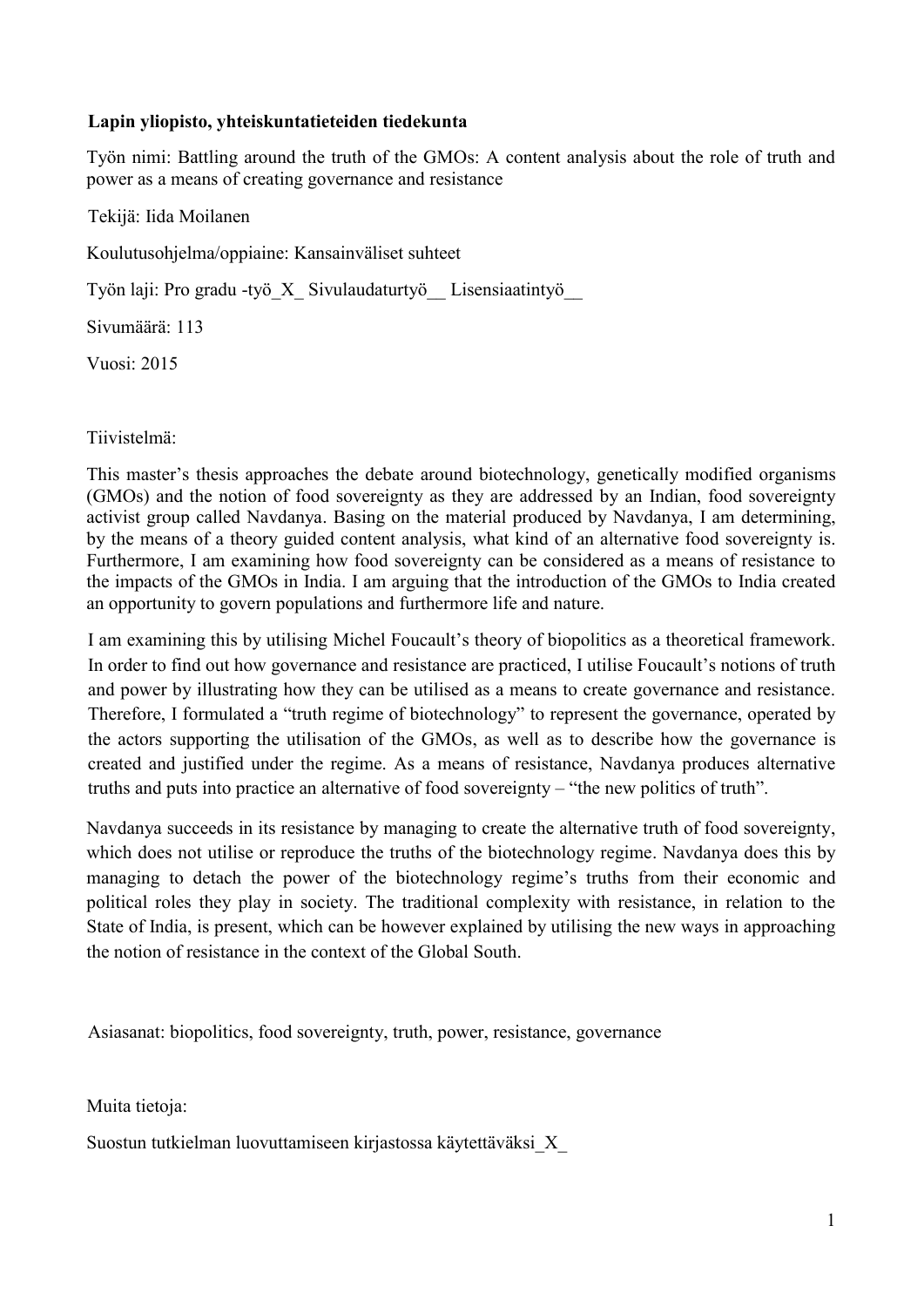# Table of contents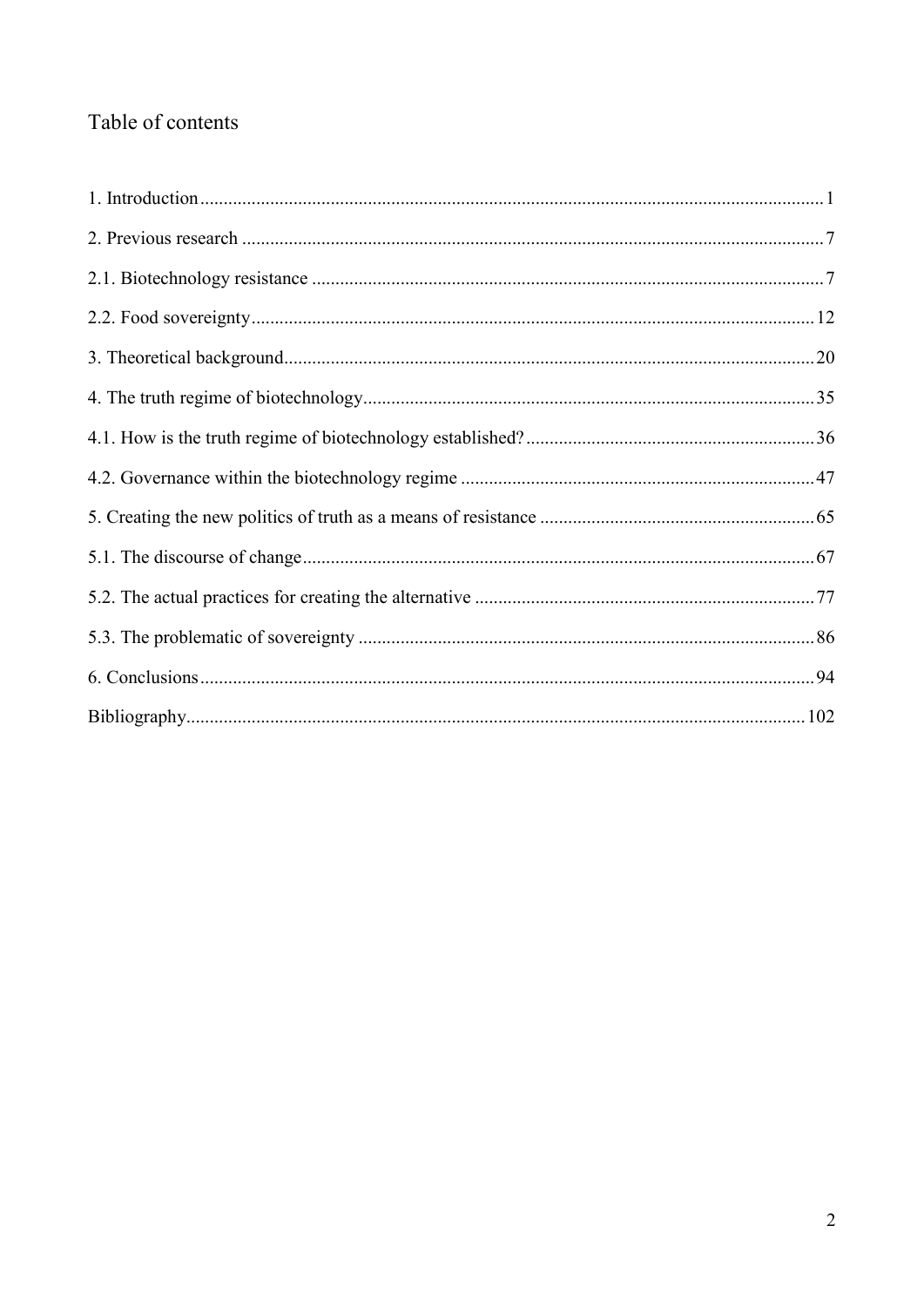## <span id="page-3-0"></span>1. Introduction

Food and the questions related to what we *really* eat and *how* the food we eat is produced have become, in increasing amounts, debated topics around the world. One of the most controversial topics concerning to global food production have aroused due to the introduction of genetically modified organisms (GMOs). Genetic engineering due to the improvements in biotechnology has enabled the modification of nature's products and production of genetically modified food products. Nowadays GMO food is sold in super markets and the GMOs are widely utilised as a part of food industry and industrial farming. However, the genetically modified (GM) products are considered as inventions, which is why they can be patented and thus privately owned. This has created the opportunity to profit from nature's products, such as plants or seeds, as they are considered as privately owned commodities that can be sold in the markets. However, genetically engineered food is often praised as a solution to world's hunger and the cultivation of the GM seeds is introduced as improvement to farming. Often this type of information about the GMOs is given in terms of food security.

The utilisation of the GMOs and the modification of nature have, as well, aroused many concerns and led into different disputes about the ethical, moral and monetary questions related to it. For instance, what is often presented is the fact that genetic engineering is still a relatively new invention, which has not yet been studied much. This is why the long term effects and consequences that may result in from the modification of food products and nature are unknown. Likewise, another big dispute is caused due to the patenting of GMOs, which, in turn, enables the creation of private ownerships of the modified nature's products. This is why, along with the safety concerns of the GMOs, it has also been argued that the genetic engineering has enabled profiting from nature's products. Similarly, McMichael (2000, 21) has defined food as powerful factor in nowadays global politics as money. In fact, the utilisation of the GMOs has already showed its impact, as it has created great social consequences in many different areas. This type of a critical discourse of genetic modification is often presented by groups that represent an ideology called *food sovereignty*.

Food sovereignty movements have become one of the most visible critics towards the contemporary food production. Likewise, the ideology of food sovereignty itself has become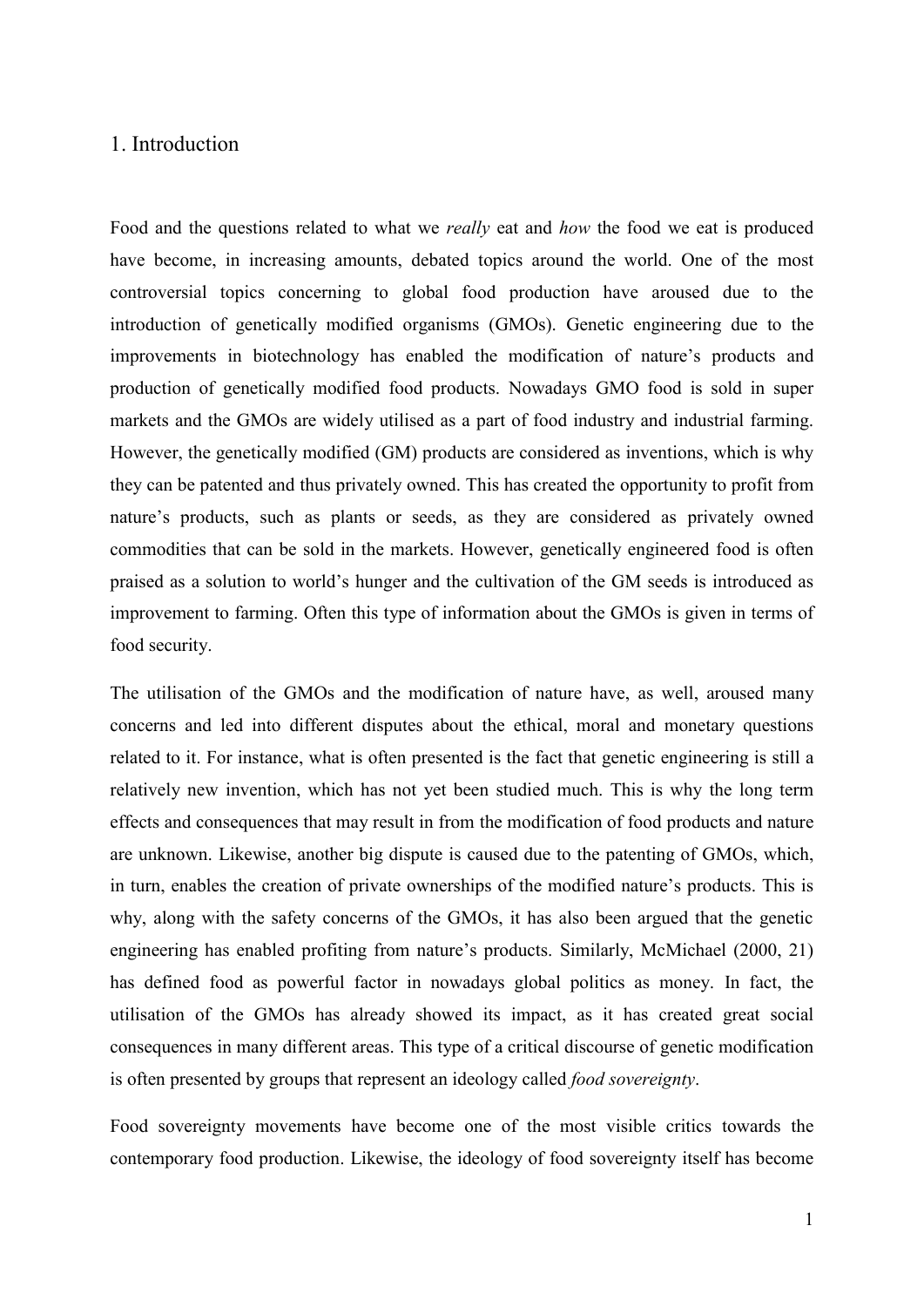a widely discussed phenomenon in the nowadays global politics as well as in academia. In this thesis, I am approaching the problematic with the GMOs and global food production, presented by an Indian food sovereignty and women activist group called Navdanya. Navdanya was founded by Vandana Shiva in India, in 1982, after the announcement of the first news regarding to the development of genetically modified seeds. After its establishment in 1982, the larger scale activism of Navdanya began not until 1998, when an American multinational corporation, Monsanto, started importing genetically modified Bt Cotton seeds to India. After this, the activism expanded rapidly as Monsanto's activities and the performance of the GM seeds in India started to be realised, and to reveal the other side of the GMOs as well: the promised improvements to farming and the increase of the crop sizes actually turned out creating even more challenges and more distress.

Therefore, the starting point to this case, as well as to this whole thesis, are the impacts that the introduction of genetically modified *seeds* created in India, which I am approaching from the point of view of a food sovereignty movement, Navdanya. The role of the seeds as the basis of the food production chain has put them into the centre of an attention in this case. Similarly, the modification of seeds by the means of biotechnology has created new ways of power and control that, in turn, influence the whole food production chain, from seed to table. When considering on a larger scale, the genetic engineering of seeds, can consequently enable the governance of people – and even nature and life, as it is changing something so basic in such a fundamental way. Likewise, due to the opportunities created by the patent laws and the intellectual property rights, it has been presented that who – if anyone – should have the right to own seeds that are the basis of the food production chain. As a matter of fact, it has been argued that the problem with the seed technology is that it has become a way to make money rather than ensuring the well being and nourishment of people (Kloppenburgh 2004/1988, 8). As a proof of this problematic, the amount of lawsuits and other disputes around the world are increasing. Thus, it can be argued that the fundamental problematic with the GM seeds arises due to the attempts to govern and claim ownership over nature – and over life.

In India, the introduction of the GM seeds created especially huge impact on farmers. However, it needs to be taken into account that the situation of farmers in the society has been poor even before the introduction of the GMOs. Since, despite of the importance of farmers as food producers, the status of farmers in India is one of the lowest and its permanence is ensured by the still functioning, however abolished, caste system. Anyhow, the need to improve the position of farmers and give more recognition to them is more or less permanent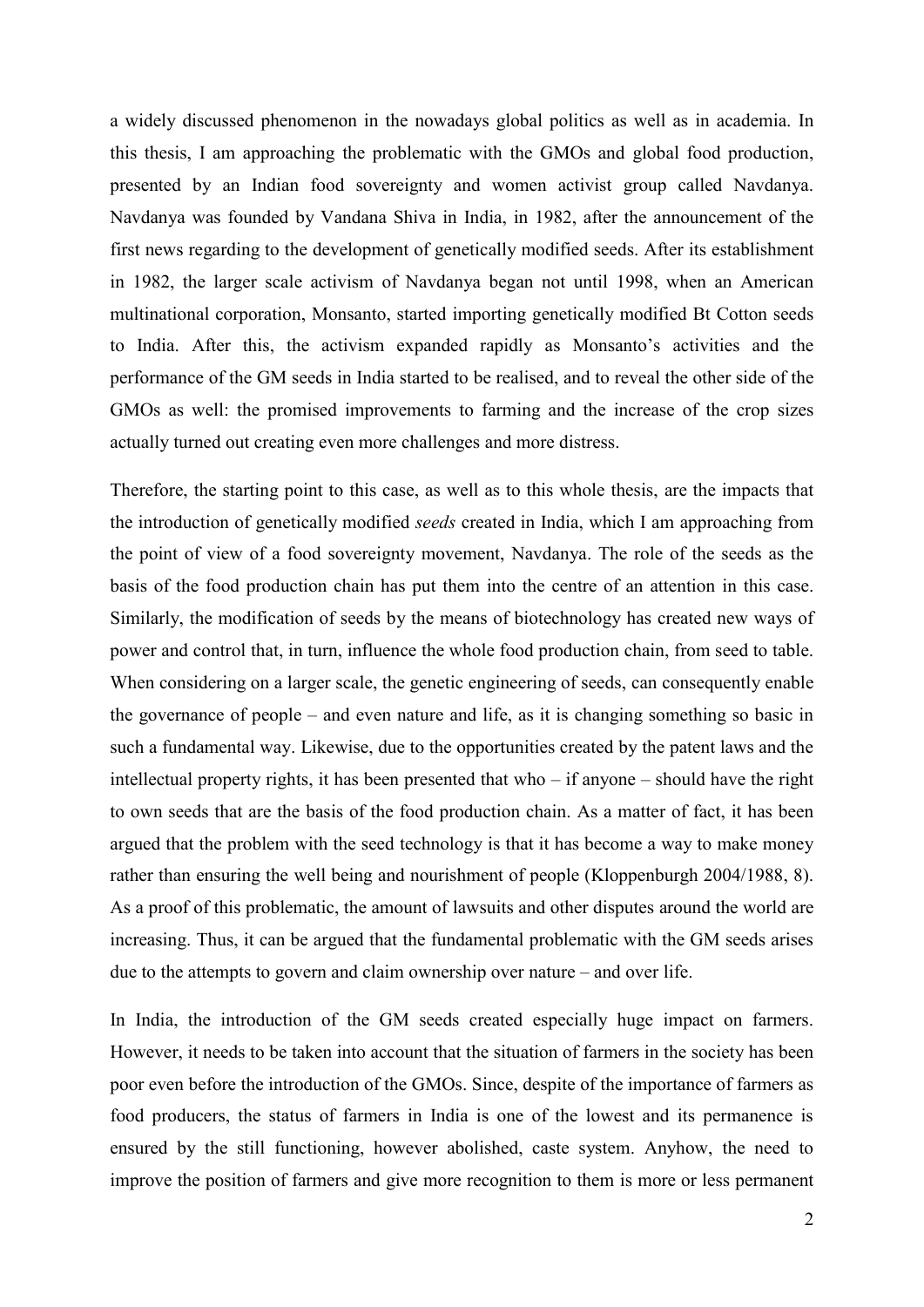political and publicly acknowledged issue. Moreover, there are various complexities in India that further complicate the status of farmers. One of the biggest of them is the growing landlessness among farmers. The main causes for landlessness are the government lead development projects that justify the claiming of "unused" land for city development projects, where however, many people live and farm. Likewise, the old customs in India have a strong influence on the creation of landlessness. Traditionally, father divides his land equally among his children, who all get their piece of land to farm. But, as the practice continues long enough, the pieces of land shrink and there is no land to be shared and to be given to everyone, when the rest becomes landlessness. What is more, there is another law in India, which restricts the size of the area of land that can be cultivated by one farmer. Due to this, farmers cannot cultivate large areas even if they wanted to or were capable of it. Consequently, all this together – the poor social status of farmers, the influence of the GMOs to farming, landlessness and the land laws, combined with uncertainty of weather conditions, creates the particularly vulnerable position of farmers in India's society. And what makes the situation even more severe is the fact that 70% of India's population lives in rural areas (See for example, Trading Economics) and gets their living, in one way or another, from land.

On the other hand, when approaching to this problematic, the reality of India being a huge country with the second largest population in the world, has to be taken into account. The large population needs to be fed somehow, which is a specially challenging task due to the wide underdevelopment, especially in agriculture which is still strongly relying on traditional methods. Due to this, farming is highly vulnerable to unpredictable weather conditions, such as changes in monsoon. Thus, when approaching the problematic from this point of view, the introduction of the new technical solutions to farming, such as GM seeds, seem like the only reasonable option to improve farming and create resistance against the unpredictability of nature. This as well illustrates the complexity of the different means and the aims utilised by food sovereignty and food security, which both ultimately are aiming at solving the same problem – to ensure the sufficiency of food. However, of those two, the role of food sovereignty and its means for achieving change have remained more unclear, which, however, is what I am trying clarify in this thesis. And, in fact, an urgent need from different fields of study have been presented for the further conceptualisation and theorisation of the role of the food sovereignty movements, both in general as a phenomenon, and as challengers in the global food production. (See for example Sommerville et al. 2014, 248). Similarly, there are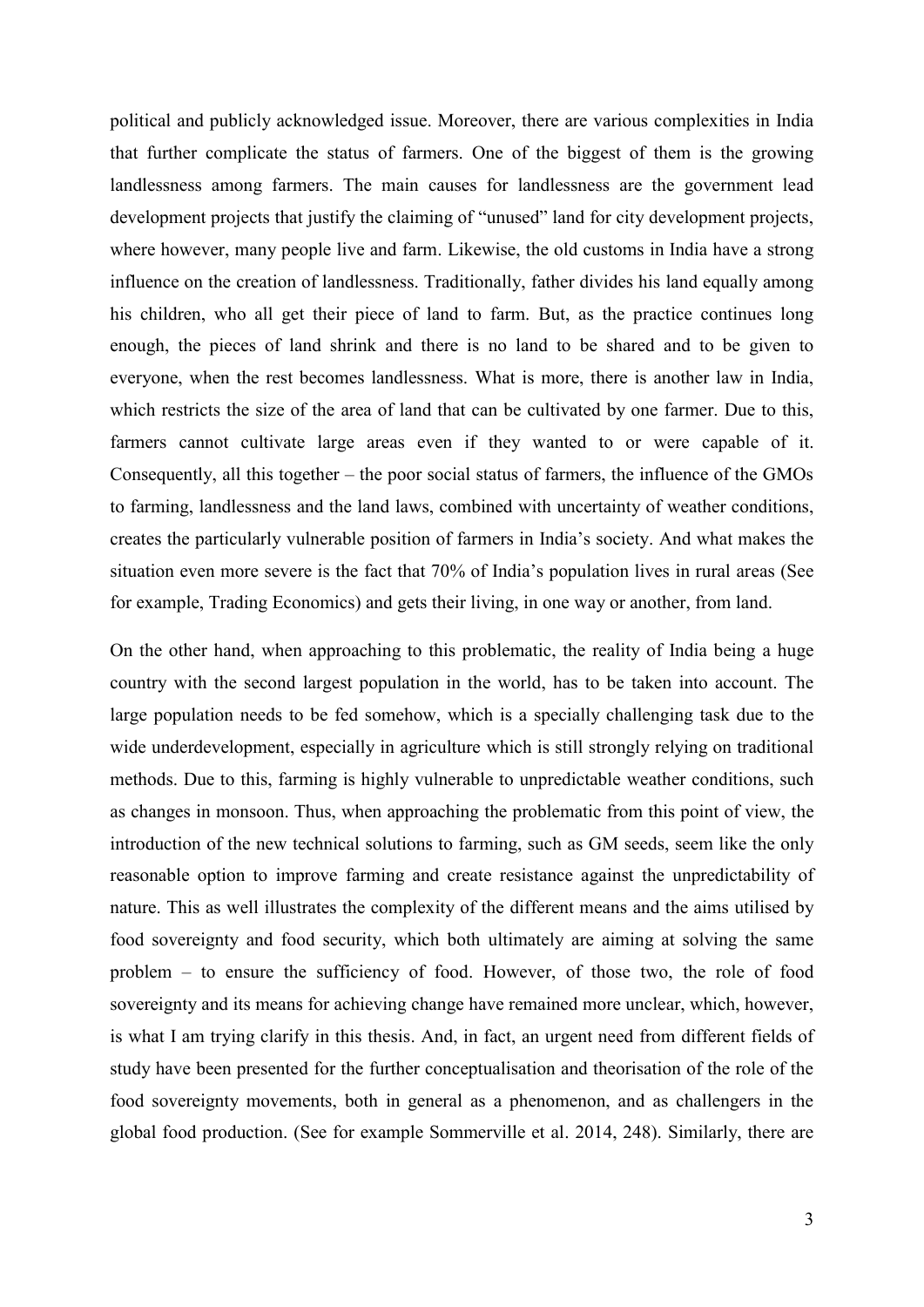only a few studies where food sovereignty have been scrutinised from the point of view of biopolitics, which as well represents the framework of this thesis.

Hereby, as the most central issue in this case seems to be culminating around the questions of *how* to organise the food production in India and *what* is the real influence and the "truth" about the GMOs, I have decided to examine this problematic by utilising Foucault's notions of truth and power. Likewise, I perceive the situation between the food sovereignty movement Navdanya and the side introducing GMOs to India as a situation of governance and resistance. Therefore, to illustrate the side of power and governance in this case, I formulated *a regime of truth of biotechnology* that consists of the activities of Monsanto in India and the other actors in this case who support the utilisation of GMOs. As a means of governance, the regime of truth of biotechnology have created and utilises its truth about the GMOs, with what it justifies as well as enables the governance operated by the biotechnology regime. Whereas, Navdanya, as a food sovereignty movement, challenges the governance of the biotechnology regime enabled be the prevailing truth, by creating and presenting an alternative truth as its means of resistance. Thus, I find Foucault's notions regarding to truth and power suitable to illustrate this complexity: "[t]here is a battle 'for truth', or at least 'around truth' - - a battle about the status of truth and the economic and political role it plays" (Foucault 2000, 132).

Therefore, in order to find out the status and the role of both of the competing truths in this case, my research question is as follows:

*How producing the 'new politics of truth' of food sovereignty can be seen as a meaningful way to resist the governance of the truth regime of biotechnology?* 

By the supporting questions, I am illustrating the difference between the parties, as well as that how the difference between them is created. I am doing this by asking:

*What is a 'truth regime of biotechnology', what are the characteristics of it, and how is the truth regime sustained?* 

Furthermore, the other supporting questions illustrate how the resistance is carried out and whether it can be characterised as food sovereignty, which I am investigating by asking:

*How and what kind of alternative truth Navdanya produces as a means of resistance and how it represents the ideology of food sovereignty?*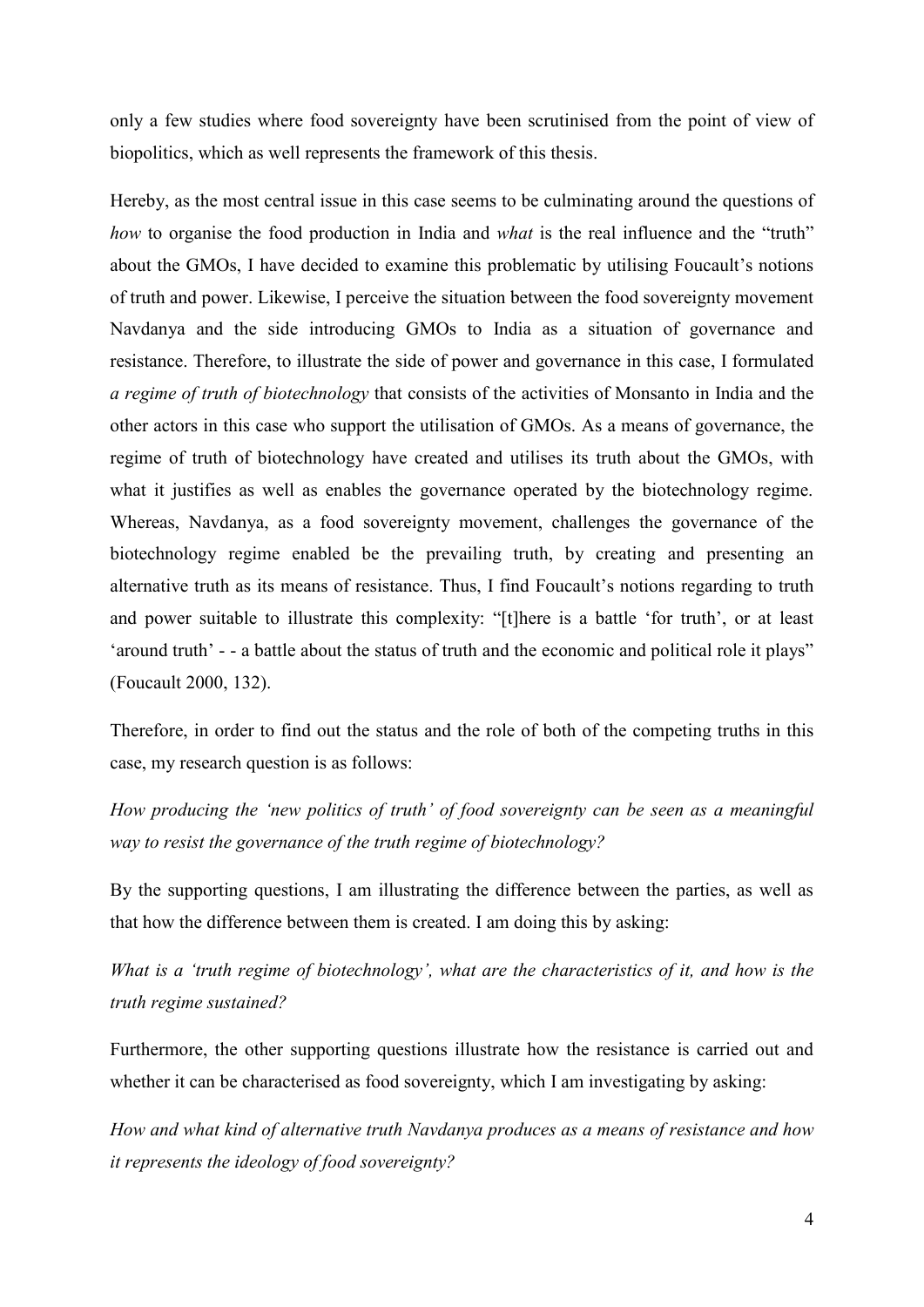My hypothesis is, that the "truth" that prevails regarding to the GMOs and the organisation of food production in India is dominated by the truth of the biotechnology regime. Navdanya, as a food sovereignty movement, manages to resist the governance of the biotechnology regime by creating an alternative that challenges the prevailing truth of the biotechnology regime. In larger scale, I see Navdanya representing the agency, and the goals and the ideology, of many social, and food sovereignty moments that challenge the prevailing truths of societies and seek to "change the world" by creating actual alternatives and by producing alternative "truths" to the prevailing ones.

However, to carry out the research in this context, there are some important notions to keep in mind. Despite of that Foucault's conceptualisation of *truth* appears surprisingly often in his texts as well as it is closely related to his most well-known notions of power, knowledge and subject, the notion of truth has nevertheless remained quite incomplete and little utilised and elaborated in research. Likewise, in this thesis, I am utilising Foucault's notion of resistance, which is a largely used, criticised and further developed concept. However, I am proposing a new way to utilise the notion of resistance by presenting the creation of the new politics of truth of food sovereignty as a means of resistance. Moreover, what needs to be taken into account in explaining the governance and resistance in this case is that it is occurring in a still developing country, India, which is an old colony. This is why governance and resistance must be explained by taking into consideration the presence of liberal, neoliberal and postcolonial practices of governance (Seppälä 2014, 92; Odysseos 2011, 441). As well, when utilising Foucault's theories to explain occurrences in developing countries, it is important to be aware of that Foucault, and his notions, have been criticized for Eurocentrism, elitism and too much of theoreticism (See for example Seppälä 2014, 93, 99; Richmond 2011, 421.) This is why a researcher from the Global North needs to be aware of his/her privileged position in relation to the Global South and recognise the power to strengthen or weaken this separation (Seppälä 2014, 93). Moreover, what is interesting in this case, is the emerging importance of the 'feminisation of resistance' to explain the activism of contemporary social movements (Seppälä 2014, 89).

## *Research material and method*

As a research material I utilise diary notes that are all published on the homepage of Navdanya (http://www.navdanya.org/), under a link *The Navdanya Diary*. From all the diary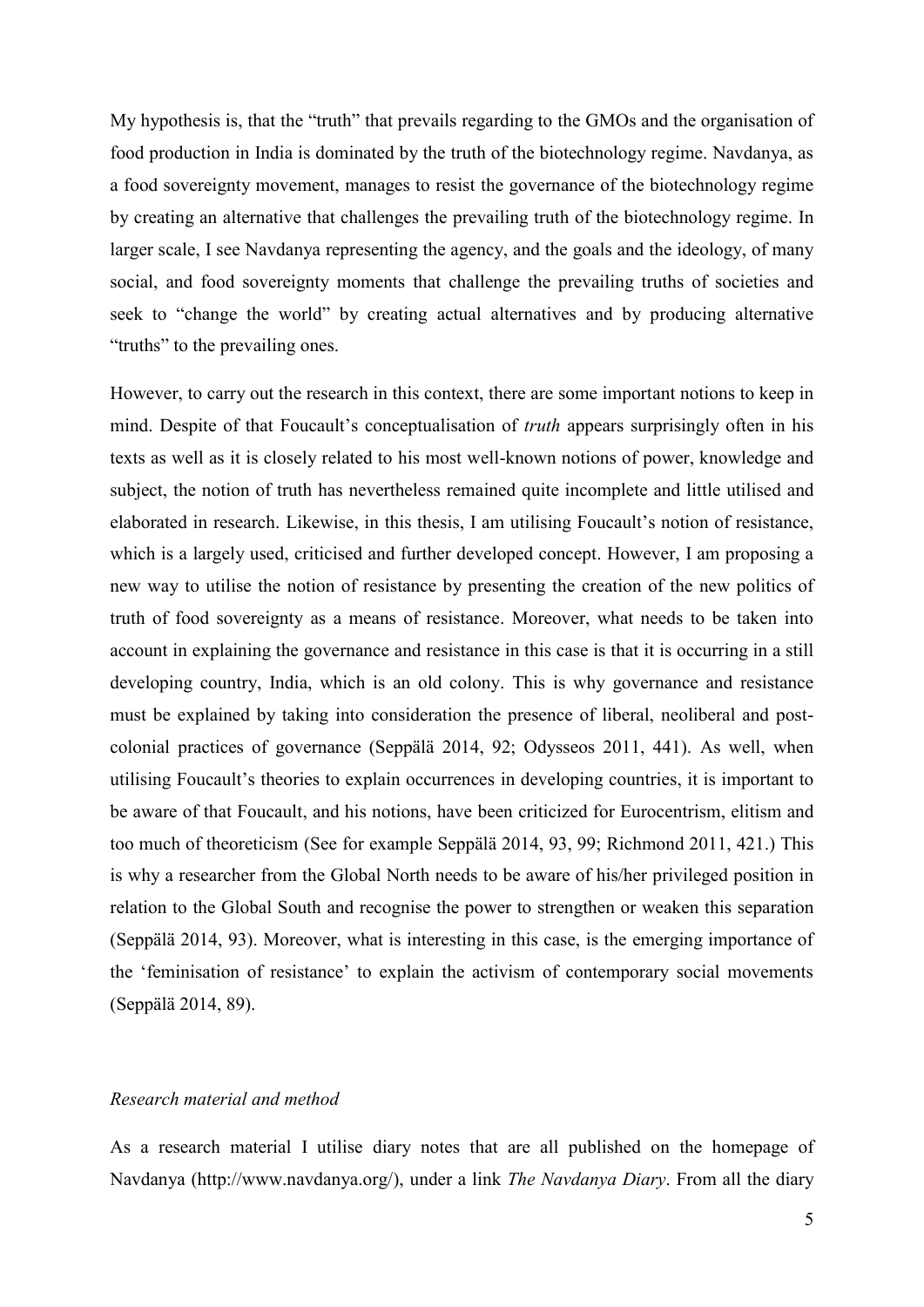material, I limited the research material and only chose the posts categorised under the classifications called *Voices of the seed* and *GMO,* as seeds and the genetic manipulation of them, are the main reasons why I became interested in this case, as well as they represent the fundamental problematic in it. Furthermore, from these categorisations, I chose only the material that was produced by Navdanya. The material is consisted of different types of "diary notes", such as columns by Vandana Shiva, of which most of them were also published in a newspaper *the Asian Age*. Along with the columns, the material is also consisted of different statements, responses or letters regarding to several issues. Therefore, I am scrutinising this case and presenting my findings basing on material that is produced by, and from the point of view of, Navdanya. Thus, the conceptualisation of the truth regime of biotechnology represents how Navdanya experienced the governance and the effects of it, as well as what is the biotechnology truth regime in this specific case. The oldest diary note in the research material is published on  $10^{th}$  of February, 2010, and the latest is on  $7^{th}$  of February, 2015. I finished collecting the material on  $9<sup>th</sup>$  of March, 2015.

As a research method I utilise content analysis, or more specific, theory-guided content analysis. In theory-guided content analysis the bigger theoretical framework guides the research and the empirical findings made from the material, and are then categorised and explained basing on the theory (Tuomi & Sarajärvi 2011, 117). I utilise the theory of biopolitics as the theoretical foundation, on which I base the empirical notions made from the research material. I categorise the empirical notions according to whether they represent the resistance and the alternative truth of Navdanya, or, the governance and the prevailing truth of the biotechnology regime. I explain the differences and categorise them basing on the different conceptualisations of Foucault that I utilise in this thesis. Thus, the bigger theoretical framework is set on Foucault's notions of biopolitics and truth, in order to find out how truths are utilised as a means of governance and resistance. The analysis of the research material is carried out by basing on these concepts, which, however, leaves room for critique and the emergence of new conceptualisations.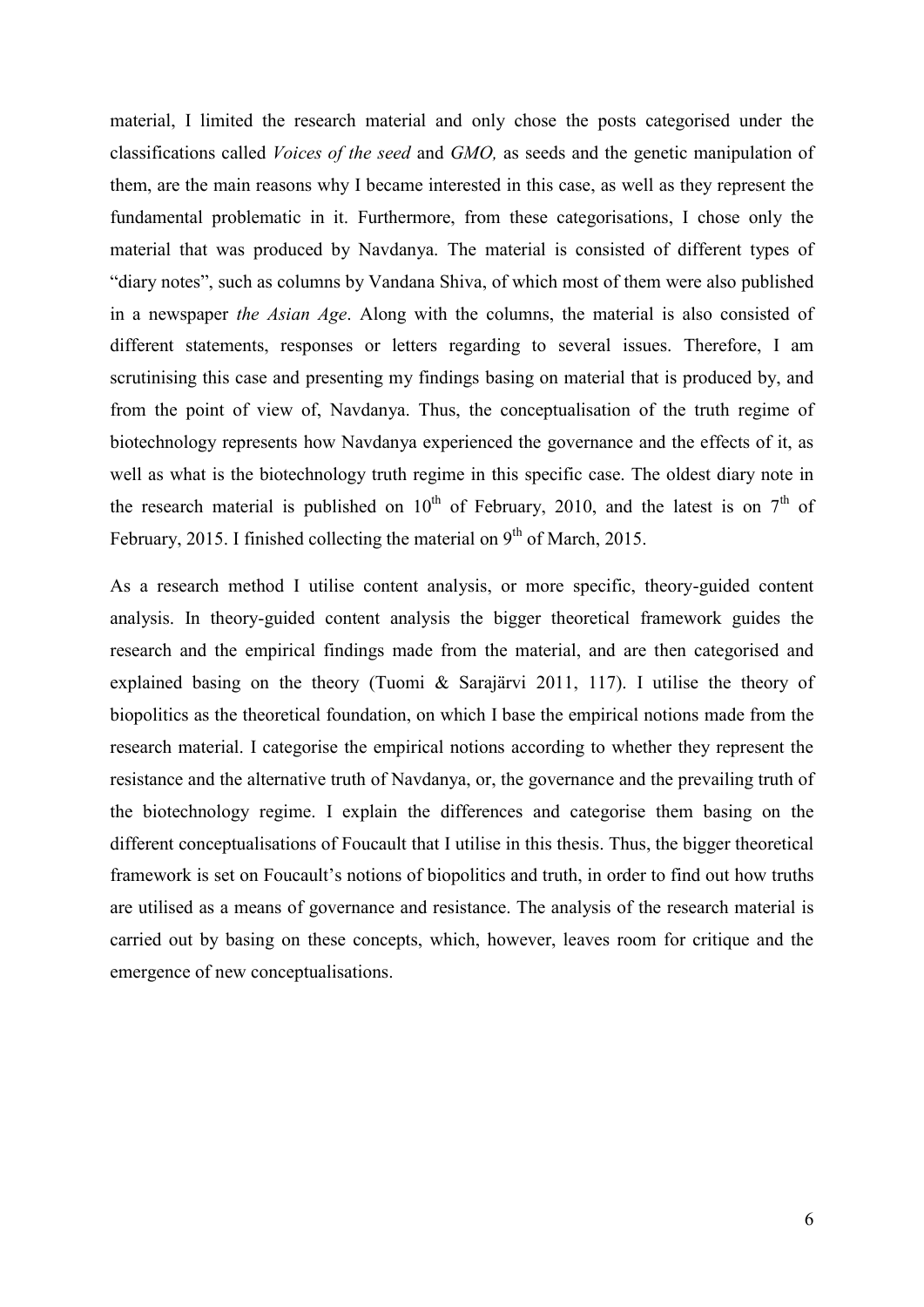## <span id="page-9-0"></span>2. Previous research

I am writing this chapter from the point of view of biotechnology resistance and food sovereignty that represent the angles from which I stated to approach this topic. During my readings on these topics, I noticed that there is a connection between biotechnology resistance and food sovereignty, as in many cases, food sovereignty is provided as a solution to the problems caused by biotechnology. Also, I found out that this connection has been inspiring researchers for a long time already and that research around these topics has been made. Often food sovereignty is perceived as a productive way to counter biotechnology, because with the idea of food sovereignty, the activists actually provide another solution – an alternative – to the prevailing situation. Moreover, biotechnology resistance, as well as food sovereignty, are in many cases related with the resistance to the power of multinational corporations. However, as I am approaching this whole issue from a biopolitical point of view, I was also trying to find previous research written from that perspective. I managed to find only one article that is about biopolitics and food sovereignty, which hence illustrates that these topics need to be explored more. Next I am presenting my findings about biotechnology resistance, which expresses the main idea and the problematic that leads to contesting the reliability of the bioengineered products.

## <span id="page-9-1"></span>2.1. Biotechnology resistance

As presented earlier, the bioengineering of seeds – and subsequently affects even life – is the controversy from which this whole issue derives. Relating to the biotechnology resistance, I am presenting the problematic with patenting or, "patenting life", which has derived from the loosening of the patent regulations. This is questioned by many authors as they present different cases that have derived even in juridical proceedings as well as the issue with lifepatents is often problematised with moral and philosophical questions in mind. The debate is going around the fundamental question whether anyone has the right to own the basic instruments of life such as seeds, or genes. As well, a lot of research related to this topic is done from the point of view of the Global South, by presenting case studies of the different problems that are occurring due to the introduction of biotechnology.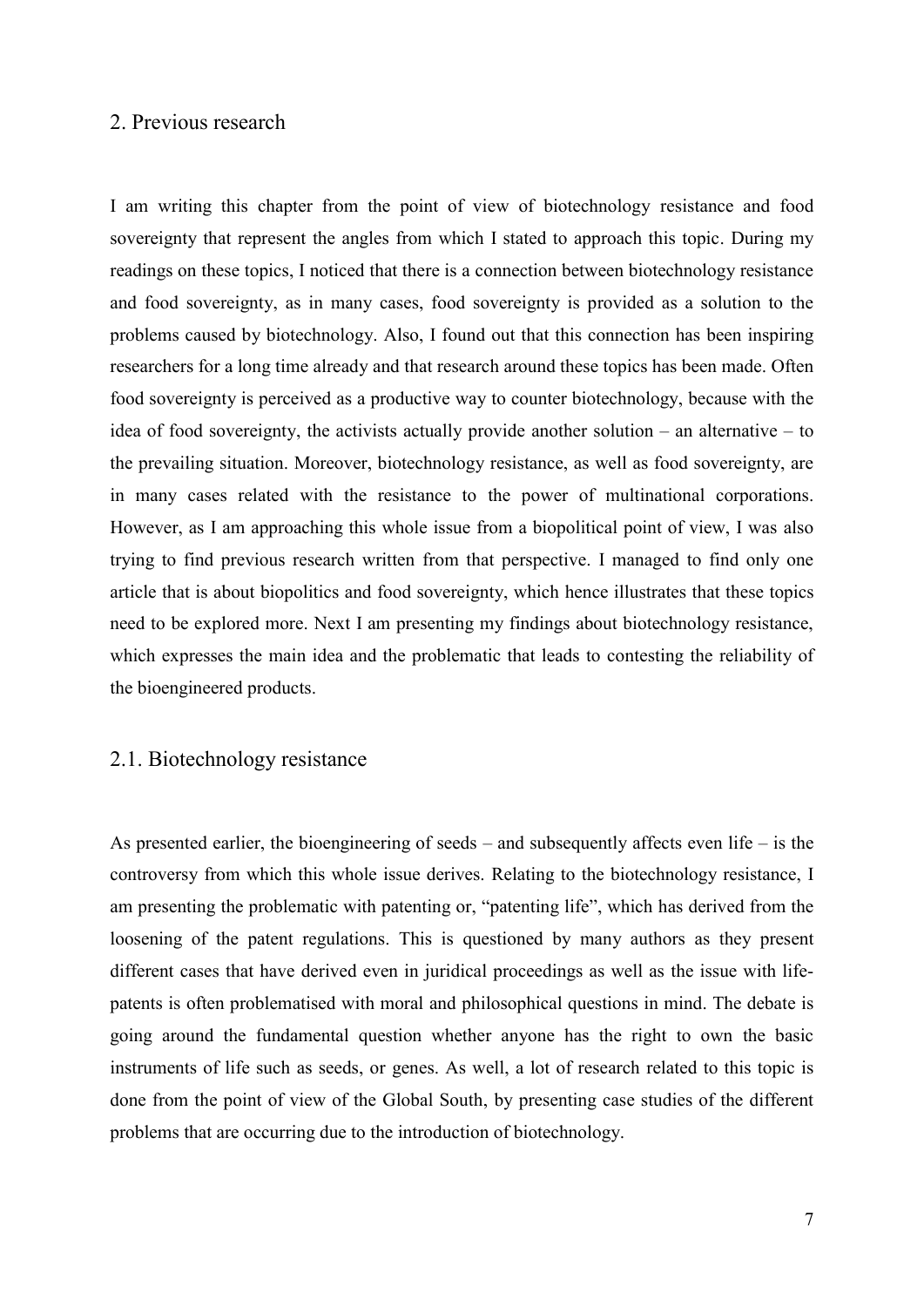In her article *Dancing life into being: Genetics, resilience and the challenge of complexity theory* Doerthe Rosenow examines the different practices that are visible in the debate around GMOs. By utilising the notion of complexity theory, she challenges the whole idea about the possibility of modifying and stabilising nature by genetically modifying it. She develops her idea by presenting the emergence of complexity theory as a challenger to the traditional approach to life that trusts in the possibility to control and predict nature. However, she presents the contradictory of how, while in the era of neoliberalism, a new paradigm of understanding of life has emerged, which derives from complexity and resilience theories. However, in spite of that, in some areas of science, the understanding of life remains the traditional one. Rosenow describes the traditional understanding of life as "static-linear" approach, which, according to her, also affects to the regulation procedures of GMOs. According to her, the "complex-dynamic" approach would better represent the new kind of understanding of life and its processes nowadays. (Rosenow 2012, 531–532.)

Hence, the traditional understanding of nature, that sees natural processes as predictable and stable is, according to Rosenow, as a way of thinking comparable to the functioning of totalitarian governments and also outdated. On the contrary, Rosenow argues that natural processes are better explained by the emerging new paradigm of life, or to call it differently – with the new ecological systems approach that are characterized by the notions of complexity and flexibility. According to her, the new ecological systems approach belongs to liberaldemocratic systems. In liberal-democratic systems the decisive function of societies and the duty of "natural selection" in ecosystems are fulfilled by the markets. (Rosenow 2012, 536.)

In the article, Rosenow also presents the problems that derive from the patenting of biotechnology, which requires products to be stabilized inside certain boundaries in order for them to get patented. She illustrates the problematic by the means of complexity theory that presupposes the fundamentally dynamic and changeable characteristic of nature. By arguing this, Rosenow presents complexity theory as nature's built-in characteristic to resistance to the unnatural stabilization of life. She also points out that as patenting is strongly related with market economy, it always entails profiting from the patented products. What is more, she presents another interesting qualification that the GM products must meet to get patented. For, in order to the patenting to become approved and the regulating of the GMOs to be easier, the products have to, despite of the modification, remain identifiable to the nature's equivalent. (Rosenow 2012, 534.)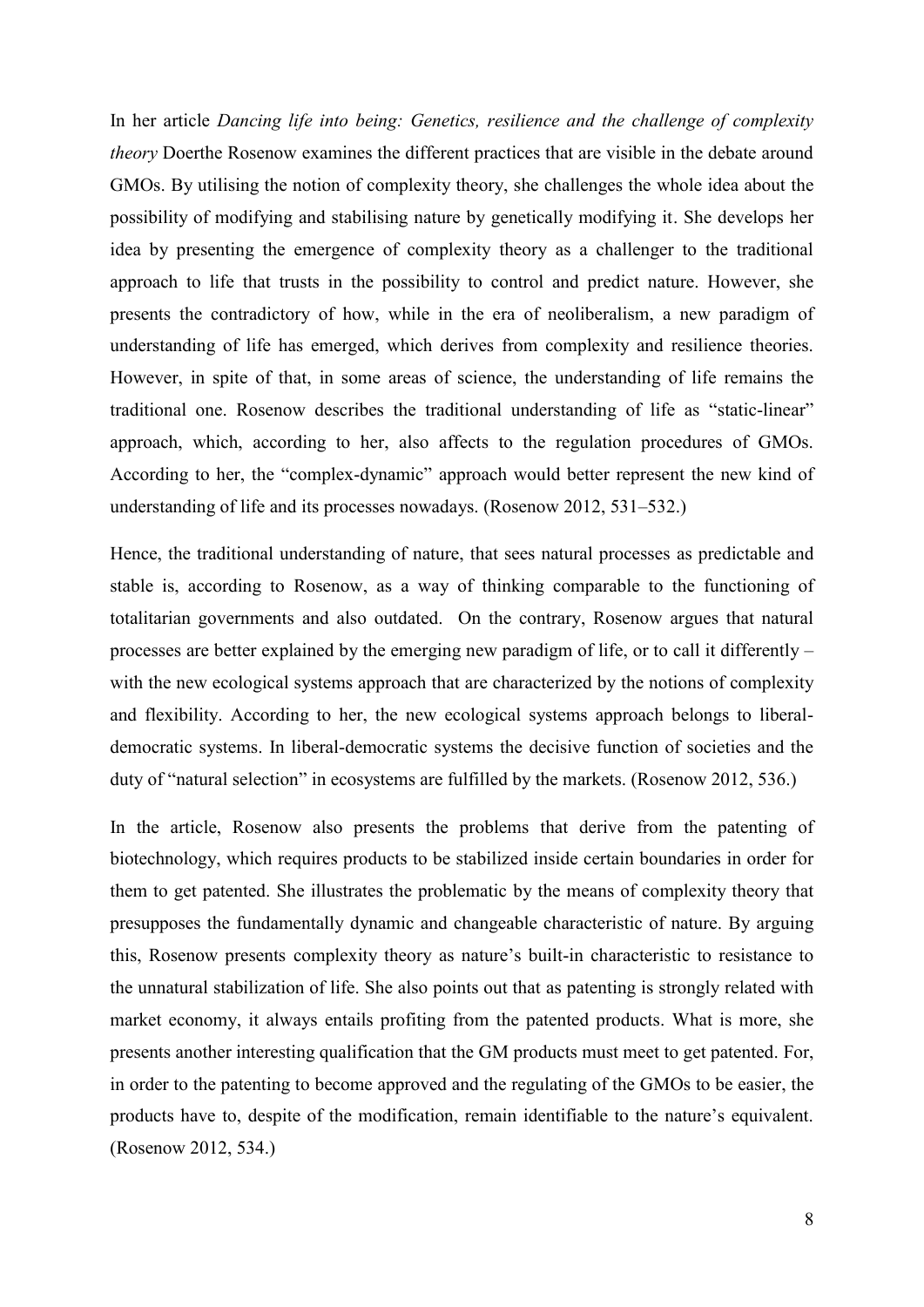In their article *The biopolitical imaginary of species-being* Michael Dillon and Luis Lobo-Guerrero examine life and its changeable nature from the point of view of biopolitics. They focus specially on the ongoing transformation of the bioeconomy regime, which is done by comprising the changing nature of living things, as well as the modification of life under one determiner, which is the monetary value. This enables the new type of commodities to take place in the current global capitalism. (Dillon & Lobo-Guerrero 2009, 2.) Moreover, the authors conceptualise that what is needed to be fulfilled in order to exist as species, or, furthermore, in order to exist as economic species or political species. According to the authors, to exist as species, one has to be classifiable and to be able to be compressed into an informational code. And, in order to obtain monetary value, one has to be part of the circulation. (Dillon & Lobo-Guerrero 2009, 5.) Dillon and Lobo-Guerrero approach life from ethical and philosophical point of view and are in the core of defining the limits of nature. Or, to put in other words, they are asking how "parts of nature" can become defined as "things" and, then, how can they be given monetary value.

In his article, *The mutability of biotechnology patents: From unwieldy products of nature to independent 'object/s'* Michael Carolan presents the basic problematic that comes up with GMO technology. As well, he asks whether natural products can be patented and, if so, under which circumstances patenting can be allowed and what criteria the products must meet. He points out that patenting serves the interests of capitalism, as by patenting some"thing", it is made a product, which, consequently, enables the patented products to be sold. However, he criticises that, as the materialisation and patenting of natural products cannot be made completely without problems, and due to the many disputes of this matter, he claims that the nature's artefacts can actually perceive of having their own "politics". (Carolan 2010, 110.)

To approach the problematic of patenting, Carolan states one of the biggest problems with that being, that "- - patents presuppose the stability of the object" (Carolan 2010, 111). Carolan's arguments are strongly tied to the basic assumptions of nature, the ontology of nature, which he describes to be changeable and mutable. According to him, this makes patenting biotechnology products difficult – or nearly impossible – since biotechnology patents oblige certain amount of flexibility in order to meet the patenting requirements. Thus, the stability of biotechnology products has to be produced artificially, since they are not products or "things" by their fundamental nature. Due to the flexible nature of biotechnology patents, there has been, and there are, many ongoing disagreements and lawsuits with patent violations. (Carolan 2010, 111.) Carolan also presents how, in the US Patent law, there is a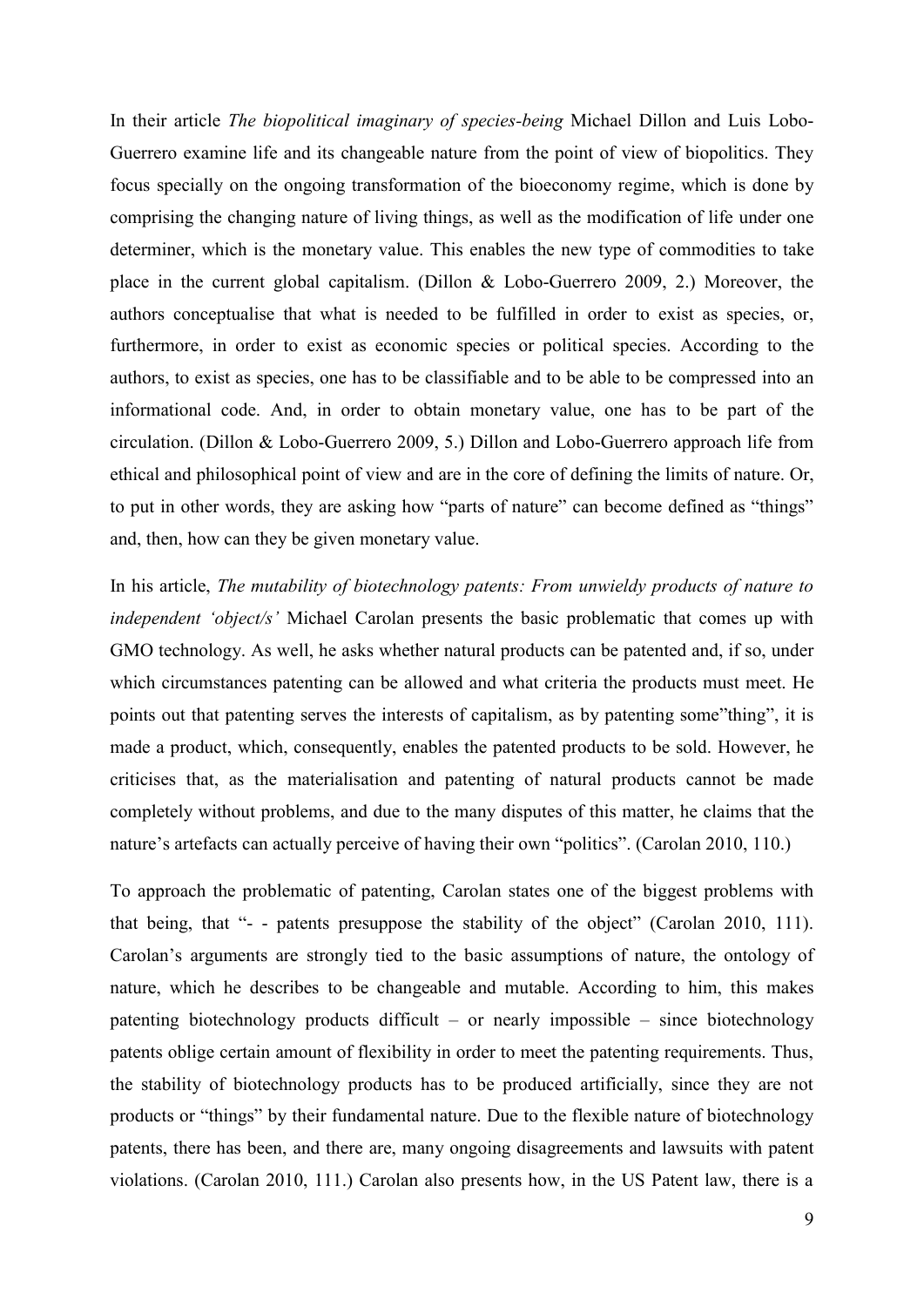clear consensus on that the laws of nature are beyond patenting, which leads to a debate whether genetic information can be seen as a law of nature (Carolan 2010, 119).

Carolan also gives an interesting example of how complicated things can get with patenting disputes and he presents a case that occurred between a multinational biotechnology corporation Monsanto and a Canadian farmer. The farmer had found GM canola growing in a ditch next to his fields, which, eventually, Monsanto found out, and sued the farmer for patent law violations. The court made the decision in favour of Monsanto, and thus, basing to this conclusion, everywhere where the patented gene existed, like seeds, plants or the DNA, is thereby seen as property of Monsanto. This case illustrates "the mutability of biotechnology patents", when not only the original, patented product is under the patent law but also the other, "natural", plant that has somehow got "infected" by other GM plant. For example, the pollen of GM plants may spread and mix GM plants with non-GM ones, and hence bring them under the regulations of patent law. In these kinds of occurrences, companies are legally allowed to sue farmers. (Carolan 2010, 122–123.)

Thus, as Carolan puts it, the complexity arises from the fact that "[t]he mutability of biotechnology serves the interests of patentees, for it allows their patent to be many different 'things'" (Carolan 2010, 123). Deriving from the previous, Carolan finally comes to a conclusion that, as a matter of fact, material artefacts themselves can have their politics and laws since the products have, for example, the power to cause conflicts of ownership. This leads him to ask that then *who* should take part in the decision-making process concerning the design of biotechnology products, as they seem to have such power which not many have realised yet. (Carolan 2010, 125). Also, as a consequence of the previous, Carolan predicts that legal conflicts over biotechnology products will become more frequent in future (Carolan 2010, 124).

In their article *Making Biotech History: Social Resistance to Agricultural Biotechnology and the Future of the Biotechnology Industry* Rachel Schurman and William Munro are scrutinising the procedures and the politics that influence behind the acceptance of GMOs, which also guides the operation of the biotechnology industry. The authors also present how the introduction of the GMOs to the developing countries was done via development organizations, such as U.S. Agency for International development (U.S.AID). (Schurman & Munro 2003, 111.) According to the authors, the U.S.AID promotes the spreading of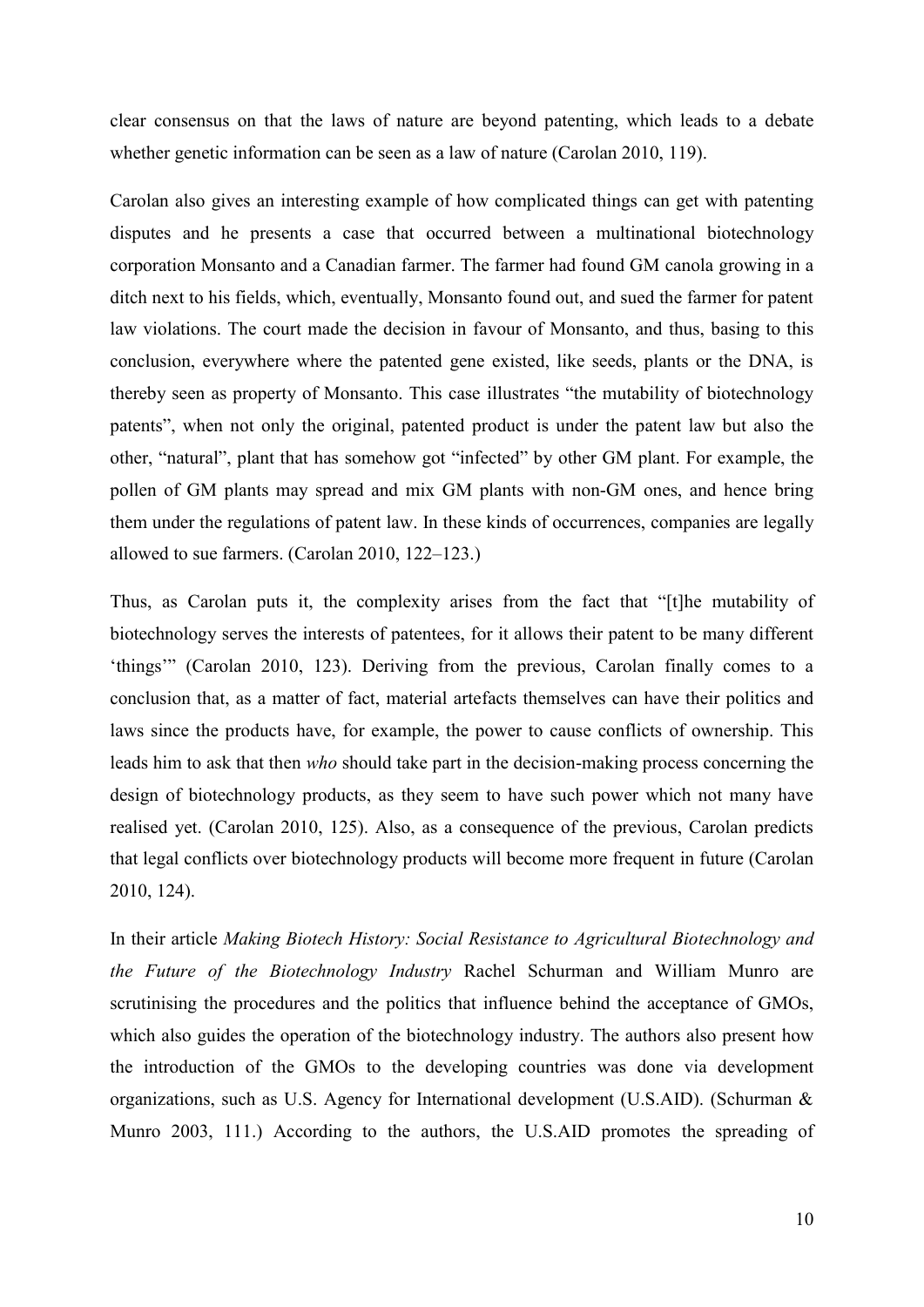biotechnology in the developing countries through agricultural programs and projects, or, indirectly by supporting international organizations (Schurman & Munro 2003, 128).

Moreover, the authors underline the importance and the significance of social activism, as well as emphasise the NGOs as critical actors in shaping the patterns of the whole food production system. The authors state that, as a matter of fact, the activism has really succeeded with its goals and the demands by activists have really had consequences in governments and multinational corporations' policy making. But the most important job that the activists have done is that they have informed the whole world about the issue with the GMOs and made the complexity of biotechnology industry know to the world. (Schurman & Munro 2003, 112–113.) In addition, the authors make an interesting notion of the "labelling" of the actors of the activists groups. Often the anti-GMO activists are wanted to be seen as anarchists or unprofessional actors despite of the fact that in many cases the resistance groups are consisted of scientists or experts in their own fields who are expressing their opinions and concerns from their professional point of view. (Schurman & Munro 2003, 114–115.)

In the article *Biotech battles: Plants, power and intellectual property in the new global governance regimes* Kathleen McAfee focuses on the controversies that biotechnology has caused between the United States, Europe and the Global South. She describes how the opponents of gene technology, especially in the Global South, are arguing against bioengineering. According to McAfee, the opposition to bioengineering is caused by the introduction of "life patents", as they restrict the farmers' rights to collect and exchange seeds. This as well as bypassing of the value of indigenous knowledge of food production can result in weakening the conditions of food security. Also, she points out the troubling situation with the reliability of biotechnology research due to the public institutions need for cooperation with privately funded research companies, in order to get the access to the latest knowledge about the GMOs. (McAfee 2003, 175.)

In a book *In the Chamber of Risks: Understanding Risk Controversies* William Leiss especially focuses on introducing Monsanto's proceedings regarding to patenting of its products and introducing them to the markets. According to Leiss, Monsanto did not carry it out the best possible way, which resulted in massive public manifestations against the GMOs, which also had an influence to the future marketing of biotechnology products. Another reason for the public concerns arises from the fact that, at the same time when Monsanto introduced its products to the markets, the procedures for testing GMOs were not ready yet,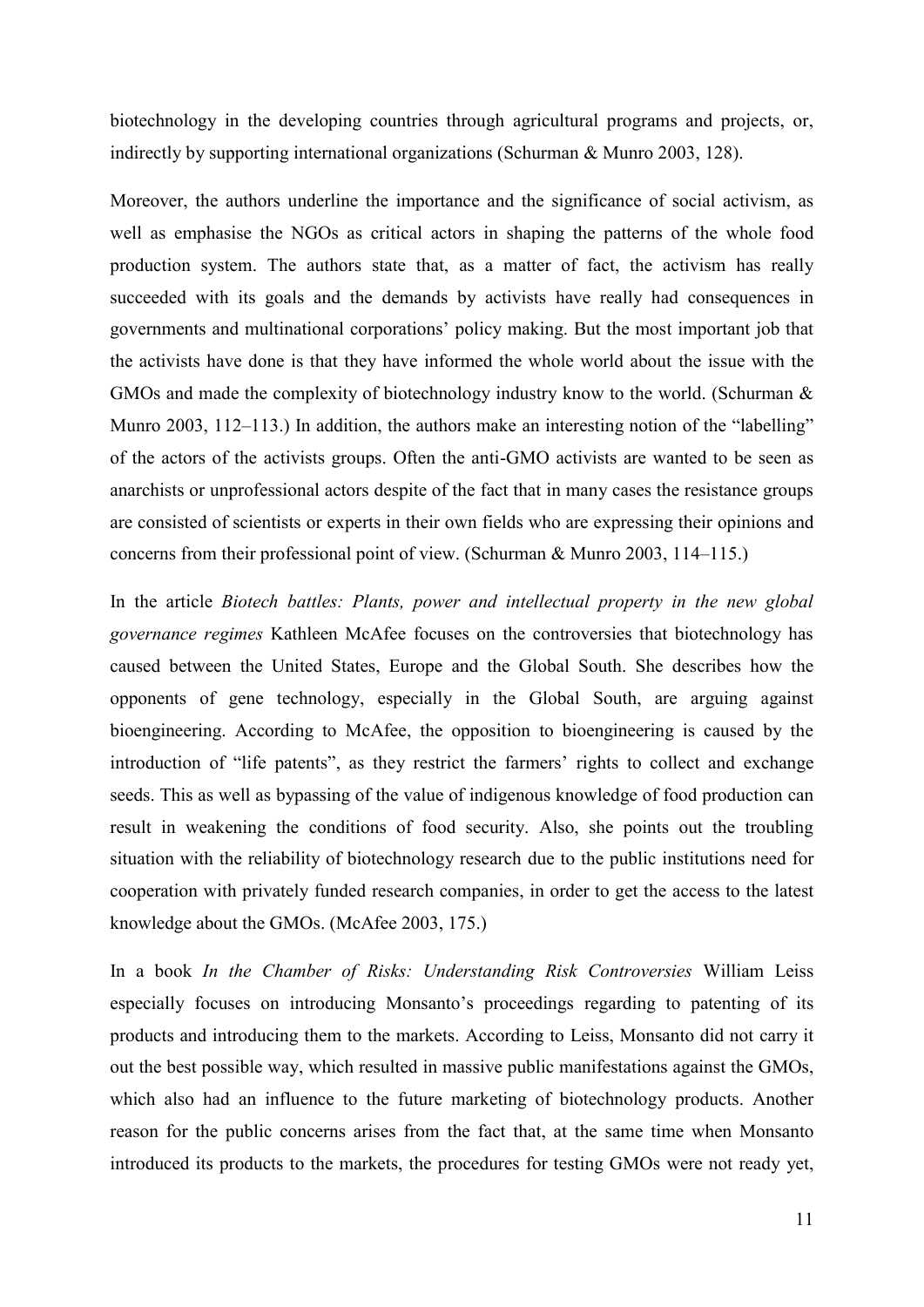which caused that the products were never thoroughly examined. Therefore, it can be argued that Monsanto failed right at the beginning in gaining the consumers trust, of which the whole biotechnology industry is still suffering. (Leiss 2001, 18, 21.) As a conclusion, Leiss presents that in order to achieve the trust of the public, there needs to be founded an independent research institute without any ties to the biotechnology industry to carry out a thorough investigation on the GMOs (Leiss 2001, 38–39). Thus, as the summary of the previous research on biotechnology resistance illustrated, the main reasons for the resistance to evolve are the concerns towards the safety of the GMOs as their testing has, at least partially, been incomplete. Also moral and ethical reasons are triggering to resistance as the right for patenting and owning life is questioned. Next, I am presenting the previous research on food sovereignty and the different point of views from which it has been scrutinised.

### <span id="page-14-0"></span>2.2. Food sovereignty

The whole idea of food sovereignty is a controversial concept, which during its existence has awakened plenty of debates for and against it both in the academic world as well as among activists. Most of the research is focused on the "founder" of food sovereignty, a peasant movement *La Vía Campesina – 'the peasants' way' –* which was founded in 1993. However, there are other influential and visible groups, too, but Vía Campesina has gained the special attention as it "- - introduced the concept of *food sovereignty* in 1996 in resistance to the expansion of capitalist agricultural production and neoliberal globalisation, which it holds responsible for widespread poverty, hunger and landlessness" (Burnett 2014, 365). This is why food sovereignty is a concept often related to social activism and it has been utilised as a means to counter and criticise the operations, which are often used as a means to achieve food security.

The notion of food sovereignty can be easily confused with the concept food security, and it is argued, whether food sovereignty is a necessary concept at all, as the critics are questioning whether it is capable of offering anything new that cannot be done by food security (see for example Boyer 2010). Furthermore, food sovereignty can be seen as having emerged from the notion of food security, as previously it has been included to food security as a notion to local self-sufficiency (Boyer 2010, 333). To clarify the difference between the concepts, I am presenting the conceptualisations of both of them. There are multiple of definitions of food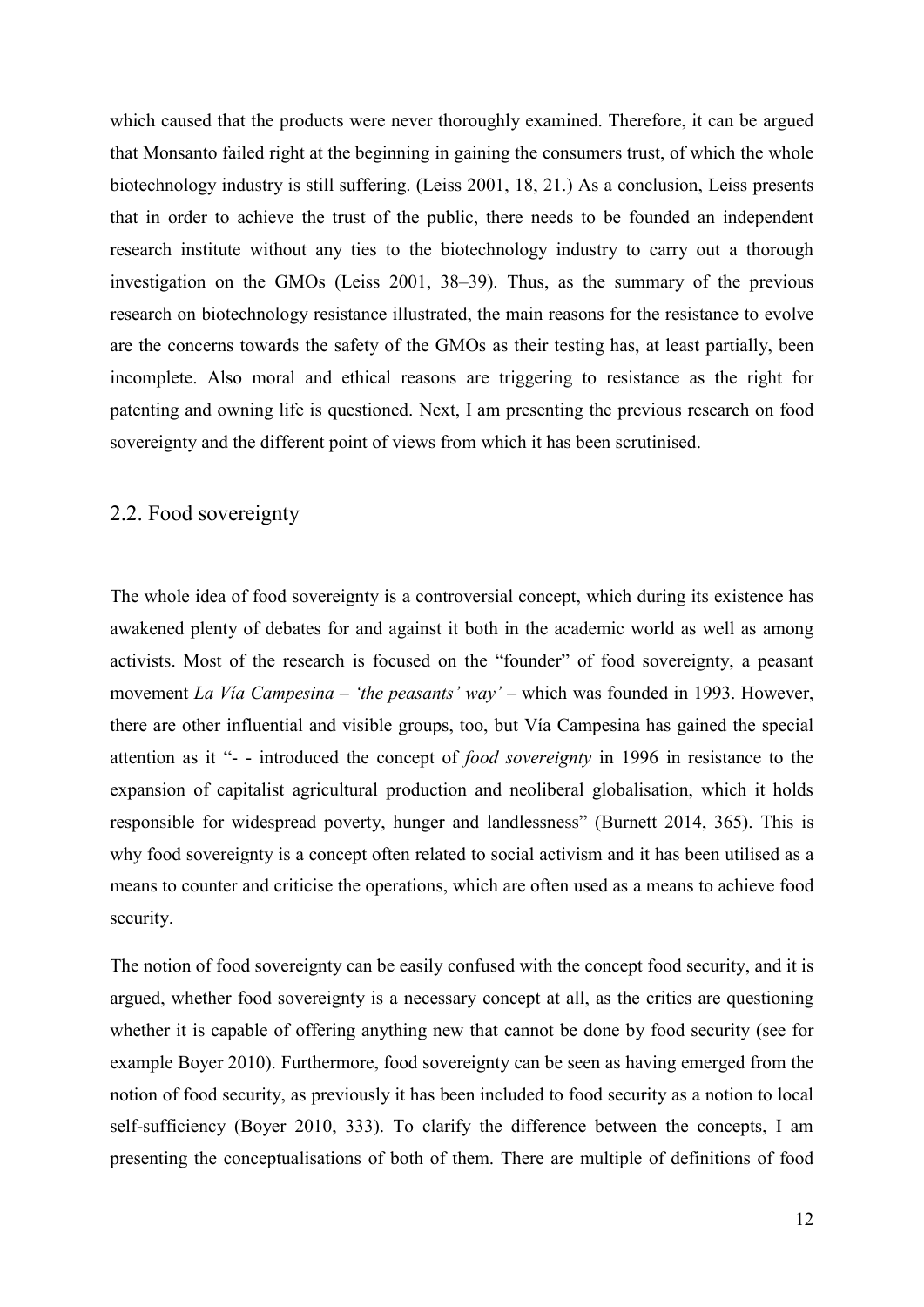security, but I am using the one proposed by the World Food Summit in 1996, which is actually the same conference where the first conceptualisation of food sovereignty was made. The definition of food security by the World Food Summit is following:

Food security exists when all people, at all times, have physical and economic access to sufficient, safe and nutritious food to meet their dietary needs and food preferences for an active and healthy life. (WFS 1996.)

The notion of food security takes into account the problems that occur due to the unavailability and the low quality of food, whilst it lacks some crucial remarks, such as cultural and environmental differences. Due to this, food security has been criticised that "[t]he definition purposely ignored how or where food is produced" (Boyer 2010, 325). Furthermore, the concept of food sovereignty can be seen of having emerged as a response to the effects of neoliberal development and the inclusion of agriculture into the world trading system (Lee 2007, 5). As a result, Vía Campesina presented the first conceptualisation of food sovereignty in 1996, which, after that, have been reconceptualised and redefined many times. This is why I am not presenting the original definition by Vía Campesina and, instead, I will present the definition conceptualised by the Forum for Food Sovereignty in 2007, which has been widely accepted and utilised as a definition of food sovereignty. According to the Forum for Food Sovereignty:

Food sovereignty is the right of peoples to healthy and culturally appropriate food produced through ecologically sound and sustainable methods, and their right to define their own food and agriculture systems. It puts the aspirations and needs of those who produce, distribute and consume food at the heart of food systems and policies rather than the demands of markets and corporations. It defends the interests and inclusion of the next generation. It offers a strategy to resist and dismantle the current corporate trade and food regime - -. (Forum for Food Sovereignty 2007.)

Both of the preceding conceptualisations of food are aiming to circumstances where food is available to everyone and no-one has to suffer on shortages. However, the difference between the concepts arises from the fact that how and where the food production is organised. This illustrates the problems that food sovereignty is trying to solve by recognizing the specific challenges of each country and, then, trying to find the best way to organize the agriculture in the area. Another point that is interesting in this definition of food sovereignty is that it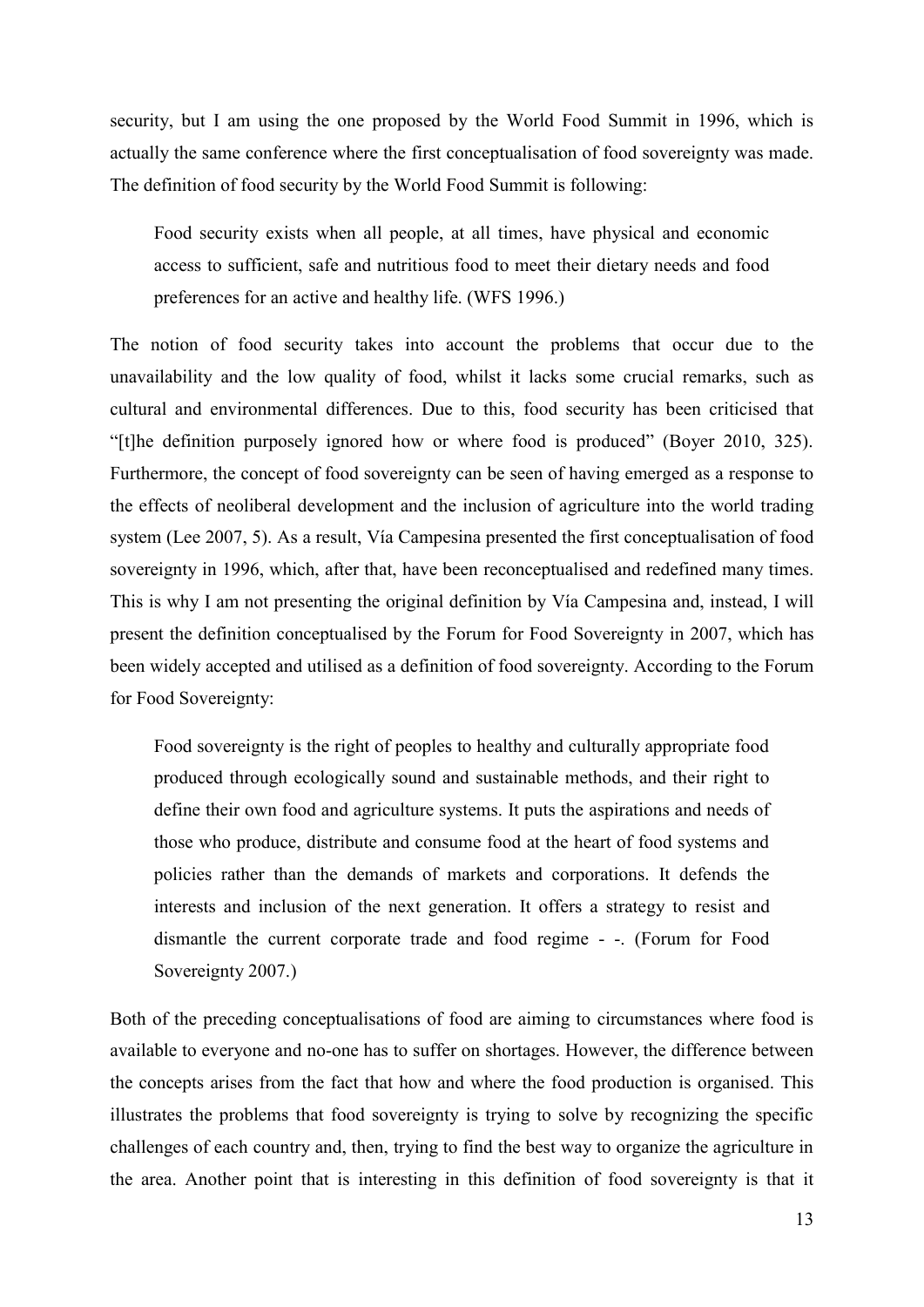incorporated resistance as a part of it. However, as I am approaching this whole debate of food sovereignty from the point of view of biopolitics, I was able to find only one article written in this context. Often food sovereignty is described as a means of resistance in a more general level. Next, I am presenting the previous research of food sovereignty, which illustrates the most common causes for the activism and the criticism presented by the activists.

In the article *Food security and food sovereignty* Richard Lee compares the different conceptualisations of food security and food sovereignty and illustrates their difference by bringing them into the discussion of the GMOs. Lee begins by introducing the most common contradictions related to the GMOs and food production and thus illustrates where the problematic derives. One of the issues is caused by the legislation of the Intellectual property rights and the Agreement on Trade-Related Aspects of Intellectual Property Rights. The treaties have not been made as food and agricultural products as their primary targets, which is why they are unsuitable for regulating and supervising the trade and safety of the GMOs. Another problem with the regulating of GMOs is caused by the uncertainty of the roles and responsibilities of international organisations, such as The Food and Agriculture Organization of the United Nations (FAO). And, what is more, due to the liberalisation of the trade of agricultural products, the uncertainty relating to the GMOs has been spread worldwide due to the lack of global regulation. (Lee 2007, 9–10.)

When it comes to the differences between the notions of food sovereignty and food security, Lee states that "- - they are represented as opposing paradigms of food production" (Lee 2007, 12). Lee explains this by illustrating how, in the framework of food security, the model of agricultural production is perceived as productivist and industrial and the trade model is liberalised, whereas the idea of food sovereignty supports the model agro-ecological farming and protectionist trade. Likewise, the food security approach supports the utilisation of plant genetic resources and intellectual property rights, whereas food sovereignty perceives everything as communal and thus does not support, for instance the private ownership seeds. (Lee 2007, 12.)

In his work, Lee makes a strong separation between the concepts but, at the end, he brings together the main goals and the fundamental ideas behind both of the concepts. He illustrates this by representing a definition by FAO: "Both food security and food sovereignty are concepts concerned with how agricultural production ought to be configured in order to best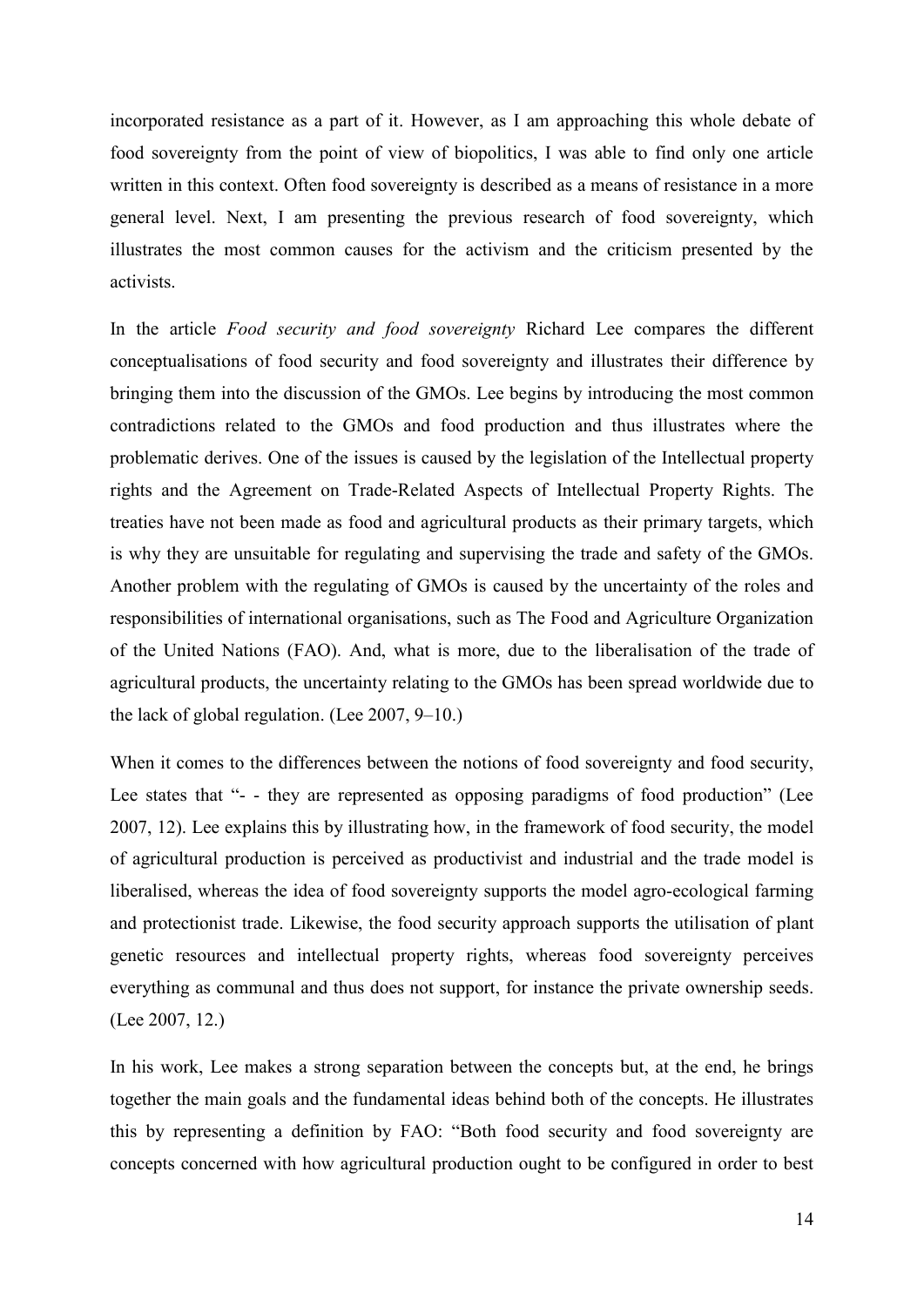address the plight of 800 million people who are classified as undernourished" (FAO 2006, cited in Lee 2007, 13). This citation brings oneself back to the basis of the whole food debate but, which, at the same time illustrates the problematic from which the main differences between the concepts derive. Lee (2007, 4) explains this by notifying how the liberalised trade regulations of agriculture and the growing control done by food security increase and create the possibility for food sovereignty activism to emerge. This illustrates why food sovereignty is perceived of being more of a political and cultural approach, whereas food security is considered to be more of a technical concept that functions according to law (Lee 2007, 4).

I have found one article where food sovereignty is approached from the point of view of biopolitics. In the article, *On the politics and possibilities of locavores: situating food sovereignty in the turn from government to governance* Gwendolyn Blue, introduces the concept of "locavorism", which is a movement that supports local food consumption, which is furthermore utilised as a means to describe the resistance to neoliberal governance. Blue explains that in the era of globally controlled, corporate driven food production, different food movements have recently gained remarkable popularity and "locavorism" have emerged to be seen as a meaningful way to counter this development. (Blue 2009, 76.)

According to Blue, one becomes a "locavore" due to the prevalent neoliberalist practices that shift the responsibility for achieving "a better world" to a conscious consumer. Moreover, she illustrates how, according to the logic of neoliberalism, the activity for creating the better world has began to be seen as a voluntary choice instead of it being something that concerns everyone. Therefore, when resisting neoliberal governance, it is important to be concerned not to actually reproduce the governance practices of neoliberalism, which, unfortunately is relatively common, since "[f]ood activism discourses uncritically incorporate a range of neoliberal characteristics that place the onus of responsibility on the consumer" (Blue 2009, 73). This is why the activists often fail in their attempts to resist the neoliberal governmentality by eating differently, since, by becoming a "locavore", the activist counter biopower with their whole live and thus let the whole life to become governed by the movement. (Blue 2009, 76.)

However, as a conclusion, Blue states that "[f]ood sovereignty, in other words, aims to reconfigure power relations so that access to agricultural land as well as fresh, healthy and locally produced food products become a right rather than a luxury" (Blue 2009, 69). According to Blue, food sovereignty is a useful way to awaken the consciousness and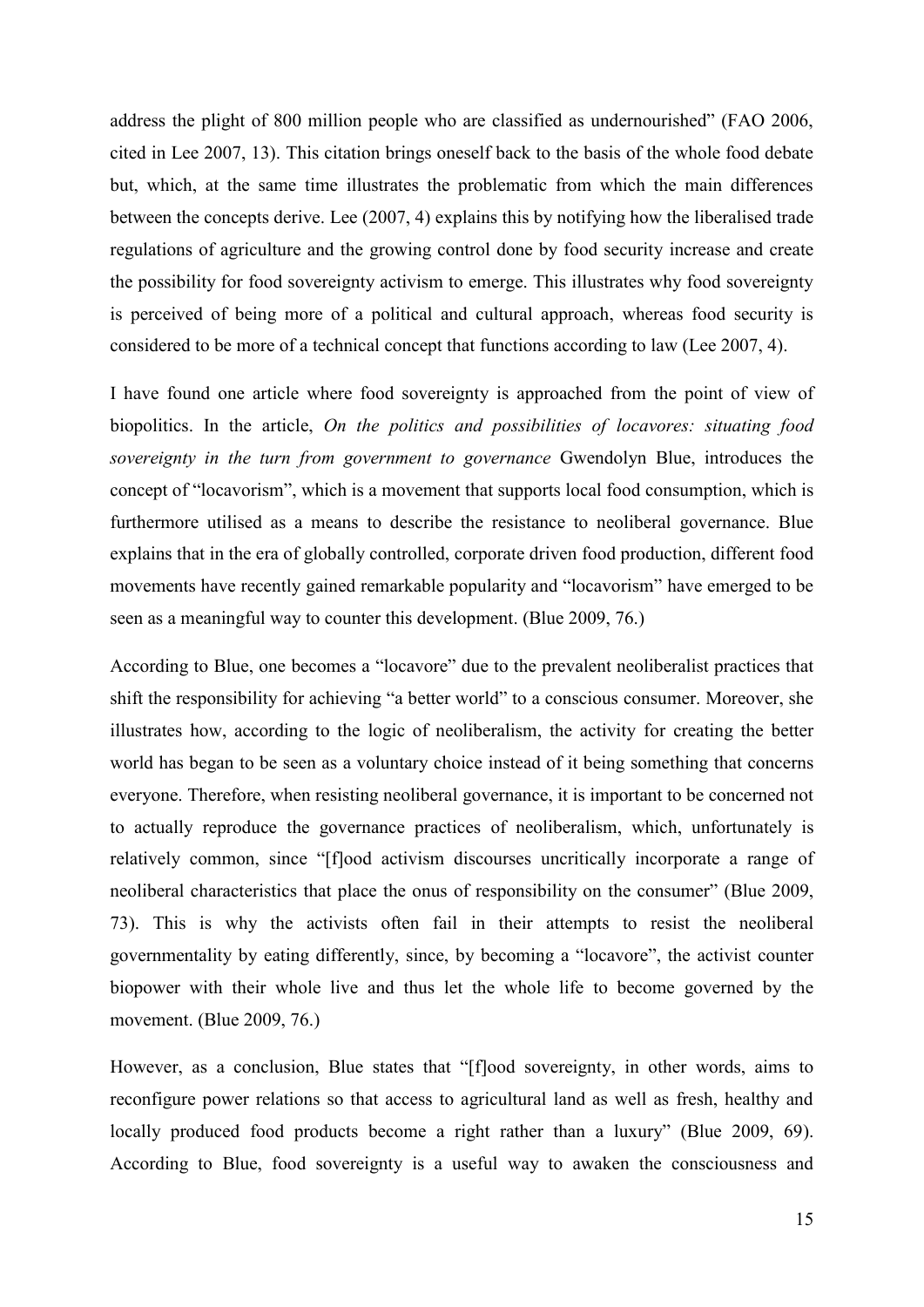discussion about food, as well as to modify the power relations to actualise the situation in which food belongs to everyone as a basic right. Likewise Blue connects food sovereignty with the practice of resistance to the power of global multinational corporations, states and other global regulative bodies of food production, in which she stresses the importance of the *local* level agency. (Blue 2009, 69.) In addition, with Blue's work I noticed interesting similarities with the declaration by Forum for Food Sovereignty, which states that, food sovereignty "- - offers a strategy to resist and dismantle the current corporate trade and food regime - - " (Forum for Food Sovereignty 2007). This illustrates how fundamentally resistance is perceived of belonging to food sovereignty and how the battle is often seen as local versus global.

One good example of a case study is an article *Food Security, food sovereignty, and local challenges for transnational agrarian movements: the Honduras case* by Jefferson Boyer. In his article, Boyer presents the struggle of Honduran peasant activists against a neoliberal agricultural reform in Honduras, as well as the consequences of it that created a chain of events which finally resulted into the birth of one of the most well known food sovereignty activism group, Vía Campesina. Boyer also explains the confusion and controversies that the birth of the idea of food sovereignty generated for Hondurans. This article well describes the conditions that usually lead to food sovereignty activism as well as the problems that may occur after it.

Boyer explains that during 1960s and 1970s Honduras faced many political and economic problems that were partly deriving from the over export of agricultural products, due to the United States led model of "economic diversification and expansion". This reform aroused many concerns among the local peasants, concerning to issues such as land security and the sufficiency of food for local purposes, as well as it raised new concerns of the maintenance of the good cooperation between landlords and peasants. To the farmers, one of the most unfortunate features of the reform was the privatisation of the public land, which drove many farmers out of their cultivations. Gradually, as the impacts of the US led agriculture reform began to show, also the major peasant unions around Honduras started joining together in order to counter the reforms on land. (Boyer 2010, 323–324.)

During 1980s, what Boyer describes of having been the most difficult time for Hondurans, the U.S. Department of Agriculture presented its conceptualisation on food security, which "- for a household meant access by all members at all times to enough food for an active, healthy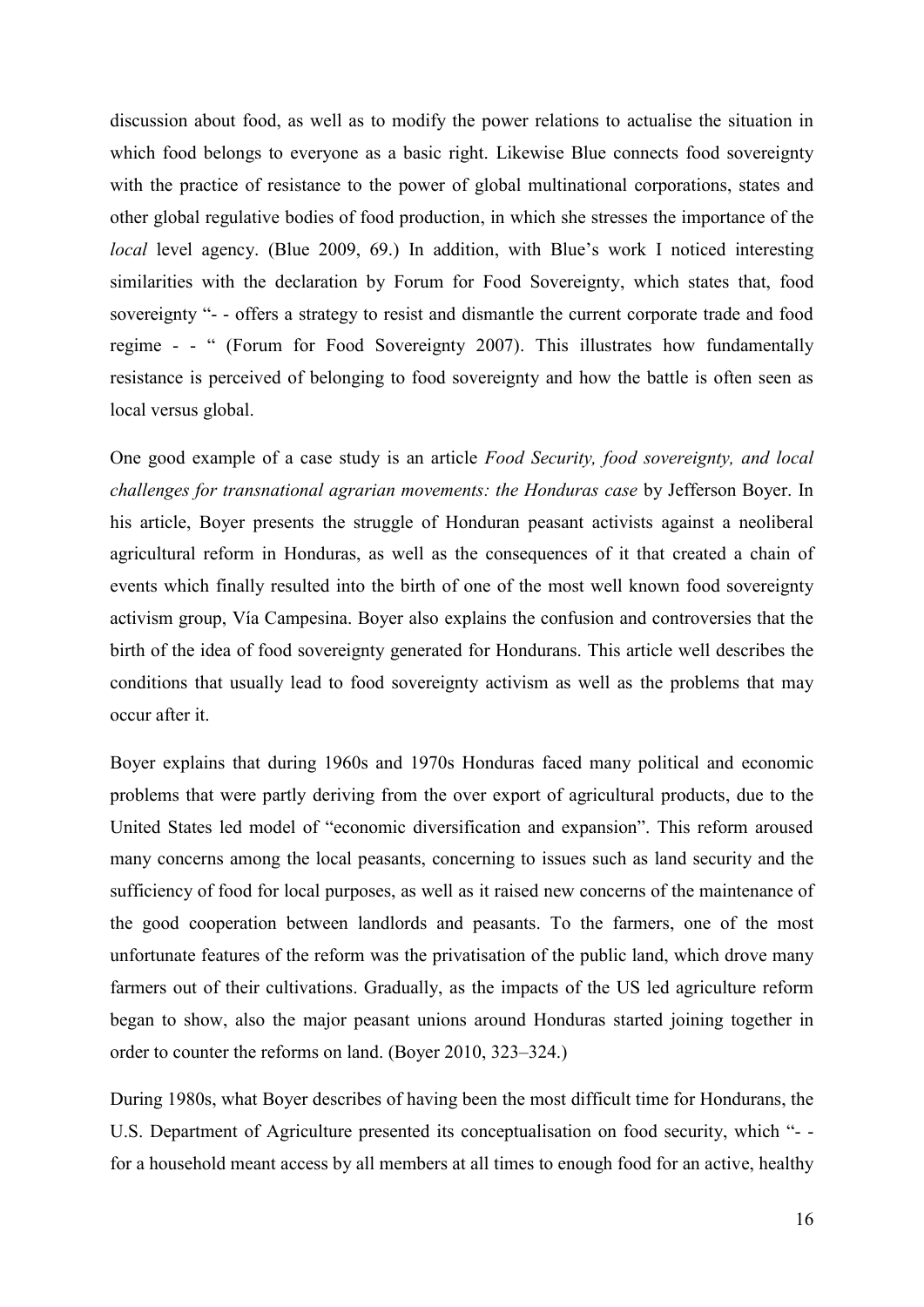life" (U.S. AID, sited in Boyer 2010, 324–325). After giving the definition, also many development organisations, such as USAID, the World Bank and the UN agencies, joined to the talk on food security and adopted it as their main goal of development (Boyer 2010, 323). Boyer continues by reflecting this to the situation that was prevalent at the time in Honduras, and, showed how the reforms in the name of food security actually did not improve the well being of the people but did the opposite:

In Honduras and other agrarian societies, the US policies of agribusiness-led free trade and the land titling programme - - were patently serving to increase *food and life insecurity*. (Boyer 2010, 325, emphasis in the original text.)

According to Boyer, despite of the good intentions of food security and the US policies, the reforms did the opposite and "increase[d] *food and life insecurity*". This case resembles the issue of Monsanto and the GMOs in India, too, where the food security reforms also created insecurity among farmers that finally resulted in, for instance, farmers' suicides. Boyer (2010, 330) describes, how this type of development finally lead Vía Campesina to present the first conceptualisation of food sovereignty at the World Food Summit in Rome, in 1996. According to that proposal, food sovereignty is:

The right of each nation to maintain and develop its own capacity to produce its basic foods, respecting cultural and productive diversity [and] the right to produce - - own food in - - own territory. (Cited in Boyer 2010, 330.)

And, four years later, Vía Campesina added to the definition: "The right of peoples to define their agriculture and food policy" (Boyer 2010, 330). According to Boyer, food sovereignty was seen as a direct attack to the official practice of food security and to the problems that it caused for the local food production. It was also criticised that due to food security, the management of the global food production and distribution became too much committed to the politics of the US and the practices of neoliberalism. (Boyer 2010, 330–331.)

However, despite the problems with the food security reforms in Honduras, of the idea of food sovereignty, distributed by Vía Campesina's, did not completely succeed either. The farmers had difficulties in signifying the meaning and the difference of the similar sounding concepts of food sovereignty and food security. The farmers were more prone to the idea of food security since they had familiarised positively with it earlier when Honduras underwent a national agrarian reform to ensure land security and national food self-sufficiency. Then,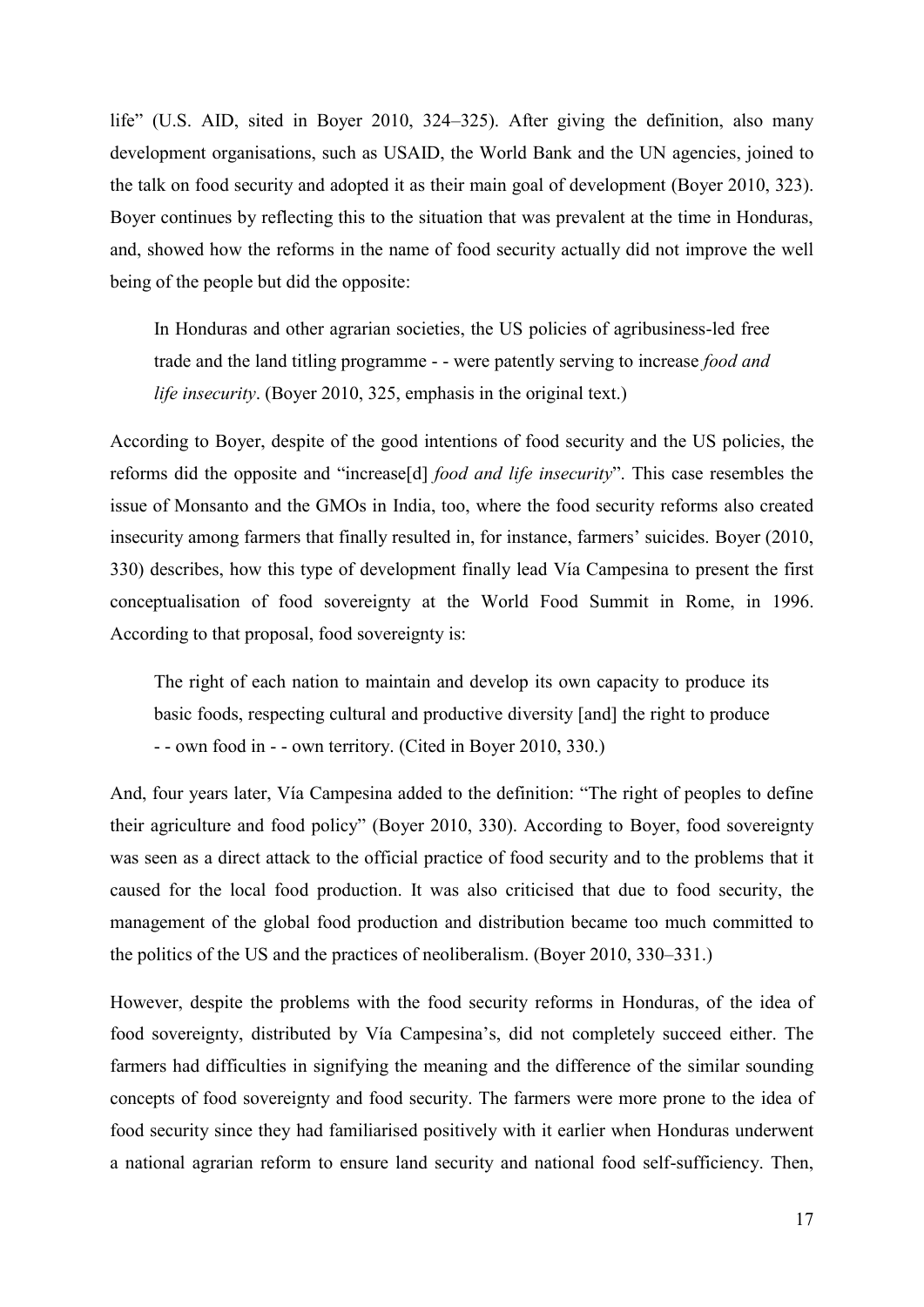when Vía Campesina introduced the new concept of food sovereignty, it caused confusion among many peasants. For some peasant leaders the difference between food sovereignty and food security was not clearly set out and, due to this, they were not convinced that food sovereignty could better help them in their struggles over the control of land. (Boyer 2010, 319, 332–333.) To summarise the confusion of the peasants, Boyer explains that "- sovereignty is not a term that expresses the concerns of everyday rural life in the same manner that security does" (Boyer 2010, 333).

Boyer presents another problematic that occurred with the introduction of food sovereignty, which is the confusing nature of the word *sovereignty*. The word sovereignty did not make it clear for the peasants that what is the meaning or the goal of the movement. Likewise, the word sovereignty usually connotes to the sovereignty of states, which is why it was often thought that food sovereignty activity had something to do with the power of nation states. Moreover, the word sovereignty might shift the idea of the level of the agency too far away, out from the reach of the everyday lives of the farmers and the rural poor. So, the main problem for Vía Campesina with the word sovereignty was that the word had different meanings for the peasants and the activists. Boyer also points out that, by establishing food sovereignty as a replacer to food security, Vía Campesina tried to balance some ideological tendencies for their own benefit. Likewise he added that the concept may seem appealing to populist or anarchist movements due to the notions of sovereignty and autonomy. (Boyer 2010, 319, 321, 333.)

Boyer's article showed, how both of the sides, the peasant networks who were more prone with the concept of food security, and Vía Campesina, who introduced food sovereignty, had similar goals to improve the quality of the everyday lives of the farmers and resist the neoliberal development. This shows that the everyday life and survival against the hegemony of the agriculture companies was the most important objective. To fulfil that, many of the peasants just chose the "side" they felt more connected with and which they believed could best advance their goals. However, what needs to be remembered, the case took place before the "birth" of food sovereignty as a movement, which is also why the farmers had created stronger bonds with the concept of food security. In addition, as a critic, Boyer reminds that in spite of how interesting and inspiring food sovereignty for activists and scholars may be, it can prove to be unable to work in reality, especially at the grass-roots level. Likewise Boyer argues that the actualisation of a state of food security cannot be guaranteed just by relying on food sovereignty. Related to this, he reminds that food sovereignty requires large agrarian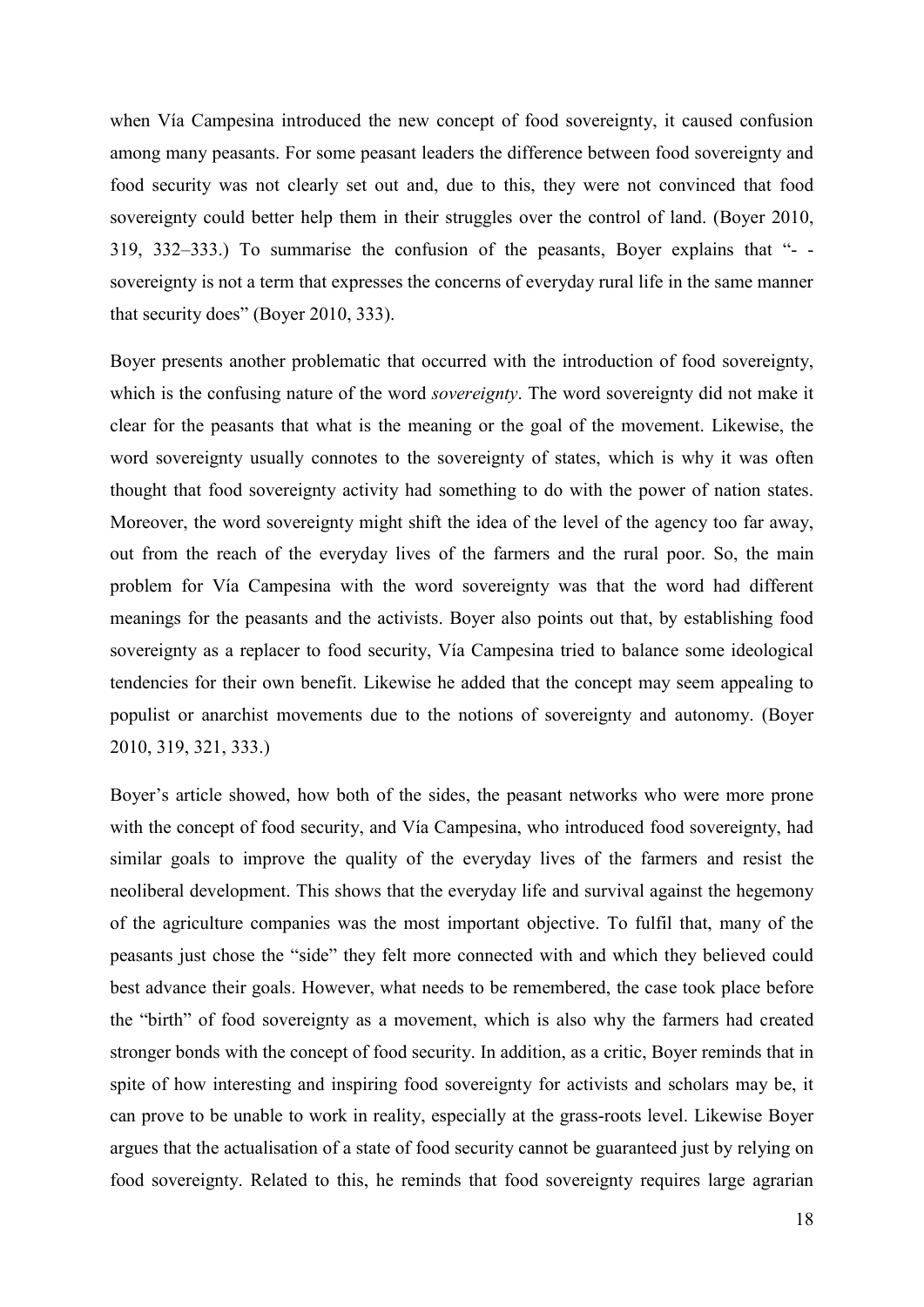reforms, as well as "radical democracy" to function, which is why there is a danger that food sovereignty can be seen as, or that it can become, a counter-development or anti-development movement. (Boyer 2012, 331, 334.)

In their publication *Food sovereignty and uncultivated biodiversity in South Asia: Essays on the poverty of food policy and the wealth of the social landscape* (2007) by Farhad Mazhar, Daniel Buckles, P. V. Sathees and Farida Akhter introduce food sovereignty as it happens at the crass-roots level and describe it from the point of view of local farmers. What is important to notice is that these essays are written by researchers from the Global South, so their point of view is "local". The authors have interviewed the local farmers in India and Bangladesh, of which especially one statements is memorable. A 62-year-old female farmer argued against the use of pesticides by questioning the need to get rid of the weed in the first place. She continued by saying that everything that grows in their land is eatable – if not by humans then the cattle will take care of it (Mazhar et. al. 2007, 18). This is an interesting contradiction that how differently people in the West and the South evaluate the importance of the same thing and what kinds of priorities are guiding the actions. The authors give an answer to this juxtaposition and explain that this type of valuing things differently in the North is caused by the need for efficiency in food production, which has also resulted in to the creation of monocultures in farming (Mazhar et. al. 2007, 18).

This previous research chapter on food sovereignty illustrates that the topic has been widely covered but not really from the point of view of biopolitics. Often the activities in the name of food security are the main causes for food sovereignty activism to emerge. On the other hand, the difference between the concepts and the need for the new ideology of food sovereignty has been questioned as well, since both of them seem to want the same thing. However, food sovereignty is a highly disputed topic and in many cases it actualises as social activism and resistance to neoliberal development and biotechnology. Next I am presenting the theoretical framework of this thesis.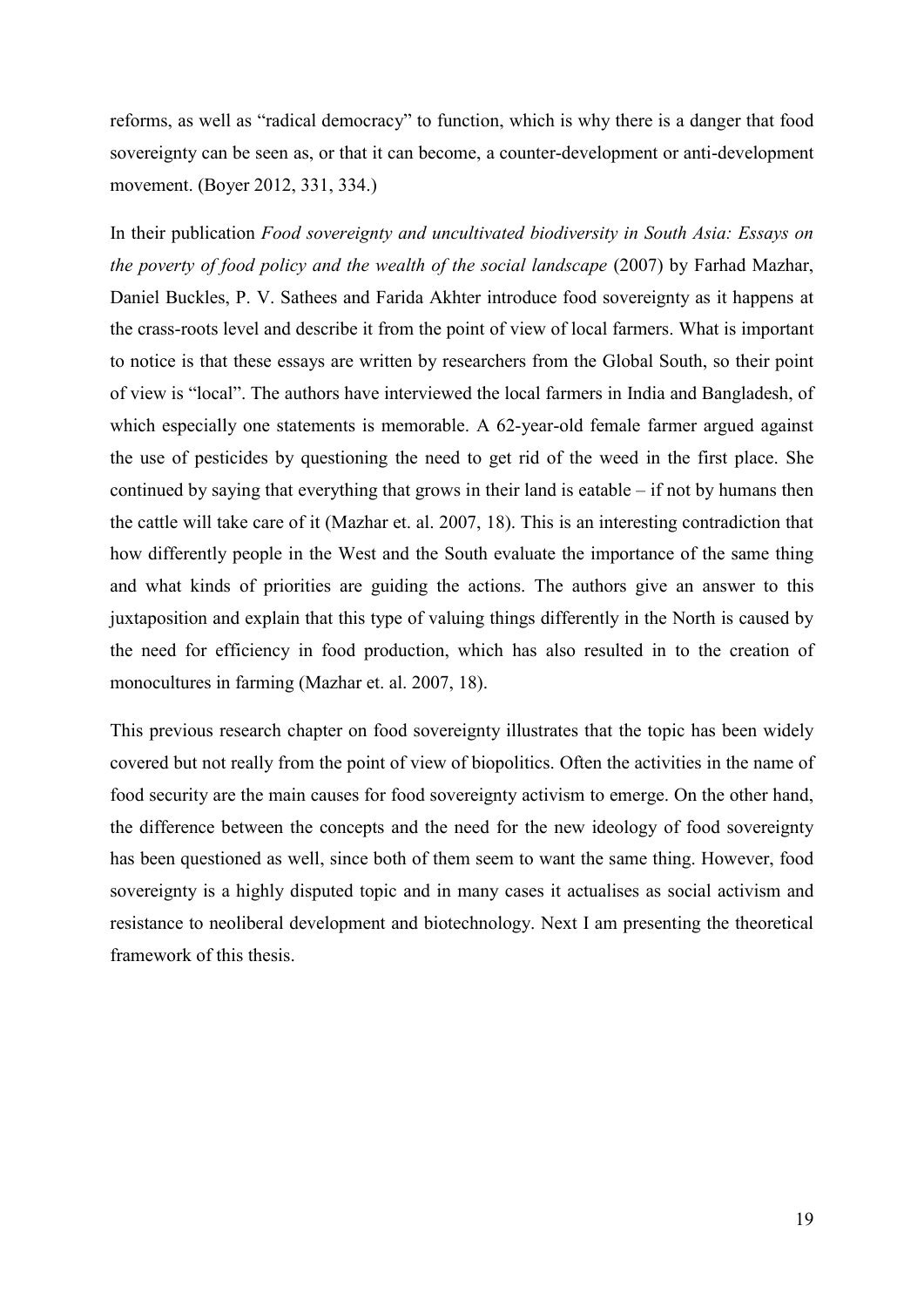## <span id="page-22-0"></span>3. Theoretical background

#### *Biopolitics introduction*

Biopolitics is a theory, conceptualised by Michel Foucault, of a model of politics that started to develop in the  $18<sup>th</sup>$  century (Foucault 2007, 1). The biopolitical era began in societies when the target of states' politics shifted, and it took human life and its basic biological features as its main focus of politics. Nurturing life became the political object of states, contrary to what it had traditionally been, when the sovereign has the ultimate power, and the right, to decide over death. (Foucault 1990/1976, 138, 145.) Subsequently, the sovereign could use its power and decide whether to kill or not to kill – to "*take* life or *let* live" (Foucault 1990/1976, 138, emphasis in original). However, as the biopolitical shift occurred, also the character of the power of the sovereign ruler altered, and its focus shifted from death to an exercise power that protected life. Hence, with the practice of biopower came "a power that exerts a positive influence on life, that endeavours to administer, optimize, and multiply it, subjecting it to precise controls and comprehensive regulations" (Foucault 1990/1976, 137). Keeping the population alive became essential for the practice of biopower, since with the new type of power, death became the limit for the exercise of power. Therefore, as long as the population was alive and well, it could be governed, which, in turn, made the survival of populations more important than the expansion of sovereign power. (Foucault 1990/1976, 138.)

Consequently, as fostering and taking care of populations became the main target for biopower, the processes and statistical aspects of human life, such as birth rate, longevity, housing and migration, became the interests of biopolitics, and economics, too. The analysis of the basic features of human life made possible to capture the essential nature of them, which then enabled the exercise of power over the basic processes of life. The goal thus became to achieve control over bodies and populations by affecting the basic functions of life. Different institutions emerged during the  $18<sup>th</sup>$  century, along with new techniques of power, to support and direct this new type of biopower over the whole society. The institutions, such as family, army, school and university, were harnessed to exercise biopower in practise, by disciplining and controlling bodies, and thus making the regulation of the whole population possible. Biopower is also closely related to the development of capitalism and, actually it has made capitalism possible. Since, in order for capitalism to emerge, there was a need for similar governance and regulatory mechanisms of population, which, then, biopolitics made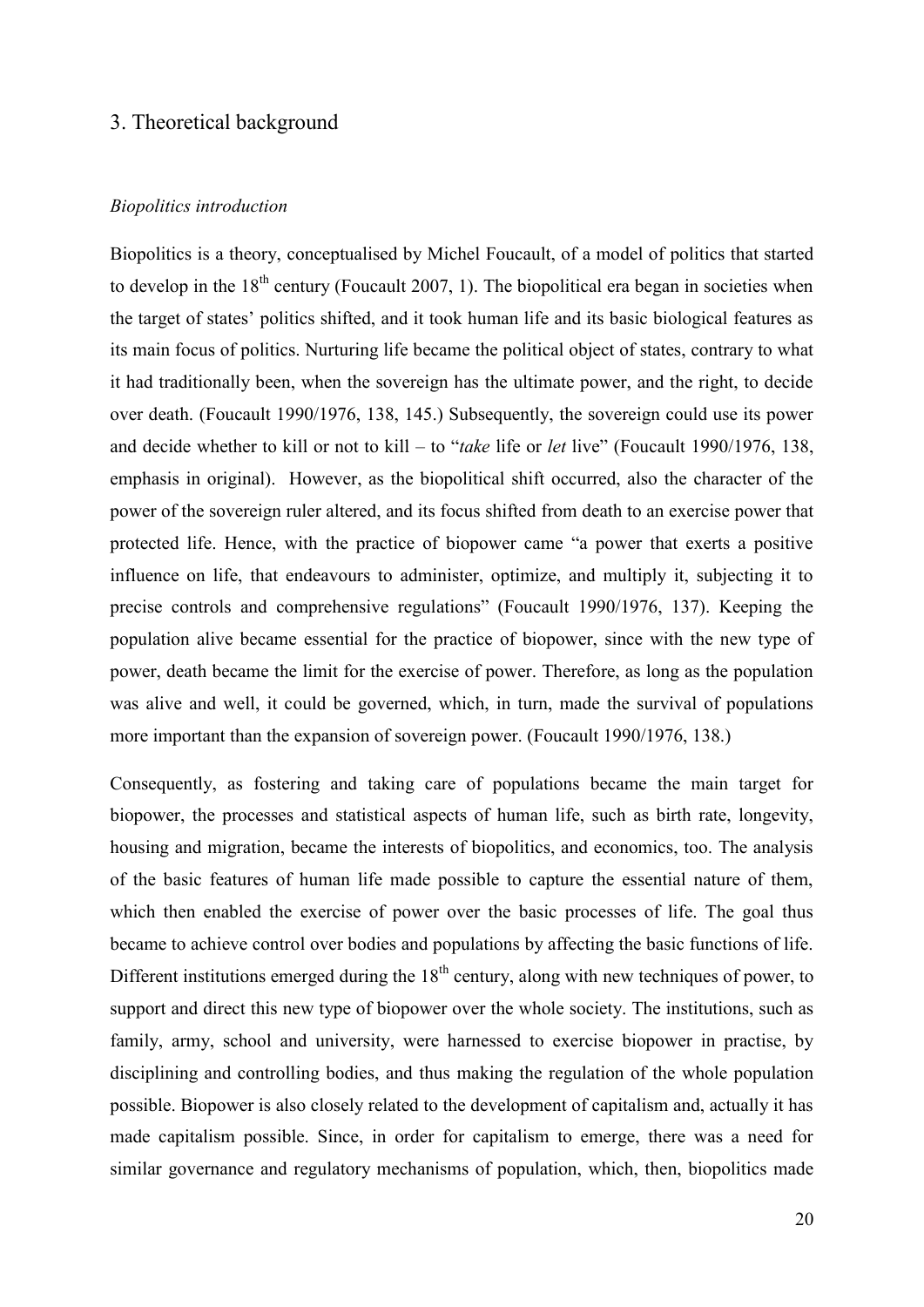possible. (Foucault 1990/1976, 140–141.) In fact, for Foucault liberalism represents how the governance practices of biopower are carried out, as he remarked of the importance of "[s]tudying liberalism as the general framework of biopolitics" (Foucault 2008, 22).

In this thesis, however, I am not only focusing to biopolitics in general and to the governance of populations it includes, but I am also interested in the role of "truth", and the production of it, within the frame of biopolitics. During my readings of Foucault, the question about "the truth" has appeared to be more dominant that I could have imagined, for actually, truth has its effect everywhere in a society as it is strongly bound to power. Hence, "[t]ruth is a thing of this world: it is produced only by a virtue of multiple forms of constraint. And it includes regular effects of power" (Foucault 2000, 131). Foucault has approached the question of truth from many different angles, through many different conceptualisations, which I am trying to present as extensively as it is possible in this thesis. However, some of the theorisations of truth are not completed by Foucault (about the regimes of truth, see for example Weir 2008), as well as some of the conceptualisations. Nevertheless, there are similarities too, within and between the conceptualisations and ideas, regardless that they are sometimes called by different names and yet meaning the same or having a similar functioning. However, next I am proceeding to go through how Foucault conceptualised the different notions of "truth".

#### *Truth and power*

For Foucault, truth and power are interconnected and power always has its effects on the truth, since "- -truth isn't outside of power or lacking in power - - [a]nd it induces regular effects of power" (Foucault 2001, 131). Power thus influences the formation of truth and there is no truth without its connections to power. This is why, when looking at the relationship between truth and power, the important question to ask is not "why" but "how of power?" (Foucault 2003, 24). By looking at the "how of power", it is possible to examine the mechanisms according to how power is limited and produced by truth, how the "truth-effects" of power are carried out, and, in turn, how the "truth-effects" renew the power that produces truth (Foucault 2003, 24). This notion of "how of power" is also connected to the possibility for resisting the truths, by finding out how the exercise of power is connected with truth (Foucault 2000, 132).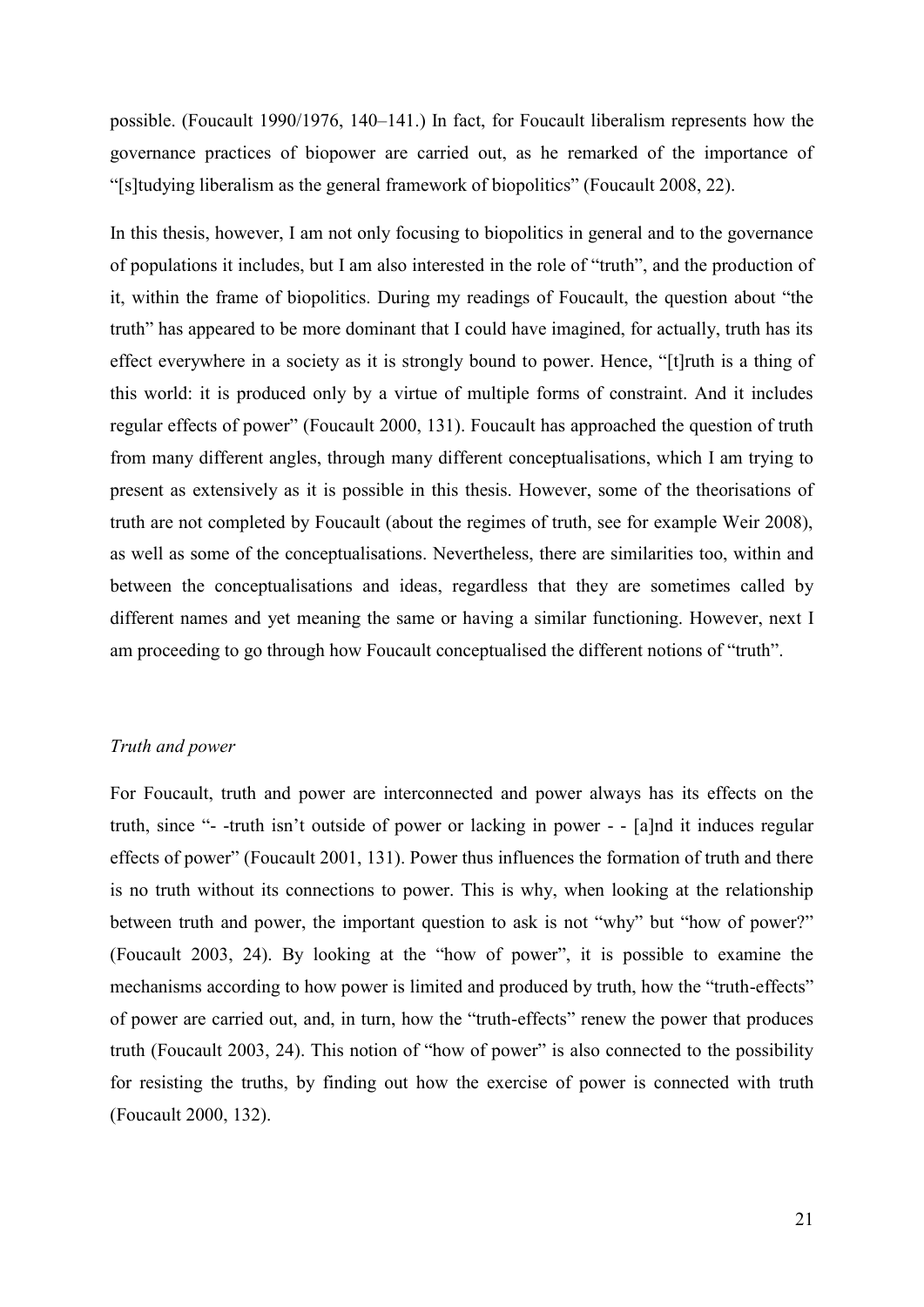There are different ways for producing the truth and, in a way, there is the truth that belongs to politics and then there is the one of philosophy, which I am going to discuss more later. However, according to Foucault (2000, 131–132), the "political economy" of truth is produced in institutions, such as university, in a form of scientific discourse. This kind of scientific discourse of truth is then often forwarded, for example, through media and writing, as "true" scientific knowledge. The different interests of political, economic and institutional powers have their effect on the formation of truths, as well as these interests are often interconnected to each other. Hence, truth has its political and economic role in societies. A certain type of production of truth, and governance by means of truth, both form and take place in a certain regime of truth. I will present the idea of regimes of truth later.

Another definition of truth is as follows: "'Truth' is to be understood as a system of ordered procedures for the production, regulation, distribution, circulation, and operation of statements" (Foucault 2000, 132). Thus, according to Foucault, truth is a "system" that is built by statements, in which the truth is constructed, under the influence of a certain formula and influence of power. Certain procedures are bound to the constituting of truth, which also sustain the truth. The procedures for constituting different truths vary according to each time and space. Also different truths are formed by different means. (Foucault 2000, 131–132.) This notion of the formulating of truths is similar to the way how discourses are produced in a society. Actually, discourses have a central role with the formation of truth, which I am presenting next.

#### *Discourses of truth*

According to Foucault, a "discourse [is] a group of statements - - [which] belong to the same discursive formation" (Foucault 1972, 117). Conversely, a discourse is constructed by a group of statements that are connected due to the similar means that control the production and the utterance of statements as they belong to the same discursive formation (Foucault 1972, 115– 117.) Discourse has a great role in constituting of "truths" and the "regimes of truth" as well. Clifford describes the role of a discourse as follows: "Discourse is where truth happens - - as statements are bound together by their sameness, constituting a community of truth, a domain of knowledge in which, and only in which statements make sense" (Clifford 2001, 30–31). Hence, the discourses of truth are the discourses that distribute the truth inside a certain regime, domain or community of truth, in their context, under commonly accepted rules that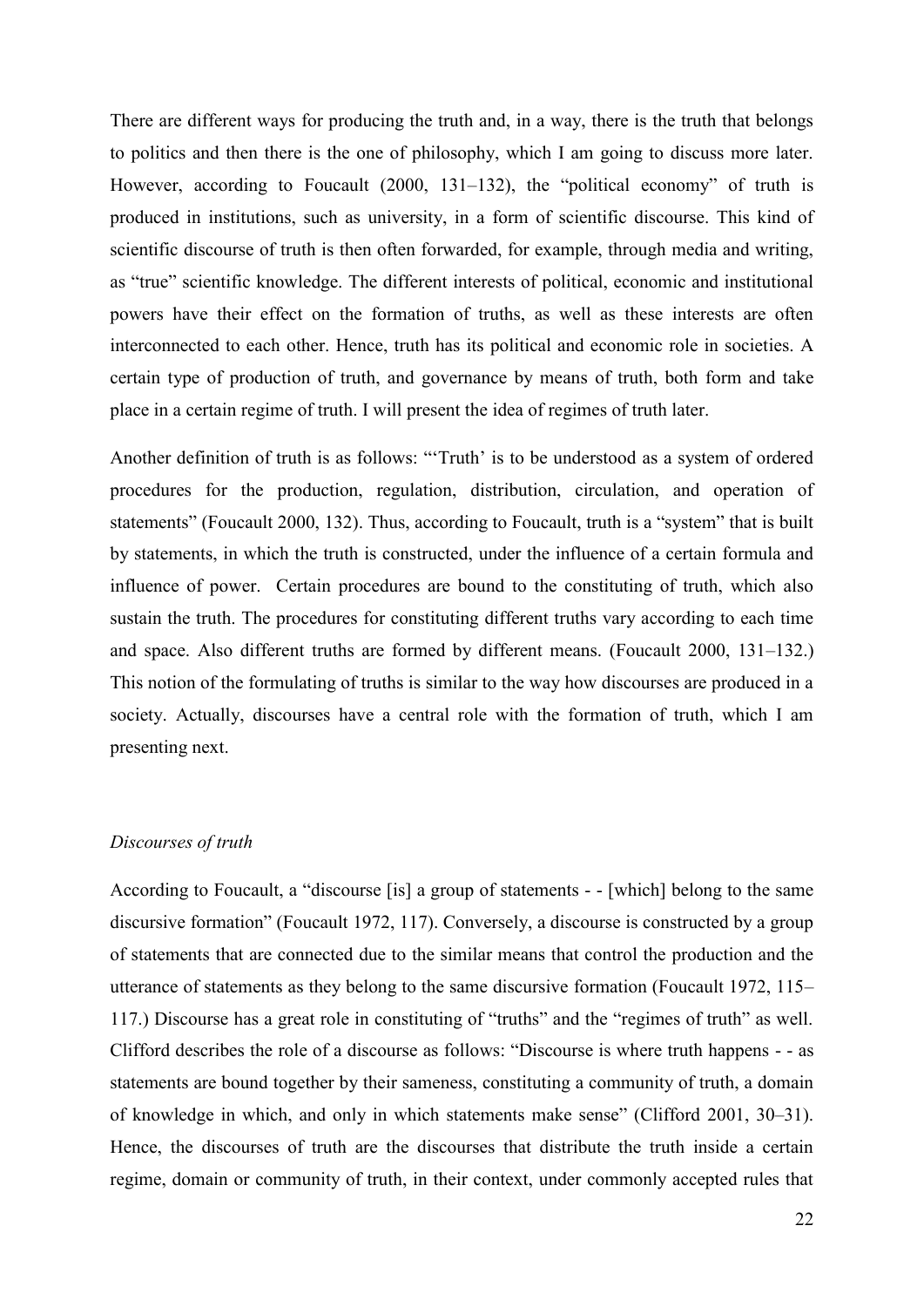can make the discourse function as "true". Also, the notions of 'a community of truth' and of 'a domain of knowledge' by Clifford relate to Foucault's concept of 'regimes of truth'.

In Foucault's early work, there is another notion of discourse that can be considered as an early sketching of the notions of genealogy and regimes of truth. It is called a 'discursive practice' that, after Foucault is "- - a body of anonymous, historical rules, always determined in the time and space that have defined a given period, and for a given social, economic, geographical, or linguistic area, the conditions of operation of the enunciative function (Foucault 1972, 117). Thus, it is possible to see the connection between his earlier conceptualisations and how they are similar to newer ideas and the notions concerning to truth. For, what Foucault described as 'discursive practice', can be seen as relating to his idea of genealogy and 'regimes of truth', since, as described, the discursive practice is formulated historically and it is taking place in certain places and times. Also there are similarities with the practices for formatting truths and the same contextual requirements are presented.

However, in order to comprehend the functioning of the discourses of truth, it is essential to look into the aforementioned relationship between truth and power, and to the outcomes of it. Discourses of truth influence everywhere in societies and are crucial for power, since:

There can be no possible exercise of power without a certain economy of discourses of truth which operates through and on the basis of this association. We are subjected to the production of truth through power and we cannot exercise power except through the production of truth. (Foucault 1980, 93.)

For power to be exercised in society, it needs "a certain economy of discourses of truth". This means that in order to exercise power, there must be certain discourses of truth established in the society that support the exercise of power. Similarly, as power is circulating everywhere in society, also the discourses of truth are to be put in circulation in order to utilize their power effects and their ability to construct power, which is a reciprocal function. Everyone in society is affected by the discourses of truth and is bound to the production and reproduction of the true discourses. Discourses of truth entail certain effects and mechanisms of power, which can be used as instruments, or as justifications for certain practices. (Foucault 2003,  $24 - 25.$ 

In fact, "truth lays down the law; [as] it is the discourse of truth that decides, at least in part; it conveys and propels the effects of power" (Foucault 2003, 25). Hence, the formulation of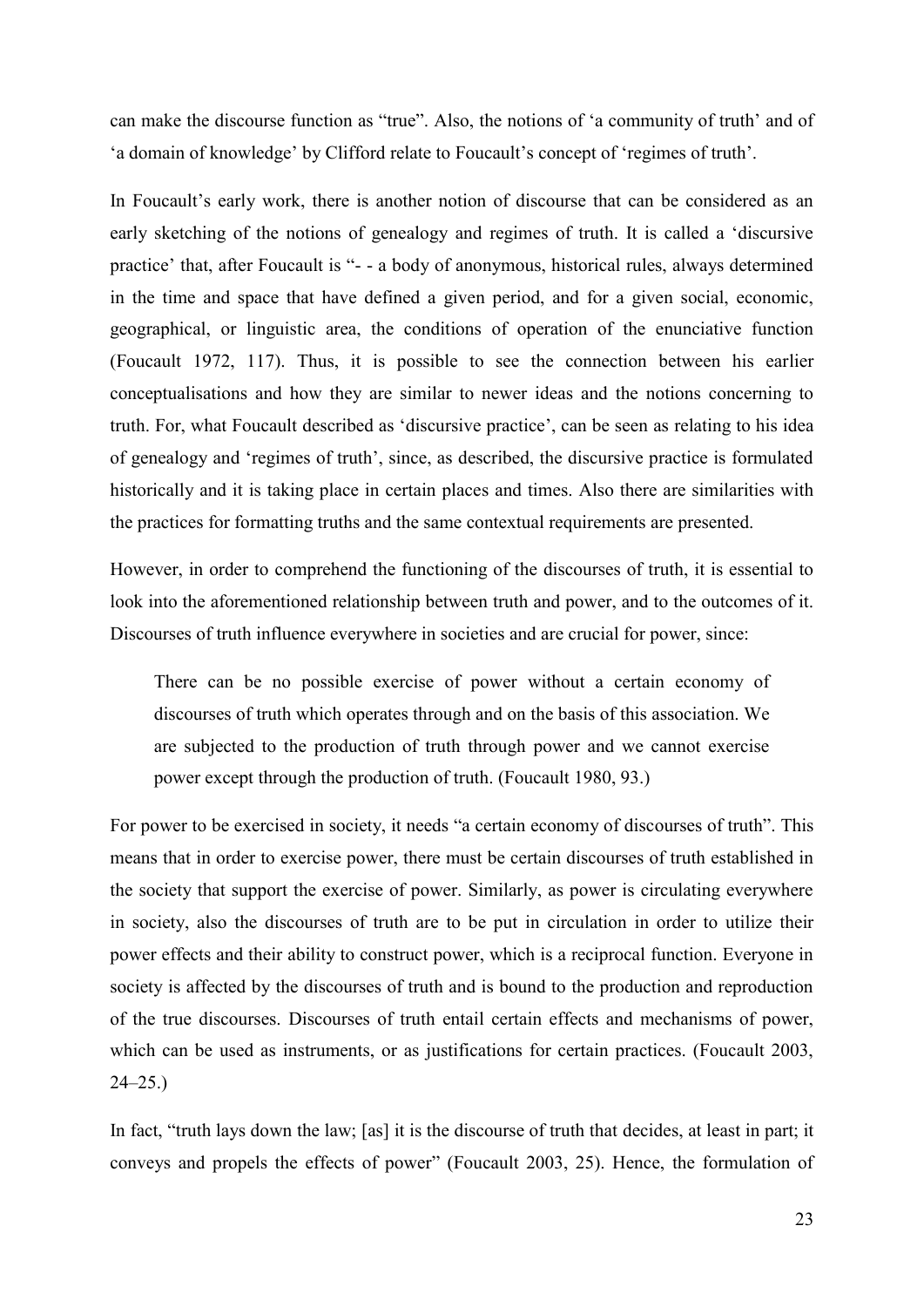laws is influenced by the truths that are prevailing in each time, in each society. Subsequently, these truths, and the power of the truth, get transferred into structures and institutions of society that make truth circulate in society, in the same way as power. (Foucault 2003, 25.) Thus, the true discourses of power carry with them the specific effects of power, but they are, in a way, above the exercise of power. Consequently, true discourses have a great power in people's lives as they have the power to influence decisions and forward information, as well as to define and structure societies with the power that is tied to the discourse. (Foucault 1980, 93–94.) In this thesis I am looking at how power is connected to the discourses of truth and what kind of practices are argued for in the discourses. Also, I am interested in how the discourses are put in circulation as well as how they are produced and used to sustain the regime of truth, or as a means of resistance. Next I am presenting the concept of regimes of truth.

#### *Regimes of truth*

Over the past centuries, there have been different regimes of truth, which have had their own truths and principles that have affected to the operation of each regime. The truth regime that Foucault examined and described, is the truth regime of liberalism, which he also suggested to be viewed as the 'frame of biopolitics' (Foucault 2008, 22). The development of the regime began in the middle of the  $18<sup>th</sup>$  century, along with the emergence of political economy and at the same time with biopolitics. The remarkable change occurred when the power to limit the governance shifted from the rule of law to the political economy and, subsequently, to the markets. The self-limiting function of governance became the most important feature of the liberal governance, for it was developed to limit politics and hence, the government. Subsequently, the markets became the place for the formation and verification of the true and false discourses. (Foucault 2008, 13, 19 & 30.) Actually, Foucault also makes a connection between the production of truth and the production of wealth: "We have to produce the truth the same way, really, that we produce wealth, and we have to produce truth in order to be able to produce wealth" (Foucault 2003, 25). This relates with the ideology of the new truth regime of liberalism as it illustrates how, and with what, the production of truth got connected with the new way of thinking.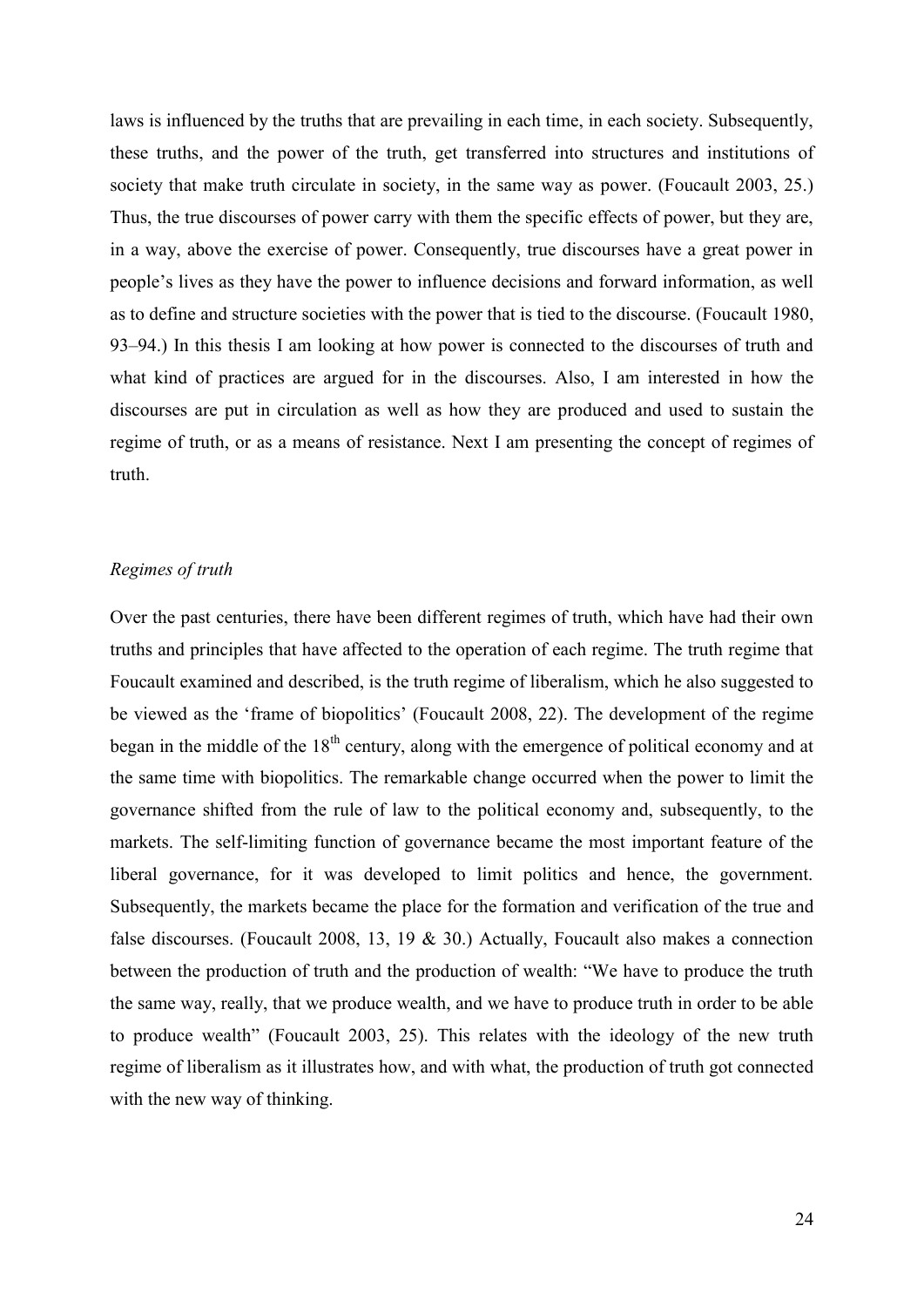Regime of truth is something that exists in every society and it includes the aforementioned interplay between truth and power, and the discourses of truth that influence in societies and direct subjects by the power of truth. Hence, according to Foucault:

Each society has its regime of truth, its "general politics" of truth  $-$  that is, the types of discourse it accepts and makes function as true (Foucault 2000, 131).

The general politics of truth, or the regime of truth, contains the political effects that result from the production of truth as well as the genealogy of the regime of truth. The genealogy – the historical development of a regime of truth – defines, what kinds of truths are accepted to be produced within the regime, which thus also affects to the political outcomes of the formation of truths. (Oksala 2013, 56.)

However, according to Foucault, there is only one regime of truth that is characteristic for every society, but contrary to Foucault, in this thesis, I am following the idea presented by Lorna Weir (2008, 380), of multiple or simultaneously existing and competing regimes of truth in a society. Also, I am following Oksala's, specification about the relationship between liberalist truth regime and neoliberalism, where she argues that neoliberalism "can be viewed as an extreme form of the liberal regime of truth regulating our current governmentality" (Oksala 2013, 54). Furthermore, neoliberalism can be seen as a truth regime of its own, as there is the genealogy and the political and economic practices that are characteristic to neoliberalism, and thus forming a regime of truth of neoliberalism (Oksala 2013, 56). Hence, I am arguing that the truth regime of biotechnology is consisted of different types of governance practices and methods and it has features from other truth regimes as well. Otherwise, I am following the definition of regimes of truth by Foucault.

Another definition about the regimes of truth illustrates the circulating nature of truth. Truth circulates within a regime of truth in a similar way as power circulates in societies:

"Truth" is linked in a circular relation with systems of power that produce and sustain it, and to effects of power which includes and which extend it – a regime of truth (Foucault 2000, 132).

After Foucault, power and truth are central in constituting a regime of truth, as well as the 'systems of power' that are interconnected with the discourses. Within a regime of truth, the discourses are granted their power to operate as a *true* discourse. The truthfulness or falsehood of statements, which construct the true discourses, is defined by certain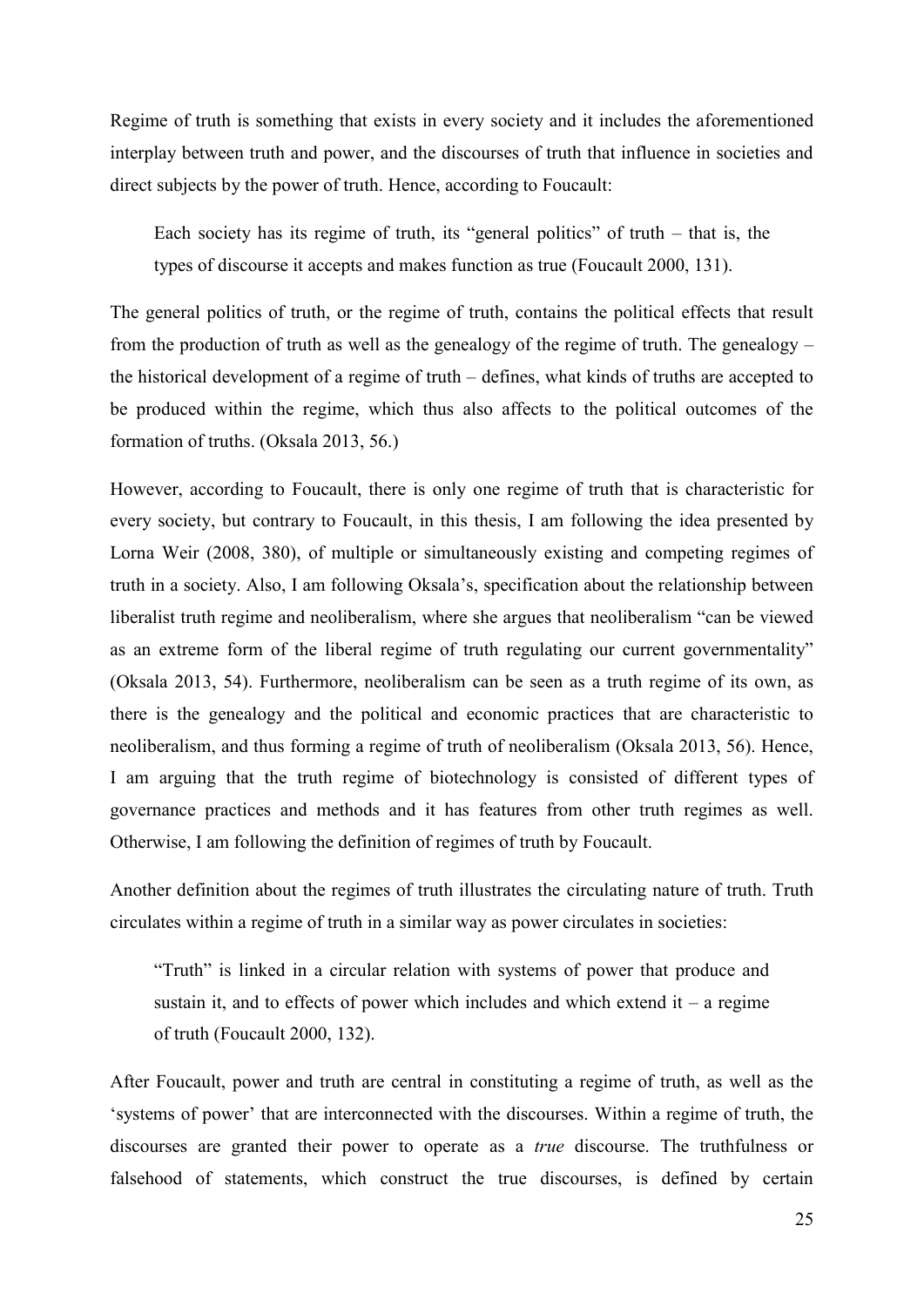mechanisms in every truth regime. The mechanisms and procedures for evaluating the "right" or "wrong" practices and the discourses of truth, are determined according to the genealogy and by the mechanisms to separate the true or false in every truth regime. In every regime there are also persons whose "truth" has more "value" according to their position in the regime. The production of truth is carried out according to the "political economy" of truth that I mentioned before, which is particularly found in the liberalist regime of truth. (Foucault 2000, 131.) The idea of regimes of truth is more of a political than philosophical conceptualisation regarding to truth, as the truths play a political role.

In Foucault's further conceptualising of regimes of truth he developed the idea of how discourse is crucial for the functioning of a truth regime as it brings together the different practices and justifies the use of them:

"- - a discourse that, on the one hand, constitutes these practices as a set bound together by an intelligible connection and, on the other hand, legislates and can legislate on these practises in terms of true and false (Foucault 2008, 18).

As Foucault stated, a regime of truth is constructed basing on a discourse that has the power to evaluate the practices as "good" or "bad" or true or false. Discourse is also crucial as it can be used as a tool in establishing connections between certain practices and institutions that function according to the truth. (Foucault 2008, 18.) In a regime of truth, it is the task of political structures to put the discourses of truth into practice over the whole society (Clifford 2001, 99).

As there is power everywhere that governs in the prevailing regime of truth, there is also a possibility for resistance. But as Foucault's conceptualisation of resistance is often criticised to be vague and not completely theorised, so is his conceptualisation regarding to resistance to the prevailing truth or to the whole regime of truth. Foucault has stressed more of the importance of finding out *how* the power and truth are connected and *how* to criticise that relationship, instead of delineating directly *how* the resistance, and the production of alternative truths, should be carried out (Smart 1986, 167–168). One of the ways to resist, however, is to ensure the possibility for new kinds of truths to emerge:

The essential political problem for the intellectual is not to criticize the ideological contents supposedly linked to science or to ensure that his own scientific practice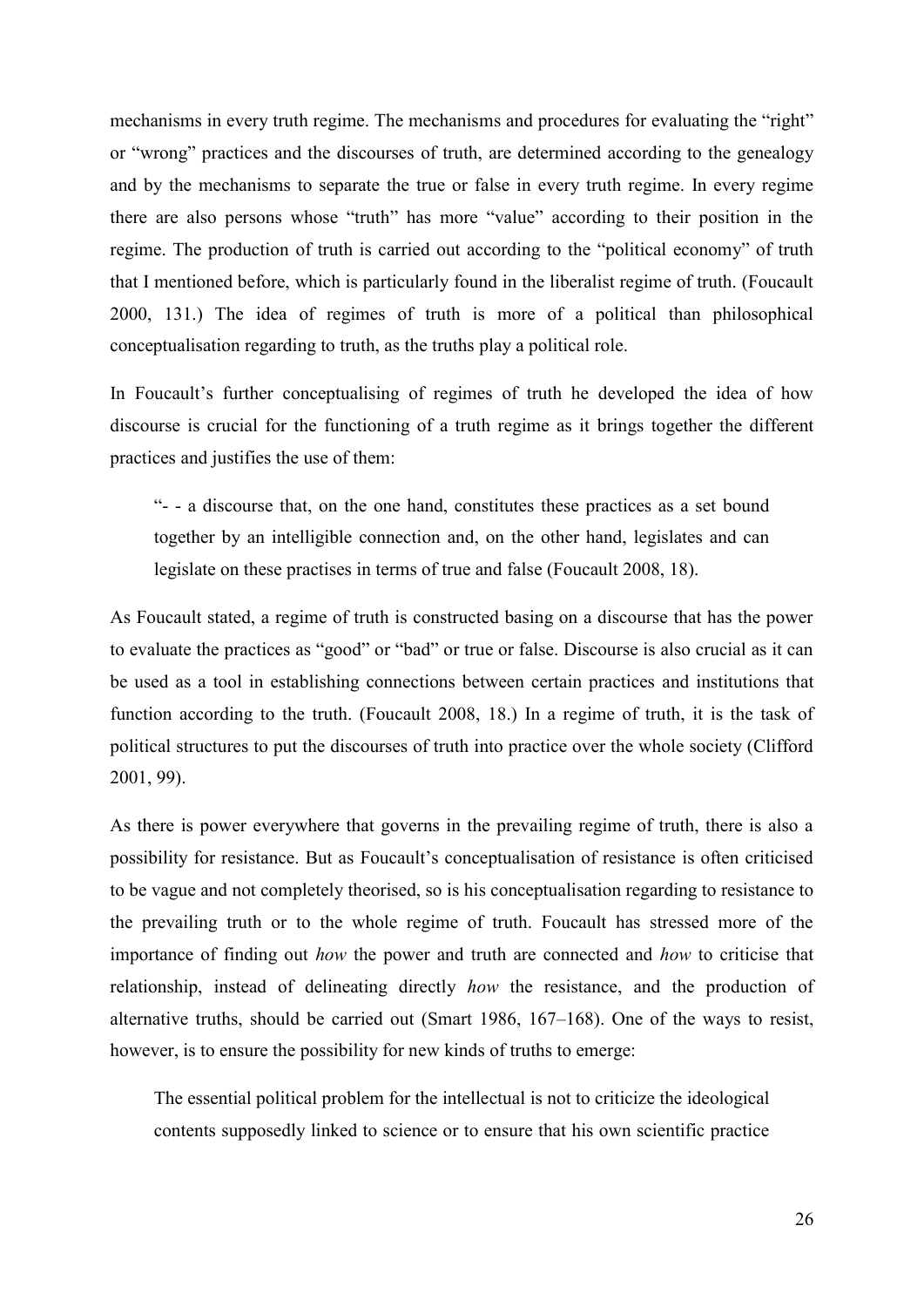is accompanied by a correct ideology, but that of ascertaining the possibility of constituting a new politics of truth (Foucault 2000, 132-133).

This, however, introduces some problems, since how is it possible to resist by creating alternative truths without continuing the "biopolitical cycle" of power and truth. I consider this as one of the major problems concerning to resistance and truth. However, as I am also arguing further in this thesis, I think that there, nevertheless, exists the possibility for resistance. The 'new politics of truth' can detach the "new truth" from the previous practices of governance and offer a new way of thinking, where the governance practices that are resisted, do not exist anymore. Thus, I am arguing that by constituting the 'new politics of truth', it is possible to get rid of the models of governance that are justified by the prevailing truth, in the prevailing truth regime, and thus it is not renewing the governance with the truth. I will present my argumentation in the empirical chapter of Navdanya's resistance.

### *Genealogy*

Genealogy is a combination of history, discourse and practices that have formed the historical framework for constituting societal concepts. Genealogy thus is the historical development of social concepts. Genealogy can be used as a tool to discover *how* the concepts, for example subjects, are historically constructed and what has affected their composition. (Clifford 2001, 6–7.) Genealogy is also a way to discover the "subjugated knowledges" that are hidden and are not recognised in the prevailing scientific knowledge as "true" knowledge. Genealogy is a combination of scholarly knowledge, local memories and the knowledge of people, which it uses to unveil the subjugated knowledge jointly with critique and knowledge. Genealogy thus is a way to give voice and recognition to the subjugated knowledges that are left out from the "general" history. Thus, genealogy also makes the emergence of alternative "truths" possible. (Foucault 2003, 7–11, 178.) Subjugated knowledges can thus be utilised in revealing the technologies of power of all their existing forms, as power can be hidden in the institutions, policies or theories (Richmond 2011, 422). The study of genealogy also enables us to discover how, for example, the relationships between power and resistance are developed through history and how the acts of dominance are argued for with the historically justified divisions of "true" and "false" (Smart 1986, 171). In this thesis, I am utilising the notion of genealogy only to briefly describe how the governance of global food production and the truth regime of biotechnology emerged and how it is justified in the history.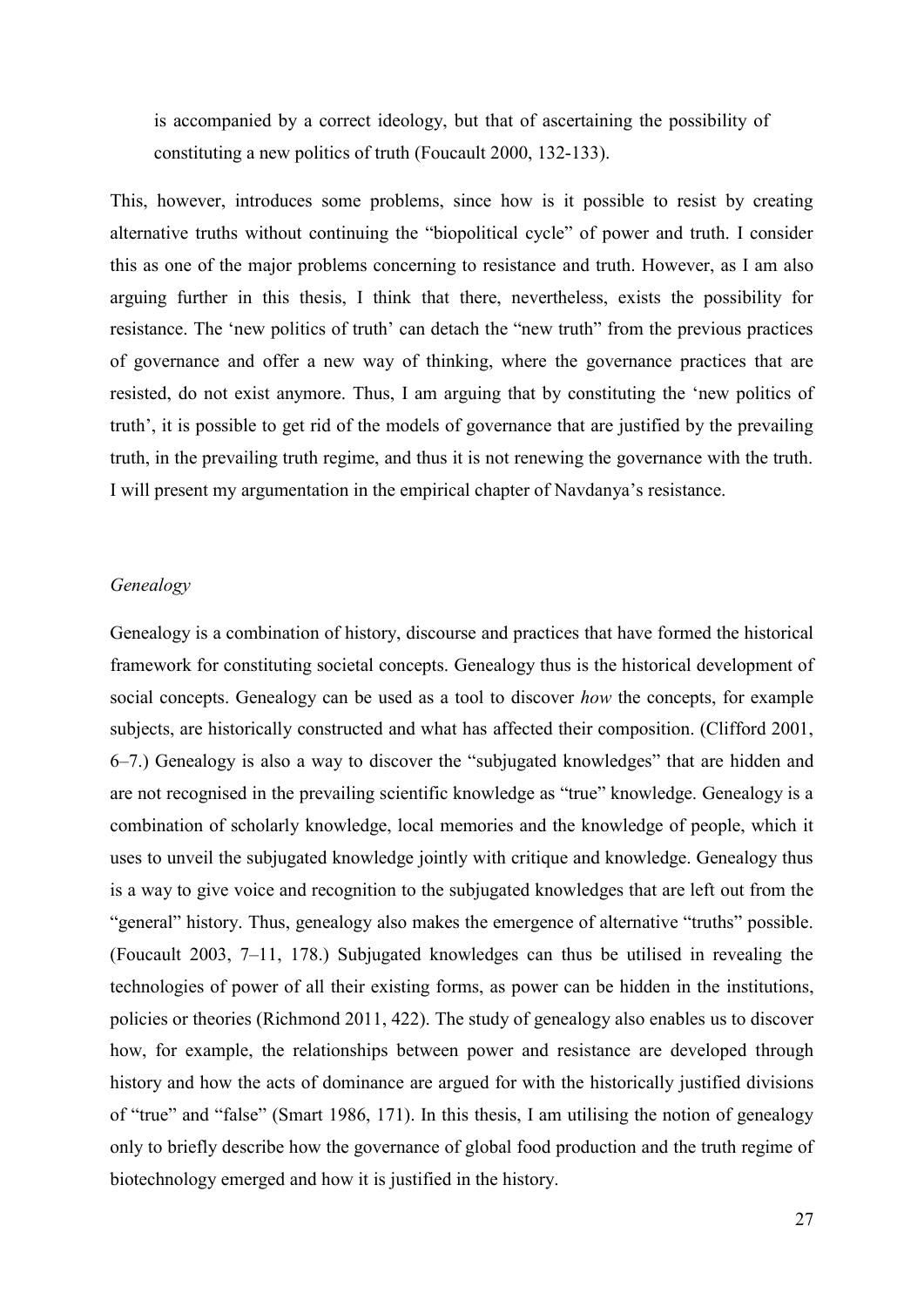#### *Truth games*

Game of truth is "a set of rules by which truth is produced" (Foucault 1997, 297) and in its operation it also acknowledges "a whole series of social and economic processes at a given time, but also - - institutions and practices of power" (Foucault 1997, 296). Truth games thus always occur in a context, where the role of prevailing knowledge is in the centre, as well as its relation with power. Through this interplay of power, knowledge and the given time and space, the truth games constitute "general truths" that, subsequently, constitute subjects who are part of the game in society. For example, the process for the specification of madness as a mental illness can be described as truth game. The utilisation of medical knowledge justified the use of power over subjects with certain features, and made it possible to define someone mad. The treatment for the new mental illness required the establishment of new institutions, which thus institutionalised the illness. The truth game enabled the formation of the "general truth" about madness, which defined the practices, knowledge and institutions, and thus, how subjects constitute themselves in contrast to the phenomena. (Foucault 1997, 290–291, 296– 297.) Thus, the game of truth describes the process of how the general truths are produced in their context, in a society for example, and how everything that is included in that game, such as subjects, medical conditions and actions related to this, become defined in the game according to the truth. Due to this, games of truth, and all the features it includes, can only occur under the prevailing regime of truth, as well as all the action and practices, must be articulated and take place through the "general politics of truth" (Bratich 2003, 73).

The game of truth also constitutes subjects in relation to the society and the truths that exist there, as well as the subject constitutes itself in the game of truth, under the influence of, and in relation to, the truths that prevail in each time. Knowledge and power can be used as tools to analyse the relationship between subject and truth. This relationship between subject and truth was one of the most fundamental for Foucault, (Foucault 1997, 290–291, 296–297) which I will address under the topic of *parrēsia*, too. Games of truth thus are something where subjects constitute themselves through their conduct to self and to the others, and this constitution requires constant problematisation of the self (Bratich 2003, 73). Games of truths try to commit the subjects to constitute and govern themselves by involving them in the game, where the active development of the self through truth is possible (Bennett 2003, 53). Games of truth are thus also games of governance that are played with the assistance and guidance of truth that, at the same time, produce and reinforce the truth. Also, mechanisms of power are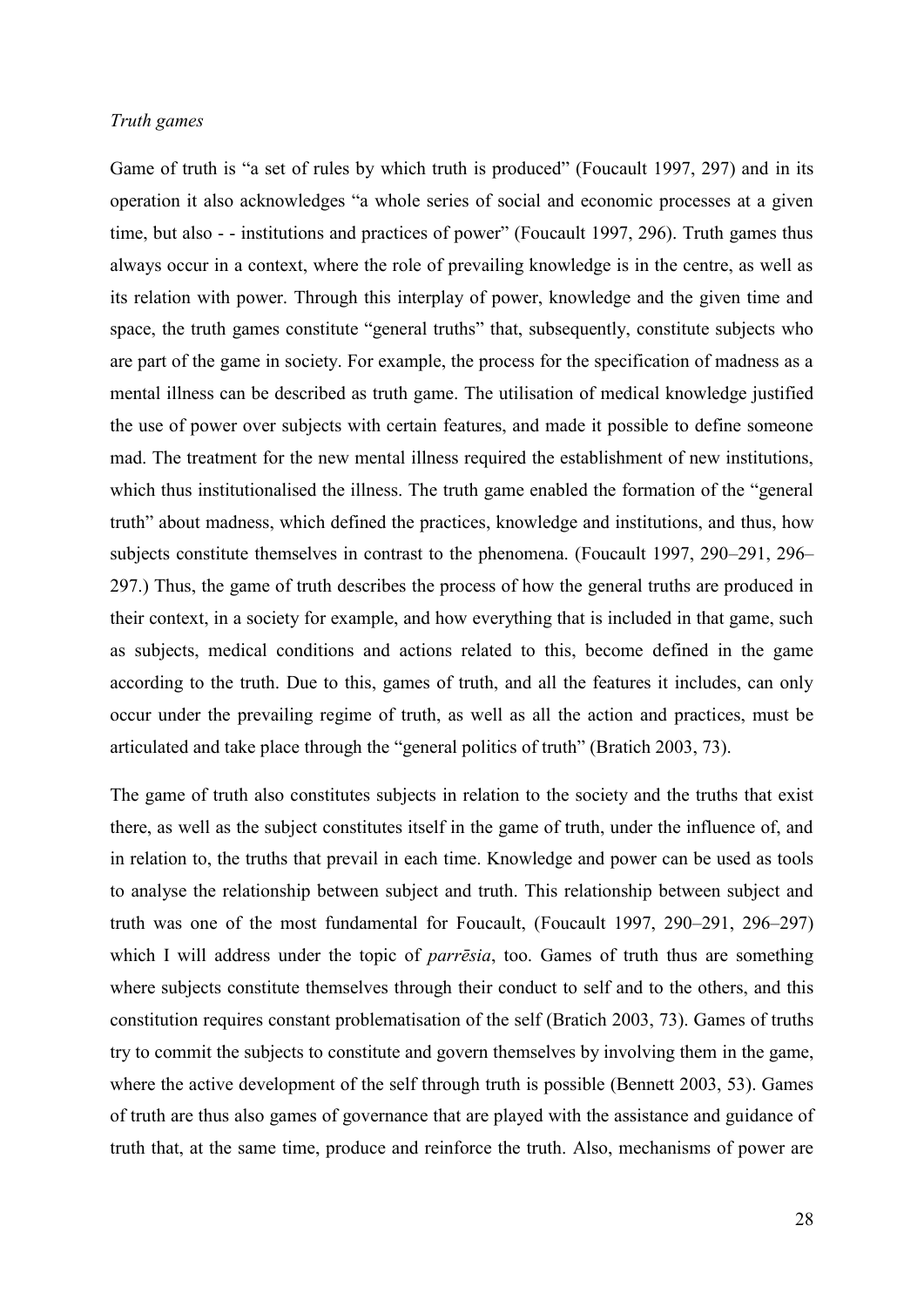defined and to put in use in relation to the procedures, instruments, means and objectives that are verified by the different knowledge systems (Foucault 2007b, 61).

However, in the games of truth there is always a place for resistance too. Due to the character of the games of truth, they offer the possibility for the emergence and development of alternative truths. The change can lead to a completely new game of truth by describing or constructing the alternative. In the games of truth, the critique to the prevailing truth has to be argued for with knowledge. The practice of 'the care of the self', as well as understanding the management techniques of the game, makes it possible to play the games of truth with as little domination as possible. Sharing of knowledge and teaching in a certain game of truth is also possible as long as the relationship does not turn into a relationship of dominance. And, as domination does not mean same as power, so it cannot be univocally defined either as good or bad, and power is utilised in the games of truth as games of strategy. (Foucault 1997, 295– 299.)

However, the resistance can never fully work if the opposer fails playing the game, by playing it exactly the same way. The resistance has to bring an alternative to the game and in that way change the whole game, or to play a completely different game with alternative arguments:

Thus, one escaped from the domination of truth not by playing a game that was totally different from the game of truth but by playing the same game differently, or playing another game, another hand, with other trump cards. (Foucault 1997, 295.)

Hence, it is important to offer an alternative to the prevailing game of truth, produce an alternative discourse of truth, and to "play" that alternative game in different manner compared to the opposed one. For Foucault, however, the most important in the resistance and, in posing the critique towards the game of truth, is to reveal and to understand *how* the games of truth are arranged and *how* power is related to this process of the formation of games of truth as well as the forming of truths in general. (Foucault 1997, 295-296.) As just criticising the truth, and the practices that are justified by the truth, is not going to change anything, but instead showing *how* the truth and *how* the power are made and interconnected, can reveal something more fundamental of the relationship and create alternatives. I am describing Navdanya's resistance by utilising the games of truth in describing how they use the alternative knowledge in arguing for the establishment of the new politics of truth.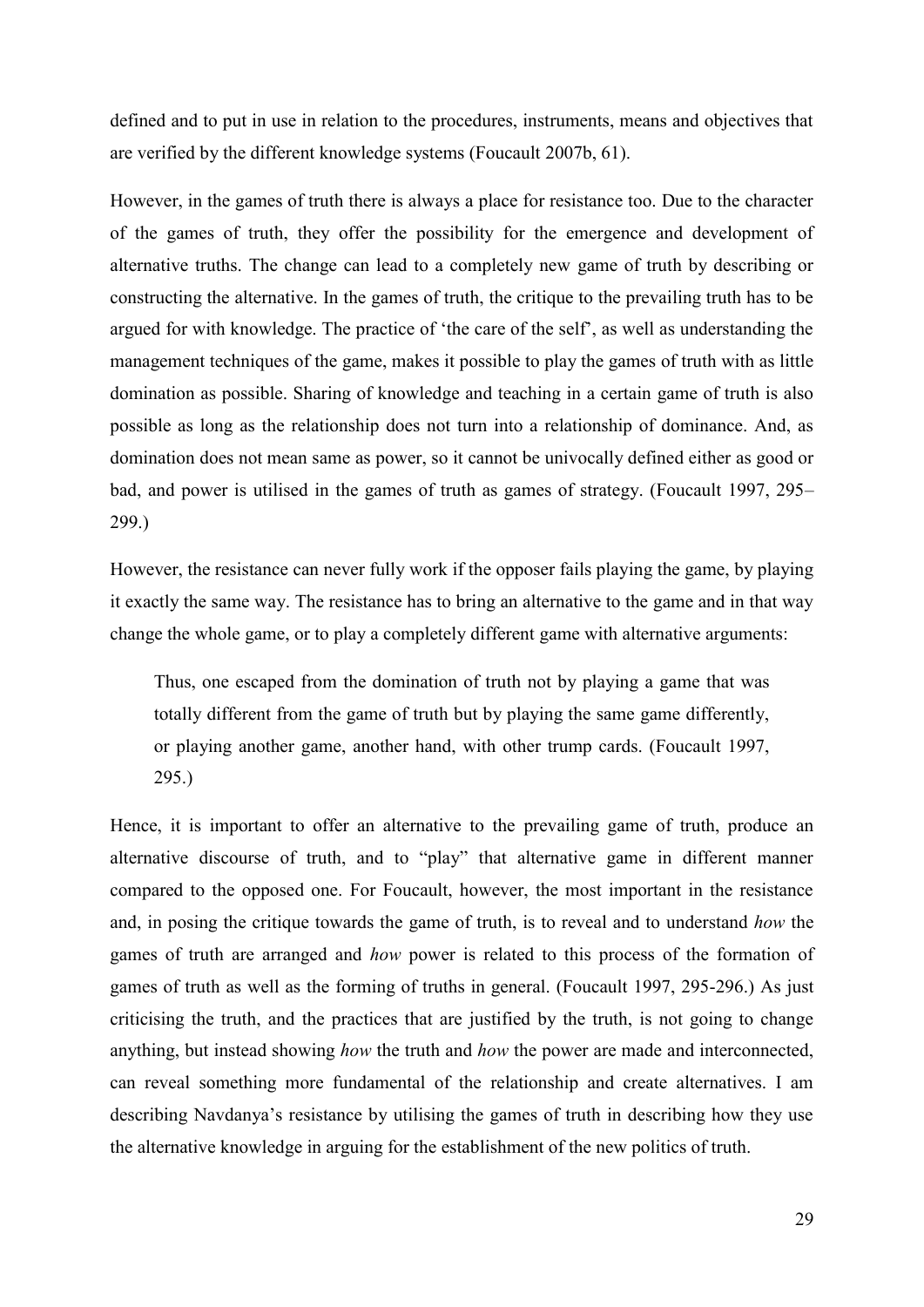#### *Care of the self*

For Foucault, the practice of 'care of the self' is something that, in a way, prevails over the truth and thus, in a way it prevails over everything. In fact, Foucault presented a question about this matter, where he is asking that: "Why are we concerned with truth, and more so than with care of the self? And why must the care of the self occur only through the concern for truth?" (Foucault 1997, 295). The care of the self means that one must know oneself, but also to recognise and to have the "- - knowledge of a number of rules of acceptable conduct or principles that are both truths and prescriptions. To take care of the self is to equip oneself with these truths - -" (Foucault 1997, 285). This means that one must both know oneself as well as to understand how truths are shaped by power. Also through the care of the self, it is possible to perceive how the truths affect our action in a society, both in our relations to others as well as to our relation to the self. The care of the self can assist in the games of truth to play the game under as little dominance as possible.

Care of the self is a crucial part of the truth games as well as playing a role in the pursuit of "good" practices of power. For example, in order to be a good ruler, one has to take care of the self, to be capable to exercise power according to the "good" practice of power. To exercise power wisely, one has to use "power over oneself that thus regulates one's power over others" (Foucault 1997, 288). This way the exercise of power does not turn into an abuse of power as one's desires to misuse power are controlled by the care of the self. Also, a philosopher has a role in the practice of care of the self. The philosopher becomes a guide to a ruler, both in truth and in the care of the self. (Foucault 1997, 288, 293.) Care of the self is related to the idea of *parrēsia*, where also the question between subject and truth is pivotal, which I will discuss more next.

#### *Parrēsia*

Basing on the latest studies of his career, of Ancient Greece, Foucault introduces the concept of *parrēsia* that means 'free-spokenness' or 'free speech'. Parrhesiast is the person who uses *parrēsia* to speak the truth. *Parrēsia* is thus a certain way to tell the truth and hence it is to be considered as the discourse of truth or the "true discourse in the political realm". (Foucault 2010, 6.) Discourse of truth of *parrēsia* can exist when the truth is always present in the discourse and it becomes the permanent function of the discourse (Foucault 2010, 331).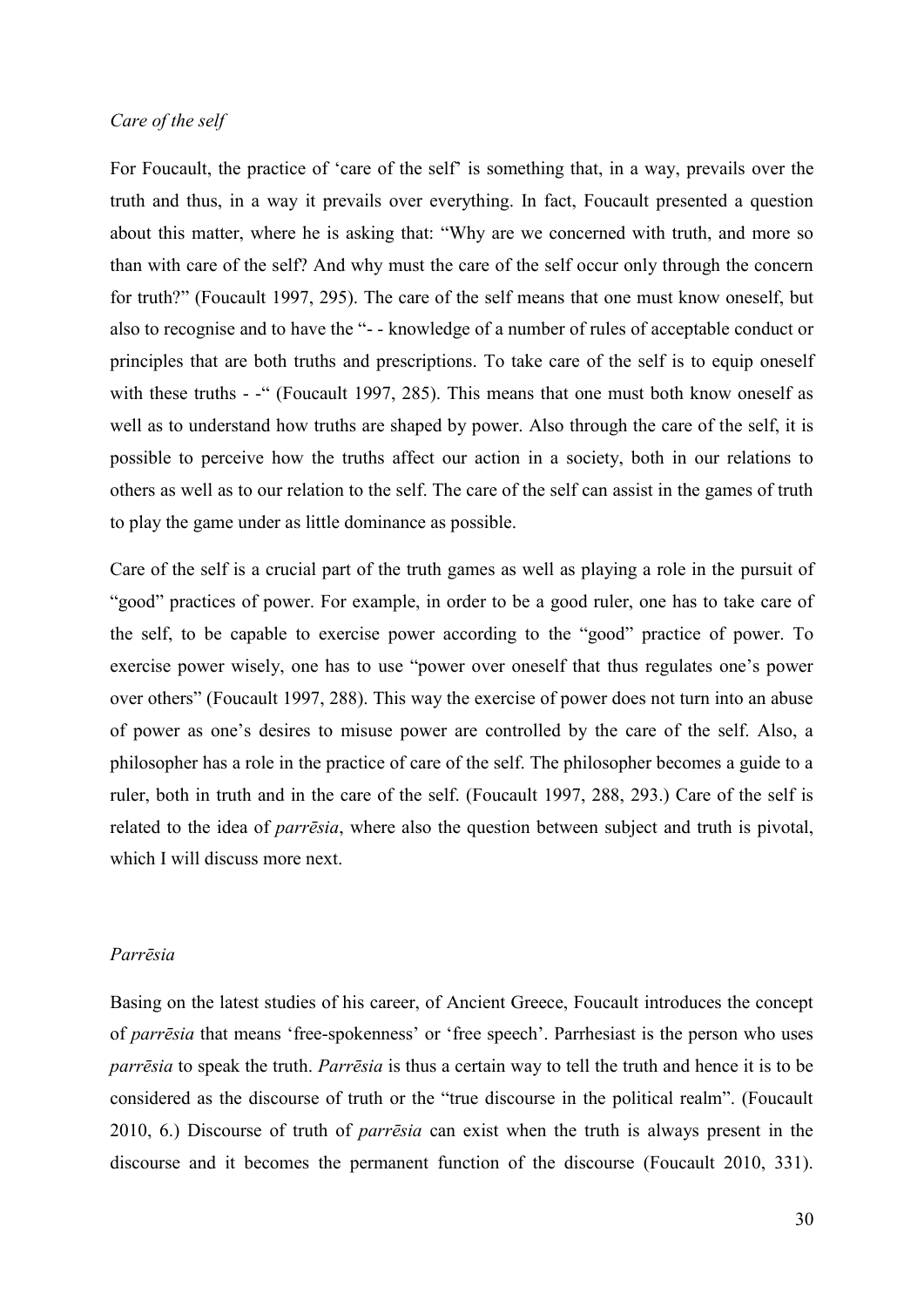Consequently, *parrēsia* does not appear in demonstrating or in persuasion, nor is it a rhetorical or a teaching method. Neither *parrēsia* is just a discussion or a discourse, since in order for a discourse to be a true discourse, is has to be a parresiastic discourse. (Foucault 2010, 43, 52, 56.) Furthermore, "*parrēsia* is a virtue, duty, and technique which should be found in the person who spiritually directs others and helps them to constitute their relationship to self" (Foucault 2010, 43). *Parrēsia* is thus similar to 'the care of the self' as it includes the relation to another person and to self, but what makes *parrēsia* different is that it is something a more all encompassing practice.

In order to find out the essential character of *parrēsia*, it is necessary to look at the effects that the act of truth-telling may cause to the speaker, which is, in fact the most fundamental determiner of a parresiastic act. To be characterised as parrhesiast – the one who commits to the act of *parrēsia* – the act of truth-telling must be somehow risky to the speaker, since: "telling the truth - - opens up a space of risk for the person who tells the truth; it opens up a danger, a peril, - - and that is what constitutes *parrēsia*" (Foucault 2010, 57). The presence of danger comes along with *parrēsia* as the act has its tendency of surprise. The act of *parrēsia* is unexpected towards to whom it is indicated and hence the act always specifies a new, open situation that, due to the interlocutor's reaction, it can be risky to the parrhesiast. The outcome of the act of *parrēsia* is never constituted beforehand. (Foucault 2010, 62.)

The verification of the truthfulness of the act of *parrēsia* is in its essence of creating danger to the parrhesiast. Likewise, the verification for *parrēsia* is the commitment that a person does with himself/herself to the truth by accepting the danger, and hence is fully behind the truth of what he/she is saying. Thus "the parrhesiastic enunciation is the affirmation that in fact one genuinely thinks, judges, and considers the truth one is saying to be genuinely true" (Foucault 2010, 64). The person accepts the consequences that the truth-telling may cause and ties him/her to everything the truth includes and represents. This commitment to the truth requires the truth-teller to develop a certain relationship to him/her too, so as to be ready and "qualified" to tell the truth. Thus,

- - *parrēsia* is a way of binding oneself to oneself in the statement of the truth, of freely binding oneself to oneself - - in the form of courageous act. *Parrēsia* is the free courage by which one binds oneself in the act of telling the truth." (Foucault 2010, 66.)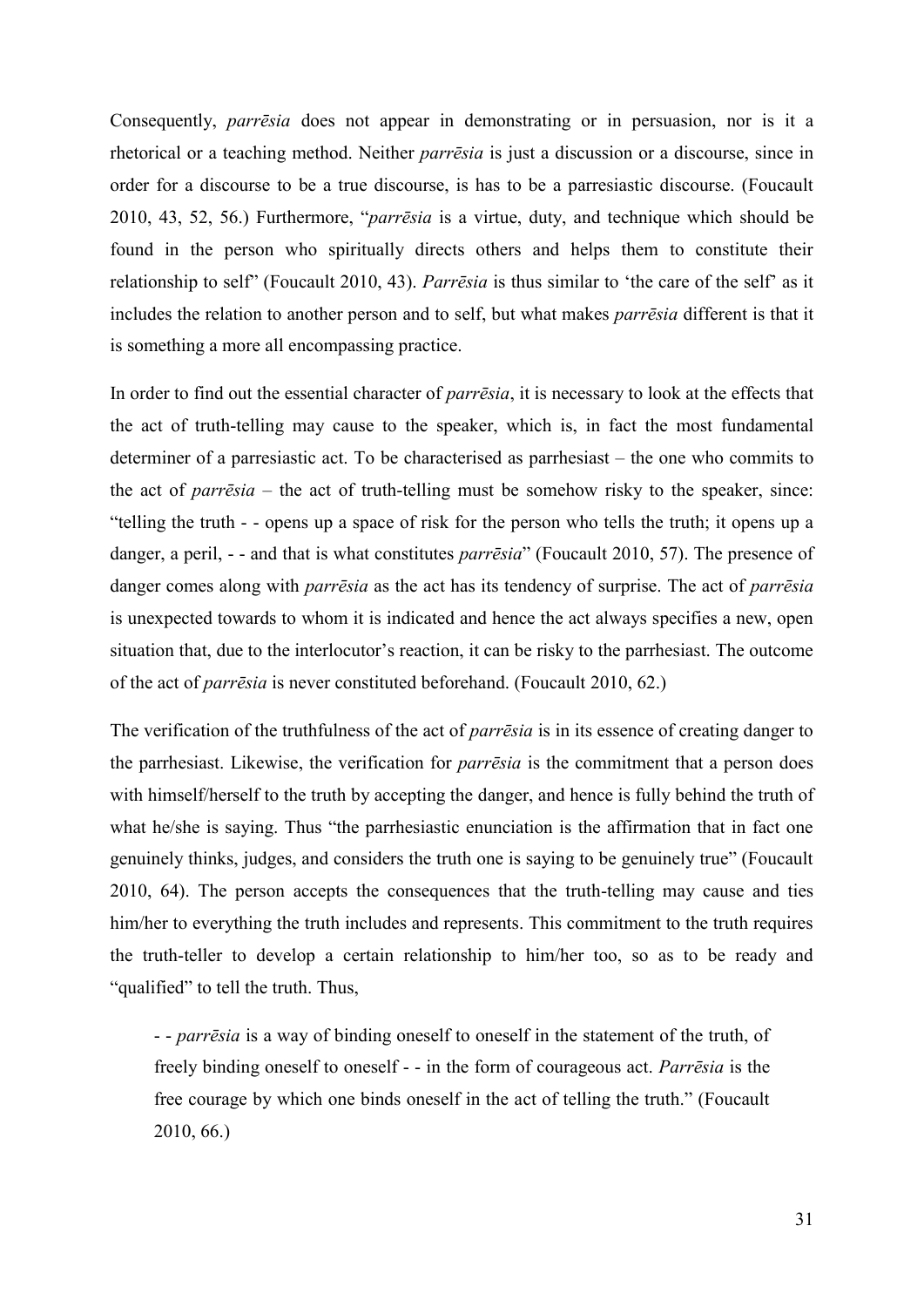Parrhesiast thus must be *courageous* enough to commit *parrēsia* as well as to be ready for facing everything that the act of free-spokenness may encompass. *Parrēsia* thus requires enough courage and commitment of the speaker in relation to the truth, in which the speaker builds a certain relationship with him/herself. In *parrēsia* "- - one constitutes oneself as the person who tells the truth - -"(Foucault 2010, 68). Thus, the social status of the speaker is not restrictive as long as the speaker fulfils the other qualifications, such as telling the truth what a person sincerely thinks is true and thus is telling everything related to the truth, as well as accepts the unexpected consequences that occur from the free-spokenness. *Parrēsia* also requires frankness that guarantees that everything is being told and nothing is left without saying. (Foucault 2010, 65–66, 299.)

Even though the social status of the speaker does not matter, *parrēsia* can only take place when there is freedom and the parrhesiast is free: "- - the parrhesiast is someone who emphasizes his<sup>[/her]</sup> own freedom as an individual speaking" (Foucault 2010, 65). Thus, *parrēsia* can only exists when there is freedom to tell the truth, and only a person who is free can be parrhesiast, which limits the possibilities for free-spokenness. However, I perceive this situation similarly with the notion of resistance. As in order for resistance to occur, there has to be freedom, as well as in order for power to be exercised, there must be freedom since without freedom, power is not "power" but dominance (See for example Foucault 1997, 292). Similarly, the act of *parrēsia* can only take place in freedom, and the persons who are not free, and are under dominance, cannot be parrhesiasts. Actually, Foucault remarked that the whole question of *parrēsia* is about the highest exercise of freedom by binding oneself to the truth (Foucault 2010, 67). In this thesis, I am using the notion of *parrēsia*, the act of truthtelling, as a mean to describe the *how* of resistance and *how* to tell the truth.

However, *parrēsia* itself is not an act of resistance, nor it is an exercise of power, but

- - *parrēsia* is - - a form of discourse which will exercise power in the framework of the city, but of course non-tyrannical conditions, that is to say, allowing others the freedom to speak, the freedom of those who also wish to be - - in the front rank of this sort of agonistic game - -" (Foucault 2010, 104)

Why *parrēsia* can be considered as resistance, is the freedom it leaves for other people to speak and also the freedom to obey, albeit that they are persuaded by the discourse. There is also always the possibility for the failure of own discourse in comparison to other discourses, as well as the risk of danger due the failure of a discourse. But what makes the act of free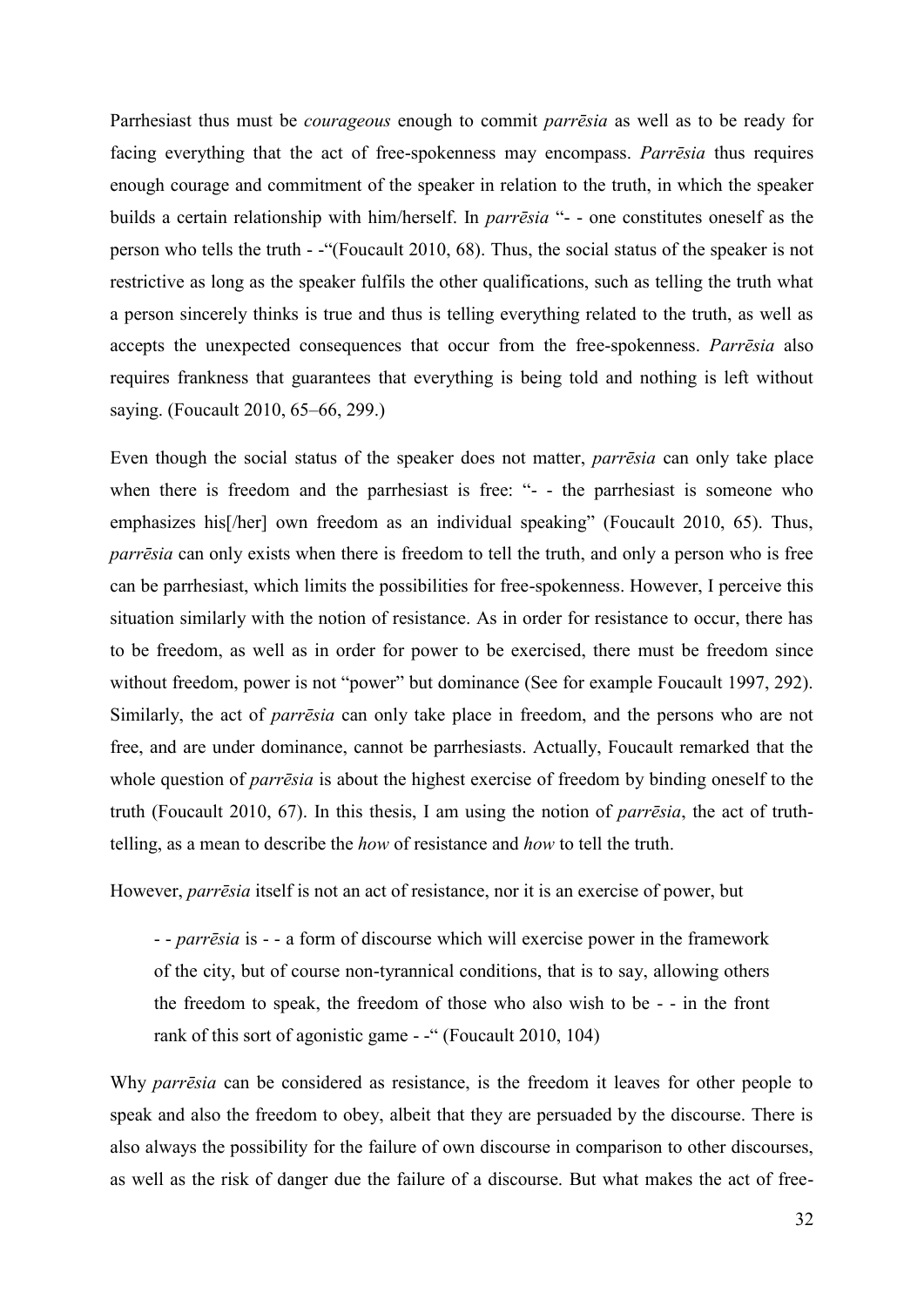spokenness so crucial, is that the most important "function of *parrēsia* is - - to be able to limit the power of the masters. Parresiast - - will stand up, speak, and tell the truth - - against the master's foolishness, madness, and blindness, and thereby limit the master's madness" (Foucault 2010, 161). The opposition of the master is justified because it is opposed with truth, with *parrēsia*, that can be as well considered as a duty to tell the truth.

There is also a problematic with the true discourses given as *parrēsia*. *Parrēsia* can only exist in democracy as well as there cannot be democracy without the existence of *parrēsia*. This, however, can open an opportunity to misuse the true discourse, as in the discourse also the procedures of power and governmentality can be justified. (Foucault 2010, 184.) However, there is an answer to this problem with democracy and politics, which is philosophy, since: "- - truth-telling in the political realm can only be founded on philosophy" (Foucault 2010, 217). Yet, it is not the task for philosophy to tell how to use power, but it has to act as a truth-teller in politics (Foucault 2010, 286). This marks the separation of philosophical and political *parrēsia*, as neither of them disappear or prevail over the other, but function in different fields with different status.

*Parrēsia* can also be defined as "the discourse addressed by the weaker to the stronger" (Foucault 2010, 135) which also indicates suitability of the act of *parrēsia* as a means of resistance. The discourse of *parrēsia* usually takes place when the weaker has no other means left than *parrēsia* as the opposer is too strong and powerful. Thus, despite of the weakness or the injustice done to him/her, the one must have the courage and criticise the stronger, which thereby makes the act *parrēsia*. (Foucault 2010, 133-135.) The possession or access to the "right" truth is proved by the moral qualities of parrhesiast as well as with the courage the truth-teller has: "The fact that a speaker says something dangerous – different from what the majority believes – is a strong indication that he[/she] is a parrhesiastes" (Foucault 2001, 15). Hence, secure life and *parrēsia* cannot exist at the same time and thus the parrhesiast is endangering his/her own life for the truth. As Foucault put it, the parrhesiasts "- - risk death to tell the truth instead of reposing in the security of a life where the truth goes unspoken" (Foucault 2001, 17).

The notion of the "security of life" versus the "life of parrhesiast" leads to what *parrēsia* is ultimately about as they both cannot exist at the same time. With the notion, Foucault also defined the role of a philosopher – and of himself too – in a society, and philosophy's relation to truth. *Parrēsia* thus becomes something that begins to guide the life of parrhesiasts, the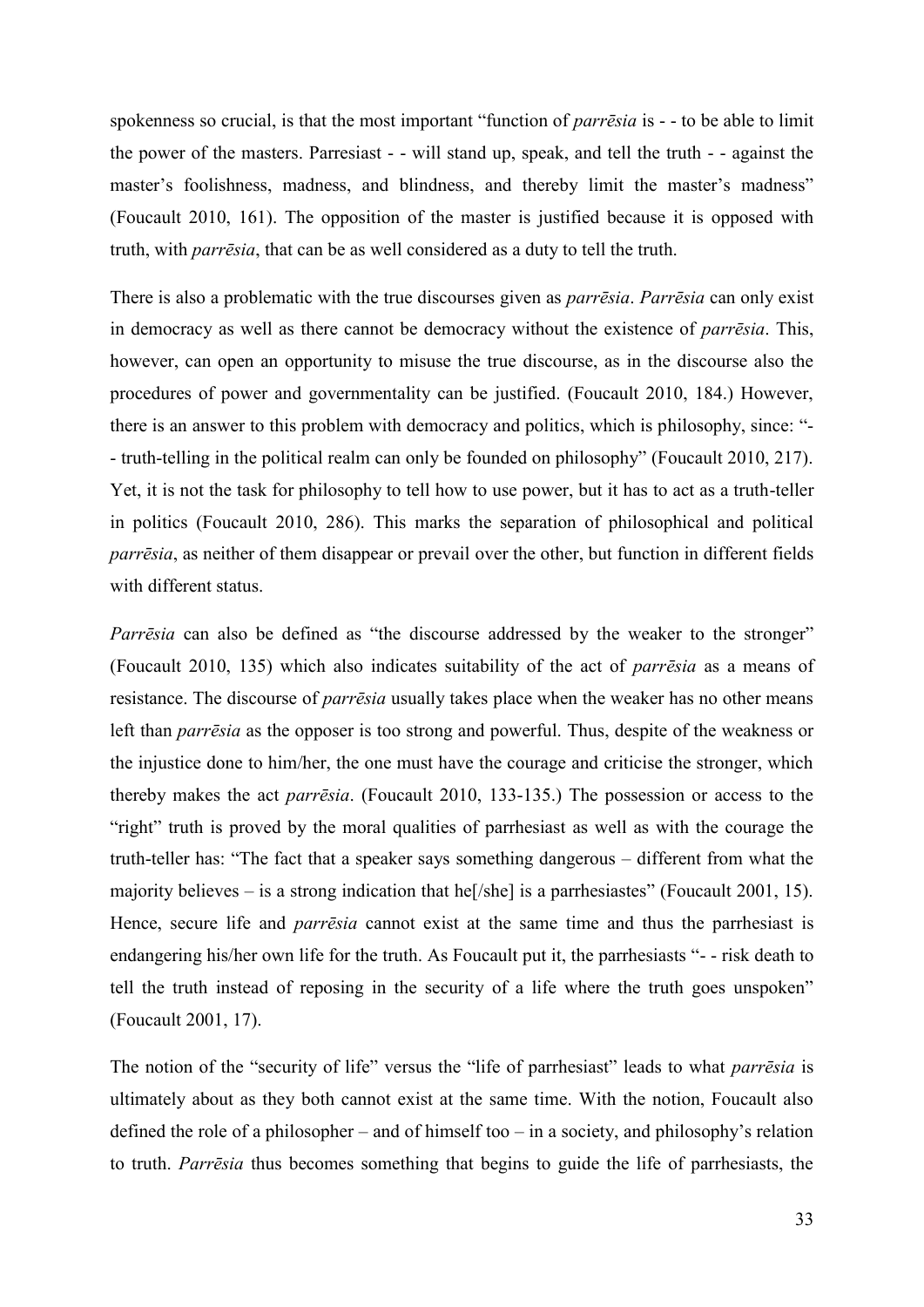philosopher, by making him/her "- - an agent of the truth - - [that] will not just mean claiming that one can state the truth in teaching, in advice one gives, and in speeches one makes, but that one really is in fact, in one's life, an agent of the truth. *Parrēsia* as a form of life - - "(Foucault 2010, 320). The truth of parrhesiast becomes "alive" in the life that one is living; the parrhesiast is living the truth.

In this theoretical discussion I have tried to cover the main features related to truth that appear in Foucault's thinking. The definitions of truth are varying from each other, but also they are all connected to each, and also the evolvement of the concepts can be seen in the different conceptualisations. In Foucault's writings, one of the main differences between the notions of truth, is that how the truths are produced in different ways, in the different "domains" of truth. There is the truth of the political sphere that is connected to the power of truth that governs with the practices of politics and economics. And then, there is the "philosophical truth", to which Foucault focused more in his late work. However, these different types and practices of truths have connections to each other, which happens, for example, in the games of truth.

The possibility for political resistance, however, is connected to the arena of political and social truths as the philosophical and political truths are formed in different realms under different principles. The question of how "true" and "false" are defined is in the centre of the difference, as well as the different mechanisms of *how* truth is defined in the different realms. In the political realm, there are the regimes of truth that have their own mechanisms for defining the "good" and "bad" practices and the discourses related to truth. Then there is the truth that is related with the 'care of the self', as well as to the practice of *parrēsia* where the role of philosophy is more central. According to Foucault, the philosophical truth is superior and just simply different comparing to the truths in the political realm, since the real nature of truth, and the "rightness" or "wrongness" of the procedures related to truth, can only be revealed by philosophy, as "philosophy is the discourse of truth par excellence – to establish the limits of right - -" (Foucault 2003, 24).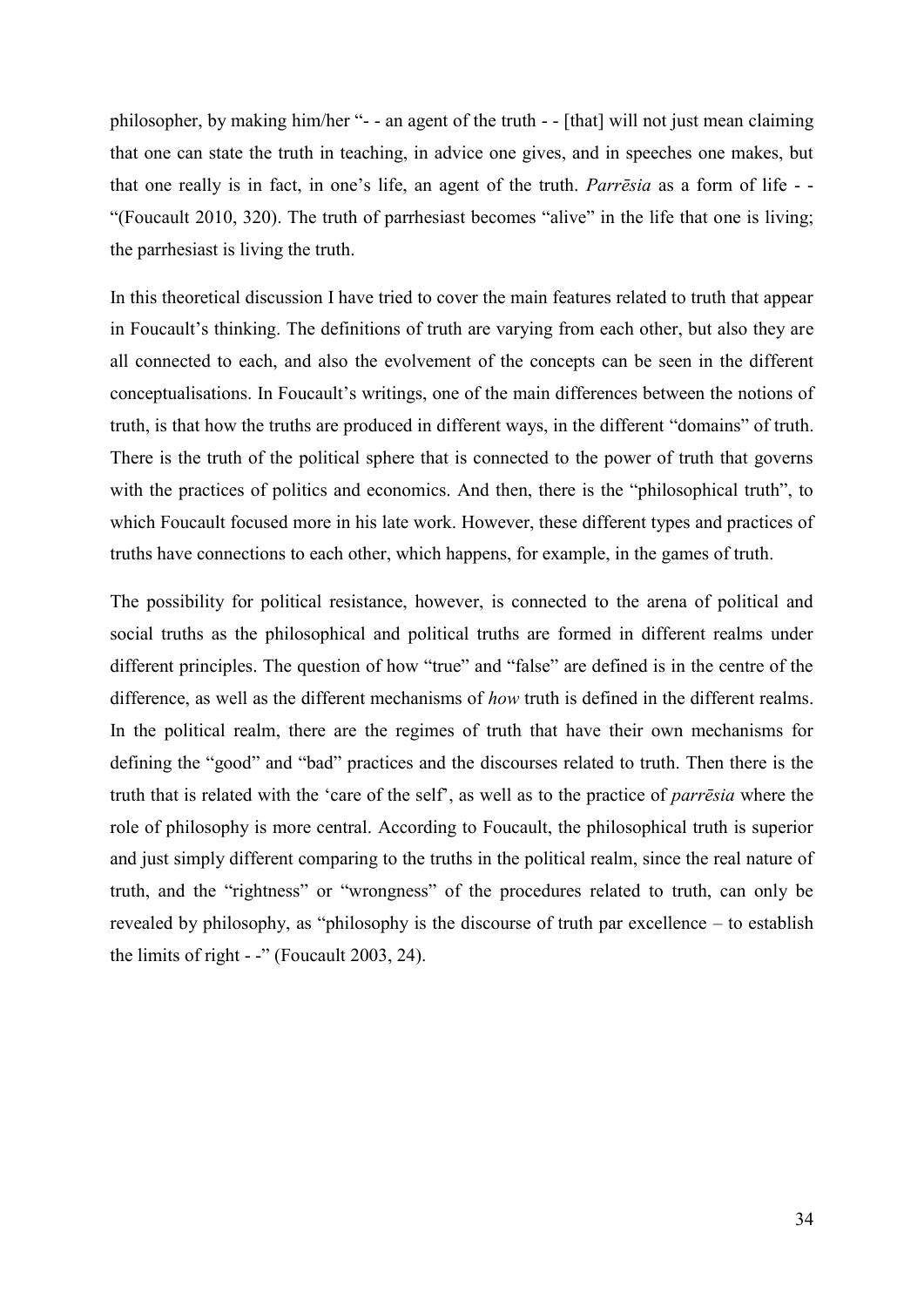# 4. The truth regime of biotechnology

The main reason why I got interested in this topic in the first place is the problematic concerning to the changing role of seeds due to genetic modification, which has attached a new type of power to the GM seeds. In this chapter, I am presenting how this type of modification and governance of seeds and life became possible, which I am explaining by presenting it as a function of the biotechnology truth regime that is justified by the formation of certain truths. The GM seed is one of the key factors in this case, which is why I am examining how the truth of the GM seed got established, since it is essential "- - to study power by looking - - the places where it implants itself and produces its real effects" (Foucault 2003, 28). Consequently, I am arguing that by beginning the cultivation of each type of seed – the GM seed, or, the native Indian seed – one also begins a certain life path that comes along with the cultivated seed. Therefore, in this chapter, I am focusing on the relationship between the GM seed and the biotechnology truth regime, and that how the GM seed became a means of governance. I am examining this by analysing how the truth of the GM seed is created as well as the whole truth regime of biotechnology, and moreover, how that truth justified the control over seeds, and thereby over life. Likewise, I am presenting what kind of practices of governance are utilised and justified under the truth of the biotechnology regime, and what kind of consequences the governance is causing. I am going to explain this by presenting how truth and power are bounded together in the creation of the practices of governance as well as in the creation of the biotechnology truth regime.

The empirical analysis is going as follows. First, I am presenting the emergence and the creation of the truth regime that includes presenting the institutions and the practices of economics, politics and the rule of law that create and sustain the regime. Also I will present the discourse of truth of the biotechnology regime, where the truth gets manifested. In the next part of this chapter, I am presenting what kind of governance occurs inside the regime of truth and how the governance practices are justified and verified as "true". The truth regime of biotechnology has features from the truth regimes of liberalism and neoliberalism, which I am describing basing on Foucault's conceptualisations. Also I am utilising Nally's notion of 'corporate biopower' to describe the type of governance that is justified by power and truth in the biotechnology regime of truth. According to Nally, 'corporate biopower' is "a practice of social control that targets everything from the farming systems to abiotic stresses and from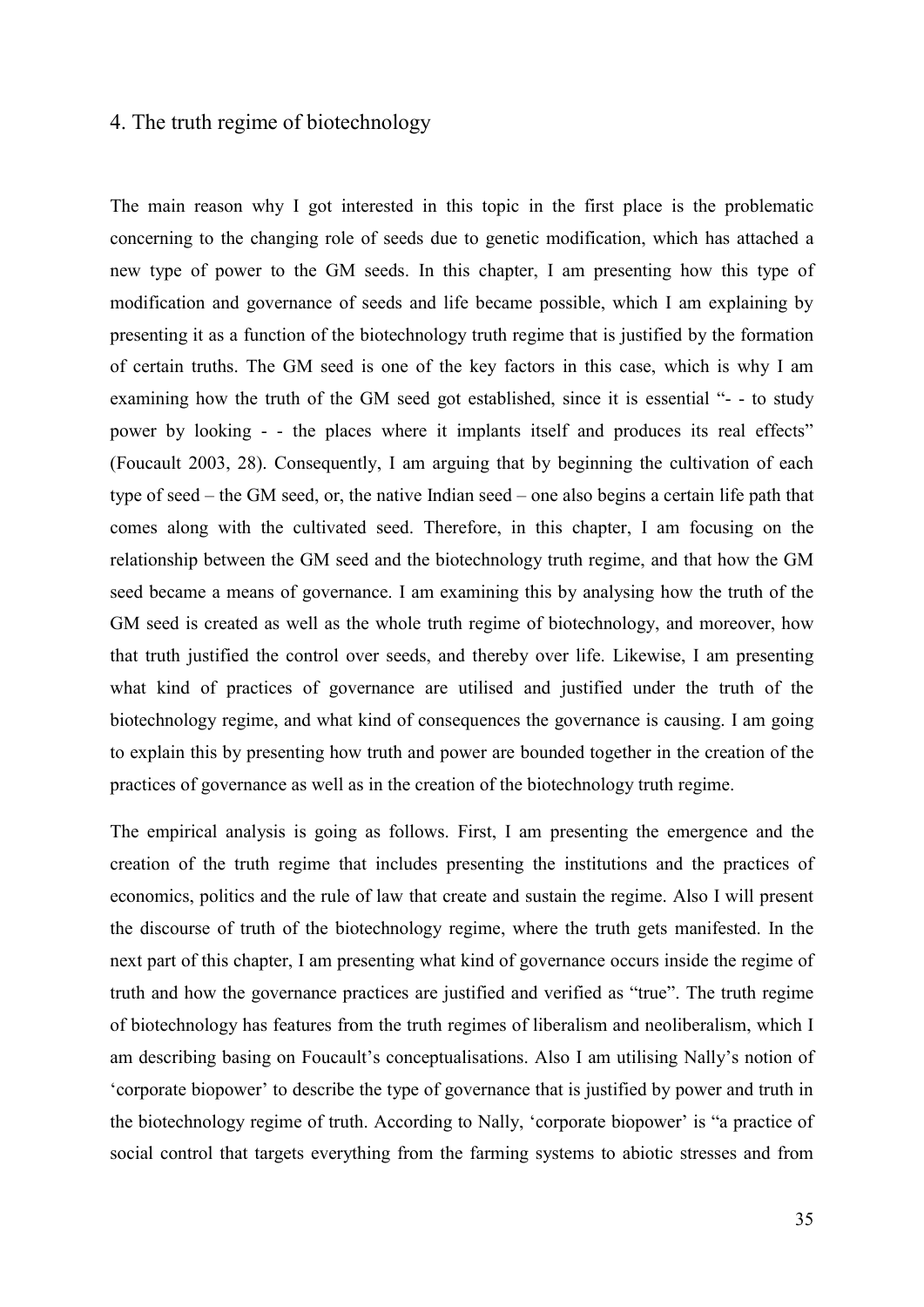seeds to intellectual property rights - - at every level of the modern food system, from production, to manufacturing, to consumption - -" (Nally 2011, 48).

# 4.1. How is the truth regime of biotechnology established?

### *The emergence of the biotechnology truth regime*

As in this thesis, I am approaching this case about the role of truth of the GMOs, from the point of view of an Indian activist group; consequently, I am presenting the emergence of the biotechnology truth regime, as everything else in this thesis, basing on the material written by Navdanya. Hence, this conceptualisation of the biotechnology regime of truth is sketched from an Indian point of view, when some of the features can be more evident than the others. One of the aspects that is really apparent in the formation of the truth regime of biotechnology, is India's history as a former colony of the British empire. This is why there are many similar features between India and other former colonies of the Global South, especially regarding to the historical development of food production in the countries and the global influence to it. Therefore, the genealogy, or the history, of the biotechnology truth regime can be seen tracing back to the colonial times. For Example, Nally illustrates how the formation of the division between the Global South and the North has its roots in the colonial times, and how the separation between the positions as producers and consumers of the global food production got established (Nally 2010, 40–43).

As I mentioned that there are many similarities between the governance practices of colonialism and the biotechnology regime, likewise Nadanya mentions the same. They describe in the material, how the biotechnology regime utilises the collection of royalties as a similar, but modernised method of control compared to the colonial practices:

The British took 50% of every farmer's crop. This sort of taxation, in today's India has taken the form of royalties, especially in cotton. Even before the seed has been planted, money has left the farm and made its way to St. Louis. It can't be difficult to see the similarity between seed monopolies and colonialism. (Seeds of truth.)

Even though colonialism has officially ended, it can be still considered to be continuing, just existing in another form. Thus, due to the similarities between the procedures and practices of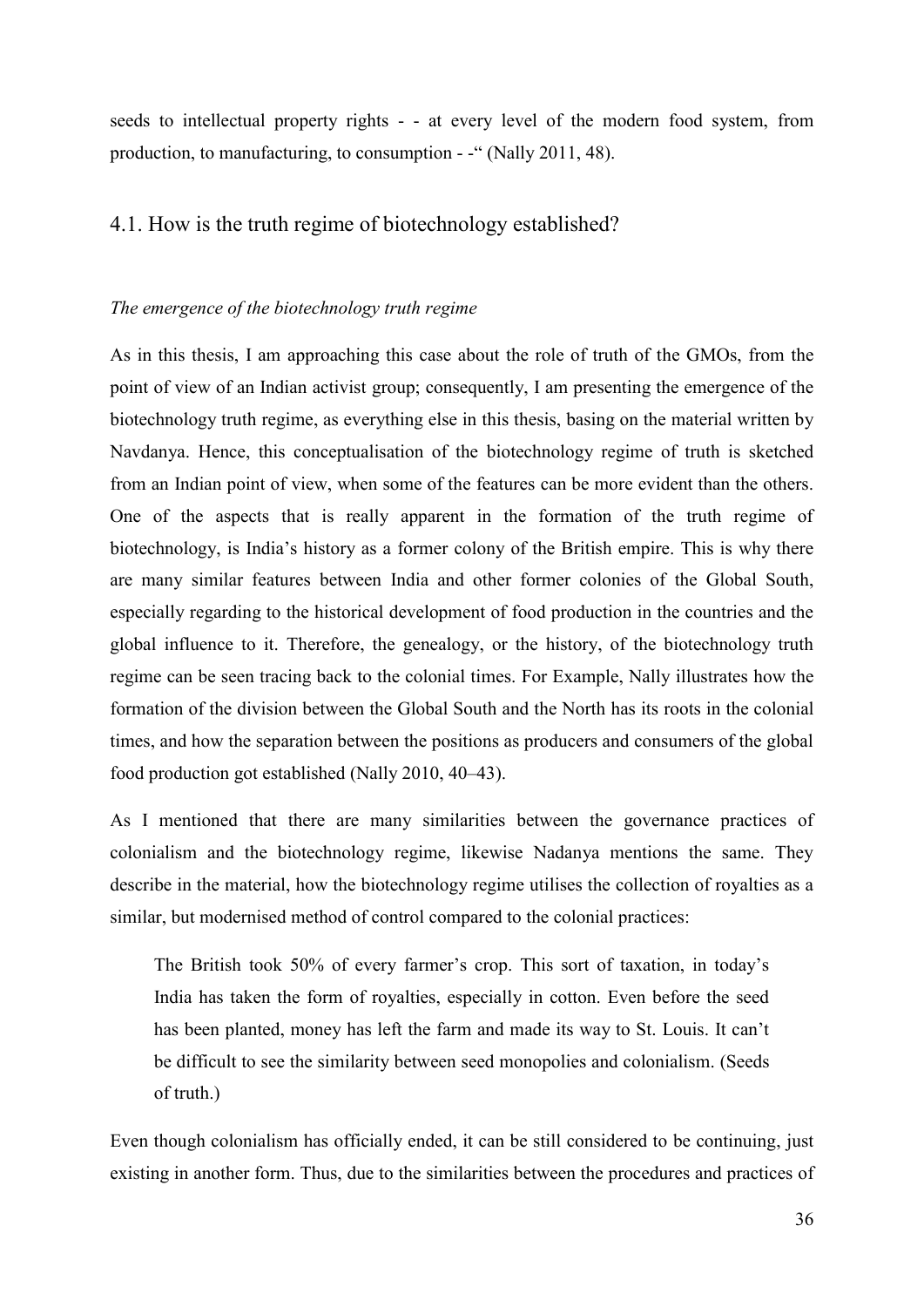control, the emergence of the biotechnology truth regime can be considered of having begun already in the colonial times. Moreover, this shows how the biotechnology regime is consisting of different, previous or still existing, regimes of truth. The similarity with the earlier, colonial practices, to the nowadays "colonialism" is evident in another citation from Navdanya. In the citation is also illustrated how the coming to the country is often justified as an act for help that would be beneficial to the receiving country. Navdanya, however, describes how this activity often means the opposite, and describes it being just "- - the strategy of seemingly 'helping' India while extracting, like colonizers, capital and natural resources from the colonies" (Seeds of truth). Hence it can be argued that the biotechnology regime continues utilising the same truth with the former colonisers, and thereby, due to the similar (historical) background justify the utilisation of the similar practices. Nally (2010, 41– 42) also describes how the creation of the relationships of global governance of food is set in history, in the early colonial practices. He as well traces the beginning of the global period of modern industrial agriculture to the establishment of the colonial plantations, which were the first to focus on monocultural farming. Nally suggests that the plantations can be considered as "laboratories of modern governmentality", as a precursor or as an experiment before the actual beginning of biopolitics. (Nally, 2010, 41–42.)

The latest development of the biotechnology regime, as well as the last period of the evolution of modern agriculture, began with the so called "Green revolution" in the 1960s. The Green revolution introduced the advances of modern agronomics to the world, such as chemical fertilisers and herbicides along with biotechnology (IFPRI 2002, 2). The achievements of the Green revolution have, however, been highly debated for and against since its beginning. It is celebrated for its improvements in farming that were made at the beginning of the revolution, as they resulted in bigger crop sizes and thus reduced hunger and poverty. On the other hand, the Green revolution has also created many social problems that have, in turn, led again to hunger and poverty. (IFPRI 2002, 3.) Therefore, I see the phenomenon of the Green revolution as another example and the latest phase in the global governance of food, and which exemplifies the actual beginning of the biotechnology truth regime. And what is worth noticing is that while the Green revolution occurred around the world, the most severe impacts it however caused in the Global South (IFPRI 2002, 4).

This expresses the importance of understanding the signification of the Green revolution to farming, especially in the context of the Global South, which is also addressed in the research material by Navdanya. According to Navdanya, "'Green Revolution' is the name given to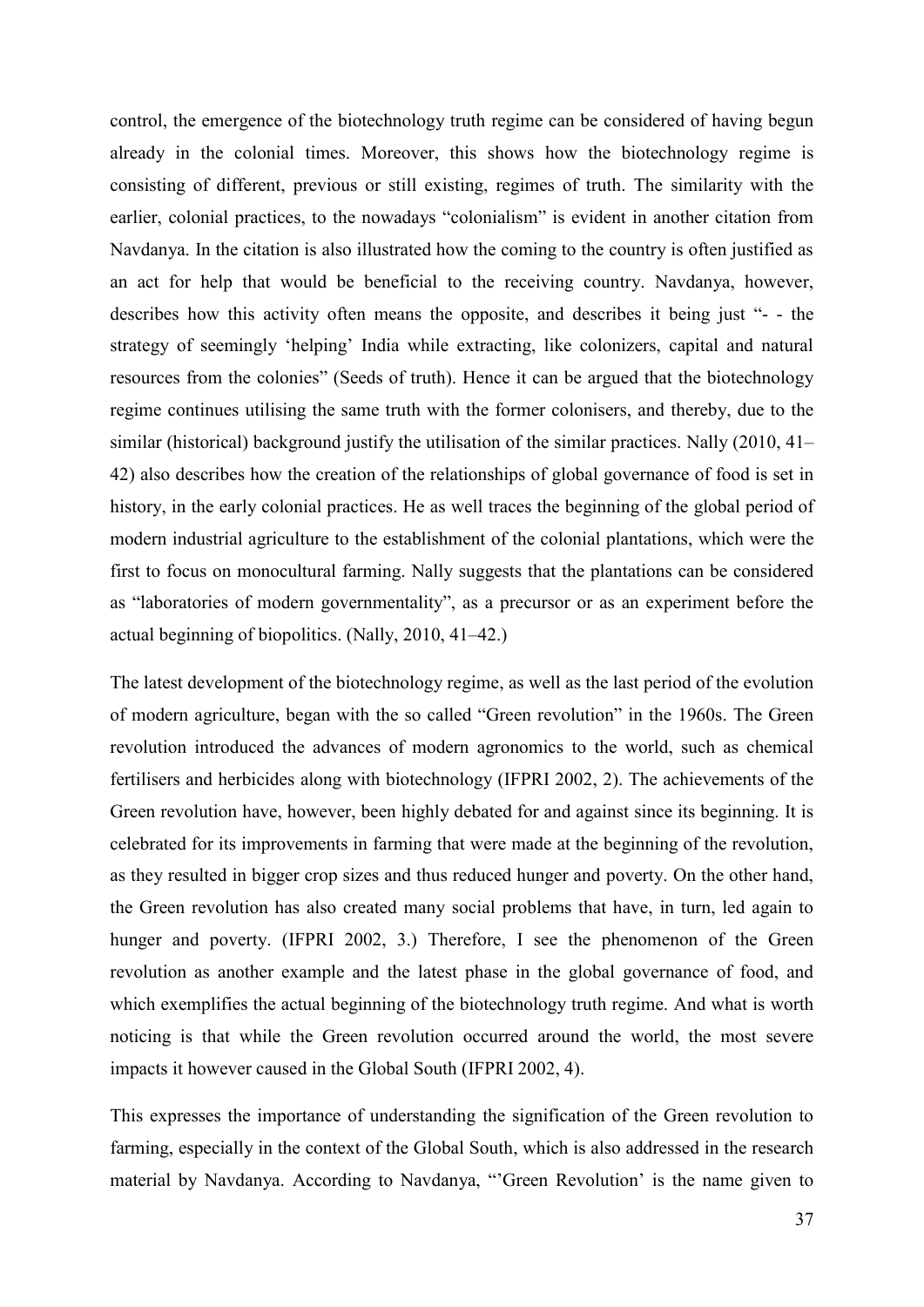chemical agriculture, based on seeds adapted to the chemicals and not to the local ecosystem" (Seeds of slavery). The statement illustrates the shift that occurred in the actual practices of farming: the farming shifted from the natural way of cultivation to the farming that is dependent on chemicals. Consequently, if the basis of farming changes that much that the seeds comply with chemicals instead of nature, I see that as a great marker for the beginning of a new type of a truth regime regarding to agriculture.

McMichael presents a similar point of view to the industrialisation process of food production. He marks the beginning of the industrialisation of food and the change of the mindset related to food, to the industrial revolution that began in Britain. After the industrial revolution, the word 'development' became associated as something technical and rational; the process of industrialisation began to signify development. This industrialisation process with urbanisation, slowly created a clearer separation between the urban and rural spaces as well as it resulted in creating a completely new category of industrial workers. Within the process, food and farming got gradually separated and moved away from the everyday life of an urban, industrial worker, which slowly turned food to be perceived just as an industrially produced necessity that could be bought from supermarkets. (McMichael 2000, 21.) Or in other words: "- - food was removed from its direct link to local ecology and culture, and became an input in urban diets and industrial processing plants" (McMichael 2000, 21). As a result, the reality and the everyday practices related to food and food production altered and began gradually shifting them away from the everyday life of majority of people. This process helped with the establishment of the division between the ones who produce food and who are the consumers of it as well as it enabled the contemporary industrial food production with its byproducts such as factory farming. Hence, the development of the biotechnology truth regime follows the same process regarding to global food production that began in the colonial times and got altered due to the renewals that industrialisation provided to agriculture, and which finally resulted in to the emergence of biotechnology due to the new inventions in biosciences.

## *Discourse of truth in the biotechnology truth regime*

The biotechnology regime creates a certain discourse of truth, through which the "right" truth about biotechnology is formulated and distributed and which, in turn, supports the objectives of the regime. The relations of power of this case can be seen in the discourses of truth as well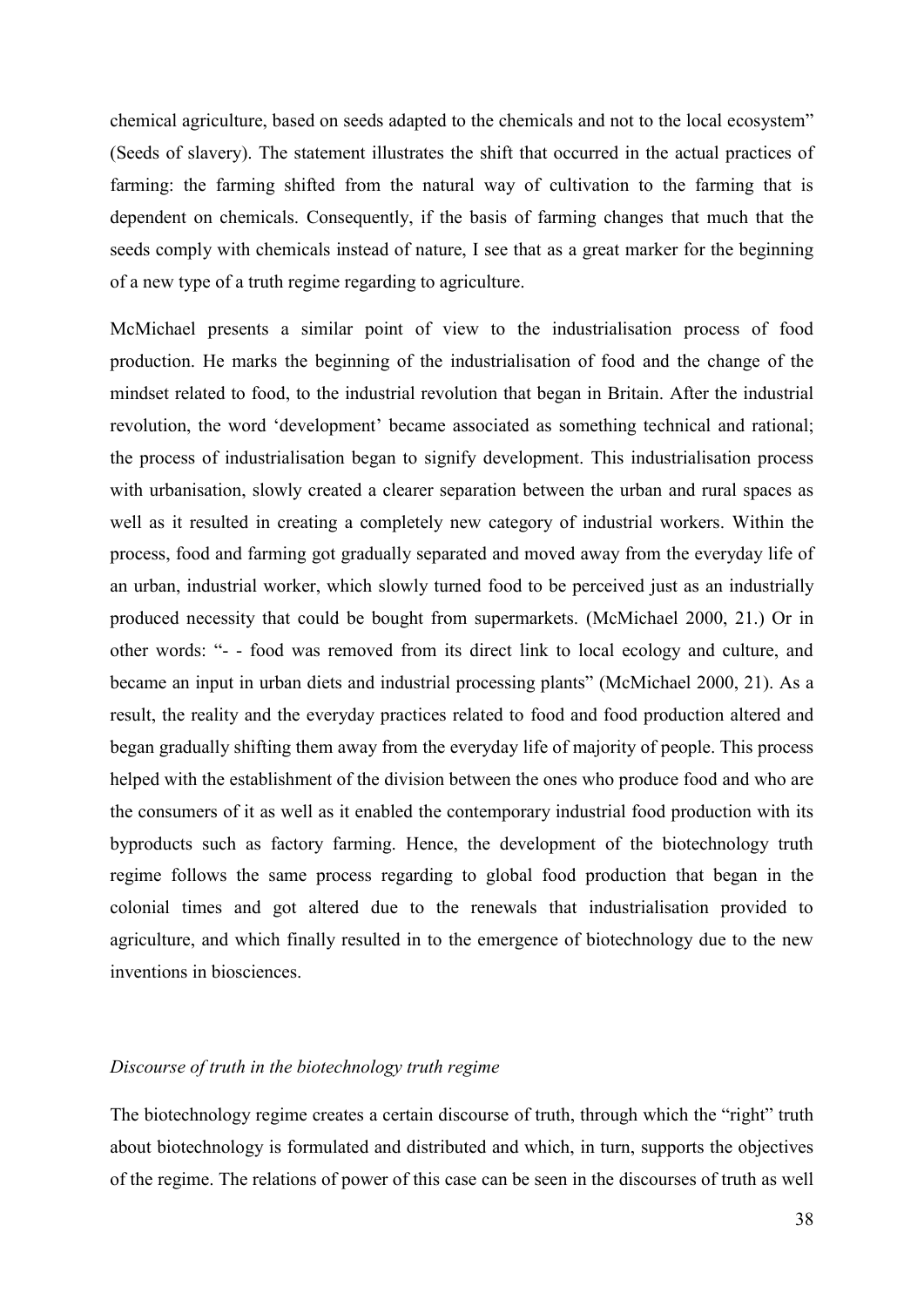as they are utilised to redefine and sustain the power relations according to the truth of the biotechnology regime. The governance and the agency of the biotechnology regime are justified by the formation of the certain truths. For example, the right for entering, and introducing the GMOs to India is justified in the discourse, which also presents the power of the truth behind the act. Another discourse of truth is produced to define the truths concerning the agency of the biotechnology companies as well as the farmers, with what it is possible to set the actors in different positions, which, in turn, enables and justifies the use of the different governance methods. The target is to create and distribute the kind of discourse of truth that sets the biotechnology regime in a position, where it is seen as indispensable for the evolution and development of nature. Moreover, by the discourse of truth, the regime wants to promote itself and biotechnology as a solution to the global food crisis as well as to climate change. The formation of the discourse of truth is supported by science and it is distributed through media.

The first example of the discourse of truth is related with the earlier introduced notions about the similar practices of colonialism and the biotechnology regime. According to Navdanya, the biotechnology regime uses similar discourse to the European colonisers with what they justified the colonisation of land:

Just as the jurisprudence of Terra Nullius defined the land as empty, - - the jurisprudence of intellectual property rights related to life forms is, in fact, a jurisprudence of "Bio Nullius" – life empty of intelligence. The earth is defined as dead matter, so it cannot create. And the farmers have empty heads so they cannot breed the seeds. (Seeds of freedom.)

Terra nullius is an expression in Latin, which means "land belonging to nobody". It refers to land that no sovereign state has claimed belonging to itself, and thus, that land is considered free to be occupied by colonial powers. (Terra nullius.) Hence, it can be argued that the power of the formerly accepted historical colonial practice supports the creation of the truth about "Bio Nullius". The practice of Terra nullius was justified by legislation, similarly that "Bio Nullius" is enabled by the legislation of Intellectual property rights (IPR). Hence, as nobody had yet claimed governance over life forms, the biotechnology regime had the justification by the law to act as coloniser of life forms, and claim "Bio Nullius". The biotechnology regime thus claimed sovereignty over life forms with the assistance of the legislation of Intellectual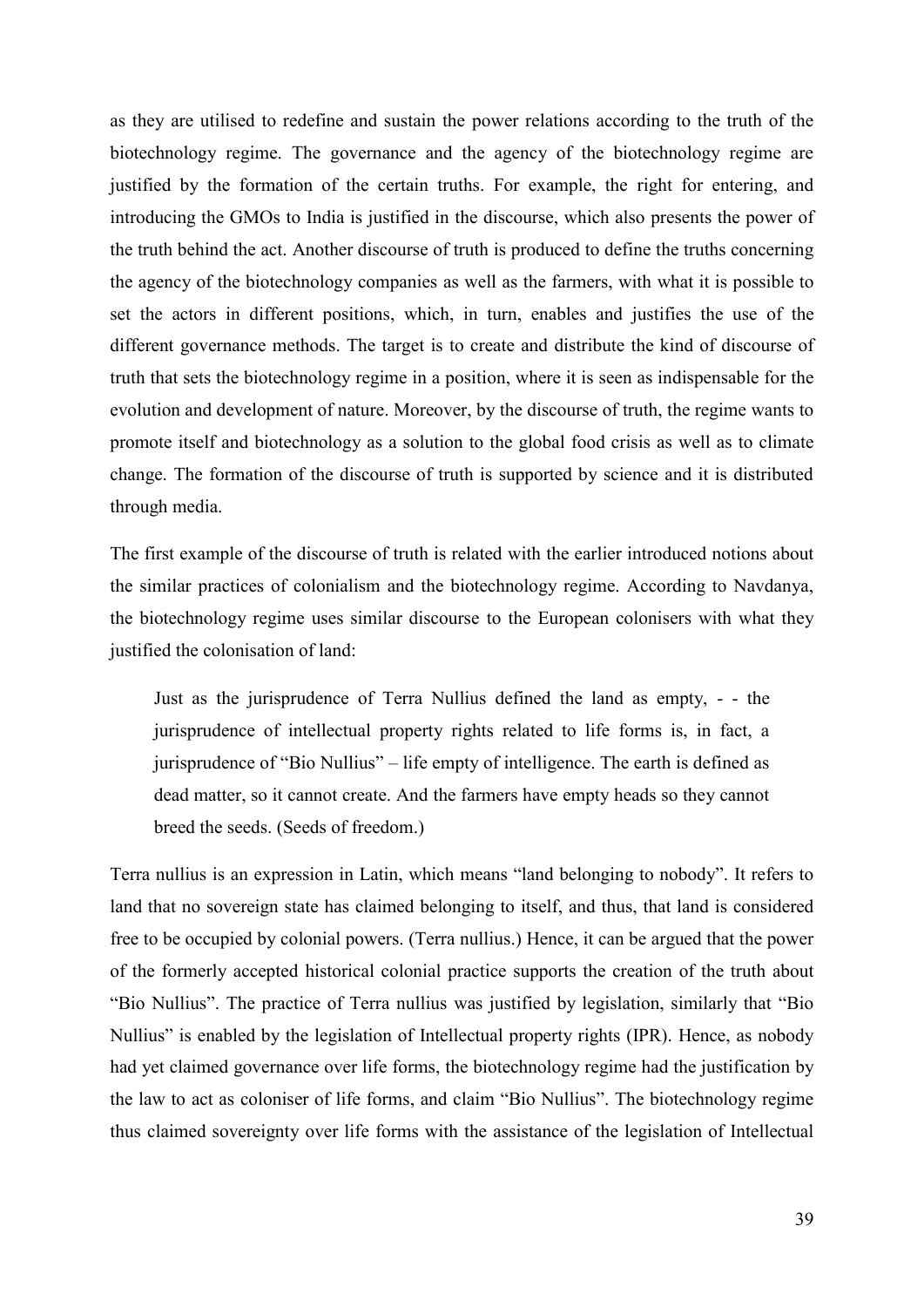property rights, which, in turn, supports the truth of the biotechnology regime and hence justifies the activity of owning lifeforms.

In addition, to what Navdanya referred with the notion of "Bio Nullius", 'life empty of intelligence', relates with the "rule" of colonialism, which stated that if land was empty, it was allowed to be claimed as someone's own. However, in many cases the land was not empty and, instead was inhabited by the indigenous people (Terra nullius). The same type of contradiction appears with the importance of recognising the input of indigenous knowledge related to the cultivation and evolution of seeds and other lifeforms. Similarly, as the indigenous people inhabited the colonised land before the colonisers, also the indigenous knowledge has given its contribution to the development of lifeforms, before claiming them under someone's ownership by the IPR laws. By the notion of "Bio Nullius", and thus by questioning the intelligence of nature, Navdanya also illustrates how nature's ability for creation is denied as well as the farmers' long contribution and skills with the refinement of seeds.

Hence, the biotechnology regime produces a discourse that supports their attempts to turn the farmers as the objects of the development, who just have to adjust by their guidelines of farming, which are settled by the use of the GM seeds. By the discourse and the practices that are tied to the truth of the biotechnology regime, the farmers have been taken away the position to act as initiative makers and to be the ones telling to the markets what kind of seeds they need for ensuring the best farming results. This type of discourse enables the biotechnology regime to bypass the farmers' knowledge and experience regarding to farming and seed breeding that finally set them, as well as nature, aside from the development, into a role of a bystander. As a result, the biotechnology regime gets promoted as the inventor and the operator of life, who can claim having the knowledge of how life operates and what kind of improvements people need into their lives.

There is a similar example of the discourses of truth that are produced to justify the utilisation of land. This is done, as expressed by Navdanya, as follows: "Corporations view the 75 per cent of the biomass used by nature and local communities as "wasted" (Seeds of injustice). The discourse of truth represents the neoliberal discourse of truth as the use of land is justified in the name of "utility". The utility is, in turn, verified by markets that emphasise to role of the companies as the rightful user of land, which, again, does not recognise the intrinsic value of nature or the indigenous peoples' right to their land. The development of the type of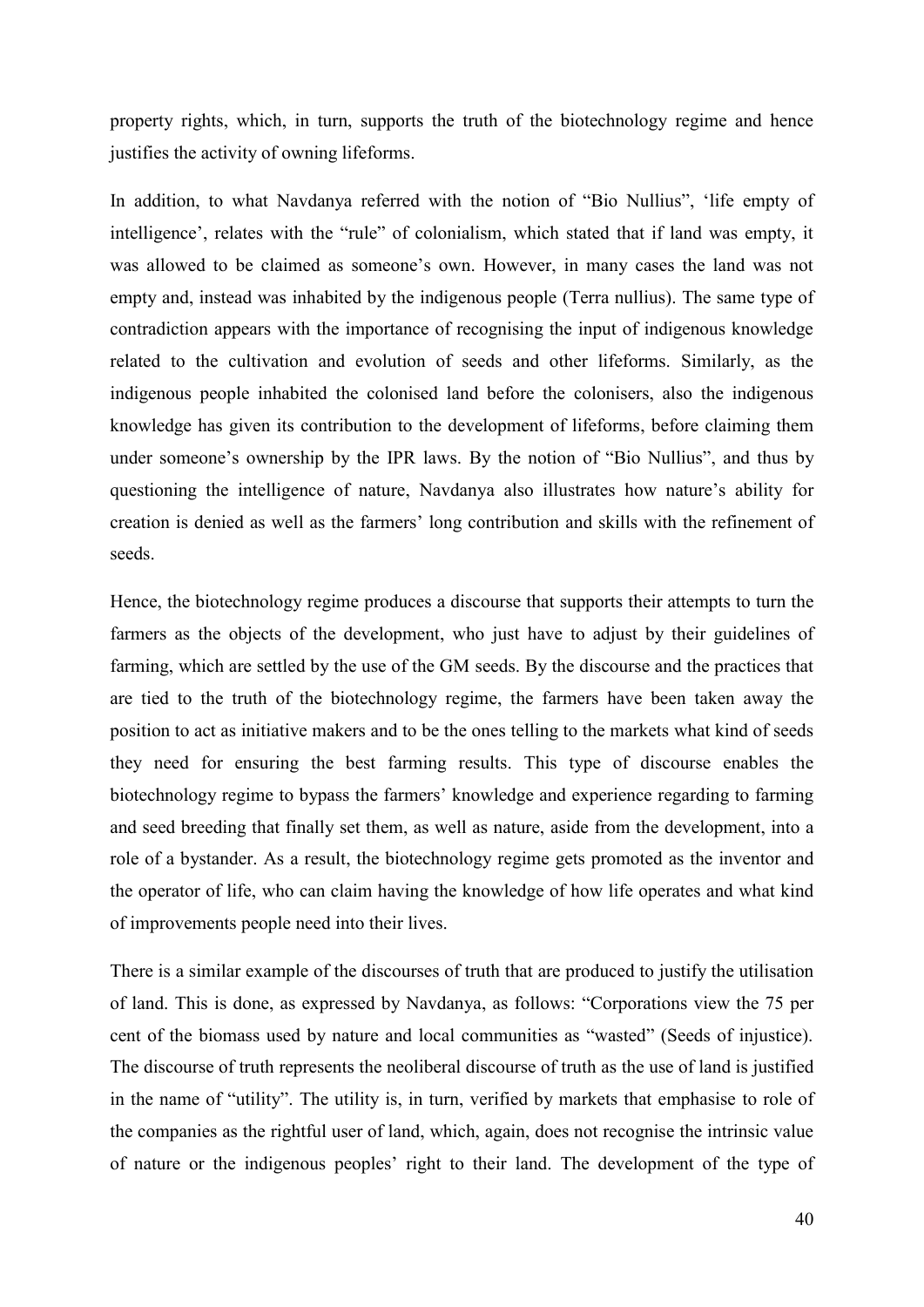discourse that is centred around the notion of utility, is explained by Oksala as follows: "From the beginning of the nineteenth century the key questions addressed to government were: Is it useful? For what purpose is it useful?" (Oksala 2013, 58). This represents the logic behind the practices of the liberal, as well as the neoliberal regime of truth, where the usefulness of practices, and things, or even humans, began to be evaluated basing on their usefulness or utility. Or to put it conversely: if something is not evaluated useful according to markets, then the practice is not perceived as "good" and subsequently, not compatible with the truth of the truth regime. Therefore, as described by Navdanya, the 75 per cent of biomass that is not in the use of the markets but, instead, is used by the indigenous people and nature makes it to be regarded as useless. This discourse therefore justifies the taking of the "useless" land into use. This notion of the untapped land can be seen related to the market-based utilisation of seeds as well.

The biotechnology regime also creates a discourse of truth to define the role of the activists who resist its operation. By the discourse of truth, the biotechnology regime aims to address the anti-GMO activism as 'anti-developmental' and, actually, as a security threat. Navdanya presents, how in the report, published by the Intelligence Bureau of India, was named "seven agitations pursuing 'anti-developmental activities'", that placed the activism against the GMOs in the third place of the ranking (Generously motivated). Hence, also the internal security service of India promotes the biotechnology regime by creating a discourse against an anti-GMO activism. By the discourse, the opposition to GMOs is wanted to be labelled as an anti-developmental activity, which is in fact, perceived as a security threat, and thus can be argued as "wrongdoing" by the discourse of truth. Other citation shows how in the discourse of the biotechnology regime, the anti-GMO activists are as well defined as old fashioned or even ignorant who do not understand the advancements of modern science. This is done in a sense of giving an advice to the unaware activist by saying that "- - it is superstitious to oppose GM seeds - - [and as a reminder] that developments in science and technology should not be blindly opposed" (GMOs). Thus, the truth of the biotechnology regime is argued for with the possession of the "right" knowledge and practice of the "right" kind of science that leads to the "right" type of development. The biotechnology regime's discourse about the anti-GMO activism creates a truth about the GMO opposition as unscientific activity that bases its claims on superstitions, which it uses to blindly oppose the advancements of the "true" science and technology.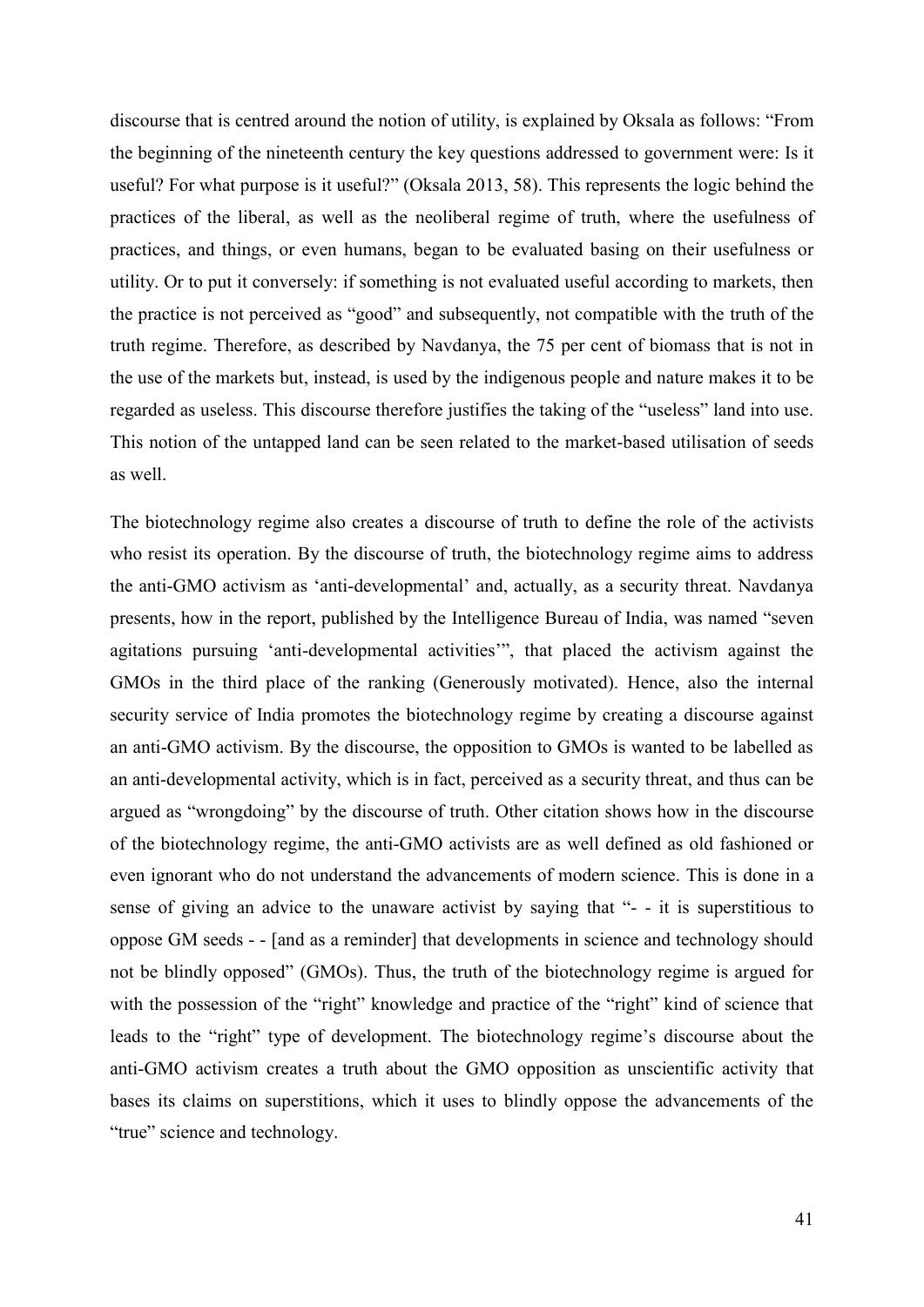There is another article where the role of activisms is defined by producing a discourse of truth. The article is a comment by Navdanya related to an interview of the former Indian Prime Minister Dr. Man Mohan Singh, where he presented his thoughts about the role of NGOs regarding to the development of biotechnology and nuclear power in India. In the interview, the former Prime Minister "identified NGO's as blocking this 'development', and involv[ing] the foreign hand" (Science and democracy). According to Navdanya, what the former Prime Minister did by his utterance, was "[t]o label the democratic voices of the citizens of India as 'foreign' and 'unthinking'" and, due to that statement he "is misleading the nation by making it appear that the only voices raising caution in the context of these hazardous technologies are 'foreign funded NGO's'" (Science and democracy).

Thus, by the discourse, the biotechnology regime attempts to make the opposers of the biotechnology and nuclear power development appear as "foreign agents" who do not belong to India and thus have no right for saying their opinion about India's future. Hence, the discourse creates a truth that labels the voice of the opponent as "foreign" that thus has no truth value. In fact, just recently, the government of India blocked the bank accounts of many of the NGOs who operate in India and receive foreign funding, among which was, for example, the Greenpeace India that has already for a while been struggling with the Indian government (Al Jazeera, 27.5.2015). According to Navdanya, this kind of development and "- - attack on movements - - needs to be viewed in the larger context of the mega bucks foreign corporations are looking at by pushing GMOs and nuclear power plants in India" (Science and democracy). This describes how power is connected the formation of the truth as the discourse defines the NGOs as "foreign agents" and the multinational corporations as the ones who are bringing development to India.

The biotechnology regime as well produces and utilises the typical liberal and neoliberal discourse about freedom that promotes the benefits of the free market economy. According to Navdanya, by the freedom discourse the actual truth about *whose* freedom the discourse is about, is disguised:

Freedom in our times has been sold as 'free market democracy'. - - 'Free market democracy' is in fact an oxymoron which has deluded us into believing that deregulation of corporations means freedom for us." (The 99 per cent).

Still in the  $19<sup>th</sup>$  century, the regulation of markets was operated by states. However, nowadays this process has altered in favour for markets, since now states, jointly with institutions,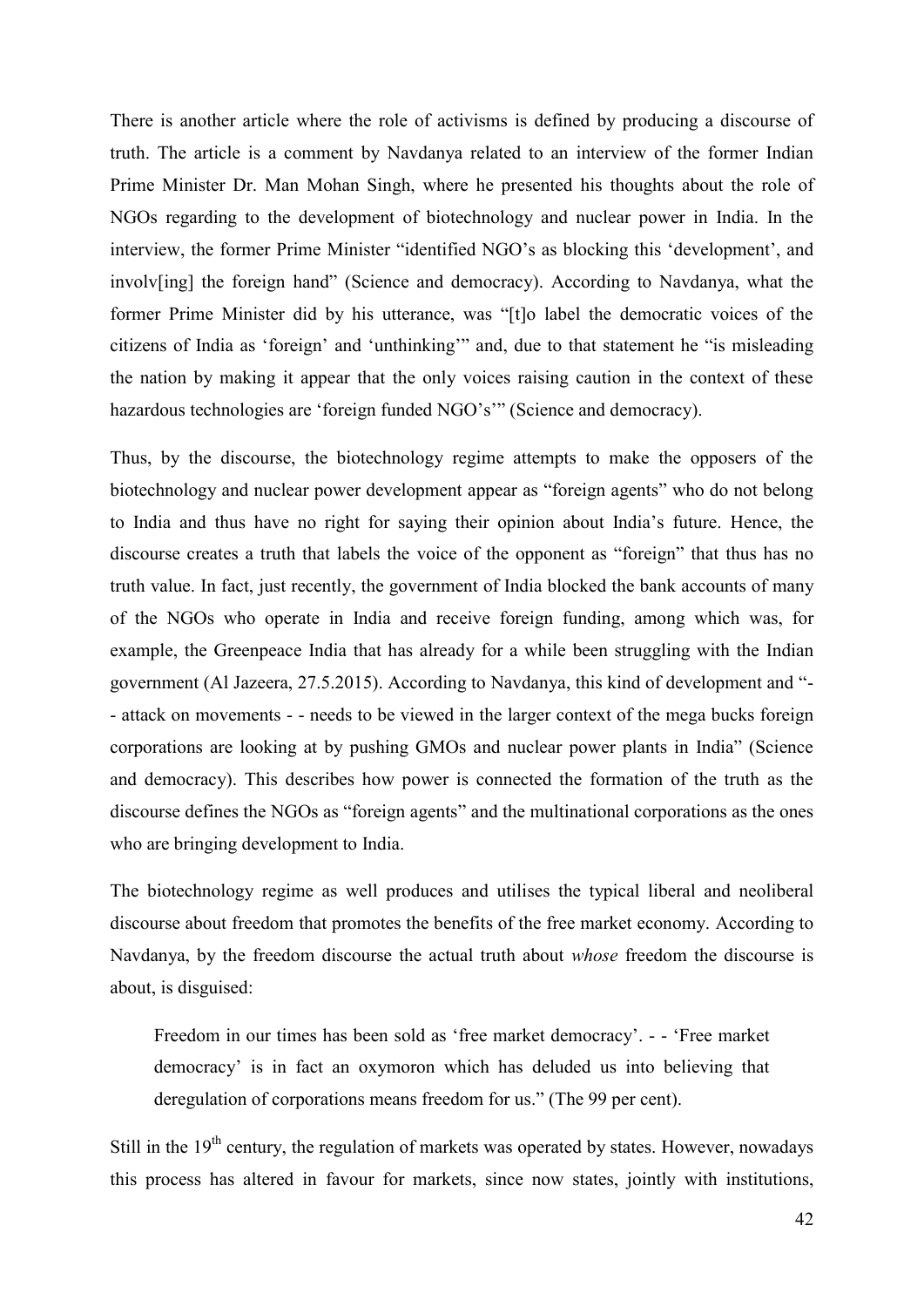modify the construction of states to improve the operation of markets. Due to the huge influence of some multinational institutions, such as the WTO, which has strong connections to the influential multinational corporations, states are in many cases voluntarily giving some of their sovereignty away in order to be taken part into these organisations or other international treaties. (McMichael 2010, 23.) Hence, it can be argued that "[t]he process whereby markets are reconstructing states is largely corporate driven" (McMichael 2010, 23). And often this process is argued for and justified with the neoliberal discourse of truth of how development is carried out to bring more freedom to people.

As I have presented, the power of discourses is really evident in the formation of truths and in sustaining the whole regimes of truth. There is a citation, in an article written by Vandana Shiva, where this power of truth and its capability for fundamental changes is well-elucidated:

- - I feel compelled to reflect on how fictions and abstract constructions are ruling us; the nature of being and existence is being refined in such fundamental ways that life itself is threatened. (Corporate fiction.)

The citation illustrates the essential nature and the power of truths in a fundamental way. It presents how truths are constructs that are tied to power and how they are defined in the interaction with power. Consequently, in different times and spaces also the relation between truth and power is different, which is why there are different regimes of truths that follow different truths. Thereby, the production of different discourses of truth can produce different effects of truths in different times. In the citation, it is illustrated how the truth regime of biotechnology produces a discourse of truth with what it is claiming the ownership and control over lifeforms. The discourse enables the creation of the new "truths" that justify the new types of practises of governance and the formation of the whole regime of truth that is able to rule and influence life with the "fictions and abstract constructions" as it is presented by Navdanya. This situation can be explained as a game of truth as well, since in the creation of the regime of truth, all the "players" of the truth game are present. The new concepts – or truths – construct the subjects in this case, according to the true discourses that are produced, which are dependent on the context in which they are made.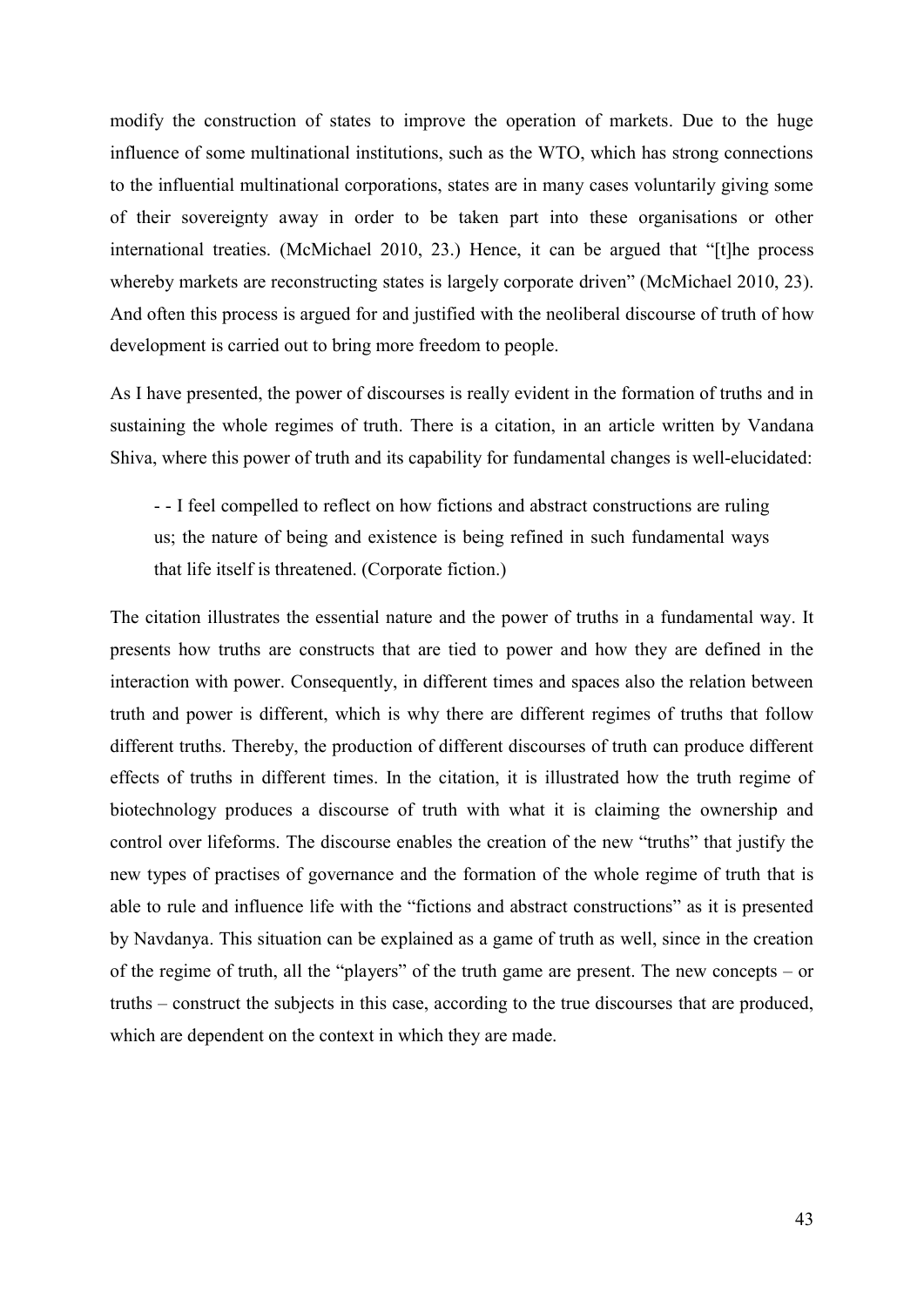#### *Scientific discourse*

The biotechnology regime is supported by several institutions, organisations and universities that are, with assistance of science, producing and sustaining a discourse that supports biotechnology. The role of science is important behind the formation of truth, since "[t]ruth' is centered on the form of scientific discourse and the institutions that produce it; it is subject to constant economic and political incitement - -" (Foucault 2000, 131). Truth, however, is not necessarily scientifically proven but its formation is supported by science, and the distributing of it is done by media. The formation of truth in the scientific discourse is also influenced by the political and economic situation, which can affect to how, and what kind of, science is practiced and supported. (Foucault 2000, 131.) Hence, next I am going to present how this type of scientific discourse is formed in the biotechnology regime, and how its formation and continuity is supported by political and economic institutions and other influential actors.

An article from Navdanya introduces the establishment of an international partnership called *One Agriculture-One Science: A global educational consortium* that was established to advance and to further develop biotechnology in the Global South. As a matter of fact, the consortium was founded by the same institutions that contributed to the planning and realisation of the Green revolution in the 1960s. However, in July, 2014, this new partnership was launched by actors world-wide, from India, Africa and the US, as their goal to develop one agricultural model that would fit for all the participating countries. According to the institution, the cooperation is "- - specially focusing on addressing changes required for agricultural education to better contribute and more effectively impact development goals, particularly the attainment of food and nutritional security along with sustainable agricultural production in developing countries" (ICRISAT, 21.6.2014; the same quotation can be found also in the article 'Seeds of slavery' by Navdanya).

Therefore, the truth of the biotechnology regime is distributed through education that is aimed at the people in the developing countries. The technique that is being taught is coming from the Global North, as it is the origin of many biotechnology companies. As often is the case, the improvements are made in the name of 'food and nutritional security', as the word 'security' makes it sound convincing and necessary for people to adopt the new methods introduced by the biotechnology regime. Moreover, often the words 'food security' and 'food sovereignty' are perceived as opposites to each as the concept of food security is often related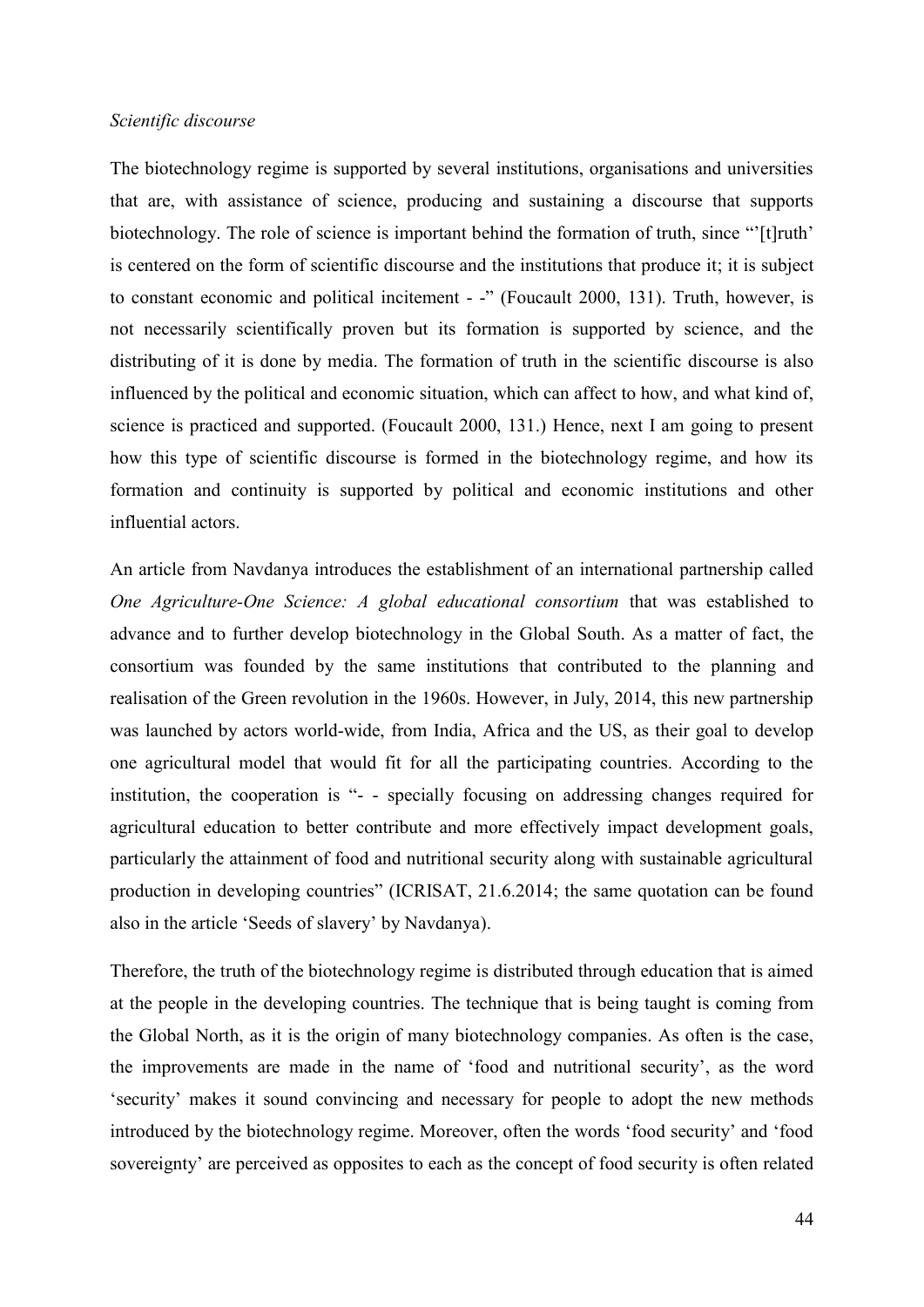with the neoliberal development of the global food trade (Conway 2015, 2). In the citation is also presented how the consortium aims to influence development by distributing a model for 'sustainable agricultural production'. In these days it is beneficial to utilise a word such as 'sustainable', as it is associated with something that is environmental friendly, which thus makes possible to gain broader support for the proposed model of farming. Hence, it can be argued that the truth of the biotechnology regime is manifested in the discourse with what they aim at branding themselves as operators of a 'secure' and 'sustainable' model of agriculture. These examples of the distribution of truths correlate with Foucault's notion of truth how it is "- - circulating trough apparatuses of education and information - -"(Foucault 2000, 131).

Moreover, the consortium represents the typical 'monoculture mindset' of the biotechnology regime, as it is describing itself with words "One agriculture-One science". According to the monoculture ideology of the consortium, the same agricultural model fits for all of the participating countries, despite of the regional differences between, India, Africa and the US. But, however, this I am discussing in more detail in the coming chapter. Finally, to combine all the notions together about the consortium of 'One agriculture-One science', it is evident how it represents the traditional, liberal as well as the neoliberal model of development that is presented under a discourse of 'sustainable development'. The combination of these models of sustainable development represents a liberalist and Eurocentric way to provide development that relies on economy, which is perceived as an instrument for security, and for saving nature and people, and therefore, for securing the whole life (Reid 2013, 107–108).

Relating to the scientific practices however, the quality of the scientific proofing of the GMOs is one of the major problems concerning to the trustworthiness of the biotechnology regime. Navdanya presents one of the problems regarding to the legislative practices of the regulation of biotechnology:

The strategy of the global GMO seed industry with their patents & IPRs (Intellectual Property Rights) is to bend regulation and influence governments and regulators to approve GMOs, by-passing scientific, transparent and independent safety testing. (Foreign hand in the IB report?)

Hence, according to Navdanya, the whole biotechnology regime is relying on truth about the GMOs that is not verified by full scientific testing. This perfectly illustrates how truths are not necessarily scientifically confirmed to have the status of truth and how truths are affected by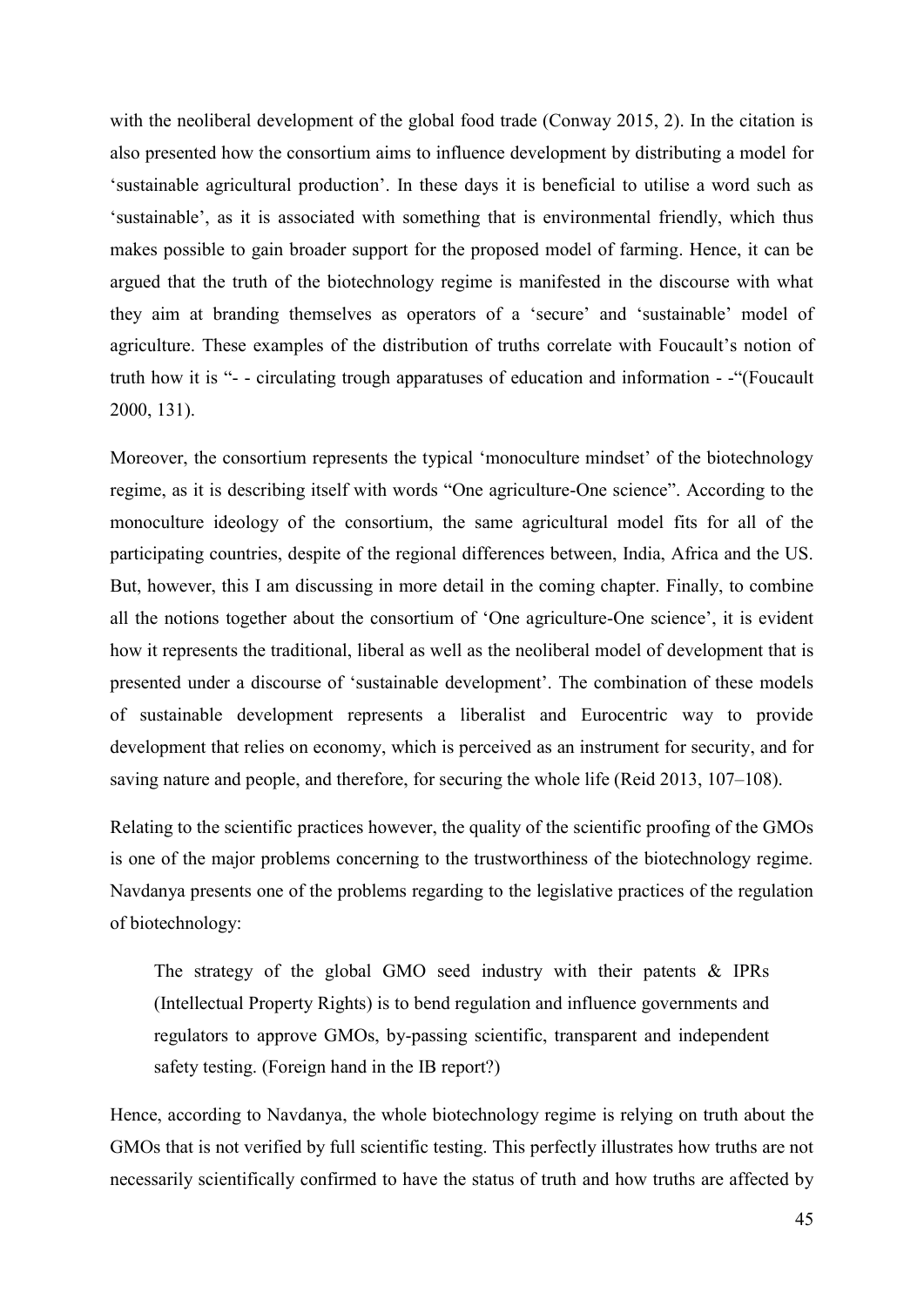economics and politics (Foucault 2000, 131). Another influential actor that has effected to the formation of the truth about the GMOs is the World Trade Organisation. I presented this connection between the WTO, GMOs and the food sovereignty movements in the chapter of previous research. The next citation however presents how the biotechnology regime, and Monsanto, got the verification for the truth concerning the procedures related the GMOs, as well as it presents how that truth became implement globally through the institutional power of the WTO:

Monsanto wrote the World Trade Organisation treaty on Intellectual Property which forces countries to patent seeds. - - They defined a problem, and for them the problem was that farmers save seed. They offered a solution, and the solution was that seed saving and seed sharing should be defined as intellectual property theft and criminalized. (Create food democracy.)

This describes the actual procedures of the formation of power and truth, as well as it illustrates the institutional power regarding to the establishment of a regime of truth. Monsanto's proposal for the truth got enforcement in a form of a treaty, which then got a confirmation and world-wide institutional power to support the truth, which then became implemented applying to everyone who cultivates the GM seed. Therefore, finally the truth proposal by Monsanto got verified as a good practice, and as truth, which thus defined the traditional practices of seed sharing and saving as criminal.

In the research material there are more examples of this how the distribution of the truth is backed-up with influential actors and institutions. Also the media plays an important role in the formation and the distribution of truths. There is an example of this in a form of a reply to an article about Vandana Shiva that was published in the New Yorker, named "Seeds of Doubt". According to Shiva, the article was not objective, since it was not written according to what she had said and, instead of "- - serious journalism, the article was intended as a means to strengthen the biotechnology industry's push to 'engage consumers'- -"(Seeds of Truth). With regard to the article, the 'battle for truth' as well as 'the status of the ones speaking the truth' concerning to the publication can be seen from the case. In the reply to the article, Shiva comments on how the article was meant to be about and for food sovereignty, but instead it turned out to be the opposite and to present the truth of food sovereignty to avail different purpose. Hence, it is evident how there is the 'battle for truth' and how the economic and political interest influence to the competing interests of producing the different truths.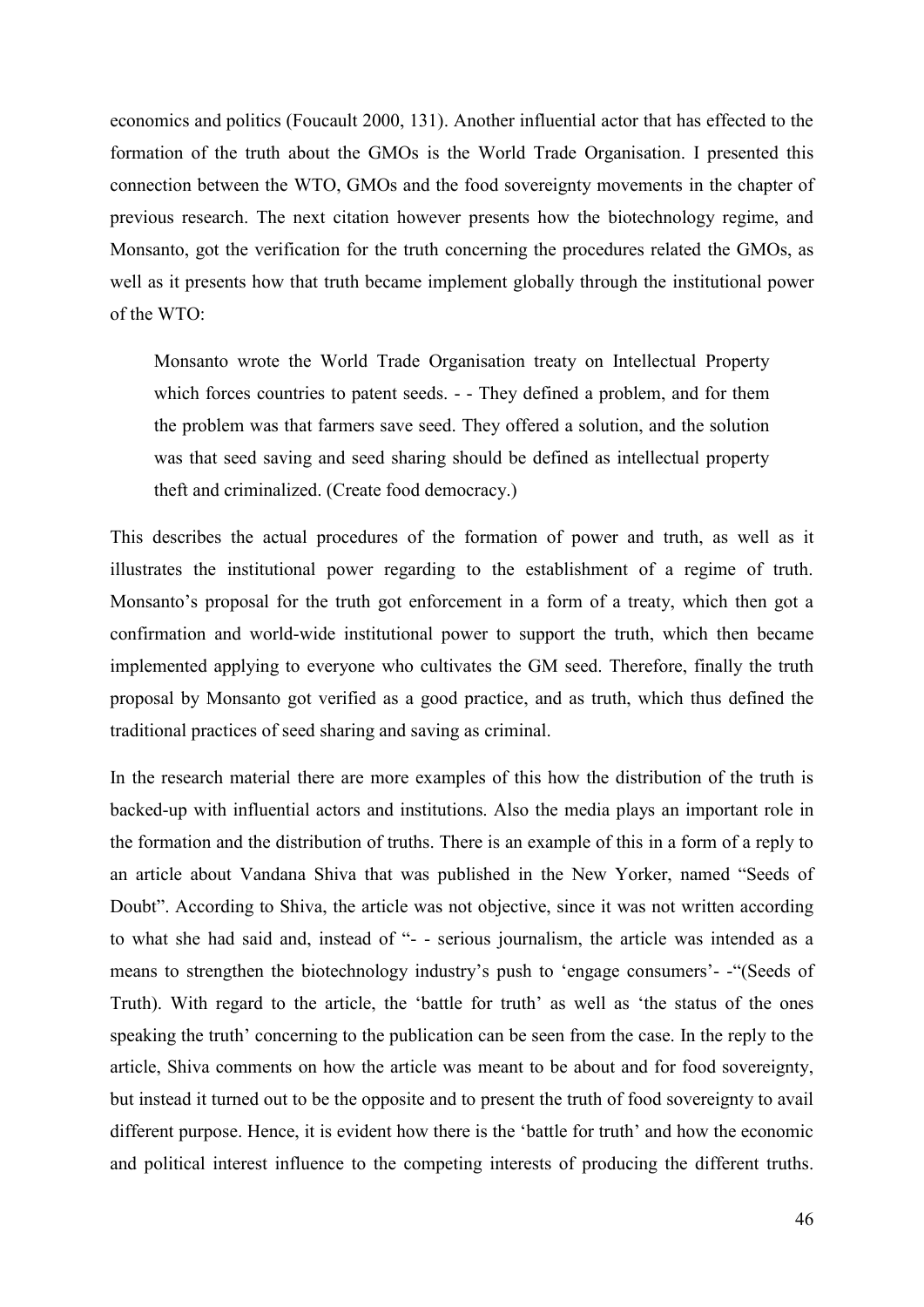Also the media plays a great role in the formation of the truths and truth regimes as it has the power to define 'the status of those who are charged with saying what counts as true' (Foucault 2000, 131).

## 4.2. Governance within the biotechnology regime

In the previous chapter, I presented the discourses of truth of the biotechnology regime as well as that how they became actualised as truths in the procedures of institutions, legislation and in the agency of other actors taking part. Likewise I presented how the production of the discourse of truth creates and re-creates the truths of biotechnology regime, which, in turn, sustains the regime. Also, I have illustrated how the creation of truths is supported by the power of the institutions and legislation and, in turn, how the truth renews these powers. In this next chapter, I am presenting what kind of practices and mechanisms of power and governance are justified by the truth of the biotechnology regime, and how is it done. I am addressing this by utilising the notions of the liberal and neoliberal regimes of truth by showing how, within them, the truth is connected with the mechanisms of power and what kind of governance methods are justified and utilised. However, the liberal and neoliberal governance practices are closely interrelated as neoliberalism can be seen as a continuum to liberalism, which thus makes it hard sometimes to describe the practices unequivocally either liberal or neoliberal governance. However, there is, for example the traditional, liberalist notion of scarcity that I am utilising to describe how the biotechnology regime creates artificial scarcity as a means of monopoly and also, as a means to create artificial scarcity of nature, too. Then, there are the governance practices that are characteristic to neoliberalism, which I am presenting, for example, to describe how the practice of 'care' through subjectivation is carried out according to neoliberalism. Hence, I am arguing that the governance of the biotechnology regime of truth is following the model of liberal and neoliberal governance and is thus a combination of both of the regimes of truth.

I explained earlier in the theory chapter, how the evolvement of the liberal and the neoliberal regime of truth became possible due to the emergence of political economy and the more central and special role that was granted for the markets. Moreover political economy established a new kind of a relationship between political power and economic knowledge, which made it possible to scrutinise the political and economic questions separately from each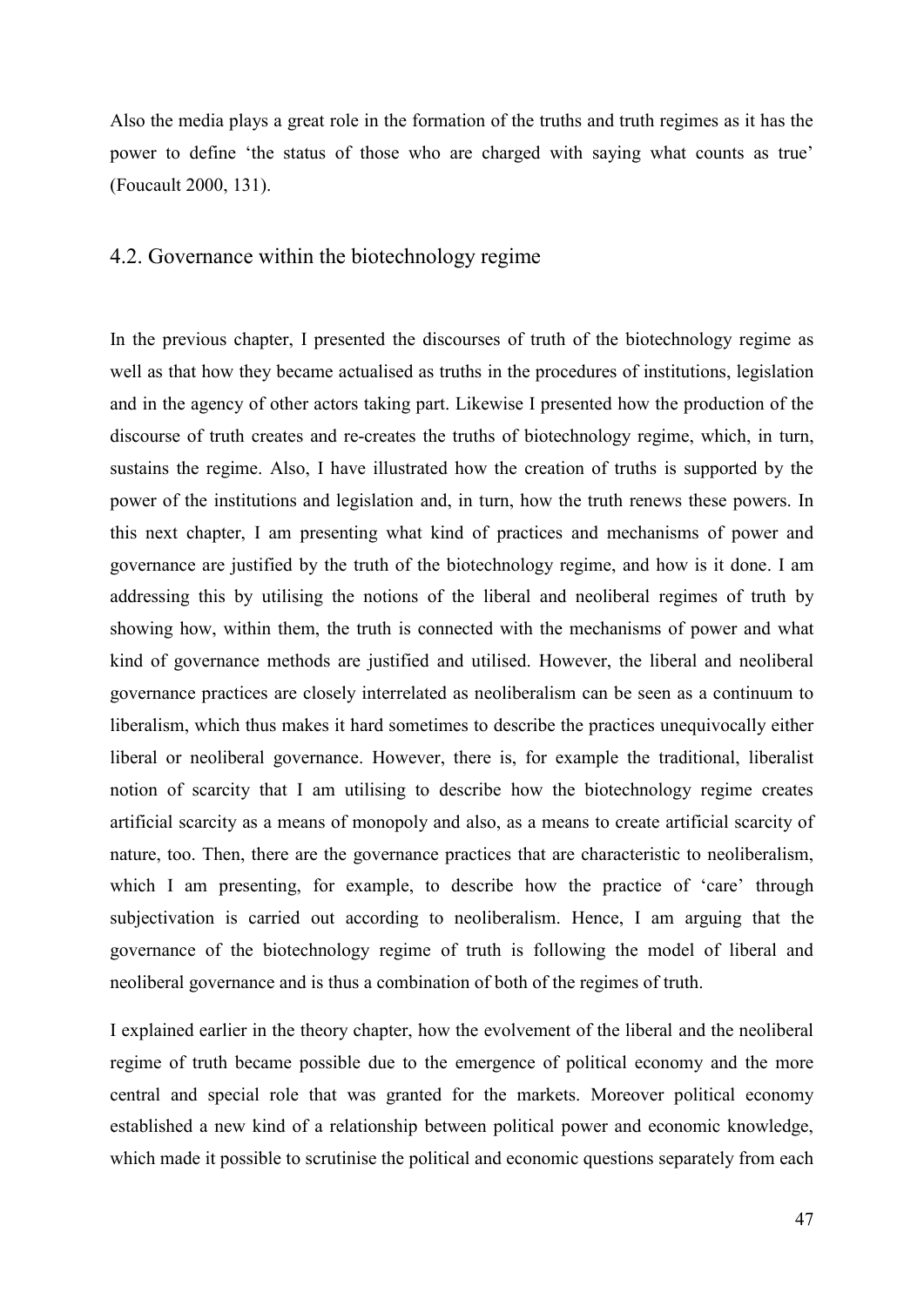other. The separation between politics and economics then enabled, with the assistance of economic knowledge, to make science based claims of truth about economics. Due to this separation and the ideology of liberalism, economics and economic questions became to be considered as "neutral", as if they existed without any political influence. Conversely, political questions were not considered as neutral and, therefore, all the political decisions have to fall in line with the economic truth. (Oksala 2013, 59–61.)

Hence, this created a "market based" verification method for governance, which is carried out with the guidance of economic truths, and with the regulation of the "invisible hand". This method, due to the neutrality and objectivity of economics, is trusted as an actor for the good for all, which therefore leaves no need for politics. Consequently, the markets became the place for the formation of truth and the verification of "true" and "false" practices and methods of governance. (Oksala 2013, 59–61.) Therefore, the "truthfulness" of the practices of governance were justified by the markets, since "- - the market constitutes a site of - verification-falsification for governmental practice" (Foucault 2008, 32). The shift to the liberal governance thus gave the markets a strong decisive role in societies, since the free functioning of the markets decides what practices are "good" for governance and then to be put in practice and, conversely, what practices are considered "bad" and not utilised. Since the markets have became the place for the formation of truth, then what was perceived as "good" for the markets, became the object of the governance. "The market now means that to be good government, government has to function according to truth" (Foucault 2008, 32). This means that the government – or politics – became subaltern to the markets, since the markets were the place for formation of truth, which, as well, granted the markets a great power and a role as a limiting actor for governance.

The markets also became a site of justice or, more precisely, a site of 'distributive justice', since "the rules of the market operated to ensure that, if not all, then at least some of the poorest could buy things as well as those who were more well-off" (Foucault 2008, 30). This utilisation of the 'distributive justice' in the functioning of the markets, gives a huge power to the markets as they are not necessarily expected to provide for everyone. Hence, it can be argued that if some of the poorest cannot buy things, it is just the truth verified by the markets. Also, when concerning to the nowadays global trade practices, the notion about Foucault's conceptualisation of the differences between the 'people' and the 'population' becomes crucial in order to illustrate the operation of global liberalist governance and the free trade of food. For example, Nally has utilised this notion of the people and the population, to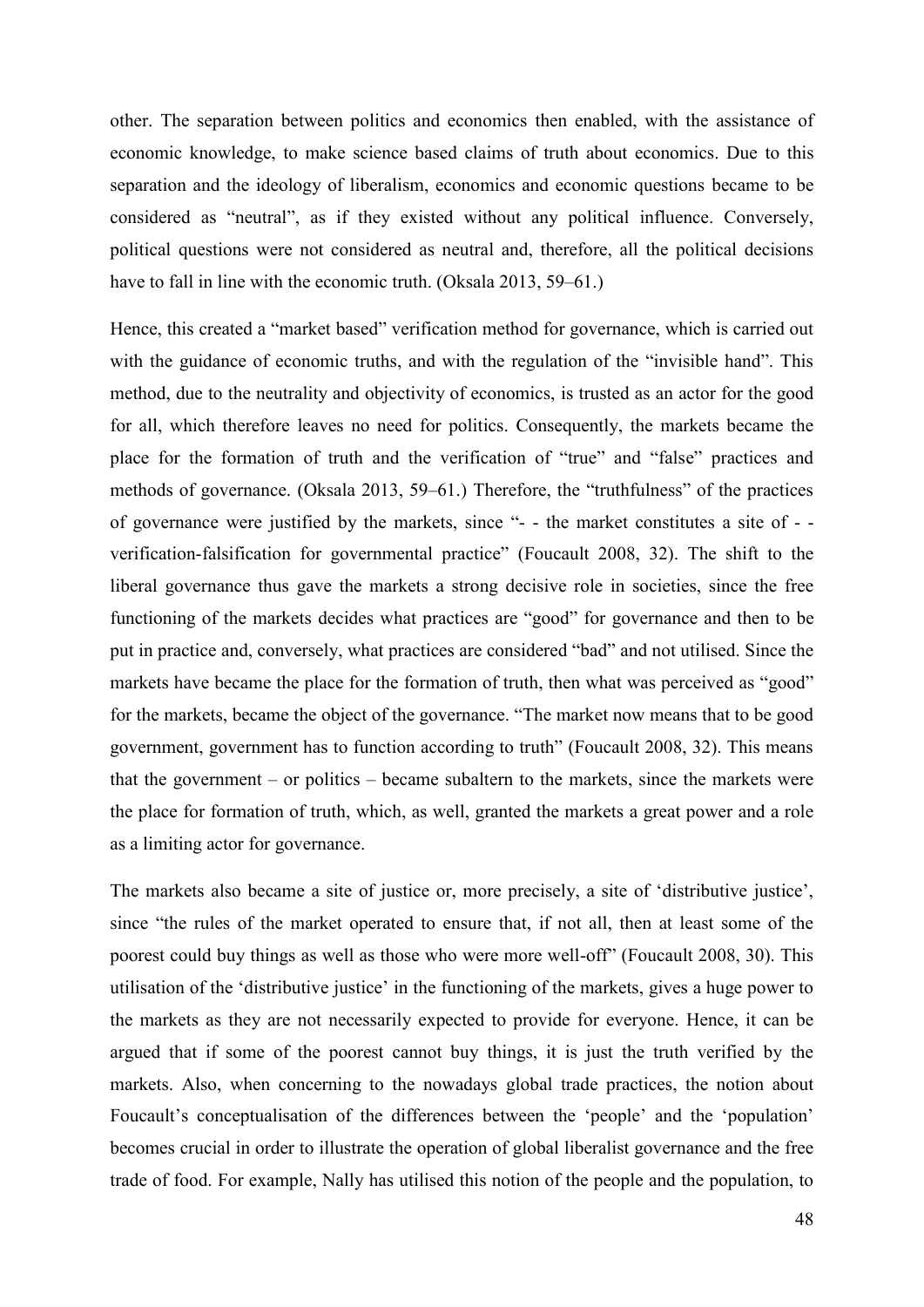explain how the division between the Global South and the North got established and, how, by that division, the different statuses and treatment of people got justified (Nally 2010, 43). This, however, I am presenting in more detail in the discussion about scarcity in the next section.

#### *Scarcity of life as a means of governance*

The most tangible example of the governance practices of the biotechnology regime is the GM seed. The seed is where the actual practices of power and control, as well as the "truth" of the biotechnology regime, are culminating. The governance is achieved by creating scarcity both to the markets and to nature. The scarcity in the markets, due to the lack of alternatives, slowly leads to a situation that compels everyone to purchase the only alternative that is available, which is the GM seed. Moreover, the manipulation of nature and the creation of monocultures will, in the long run, create scarcity of nature, too. Next, I am presenting some theoretical discussions about scarcity, after which I am illustrating how the biotechnology regime actually creates scarcity in India.

There are similarities between the governance methods of the biotechnology regime with Foucault's notions of scarcity. The basis of Foucault's notions about circulation and scarcity are connected to the practices before liberalism that were carried out for the security of a state, and more specifically, to the actualisation of food security. For the state, it is important to try to avoid scarcity, since it is both a crisis for the population as well as to the government. The population, whose well-being is to be ensured, is in danger in the food shortage situation due to the lack of food, which, in turn causes trouble to the state, due to the revolting masses, the 'people'. Thus, it is important for the state to maintain the security of the state and the population, and to avoid scarcity by ensuring the availability of seeds. (Foucault 2007a, 30.)

Against scarcity, in order to ensure the availability of seeds, there was invented a system which included political and juridical legislation or, in other words, "a system of regulations" and "a system of legality", to prevent food shortages. (Foucalt 2007a, 31–32.) The 'antiscarcity' actions were taken by the political and legal institutions of a state and they were meant to prevent shortages from occurring again. The traditional, anti-scarcity actions are "- price control, and especially control of the right to store; the prohibition of hoarding with the consequent necessity of immediate sale; limits of export - -"(Foucault 2007a, 32). All these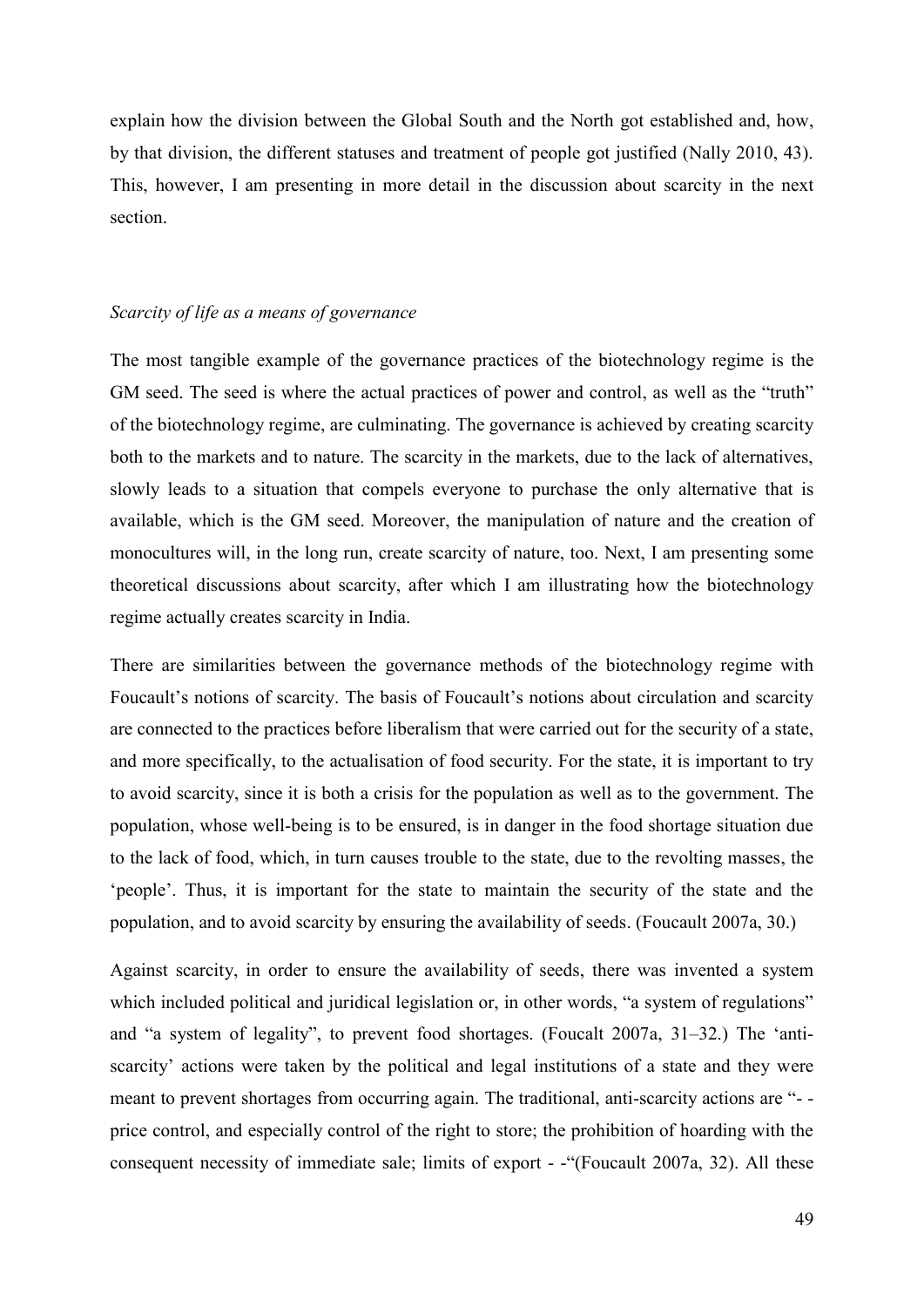actions were carried out to prevent scarcity and unrest in society. However, these state-led scarcity preventive actions were dismantled along with the emergence of the free trade practices, as the shift to the idea of free circulation of grain, marks the shift from the mercantilist trade practices to liberalist thinking and, accordingly to liberal governance (Hansson & Hellberg 2015, 25). Moreover, this ideology of freedom of circulation enabled the development of modern, capitalist, form of economy (Foucault 2007a, 48).

However, as Foucault reminds, the phenomenon of scarcity is necessary for the control of markets and population and thus should not be getting rid of completely; "The scarcityscourge disappears, but scarcity that causes the death of individuals not only does not disappear, it must not disappear" (Foucault 2007a, 42). Actually, Foucault argues, that scarcity is a chimera – what implies to something that is imagined and is not true – but the existence of this scarcity chimera makes possible and gives an excuse for different kinds of market regulations and control of population (Foucault 2007a, 38–39). Thus, according to this, some part of the population is allowed, and is necessary, to be sacrificed in order to ensure the overall security of a state and population; "- - letting people to go hungry so as to prevent something else happening - -" (Foucault 2007a, 45). This notion reflects to the liberalist practices of free trade that are especially evident in the global trade of food that requires the establishment of the division between people and population as well as requires the utilisation of the scarcity.

Hence, setting up the division between the people and the population is crucial for dealing with the phenomenon of scarcity as well as for explaining the acceptation of planned scarcity in the global free trade of food. The situation got justified by the creation of the separation between the people and population, since the population needed to be protected and its wellbeing ensured against the revolting people, who did not accept the new system that removed the scarcity preventive systems and created 'planned scarcity'. Thus, the apparatuses of security and other regulatory and control mechanisms were created to ensure the well-being of the population as well as to securize it from the threat of the revolting people, who, in turn, refused the regulative actions of population and, hence, refused to belong to the population. (Foucault 2007a, 43–45 & Nally 2011, 40.)

As along with the emergence of liberalism, the free trade practices were spreading around the world, and gave the separation between the people and population a change for further, globally valid classifications. Therefore, as the well-being of the population was to be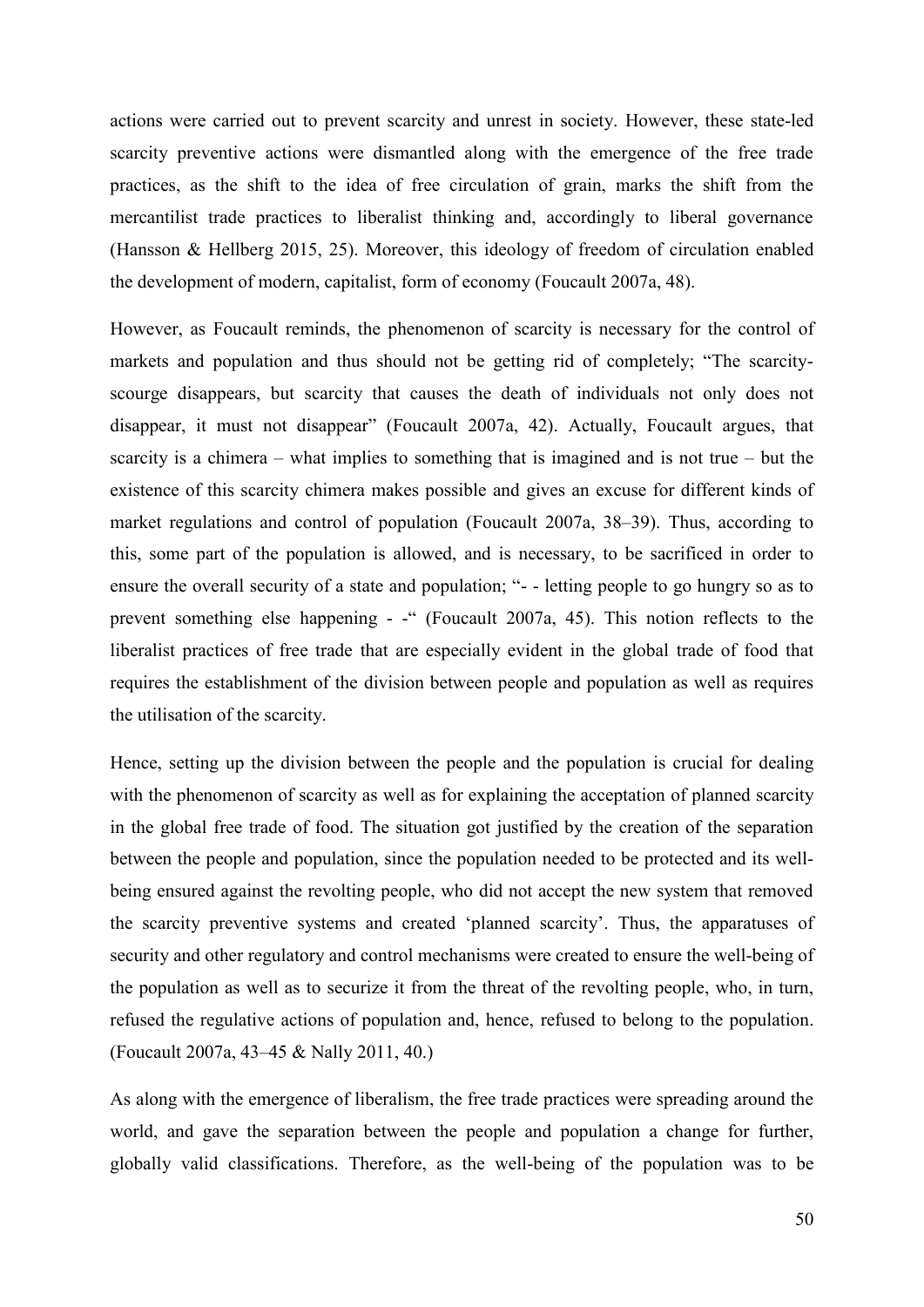ensured, consequently, the people became labelled with the act of "letting die", which means that they can be sacrificed for the well-being of the population. The separation was backed up with notions of the "backward" populations and with the ideology of developmentalism that allowed the intervening and the regulatory acts for the people and populations globally. Finally, with these notions, the separation between the different practices regarding to trade and the division of well-being concerning to the Global South and the North got justified. This division determined the consumers in the North as the population that needs to be secured, whereas the producers of the Global South are the people, or the "letting die", that can be sacrificed for the greater good and the welfare of the population. (Nally 2011, 40, 43.)

Next I am presenting how the biotechnology regime utilises the scarcity practices and that how they actually create artificial scarcity of seeds. According to Navdanya, Monsanto controls the price of the seeds in India, which it has achieved by establishing a monopoly of its products which, in this example, are the Bt Cotton seeds:

After Bt Cotton was allowed to the market Monsanto started to strengthen its monopoly through (i) 'Seed Replacement', in which Monsanto would swap out farmers seeds with their own, claiming superiority of their own 'product', and (ii) 'Licensing agreements' with the 60 companies that were providing seeds in the Indian market at the time. (Seeds of truth.)

By the practice of 'seed replacement' and with the help of creating an image of the GM seeds as superior ones, the biotechnology regime managed to achieve monopoly of the Bt Cotton seeds in India. The 'licensing agreements', on the other hand, helped removing alternative options from the seed markets as the seed retailers replaced their products with the ones provided by Monsanto. Due to the monopolisation of the seed markets, price control, and the elimination of alternatives, the farmers in many areas become compelled to turn to Monsanto's products and to purchase the seeds, pesticides and fertilisers offered by Monsanto. Also, the seeds were marketed as a cheaper option in comparison to the other seed types available, since they were said in a long run reducing the total cost of farming.

However, according to Navdanya, the price of the seeds increased 71,111% after Monsanto arrived to India (Seeds of truth). Also, in the same article, it is presented how the State of Andhra Pradesh and Navdanya, together with the court order managed to make Monsanto to lower the price of the Bt Cotton seed and make it a bit cheaper for the farmers. What is interesting related to this process is Navdanya's notification that: "Monsanto did not wilfully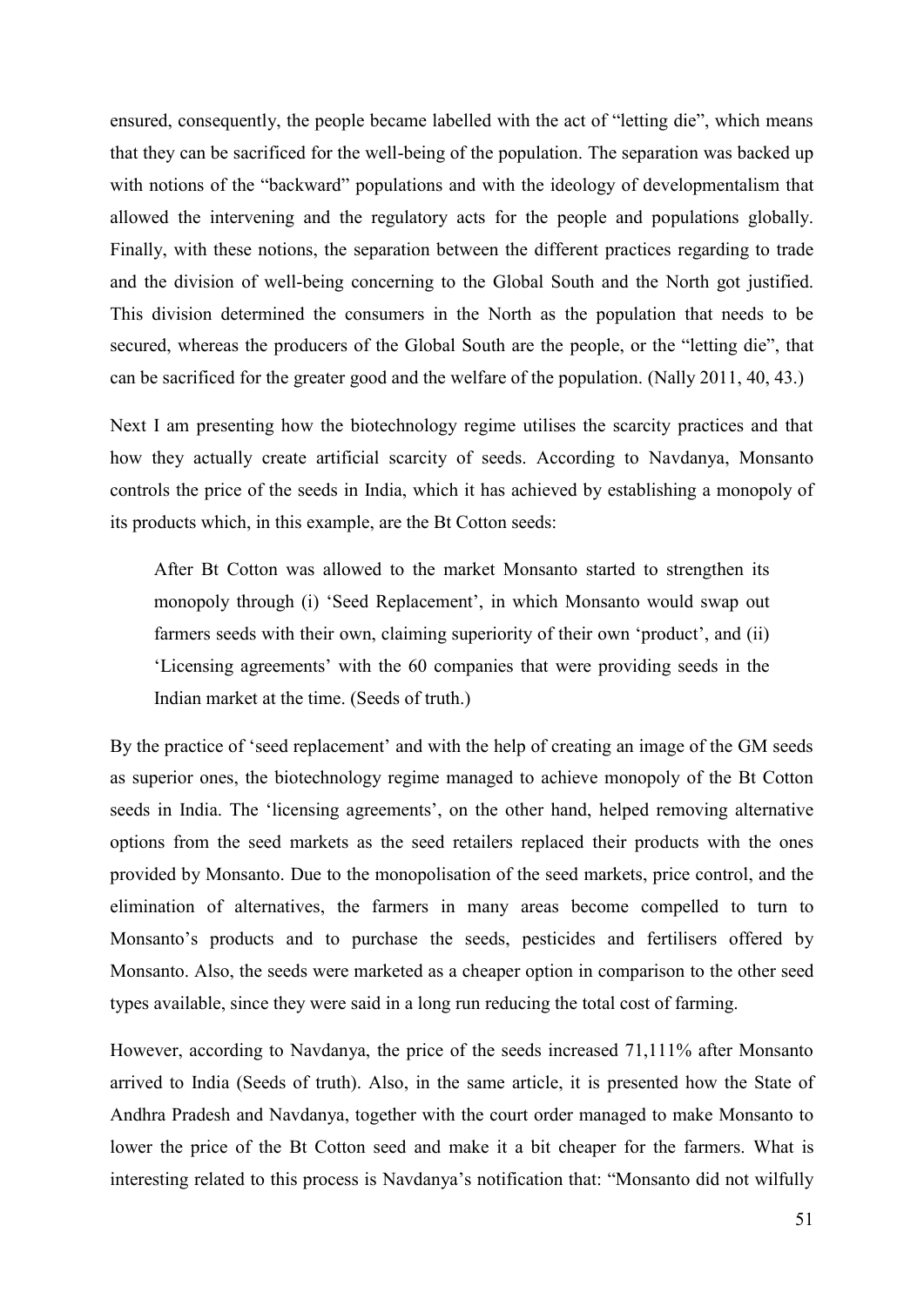reduce its prices, nor was an 'Invisible Hand' at work" (Seeds of truth). Thus, this demonstrates how Monsanto is actually acting against the principles of liberalism that lets the market decide by the regulation of 'invisible hand', and is, instead, creating a seed monopoly and a situation of artificial scarcity to India with the help of the 'anti-scarcity' methods such as, the legislation of the Intellectual property rights. Thereby, the biotechnology regime controls farmers by creating artificial scarcity to the seed markets by relying on the antiscarcity methods, which lets them to decide the price of the seed as well as to deny the farmers from 'hoarding', or saving the seeds.

In fact, the whole occurrence of scarcity can be seen as a wider, global phenomenon, as well as the creation of the artificial scarcity as characteristic to the whole global food system. In the global food system, artificial scarcity can be used as a method of governance, which in turn, can be further utilised in other type of governance, such as in a form of food aid. Navdanya also mentions artificially created scarcity as the main instrument for the food market speculations as well as one of the main causes for famines. Navdanya reminds how "- - a lack of political and economic entitlement to food – rather than lack of food supply – is often the cause of famine" (Killing the messengers.) Thus, this shows how scarcity is a chimera that is actually a political and economic creation of control. Furthermore, the practice of planned scarcity that the biotechnology regime utilises to govern the global food system, is illustrated by Navdanya as follows:

- - [H]unger is a structural part of the design of industrialised, globalised food system. Hunger is an intrinsic part of the design of the capital-intensive, chemicalintensive monocultures of industrial agriculture, also called the "Green Revolution". - - This is a design for scarcity. (Hunger, by design.)

Hence, according to Navdanya, the Green revolution is a means to sustain, as well as to establish another kind of a way to control food production globally. The Green revolution just introduced a new arsenal of methods, such as the advancement of biotechnology and the chemical based agriculture, to control and govern the global food production. Thus, the Green revolution can be seen as another means for planned scarcity. However, often, in the discourse of the biotechnology regime, the GMOs are presented as solutions to famines and the opposers of the GMOs as the creators for scarcity: "- - the GMO industry now claims that opposition to GMOs could lead to famines" (Setting the record straight on GMOs). The citation again illustrates the truth of the biotechnology regime that creates an image of the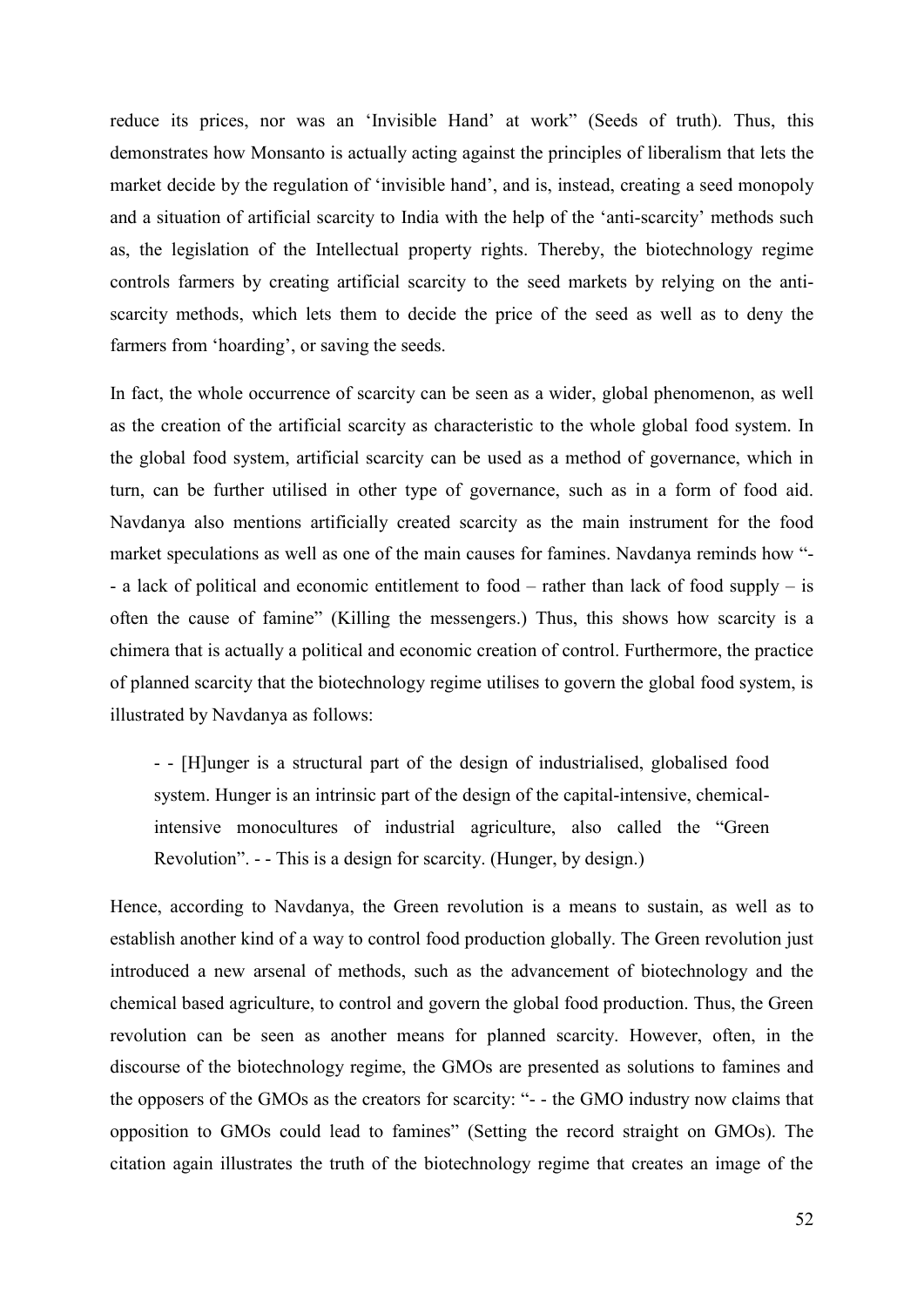GMOs as a miraculous way to counter all the possible threats, such as climate change, malnutrition, and famines, etcetera, that the global food production is facing nowadays. The discourse of the biotechnology regime often claims, too, that the opposers of the GMOs are willing to deteriorate the situation of those who are already suffering, since, according to them, the only solution to hunger is the advancement offered by the use of biotechnology.

The phenomenon of artificial scarcity is closely connected to the need for food aid as well, which can be seen as a method of governance too. This type of a relationship has a long history between the Global South and the North, and the importance for its existence has been argued for with the ideology of 'developmentalism' as well as with the 'humanitarian discovery of hunger' in the  $19<sup>th</sup>$  century (Nally 2011, 43). Thus, the operation of the global food system with the artificial scarcity creates the need for food imports, which leads a country dependent on foreign help and influence. Often food aid is offered to a country after natural disasters, for instance, when the national food supplies have been destroyed, which makes the act seem as a good example of a global solidarity. However, the problem that has occurred with the food aid is that the receiving countries have often noticed that the aid that is offered to them, is often proved to be genetically modified, even despite of the country's forbiddance to the GMOs. Therefore, the biotechnology regime has its role in the distribution of global food aid. According to Navdanya, a similar occurrence took place after a natural disaster, in the state of Orissa, in India, in 1999:

The shipment - - under a humanitarian guise, was an attempt to circumvent India's ban on the import on GMOs. - - . We tested this mixture and found it to be genetically engineered corn and soya. (Seeds of truth.)

In this case, the imported food was genetically modified, which, according to Navdanya, was against the regulations of the GMOs in India. Thus, the offering for humanitarian aid can act as an easy way to push the GMOs into a country and introduce them to the markets. Also, the GMOs are often offered to a country as an easy and fast way to survive natural disasters or as a means to solve the malnourishment problems of the population. For Navdanya, the main problem with the food aid was that the truth about the GMOs in it was not told. Also this type of procedures concretely expresses the power relations between the helper and the helped, as the one in the weaker position just have to accept the help without questions. Navdanya also reminds that what happened in India, is not a onetime occurrence, but is actually a quite common, world-wide phenomenon, as: "Monsanto, through its influence in USAID, has used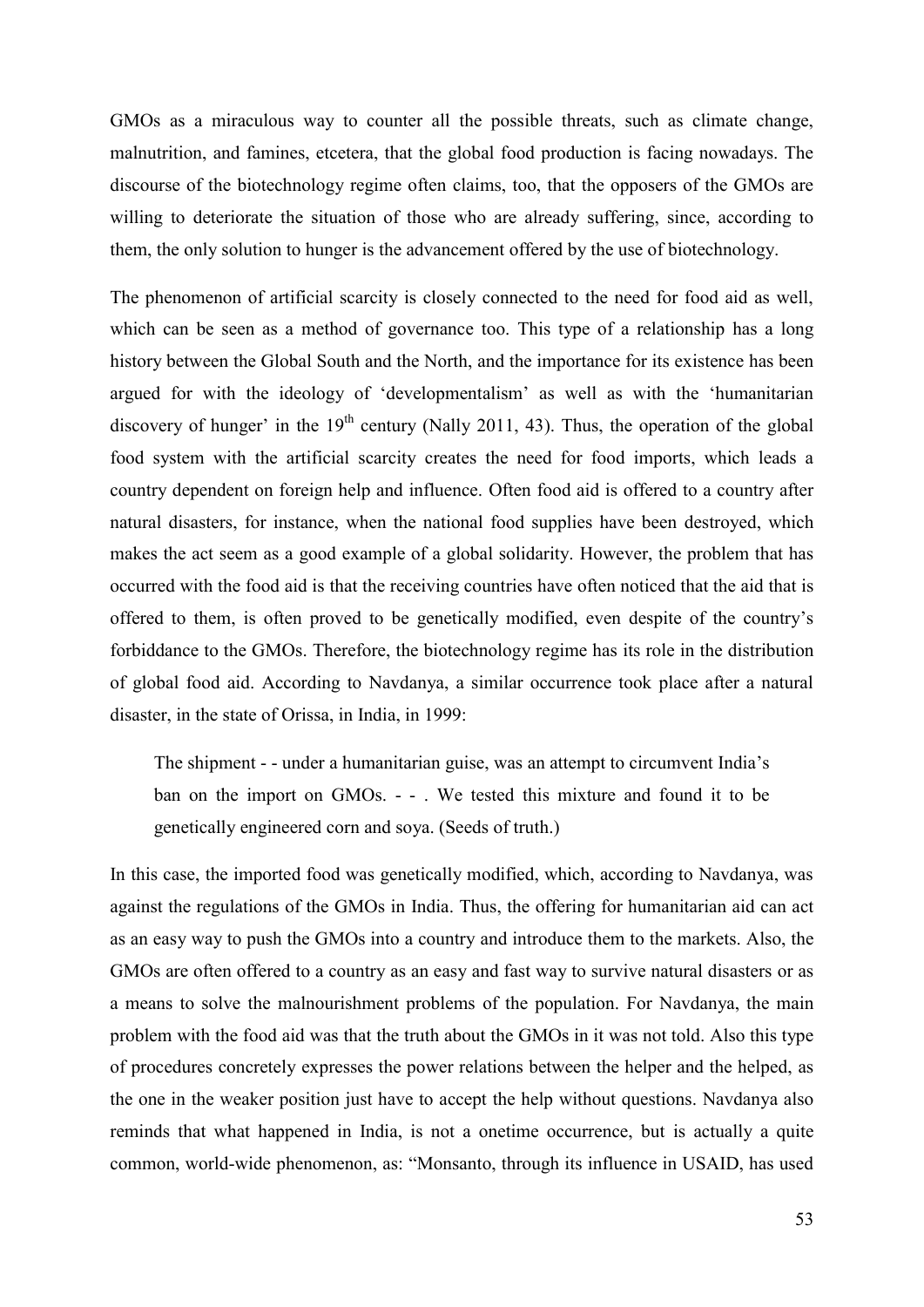every natural and climate disaster to push its GMO seeds on devastated countries, including Haiti after the earthquake" (Seeds of truth). This notion emphasises the importance of the role of humanitarian organisations too, since often they have the authority to decide over what kind of help is offered and, consequently, what kind of food is imported to the country.

Lliane Loots describes how similar situation occurs in Africa with the development aid and how large a problem it is. According to Loots, in many of the countries in Africa, and especially in South-Africa, the GMO food aid is a problem since the labelling of genetically engineered food is not required by law, which thus makes it easier to import food aid that contains GMOs. This has raised cautious voices in many African countries about the intentions of the Northern multinationals for using African countries as dumping and testing grounds for the GMOs. These fears, however, have lead to a total ban of the GE food in several African states. Also the sustainability of the GE aid is questioned due to the seeds' non-reproductive characteristics of which cultivation requires constant monetary input. Since, after all, how a seed that cannot be saved for next year's sowing and is needed to be bought every year can be sustainable. (Loots 2011, 86, 88.)

#### *Neoliberal governance*

Along with the traditionally liberal practices of governance, the biotechnology regime utilises the governance methods of neoliberalism, too. The shift from liberal governance to the neoliberal governance changed as the role of markets in society altered again. The markets were allowed a greater role in society due to the transference of the whole society under the influence of markets. Oksala points out how the markets have been granted the central role in the neoliberalist rationality of governance since, according to logic of neoliberalism, "the 'health' of the markets implies the health of the population" (Oksala 2013, 55). Thus, the main functioning of the neoliberal governance is that market

- - has to intervene on society as such, in it fabric and depth - - so that competitive mechanisms can play a regulatory role at every moment and every point in society and by intervening in this way its objective will become possible - - a general regulation of society by the market" (Foucault 2008, 145)

Neoliberal governance emerged from liberal governance, where the most important directive is that government should not regulate the markets. Nevertheless, in the liberal governance, a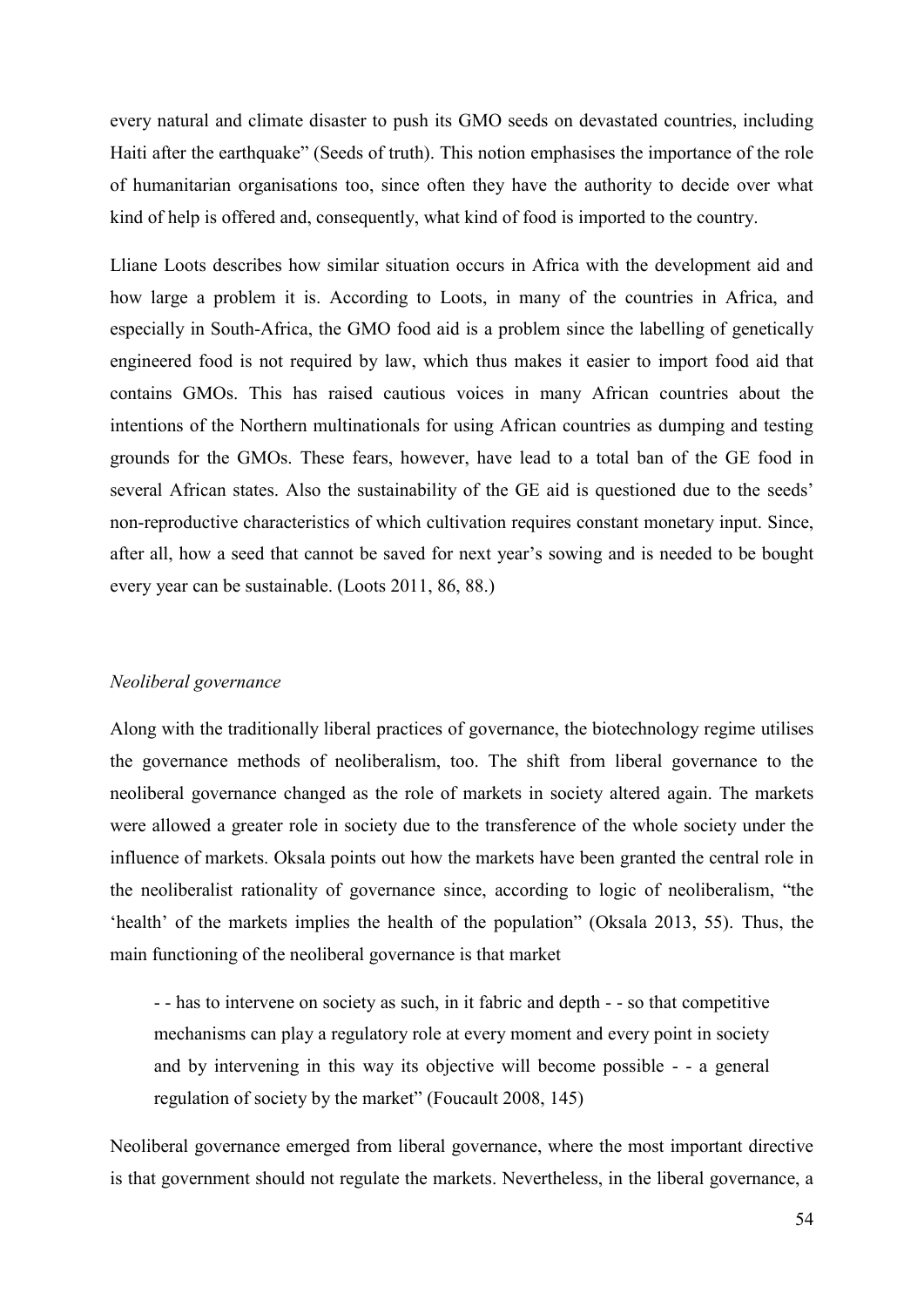certain relationship between the state and the markets remained and the government played a role as a contrast to the economic processes. Whereas in the neoliberal governance the markets become the regulator of the whole society and the government must ensure the free operation and the regulation by the markets that acts as a cross-section to the whole society. (Foucault 2008, 145.) Also, to describe the governance of the biotechnology regime, I am utilising a notion of "bioeconomy", which is "- - a form of power that captures life through the very process of managing 'the economy'- -" (Nally 2011, 48). The concept of bioeconomy illustrates how life is governed through, and due to the processes of economy. For example, the inventions of biotechnology in the industrial agribusiness have led to the commodification of food, which, in turn has its effects to the availability and the quality of food (Nally 2010, 48).

The shift to the neoliberal governance is often argued for as it brings more freedom and less governance to the people in comparison to the traditional liberal governance. But, after all "- neo-liberal governmental intervention is no less dense, frequent, active, and continuous than in any other system" (Foucault 2008, 145). In fact, Oksala stresses the importance of scrutinising neoliberalism as "a comprehensive framework for understanding ourselves and the political reality we live in today" (Oksala 2013, 54). Hence, neoliberal governance is to be considered as something that has an influence on everything in a society from the construction of subjects to the creation of the whole political rationality of a society. What is also typical to the neoliberal governance is that while one is governed and directed, the same time the individual has to protect oneself, by one's own, against the risks that the new type of governance may create. (Foucault 2008, 145.) The neoliberal governance thus does not include any responsibility from the one who is governing towards the governed, and instead, the governance is emphasising the importance of "self-care" against the problems and risks that appear in societies (Lemke 2001, 201). Next I am presenting how the neoliberal governance is utilised for altering the subjectivities of the farmers as well as their position in the society. Also I am presenting the methods with what this type of governance is achieved.

## *Creating of neoliberal subjects as a method of governance*

One of the most evident governance methods of neoliberalism is the creating of certain "neoliberal" subjects who are governed through the subjectivation process. The neoliberal subjects are rational individuals who have to lean on their own (economic) knowledge to best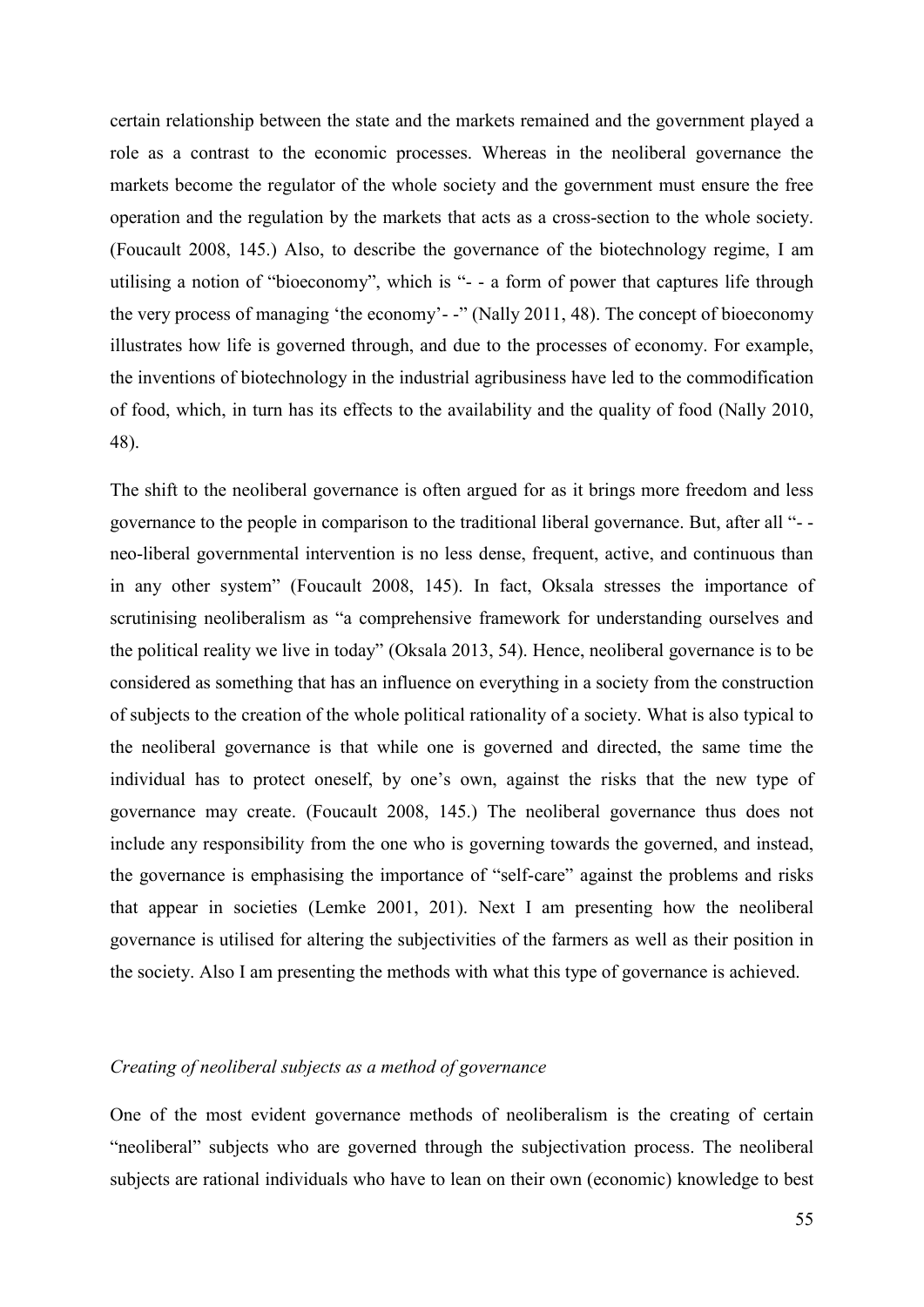survive in the societies as economy has begun to guide the whole society, including the politics and the subjects. Many of the formerly shared and mutually solved social and political issues are left on the responsibility of the individuals, as they are expected to secure themselves by insurances or self-help against the risks that may occur in societies. Thus, the survival in society has become something that is on one's own responsibility. (Oksala 2013, 66–67.)

In an open letter from Navdanya to India's agriculture minister, Sharad Pawar, Navdanya criticises Pawar's views on GMOs, as the views illustrate the logic of neoliberal governance. In the letter, Navdanya presents a citation from Pawar that is presented in his blog text, where he shares his views about the introduction of the GMOs. Here is what the Agricultural minister said, as it was presented in the material by Navdanya: "I believe that a farmer is the best judge to decide on the adoption of a new concept of ideology. Let me tell you that 90 per cent of the India's cotton farmers have already adopted the GM technology." (Response to India's Agricultural minister on GMOs; the original source: http://www.beingsharadpawar.com/2013/10/food-for-thought-part-2.html.) This citation illustrates the neoliberal logic behind the introduction of the GMOs. The decision for the adoption of a new technology is made to seem as an act of free will, as if the farmers had carefully evaluated all the choices they have and then selected the best suiting option for them. The discourse is produced to make the farmers appear as actors guided by free will, who is 'the best judge to decide' about his/her own life. By his notion, the agriculture minister aims to disregard the reality – the lack of other options, which actually guides the farmers to choose the GMO option. Producing the type of discourse that emphasises the words such as "freedom", "choice" and "liberty" is typical to the discourse of neoliberalism, which is done in order to hide the reality that it actually produces, behind the repetition of the words (Oksala 2013, 56).

Moreover, in the reality, the farmers have not been given the freedom to choose the seeds they want to cultivate but, nevertheless, the position of a farmer has changed due to the neoliberal governance of the biotechnology regime. The role of a farmer has changed drastically due to the restrictions that the cultivation of the GM seeds includes. Navdanya expresses the change as follows: "The creative work of farmers as custodians and renewers of soil and biodiversity is replaced by deadly chemicals (We are the soil). Thus, by introducing the chemical based industrial agriculture, the role of the farmer shifted, from a position where the farmer possessed the knowledge that was needed for cultivating and seed breeding, into a position,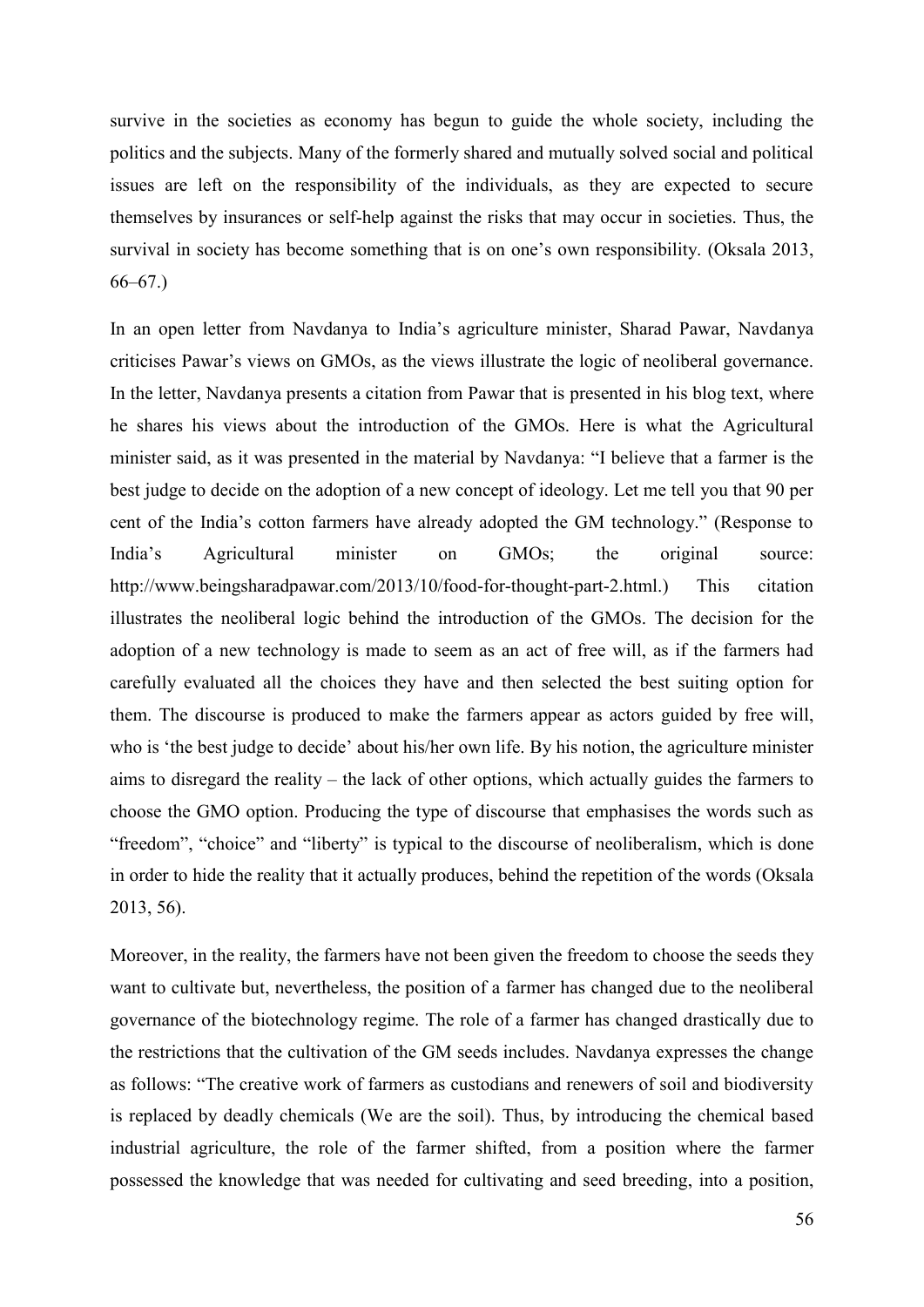where the farmer has to follow a method that relies on chemicals and which is predefined by the type of the cultivated seed. Thus, actually, the shift to the cultivation of the GM seeds does not give more freedom of choice to judge the best suiting option, since the creativity of the farming process has been turned into a process of mechanical adding of chemicals and other substances needed to produce harvest. Hence, the position of a farmer shifted from an independent position of a creator of his/her own work, into a relationship of dependence, where the farmer's knowledge and the "expert position" of his/her own work is disregarded. The power of the biotechnology truth regime thus occurs through the governance process of producing the new kinds of subjectivities which alter the role of a farmer in society from selfgovernance, under the control of the biotechnology regime, which is achieved by the means of the GM seed.

According to Navdanya, there is another wider and more all-encompassing, ongoing process that aims to control the availability of knowledge related to farming, which thus influences the position of farmers too. According to Navdanya, the biotechnology regime practices control over the knowledge concerning to seeds and the GMOs, which it achieved as follows:

GMOs have been deployed to privatise knowledge and seeds through Intellectual Property Rights (IPRs) - -. While on one hand, this is blocking public research on plant breeding, on the other it is denying farmers right to save seed, to share and continue the evolution of the seed and their knowledge. IPR also deny the collective, cumulative innovation of indigenous cultures and promote biopiracy. (GMO: The biggest food con.)

The Intellectual property rights are affecting to the lives of the farmers extensively. Their right to the indigenous knowledge about cultivation and seeds, as well as the utilisation of this knowledge, is made prohibited by putting it under the Intellectual Property Law legislation. This limits the farmers' possibilities for action and thus limits their agency. Also the subjectivity of a farmer is being re-shaped by the governance as the traditional way of farming, seed breeding and cultivating, is precluded by the legislation and by altering the reproduction methods of the GM seeds. As a matter of fact, according to Navdanya:

The instruments for this new dispossession are - - patents and IPRs [that] are being used to own seeds, life forms and traditional knowledge. Piracy of traditional knowledge is not an invention; it is theft – we call it biopiracy. (Seeds of injustice)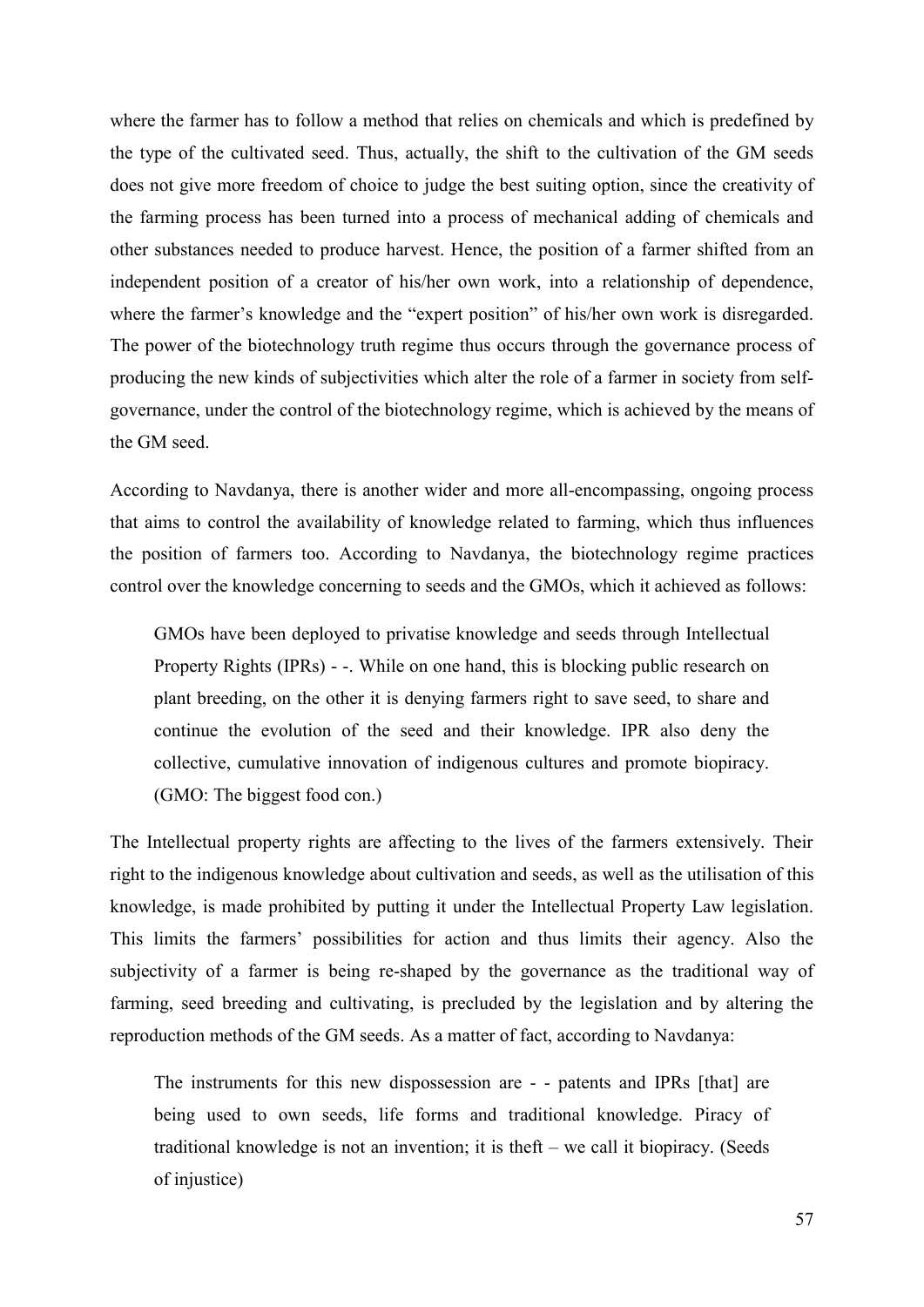Navdanya describes how the biotechnology regime actually utilises the patents and the Intellectual property rights as instruments to govern knowledge, life forms and seeds, which can be then utilised to govern the farmers too. Conversely, as the biotechnology companies claim the ownership over traditional knowledge with the assistance of the instruments of governance that justifies them to define farmers' as thieves, Navdanya accuses the biotechnology corporations for biopiracy. Navdanya expresses in turn how it is the biotechnology regime that commits an illegal activity of thievery and copying by claiming their products as an invention. However, by this process of how the biotechnology regime manages to create the new instruments of governance and by the means of them claims the ownership over the certain products of nature and knowledge, the power of the truth of the biotechnology regime becomes distinctly demonstrated.

This chain of events also well illustrates the functioning of truth games in society. The truth of the biotechnology regime is manifested in the truth game by the utilisation and governance of knowledge. By governing the knowledge of farming, it is possible to alter the position of the subjects – the farmers – in this game. The governance of the farmers was justified by the utilisation of knowledge that supported the legislation of the Intellectual property rights laws, which was carried out by the institutions that support the same truth with the biotechnology regime. This game of truth resulted into a position, where the indigenous knowledge of farmers' and their position as the developers of the seeds got disregarded and, instead, the biotechnology regime promoted as the rightful owner and utiliser of the knowledge. The truth game thus determined the position of subjects, the role of knowledge and institutions, and the "right" type of truth to attach with power, and to enforce it with legislation and institutions, and vice versa.

One of the most severe outcomes of the governance is the "debt trap", occurred due to the monopolisation, which can result in suicides of farmers. One example of this illustrates how the Bt Cotton farmers in India ended up to this "debt trap" as well as it presents the methods of neoliberal governance, and particularly its effects:

A Bt Cotton farmer starts the cultivation season with debt and completes the cycle with the sale of the crop after multiple applications of fertiliser and pesticide acquired on more credit. - - This cycle of high cost seeds and rising chemical requirements is the debt trap, from which the farmers see no escape, and which drives these farmers of the cotton belt to suicide. (Seeds of truth.)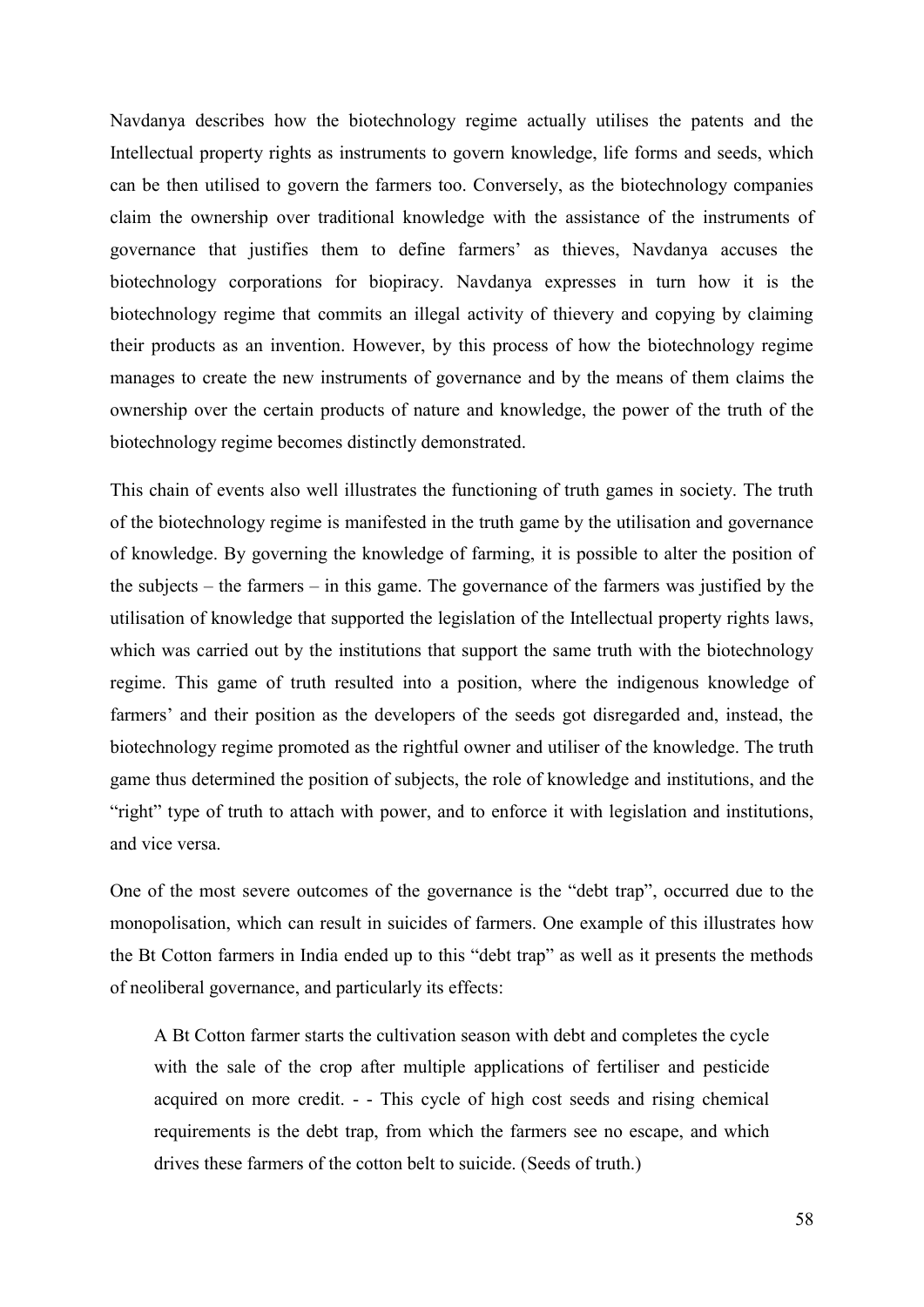With the purchase of the GM seed, a farmer's future, at least for a short term, has been decided. One reason for this is that the cultivation of GM seeds requires continuing use of pesticides and herbicides, which requires a constant input of money. Another reason is that Monsanto's control over the cultivated seed does not stop at the moment when the seeds change the owner. Due to the royalty payments for Monsanto, the farmers have to pay "charge" for the use of the seeds. All these practices of control bond the farmers into an ongoing relationship with Monsanto, where, in spite of the tight control and relationship, the outcome of a successful harvest is not guaranteed. Furthermore, along with the royalty payment relationship to Monsanto, a farmer might also have a debt to pay to the seed retailer. In such a situation, the farmer has no room for any kind of failures in farming, and he/she is forced to produce crop that is sufficient for paying back his/her debt, and the royalties for Monsanto. Thus, the risk of the crop failures, or changing environmental conditions, or even the possible unavailability of pesticides or herbicides, is on the farmer. Therefore, the farmer has to make enough money with the crop in order to be able to pay and, subsequently, to secure him/herself against the possible risks.

This above-mentioned chain of events is what Navdanya calls the "debt trap", which has resulted in an occurrence of a "suicide wave" among the Bt Cotton farmers. Also, this chain of events represents the procedures and practices of neoliberal governance, where everything is evaluated basing on its value and usefulness. Hence, in the truth regime of biotechnology, the value and the usefulness of the farmer equates to his/her monetary capabilities that are needed for paying for the royalties and for purchasing the products from Monsanto. As illustrated before, many of the farmers have not been able to pay their debt, what has led them into a debt cycle and desperation which finally made them to commit suicide. Thus, it can be argued, that according to the procedures and valuing practices of the truth regime of biotechnology, the life of a farmer is worth of the amount of his/her debt. Also, what is worth noticing is that the actual practices of the biotechnology regime are contradicted with the discourse they produce about the utility and beneficial nature of their products for the farmers. Thus it represents the model of neoliberalism that only governs without providing care, and a person has to provide care for oneself, by oneself, while being governed (Foucault 2008, 145).

There is another example that well-illustrates the mindset of the neoliberal governance, where the burden of risks, which can be related to the cultivation of the GM seeds, is given to the farmers. In the citation is also described the "monoculture mind-set" of the biotechnology regime that describes the mindset of neoliberalism, too. But, most importantly, the citation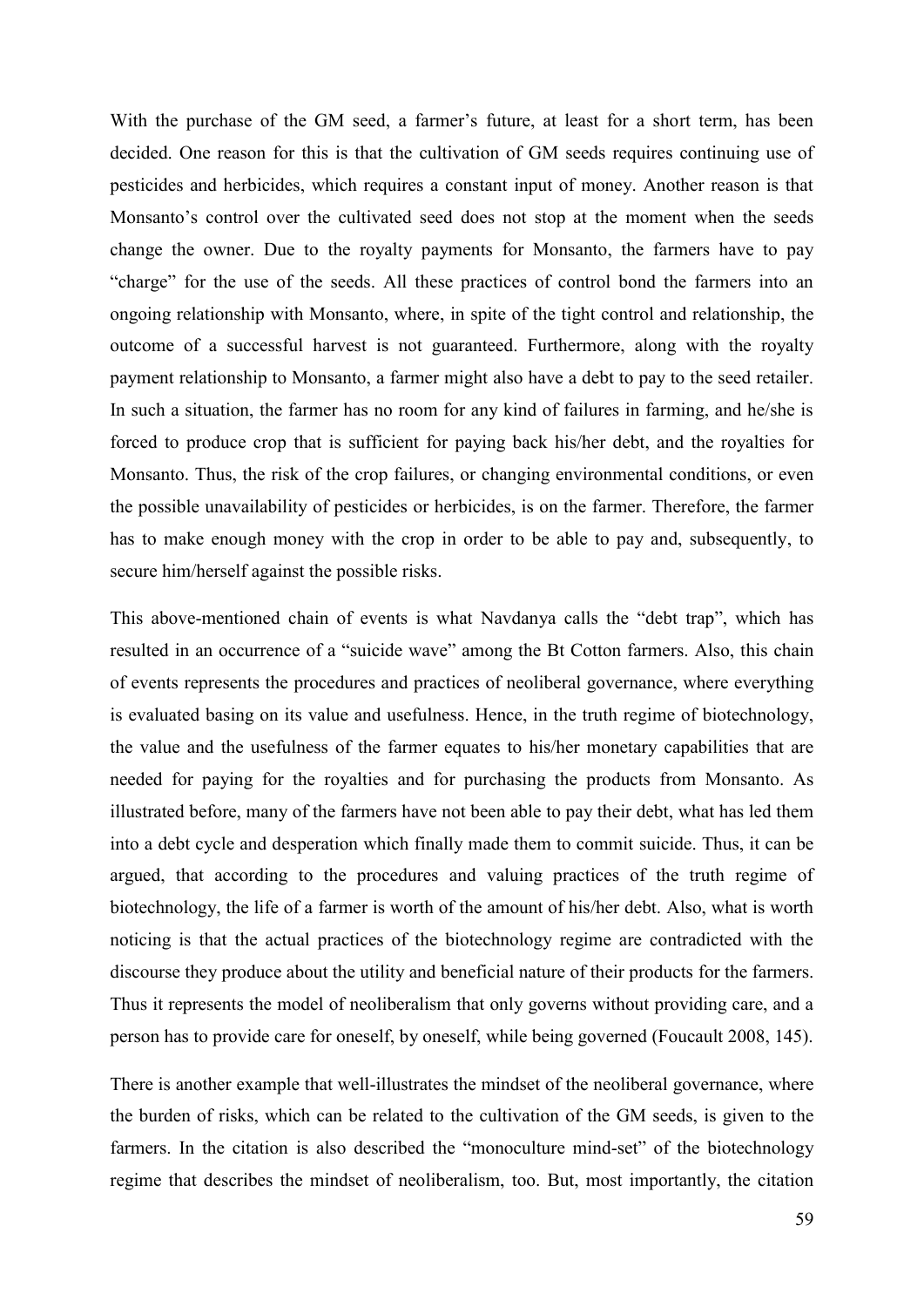illustrates the problem with the GMOs that how they are not necessarily fully suitable and adaptable to their environment, but nevertheless, they are sold for the customers, when again the risk for the failure is on the farmers:

- - Indian farms are too small to leave land just to delay the failure of an inefficient technology for pest control. Monsanto is using the failure to sell its second generation Bt crops with two Bt genes instead of one. - -. For Monsanto, the failure of the Bt crops means selling more costly seeds to farmers. The ecological failure becomes a market success. (Ban Bt crops.)

This illustrates how the biotechnology regime relies only on the one truth that it has perceived to be the most useful and beneficial for it. Despite of the crop failures and farmers' suicides, it is not willing to alter its procedures, since the procedures are functioning according to the truth that is verified as "good" by the mechanisms of the regime. Hence, after a failure of the first generation seeds, Monsanto utilised the same methods to produce a second generation seed that has the same way of acting. Thus, as the citation presents, the risks for failures are on farmers' responsibility as the solution that Monsanto offers, is not changing the situation or altering the cultivation methods. As a matter of fact, Navdanya suggests that the failure of the products is only beneficial for Monsanto, since they can take the advantage of the situation and sell more seeds, pesticides and herbicides. This again proves, how the practices related to the GM seeds are functioning according to the truth of the biotechnology regime, since according to markets, the practice that increases sale would be evaluated as a "good".

#### *'Monoculture of mind'*

Another typical governance method of neoliberalism is demonstrated in the production and distribution of a discourse that emphasises economy as the only true solution to everything. Since, according to the ideology of neoliberalism, for example political questions should be left to be answered by the regulating effect of economics. Eventually, this can lead to narrowing the way of thinking, which does not acknowledge, or does not want to take into account the existence of alternatives, other than the economic truth that is considered to be the only truth and solution. (Oksala 2013, 60–61.) This type of thinking is evident also in the biotechnology regime of truth. The ideology that is lacking of alternative ways of thinking can be seen especially from the methods that are offered for solving the problems caused by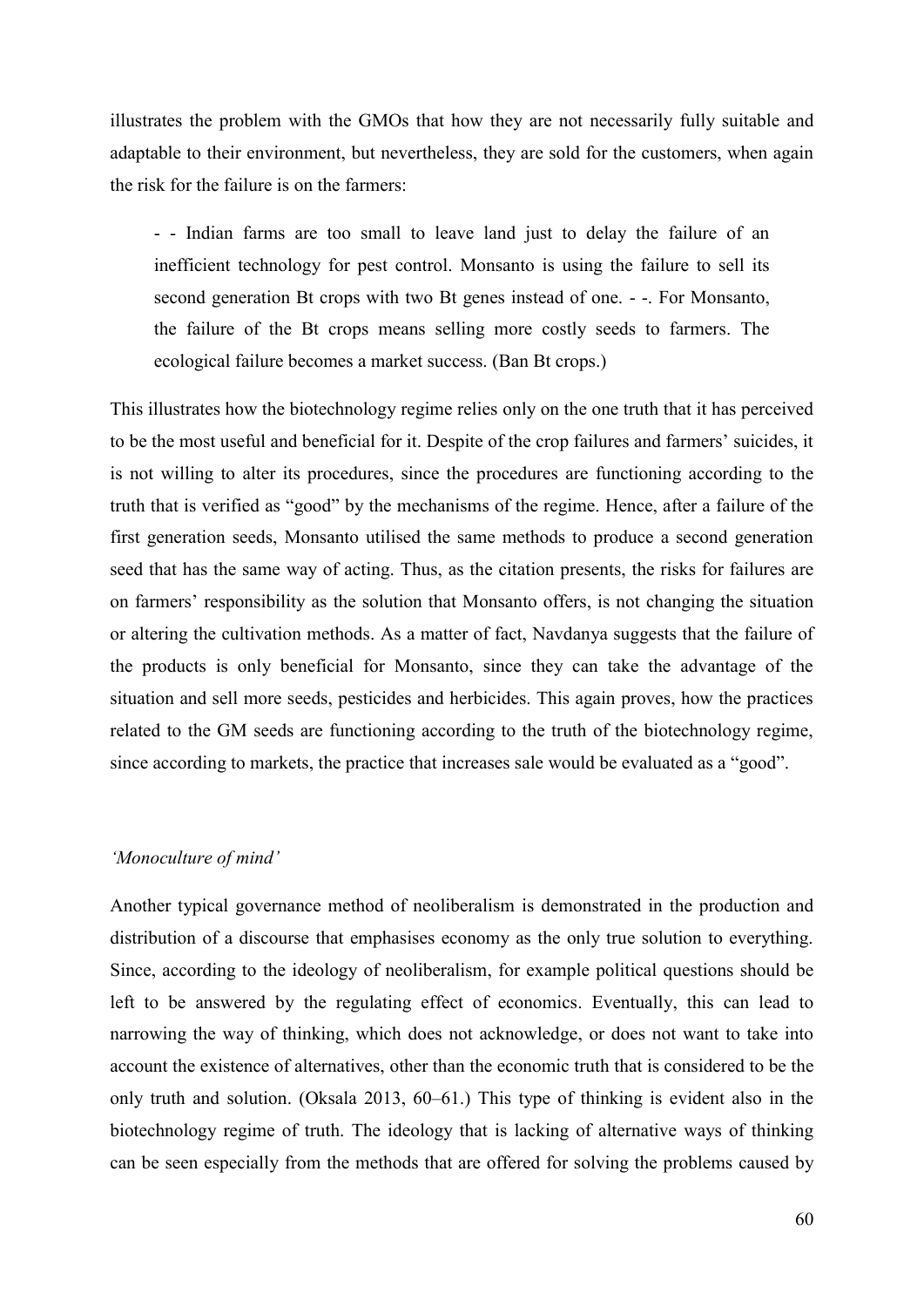the genetic engineering of seeds. This is also the reason why the alternative truth, offered by Navdanya, can work as a means of resistance, since it is not aiming to fix the problem with the same mindset that has created the problem. Navdanya's resistance, however, I will describe more in the next chapter, and now, instead, I focus on describing the mindset that directs the governance and the discourses of the biotechnology regime. According to Navdanya, the mindset that illustrates the functioning of the biotechnology regime is:

"[a] system that is blind to the need for diversity, quality and nutrition of food for a balanced diet. The reductionist mechanistic paradigm that I have called the **Monoculture of the Mind** promotes monocultures focussing only on the yield of a few commodities. (Golden rice: myth, not a miracle, bold in original.)

The 'monoculture of the mind' represents the ideology behind the biotechnology regime of truth as well as it represents the ideology of neoliberalism that tends to lack alternatives other than the economic truth. The 'monoculture of the mind' represents how the biotechnology regime relies on the creating of monocultures in farming and monopolies in the seed markets as a means to govern what is cultivated. Also, the 'monoculture of the mind' illustrates how the creation of monocultures and genetic engineering are provided as an answer to the malnutrition problems, which are caused by the lack of necessary vitamins and minerals. Thus, the 'monoculture of the mind' ideology illustrates how the biotechnology regime trusts on centralisation of the markets and farming around a few commodified and genetically enriched products that are marketed to farmers as easy solutions to fight malnutrition.

However, the biotechnology regime has not considered all the possible outcomes that the creation and cultivation of monoculture may produce, which subsequently have created problems with the controlling of the GE products as: "- - herbicide resistant crops have led to evolution of super weeds, and pest-resistant crops have led to creation of super pests. - -. When super weeds started to overtake crops, Monsanto introduced Round-Up Ready II." (Seedy deals.) The 'monoculture of the mind' ideology is excellently illustrated here in the biotechnology regime's answer to the problem that was caused by the monoculture mindset, since the solution to the problem represents the same monoculture mindset. This type of thinking will not stop the problem from occurring and instead, it is just renewing the problem and making it even more severe. Also, this illustrates how the truth of the biotechnology regime is renewed in the practice of monoculture as well as it illustrates how the practice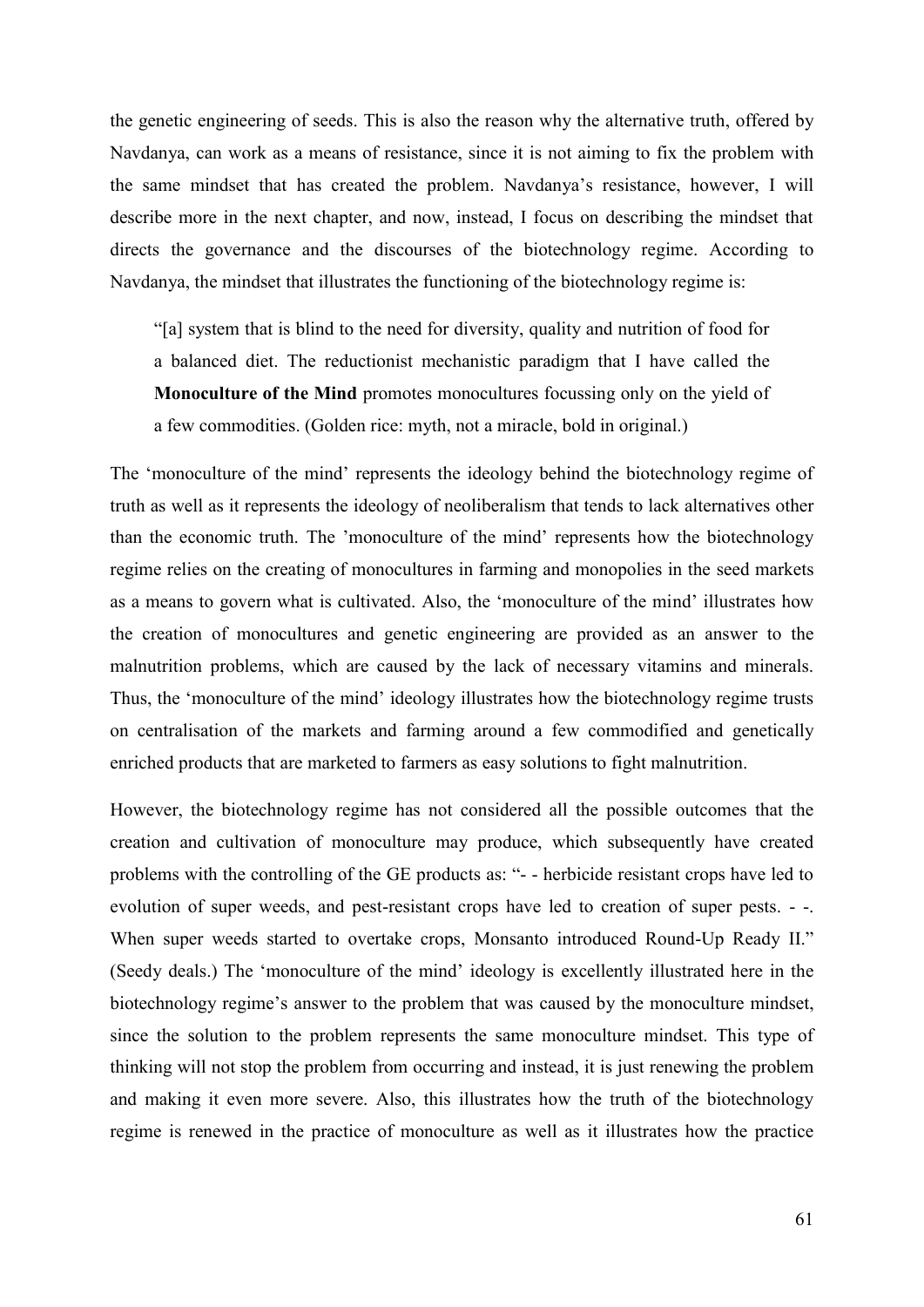represents the mindset of the biotechnology truth regime that does not want to recognise any other alternative than the truth of the biotechnology.

## *Commodifying as a means of governance*

Commodification of food can be viewed as a practice of governance of the biotechnology regime, which also relates with the procedures of the whole global food production model. Relating to the same issue, Kloppenburgh (2005, 8) points out how, in fact, the whole branch of science of biotechnology have became connected with the capitalist economy due to the intervention of capitalism to agricultural science that has been utilised to turn seeds into commodities of the capitalist production. The same mechanism of commodification can be perceived as a governance method of the biotechnology regime as well, as the genetic modification of seeds by biotechnology enables selling of them as a means for profit and as a means for creating monopolies. Navdanya presents how this has enabled the global control over food, how it has been achieved as well as justified by altering that how food is perceived – by turning food into a commodity:

Industrialisation and globalisation of food and agriculture has transformed food from a source of life into a commodity, and as a commodity, food is divorced from its sources - -. Industrialisation of agriculture and commodification of food is justified on grounds of producing more food and reducing hunger. (No therapy in retail.)

The citation represents many of the methods of control that the biotechnology regime utilises. For example, food is no longer perceived as 'a source of life' when it is a fundamental right, belonging to everyone, but instead, it is treated as a commodity, a good in the markets, which makes it only available for those who can afford it. Also, by industrialisation, the production of food is removed from the everyday lives of many people that makes the commodification easier. Furthermore, the whole process is justified by the discourse of improvements, which promises that the availability of food in the markets will increase that thus will reduce hunger.

The biotechnology regime also aims at producing a discourse that acknowledges their products "as nature made them" (Fine print of the food wars). Appointing them as nature's products is essential when introducing the products to the customers in order to try to eliminate the possible suspiciousness of the customers towards the products. In order to avoid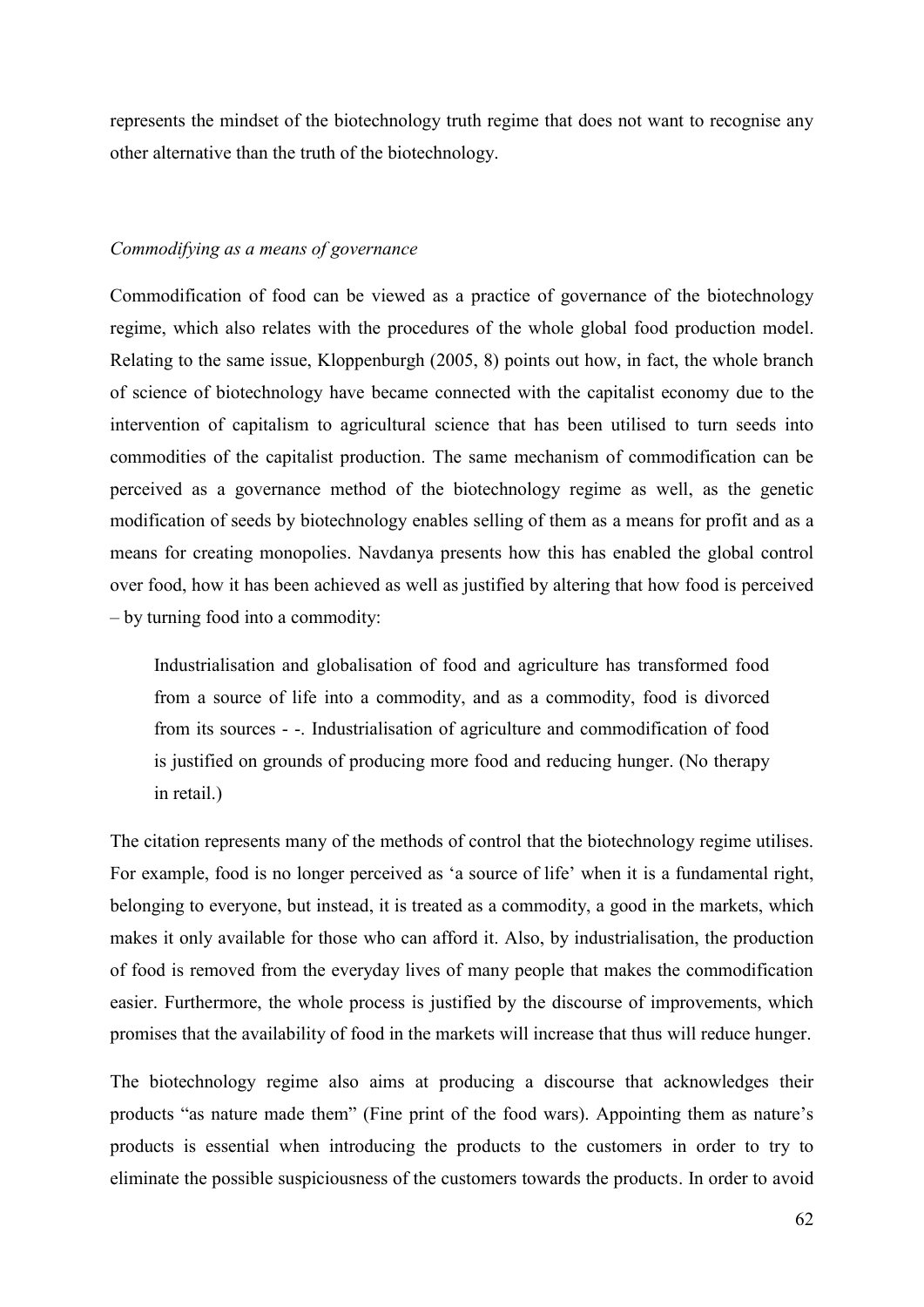the suspicion, the whole biotechnology regime is needed to support the same truth, which is presented by Navdanya as follows:

When biotechnology corporations claim to have 'invented' the seed and courts and governments uphold this fiction, millions of years of evolution and thousands of years of agricultural history gets erased. (Corporate fiction.)

Similarly, how the discourse and practices of the neoliberal governance alter the subjectivity of farmers, the commodification of seeds affects that how nature is perceived as the operator of evolution. By claiming seed as an 'invention', the necessary work of nature that is done through the history of evolution is disregarded. However, regardless to the possible suspicion from the customers, in order to turn a seed into a commodity, it needs to be patented and thus, it has to be regarded different from a "product of nature". To enable the patenting of seeds, the biotechnology regime created a "truth" about the GM seeds as "machines", which got verified the first time in a court case that is illustrated, as follows, by Navdanya:

- - [T]he American laws treat the transgenic seed as a 'machine' invented by corporations. This position of seeds as machines and corporations as inventors was elaborated in the US Supreme Court case of Bowman vs Monsanto. (Corporate fiction.)

In this case, Bowman versus Monsanto, Bowman had bought a batch of mixed soybeans from a grain elevator and, in this way, tried to avoid the legislation concerning the planting of the patented seeds. However, by following Monsanto's rules concerning to the GM seeds, Monsanto sued Bowman and won him in the court because of having planted the second generation soybeans instead of purchasing the seeds directly from Monsanto. (The New York Times 5/2013.) Hence, the legislation and the juridical system in the US contributed to the formation of the truth about the GM seeds as machines and thus, it can be argued that they are sustaining and producing the power of the truth of the biotechnology truth regime. The actual practice of how power is connected the formation of the truth can be seen from the process of *how* the legislation and the court rule managed to turn a seed, which is a product of nature, to be considered patentable invention in a similar way with machines. The patenting process requires certain conditions to be fulfilled, such as stabile and a clear definition of the patentable product and verification that the product clearly is an invention. After all, according to the court rule, the requirements for patenting were fulfilled, since, by planting the second generation seeds, Bowman was judged guilty of "- - a 'replication of a machine'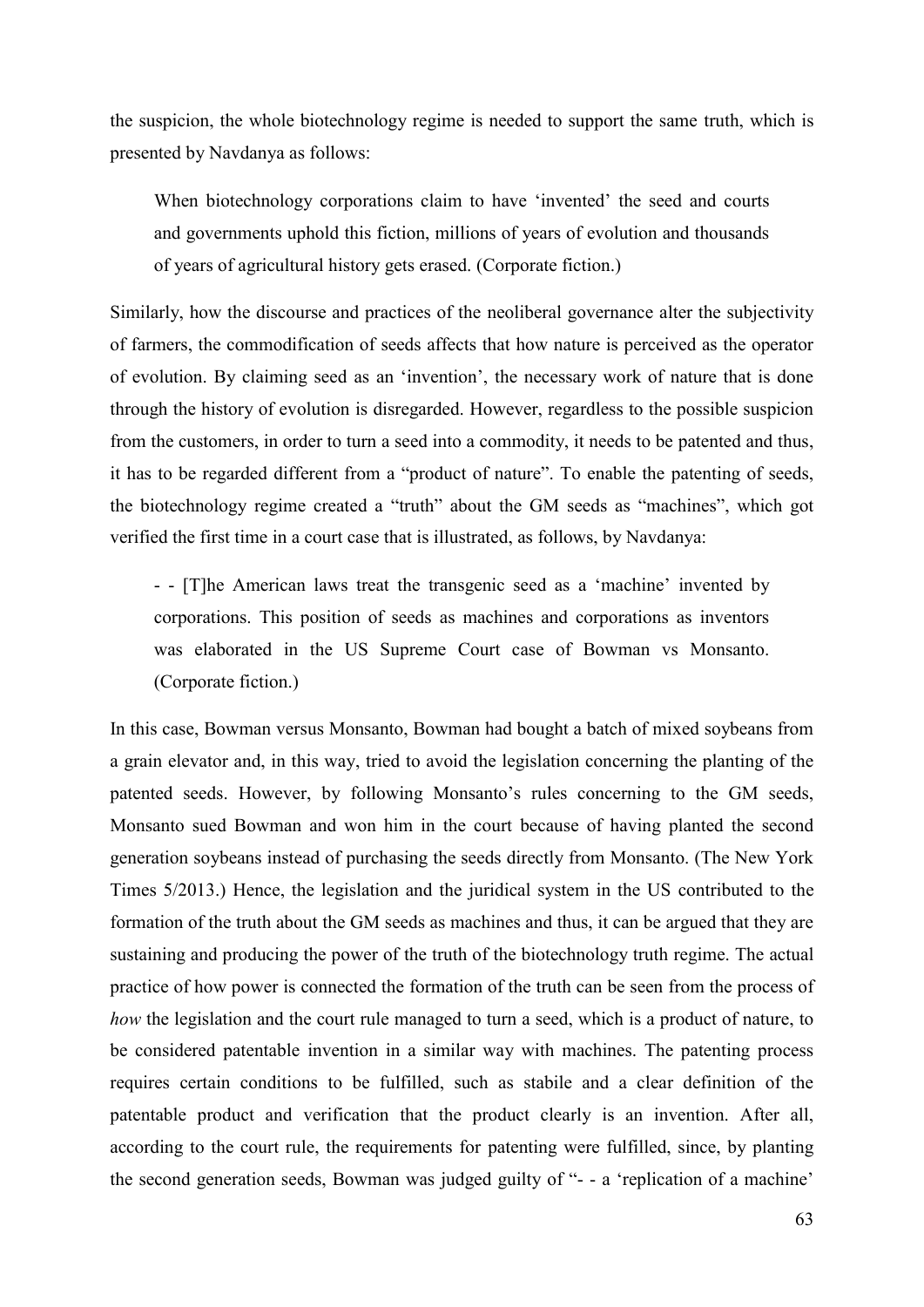invented and patented by Monsanto" (Corporate fiction). Thus, after this case, the "status" of a seed was changed, due to the operations of genetic manipulation and patenting that enabled the commodification of seeds. The "goodness" of the new "status" – or the new "truth" – concerning to the seeds, got justified by the legislation and by the institutions that support the biotechnology regime. Besides, there are several other court cases between farmers and Monsanto where the truth of the new status of the seeds is renewed. This "truth" of seeds as commodities also represents the logic neoliberalism according to which practices are verified as "good" or "bad" by their utility and usefulness. By the commodification of seeds, they can be utilised commercially in the markets, which thus makes them useful.

The new truth of seeds as "patentable machines", however, creates some fundamental issues regarding to seeds as the whole process of commodification alters some of the basic features of seeds. This is explained by Navdanya in the following way:

The commodified seed is ecologically incomplete and ruptured at two levels: First, it does not reproduce itself, while by definition, seed is a regenerative resource. Genetic resources are thus, through technology, transformed from a renewable into a non-renewable resource. Second, it does not produce by itself; it needs the help of purchased inputs. (The great seed robbery.)

Thus, by the court rule, the essential character, and the "truth" of seeds as "natural products" got altered and seeds became referred as "machines", which can be sold as commodities, but which however cannot be reproduced in natural ways. Thus, in this process the status of the seed altered as well as the status of everyone who is somehow interrelated with the commodified GM seeds. This new status and relationship with seeds produced new types of power relations and new forms of governance which I have been presenting in this thesis. The status of a farmer altered as a result of the commodification of seeds, which will also have an effect to the role of nature perceived as a creator, as well as it will effect to the whole process of evolution. The commodification permitted the companies an access to the every phase of cultivation that enables keeping farmers dependent on corporations from the planting of the seeds to the harvest. This dependency was created for instance by criminalising the attempts to circumvent this relationship of dependence. Since, actually, "[t]he commercialisation of seeds criminalises redistributive anti-scarcity practises, like seed-saving and seed-sharing, thereby eroding non-market access to food in self-provisioning societies" (Nally 2010, 47). Now, after presenting the governance of the truth regime of biotechnology, I am proceeding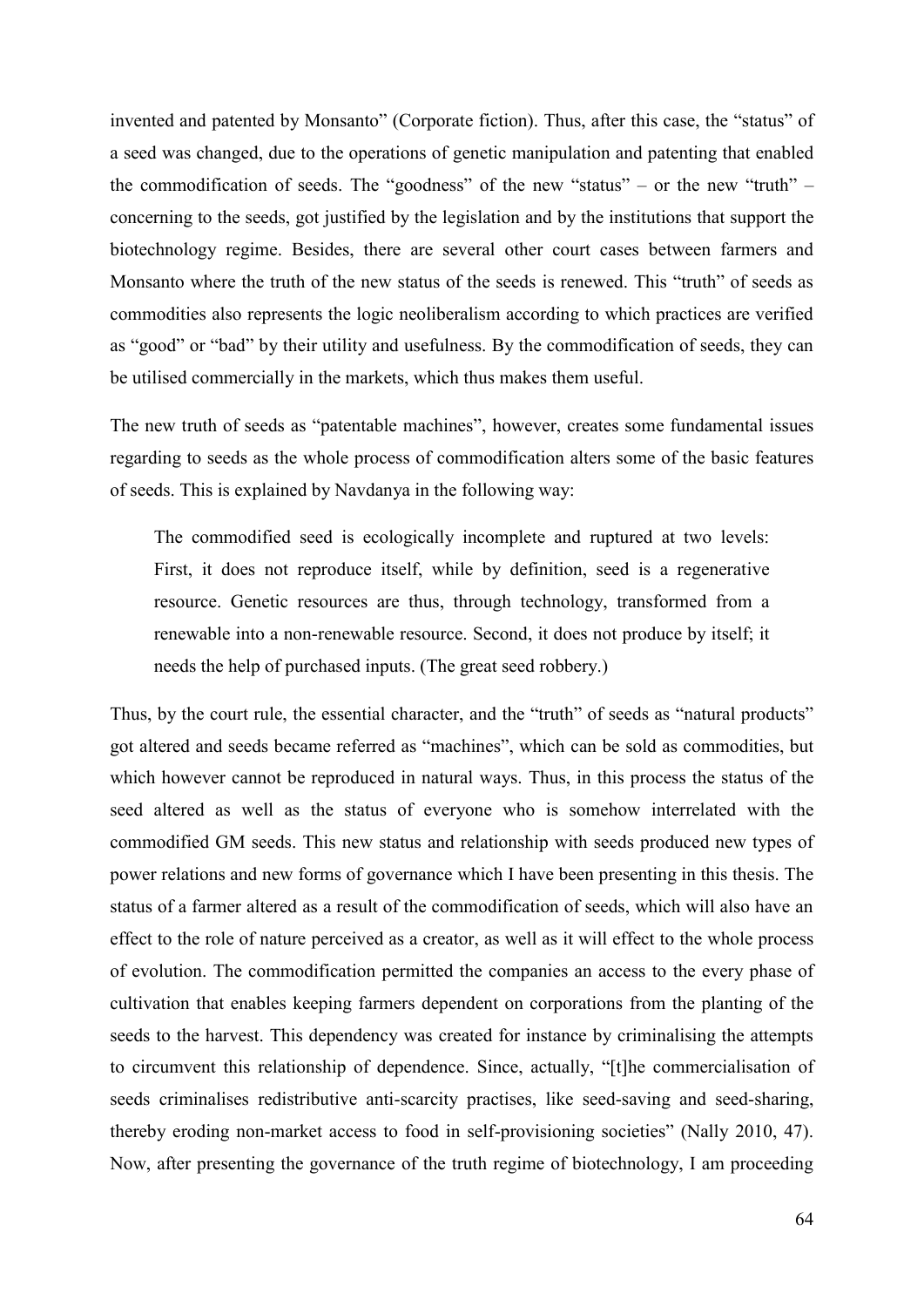to present what kind of alternative – or a 'new politics of truth' – Navdanya's proposal of food sovereignty can offer.

## 5. Creating the new politics of truth as a means of resistance

In this chapter I am illustrating what kind of an alternative Navdanya produces to counter the governance of the biotechnology regime of truth, and how the 'new politics of truth' is compatible with the concept of food sovereignty. Hence, in this chapter, I am evaluating how the alternative truth by Navdanya illustrates the functioning of food sovereignty, as well as I am evaluating how food sovereignty as an alternative can resist the governance of the biotechnology regime. Food sovereignty has gained a lot of support around the world, and actually it is operating as a global network, which is why I am also contrasting the activism of Navdanya to the larger context of food sovereignty and other social movements that are resisting neoliberalism.

In the theory chapter I presented some conceptualisations by Foucault concerning to the resistance to the prevailing regime of truth. For Foucault, the resistance to truths is not a struggle of ideologies nor is it important only to present and criticise the practices of power. But the most important thing for resistance is to ensure the possibility for creating something new – to provide an alternative to the prevailing truth. Therefore:

The essential political problem for the intellectual is not to criticize the ideological contents supposedly linked to science or to ensure that his[/her] own scientific practice is accompanied by a correct ideology, but that of ascertaining the possibility of constituting a new politics of truth. (Foucault 2000, 132-133.)

As I presented earlier, the crucial question to ask, when scrutinising the relationship between power and truth, is *how* are the power and truth created and then, *how* are they connected to each other. Since, in a regime of truth, truth is connected with power as well it functions in similar circulating way with power in society, which thus makes it important to examine *how* truths, and power, are produced and sustained in society. In societies therefore exists the opportunity for the constitution of the 'new politics of truth', which is possible by:

[C]hanging - - the political, economic, institutional regime of the production of truth - - [by] detaching the power of truth from the forms of hegemony, social,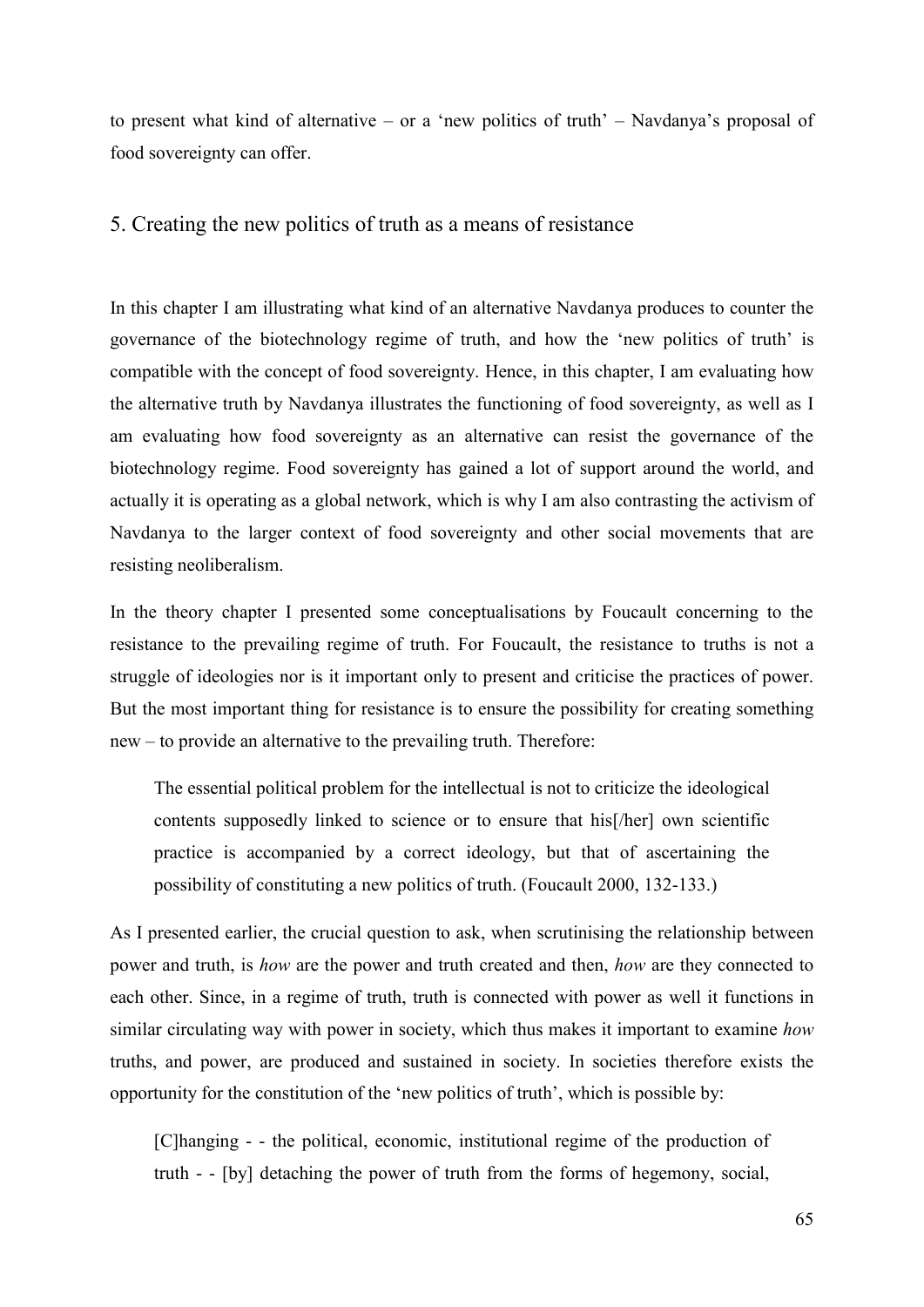economic, and cultural, within which it operates at the present time (Foucault 2000, 133).

Hence, I am going to present how the alternative offered by Navdanya – the 'new politics of truth' – which can be also viewed in the wider context of food sovereignty, can be utilised as a means to resist the governance of the biotechnology regime of truth. I am scrutinizing this by illustrating what kind of an alternative truth Navdanya produces, and whether they are creating the alternative truth that is not reproducing and sustaining the power of the truths of the biotechnology regime. Moreover, I am showing how the constitution of alternative truths is done by changing 'the political, economic and institutional regime of the production of truth'. Hence, I am especially interested in whether or not the same power that is utilised in creating the truths of the biotechnology regime is as well utilised in creating the alternative truths that Navdanya represents.

As economics is in the central position in the verification of the truths and "truthful" practices in the biotechnology regime, thus, in order to resist the truths it produces, it is essential to question the position of economics in society. According to Oksala, "[w]e must question the political neutrality of economic knowledge and analyze the way in which economic truths produce political effects" (Oksala 2013, 71). Hence, as I have illustrated in the earlier chapter, the truths of the biotechnology regime that are verified as "good" by economics and markets, provably have political effects too, even if they are not considered while making the decisions basing only on the neutrality of economic knowledge. Moreover, Oksala reminds about the importance of questioning the necessity for maximising the material well-being of population, since it is not the only means to ensure and measure welfare. Also, Oksala notifies how subjects are in a crucial position in the resistance towards neoliberal governance, as the neoliberal practices of governance function trough the process of creating certain types of subjects. (Oksala 2013, 71.) This latest notion correlates with Foucault's notion about the position of subjects in the production of truths, as everyone in society is subject to truth and is forced to reproduce the truths of society, and, moreover, this correlates with the notion of how the truths must be produced to produce wealth (Foucault 1980, 93). Next I am presenting what kind of a discourse of the new politics of truth – of food sovereignty – Navdanya produces both to express the need for a change and to propose the ways how to actualise the change.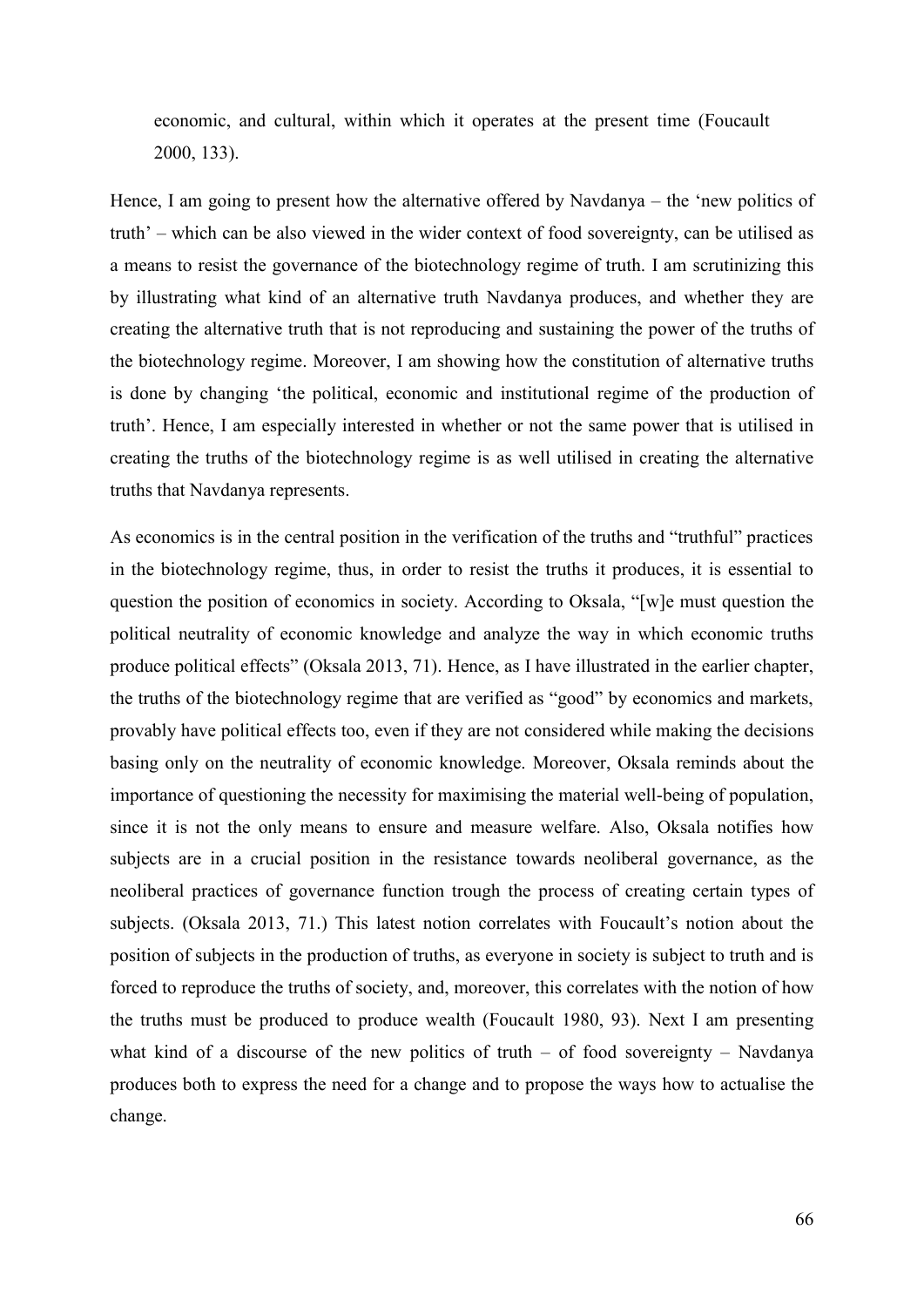# 5.1. The discourse of change

Navdanya's discourse of truth, that is produced to counter the discourse of the biotechnology regime and to present the need for a change, is similar with the discourse of food sovereignty. To actualise all these improvements presented in the discourses of truth, Navdanya implements procedures that express food sovereignty and are thus typical to other food sovereignty movements, too. A citation by Navdanya illustrates why it can be defined as a food sovereignty movement: "Food security is food sovereignty; it includes the production and supply of healthy, nutritious, safe, and culturally appropriate food at affordable prices" (Food politics). By the definition Navdanya illustrates how food sovereignty is the only way to achieve food security, which is a typical discourse for other food sovereignty movements. As well, the citation includes the notions of the importance of understanding the varying cultural contexts in relation to food. In this context for Navdanya, food security is a situation, where the supply of food is ensured by the functioning of food sovereignty and, the notion to food security is not referring to the neoliberal discourse of it. Hence, for Navdanya, to actually achieve a situation that is secure in terms of sufficient supply of food, can only be done by the means of food sovereignty.

In the material, Navdanya presents a distinct critique towards the biotechnology regime of truth, which is however answered with the conceptualisation of the need for an alternative to counter the prevalent truth considering to the global food production. Most of the critique is pointed towards the development occurring under the current regime of truth, as well as towards the effectiveness of the regime's attempts to fix the environmental and food production related problems. The problems of the biotechnology regime are presented in a citation where Navdanya questions its attempts for achieving change by the creation of concepts such as "green development" and "green economy", which are contrasted with the alternative model offered by Navdanya:

Now, what is this 'green economy' and what is the 'institutional framework for sustainable development?' If the answers are offered within the old paradigm of market-driven solutions, which have failed to protect the Earth, 'green economy' will mean more of the same - -. If the 'institutional framework for sustainable development' creates a 'World Environment Organisation' along the line of the World Trade Organisation, based on the commodification of, and trade in nature's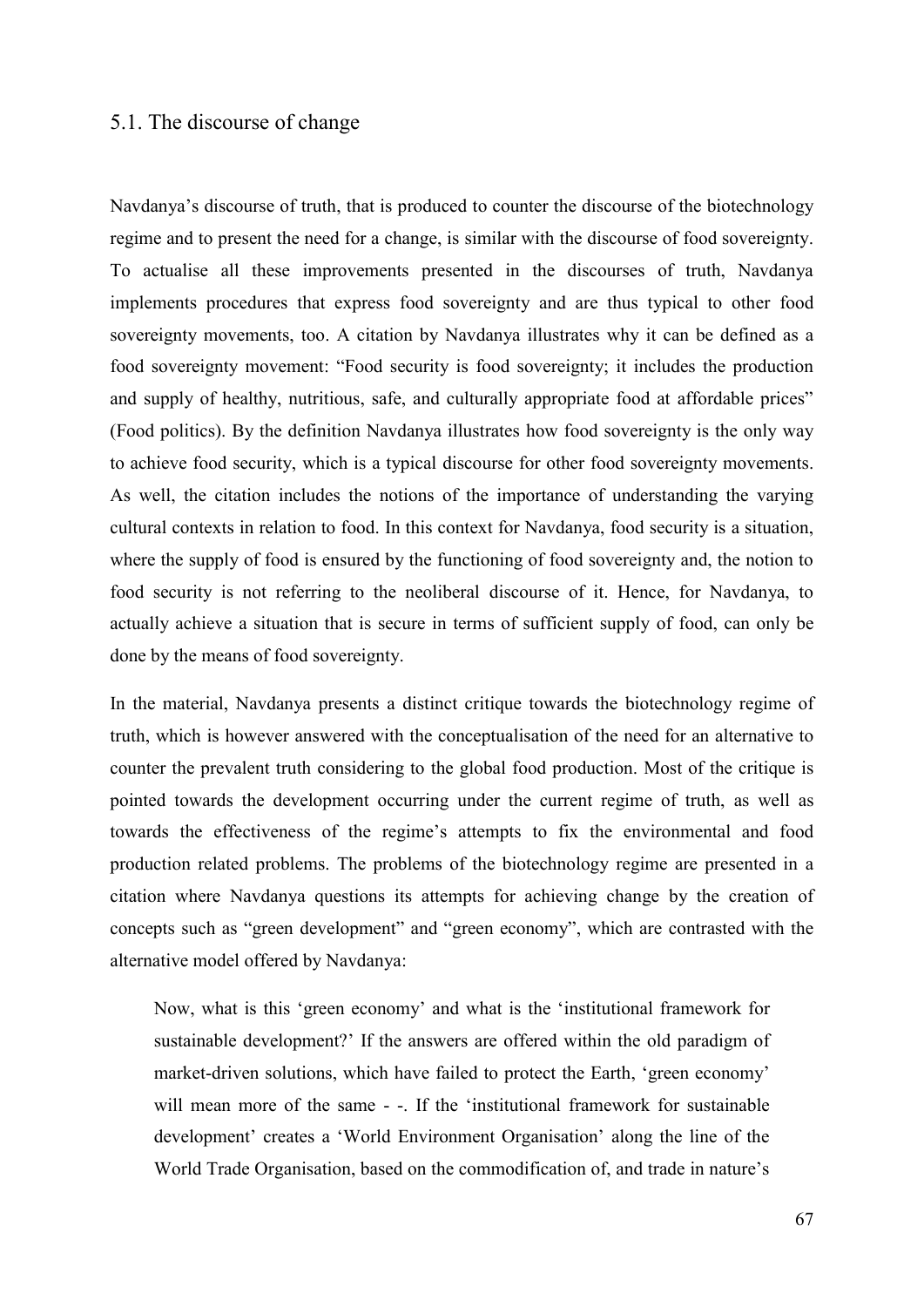gifts, and trade wars as part of global environmental management, we will further impoverish the Earth and local communities. (How green is our economy?)

The citation by Navdanya perfectly illustrates the *need* for the 'new politics of truth' if something is wanted to be changed concerning to the current global food production. According to Navdanya, the present systems and institutions that have created the "problems" cannot be the ones fixing them, since the changes would be made under the same mindset and paradigm, which will result in the creation of concepts such as 'green economy'. Here, what is questioned is the idea whether the words 'green' and 'economy' can exist in the same phrase that is aimed at fixing the problems caused by a truth regime that is guided by the "economic truth". As well, there is the question whether the word 'green' is just there to "greenwash" the economics, which illustrates the utilisation of the neoliberal discourse that is utilised in order to disguise the actual procedures related to economics and to the governance in the biotechnology regime. Therefore, it is evident how "[f]ood sovereignty counterpoints corporate relations of production and consumption of food, and its enabling neoliberal infrastructure and discourse of 'food security'" (McMichael 2007, 35). That is why, according to Navdanya, there is a need for an alternative that does not recognise economics as the main driver of action. However, according to Navdanya, this is already happening as the social movements globally have begun to counter the neoliberal development:

Movements worldwide have started to say no to the "green economy" of the "one per cent", because an ecological adjustment is possible and it is taking place. This adjustment involves seeing ourselves as part of the fragile ecological web, not outside and above it, and immune from the consequences of our actions. (Green greed.)

By the discourse, Navdanya emphasises the importance of recognising everyone as part of nature and thus, underlines the need for a different kind of ecological adjustment that is not connected with economics. Thus, according to Navdanya, there is a need to set the Earth as the centre of everything and to recognise the Earth as a basis to everything, since: "[w]e mismanage the Earth when we do not recognise nature's capital as the real capital and everything else as derived. If we have no land, we have no economy" (How green is our economy?). In the discourse, Navdanya emphasises the importance of taking care of the Earth, since even in order to have economy, it is necessary to protect the Earth. As well in the discourse, the intrinsic value of nature is emphasised, which can be seen countering the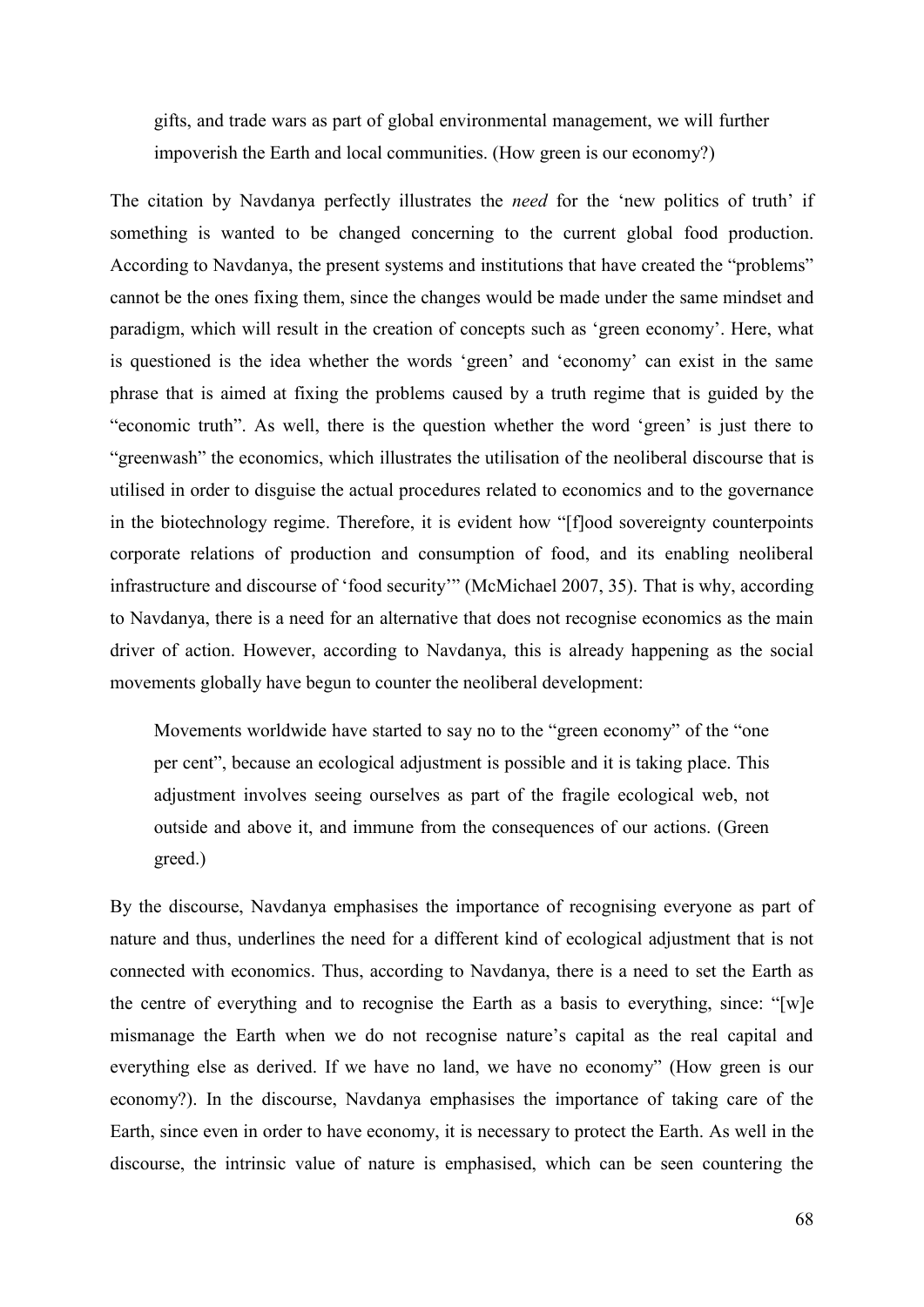discourse and practices of neoliberalism, and the biotechnology regime, that only evaluates things basing on their usefulness and their use as a utility. Another fundamental issue that, according to Navdanya, has failed in the prevailing paradigm is deriving from the mindset that relies on technology as a fix to everything. The problems with this belief are occurring as it has ignored the mutuality of the processes on the Earth:

No technology can claim to feed the world while it destroys the life in the soil by failing to feed it on the basis of the Law of Return [Law of giving back to the soil]. This is why we claim that the Green Revolution or genetic engineering feeds the world is false. (We are the soil.)

According to Navdanya, the biotechnology regime fails to take into consideration the basic functioning of the Earth that is the essential connection between the vitality of the soil that enables food production and thus life, which is also why the biotechnology regime cannot be trusted as a sustainable provider of food. This is caused by the technology based mindset that represents the ideology that began with the industrial revolution, according to which technology equals development and technological development became the centre of it. Thus, according to Navdanya, technology too, needs to be sustainable and with the technological development also the interconnectedness of everything and balance needs to be acknowledged. This is why Navdanya argues that the Green revolution or genetic engineering is false, as they are made possible by the separation between technology and soil that breaks the balance and does not fulfil the Law of Return.

In order to stress the importance of creating balanced technical development, Navdanya creates a discourse that puts the Earth to the centre by emphasising the unity of everything and the necessity for humans to realise it. The discourse of truth for unity is produced to counter and challenge the reductionist and monoculture mindset of the biotechnology regime, which enables the modification of nature by considering its different phenomena existing as discrete from each other. Thus, with the new discourse, Navdanya aims at distributing the connectedness of all life on the Earth as a fundamental truth, and to be regarded as the basis of life, since:

We are made up of the same five elements – earth, water, fire, air and space – that constitute the Universe. We are the soil. We are the earth. What we do to the soil, we do to ourselves. - - This ecological truth is forgotten in the dominant paradigm because it is based on eco-apartheid, the false idea that we are separate and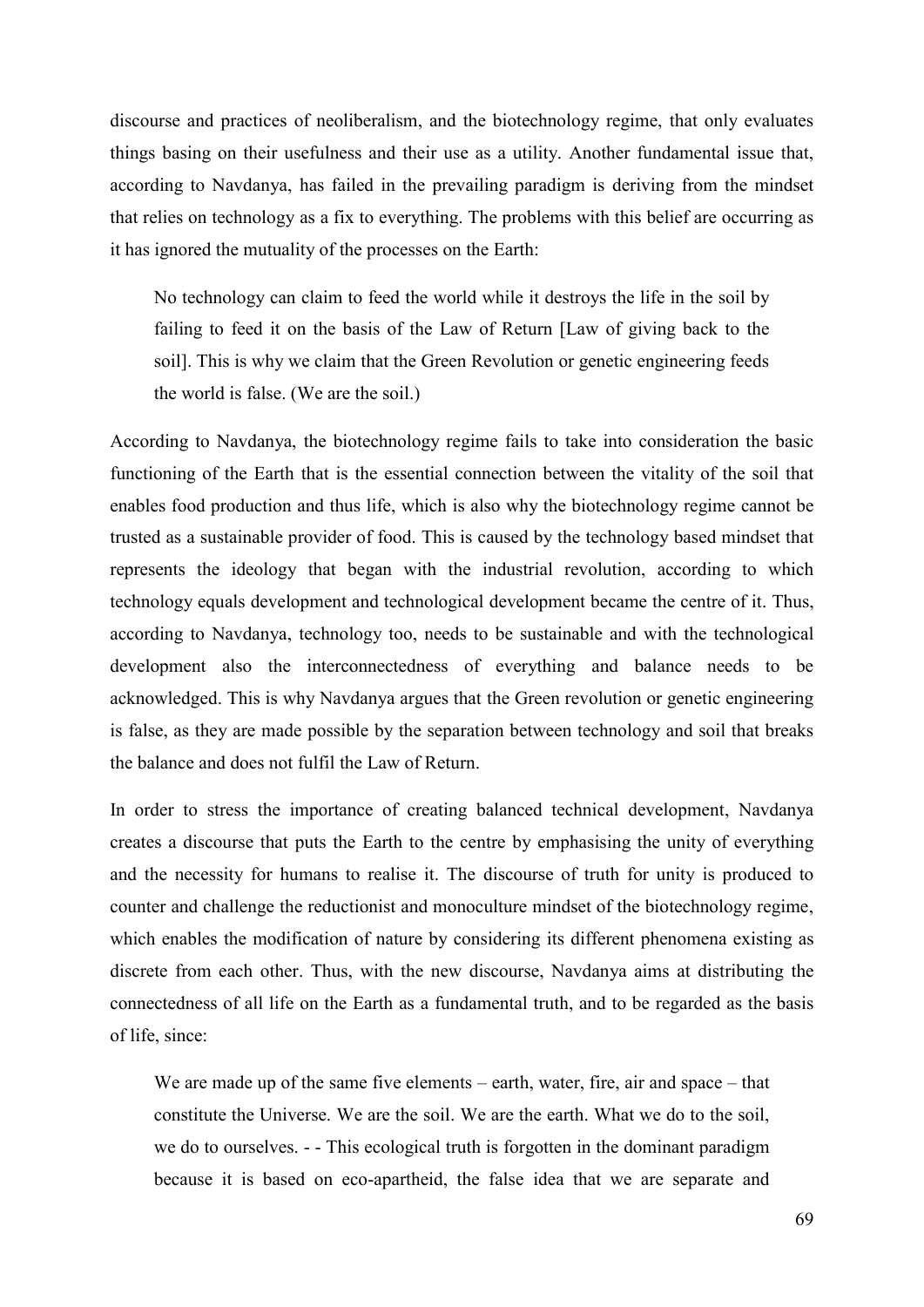independent of the earth and also because it defines soil as dead matter. (We are the soil.)

One of the methods of governance of the biotechnology regime is based on the scrutinising things as separate from each without seeing the interconnections, which enables for example the genetic modification of seeds. Hence, the production of the discourse of truth that acknowledges the connections and the complexity of nature, provides an alternative and opposite truth to the truth of the biotechnology regime, which has enabled the governance of nature. Therefore Navdanya manages to create the competing discourse of truth that acknowledges evolution and 'the intelligence of earth', as well as the contribution of the farmers and the role of women behind the evolution of seeds, which it utilises to counter the discourse of the biotechnology regime that aims at making nature to be perceived as stabile and controllable. Furthermore, Navdanya backs up the formation of the alternative truth with the historical evidence to illustrate the reality of farming and seed breeding:

For thousands of years farmers, especially women, have evolved and bred seed freely with the help of nature to increase the diversity of what nature gave us and adopt it to the needs of different cultures. Biodiversity and cultural diversity have mutually shaped one another. (Seeds of freedom.)

In Navdanya's discourse, the argumentation ends up to emphasising the importance of acknowledging the relationship between farmer and nature, and the influence of different cultural contexts to it and thus different practices and methods concerning to cultivation. Nature offered the diversity of seeds to farmers, everywhere around the world in different cultures, to be freely utilised and benefited from, as seeds are recognised as the foundation of life. With the discourse, Navdanya also emphasises how nature has been the one taking care of people in different cultures by offering livelihood and seeds. Thus, the discourse of truth by Navdanya, similarly to the discourse of food sovereignty, acknowledges the cultural differences regarding to food production and therefore emphasises the importance of selfgovernance of the people to decide about the food they eat. Likewise, the discourse accentuates how the governance of the biotechnology regime that it exercises over life, concerns everyone on the globe. This is why Navdanya has launched a seed saving campaign at the global level, too:

Saving seeds and defending our seed freedom has become a survival issue. Control over the seed is a control over food and control over life. - - This is the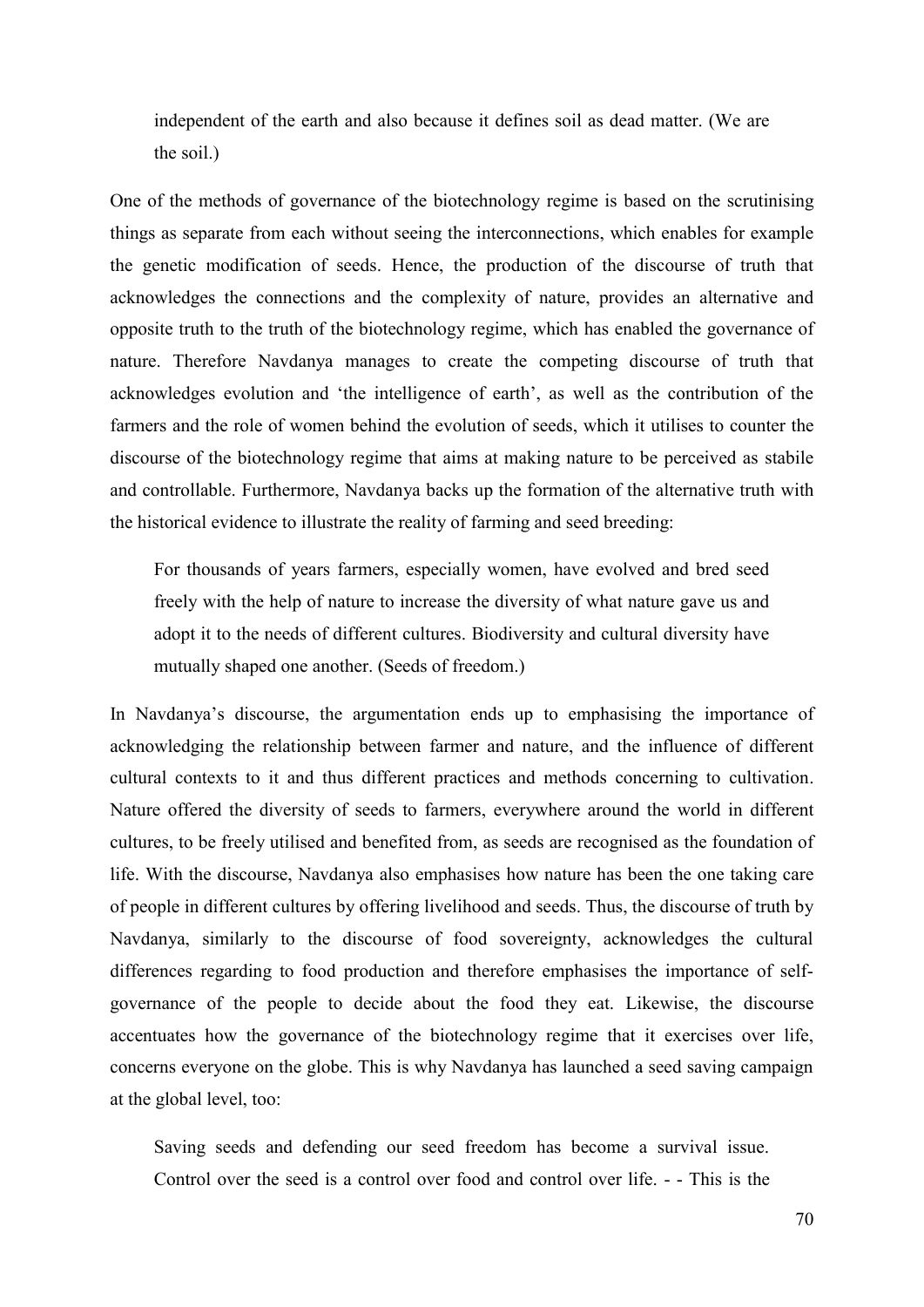reason I am starting a Global citizen's campaign on Seed Sovereignty. (Create food democracy.)

The campaign represents the network-type of functioning of food sovereignty movements as well as the importance to counter the globally occurring governance at the global level, too. This as well represents the current development of feminisation of resistance and the growing influence of the activists from the Global South in global resistance (See for example, Seppälä 2014). In India too, according to Navdanya, the main actors who have contributed the most in the struggle against the governance of the seeds, and thus the biotechnology regime, are the NGOs. Hence, Navdanya raises the NGOs in India as the main actors of the resistance:

NGOs saving Indian seed and food sovereignty: [- -] All that stands between corporate takeover of our seeds and agriculture is the committed and exemplary work by the not-for-profit sector that helped create an informed debate on GMOs and has postponed, even stopped government action from introducing them for over 15 years. (Navdanya, 2014 Foreign hand in the IB report.)

In the citation, Navdanya emphasises the importance of the NGOs as providers of the alternative knowledge that is essential in order to counter the knowledge of the biotechnology regime. According to Navdanya, the struggle against the GMOs in India would have been lost 15 years ago without the activity of the NGOs. In the citation is illustrated how the NGOs, and Navdanya, are resisting both the biotechnology regime, as well as the state of India, which is a complicated issue that I will discuss later in this chapter. However, what is evident in the citation is the essential role of the NGOs as producers and distributors of the alternative knowledge, since, according to Navdanya, without the work done by the NGOs there would not even be the discussion and debate around the GMOs.

### *Food sovereignty by Navdanya*

Then, what actually is the 'new politics of truth' of food sovereignty, which is the new paradigm that the food sovereignty movements, including Navdanya, are after. Therefore, in order to provide an answer to this, and to the earlier discourse that stressed the need for an alternative, Navdanya answers as follows: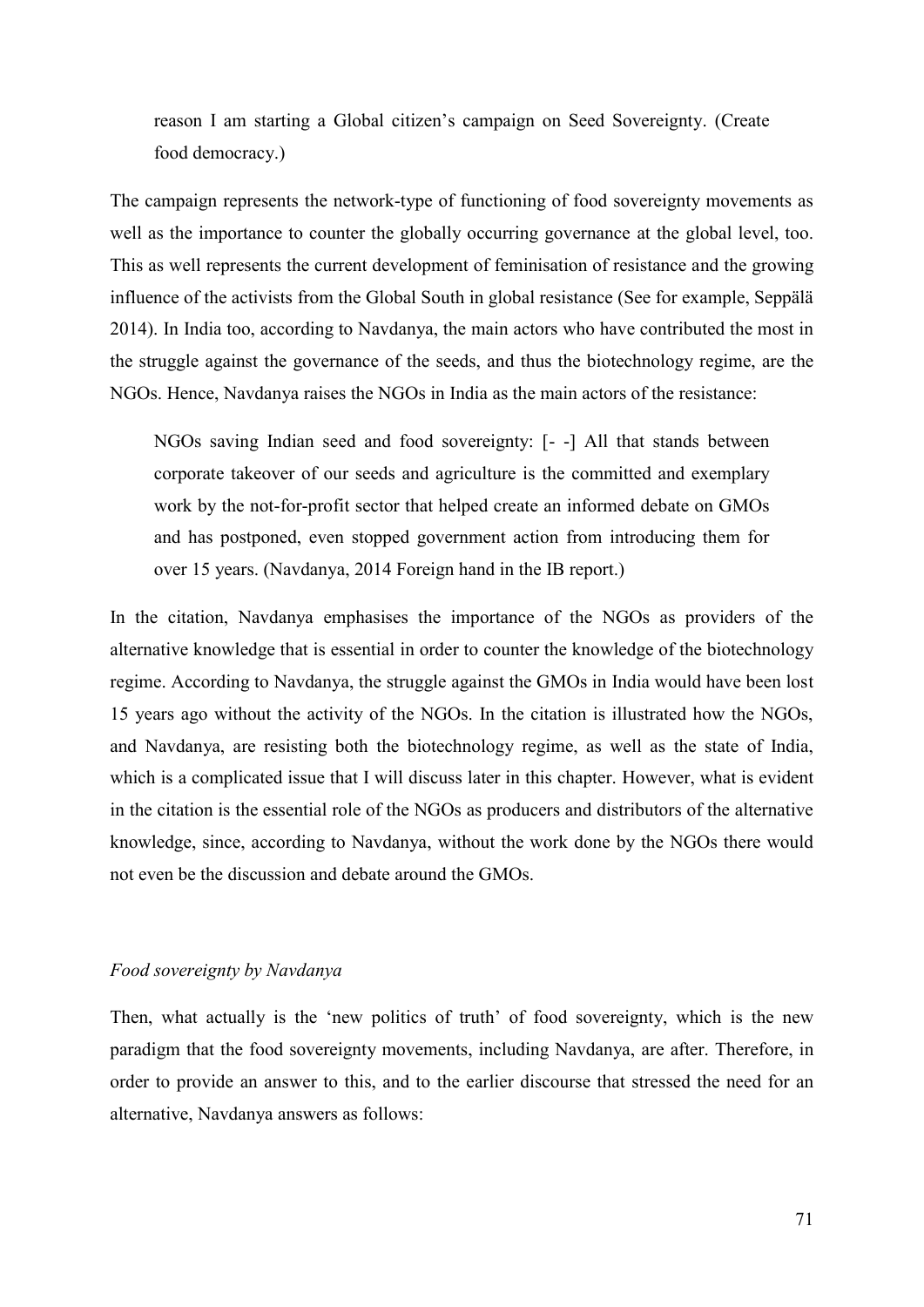If on the other hand the answers are offered in the context of the emerging paradigm of the rights of Mother Earth, then the green economy is Gaia's economy, and the institutional framework is "Earth Democracy" – democracy from the bottom up and a democracy rooted in the Earth. (How green is our economy?)

If the task for the individual resisting the dominant truth was to detach the effects of power from the truth and change the framework that supports and renews the prevailing truth, then 'the new politics of truth' by Navdanya manages to do it. The emerging new paradigm shifts the Earth into the centre of the new politics instead of the economics, which can be done by adopting the green economy of Gaia (Gaia is the Greek goddess of the Earth) and the institutional framework of 'Earth democracy'. Moreover, in order for economy

[t]o be green, economics needs to return to oikos. Both economy and ecology are derived from the Greek oikos, which means 'home'. - - When economics works against the science of ecology, it results in the mismanagement of the Earth – our home. (How green is our economy?)

With the discourse, Navdanya emphasises the historical connection and the same origin of both economics and ecology, which it uses to explain the problems on the Earth due to their functioning against each other. Hence, the solution from Navdanya is that if economics and ecology do not contradict each other and instead function as unified for the same purpose, then the Earth will not be mismanaged as economics does not function against people and nature. This shift would also question the "neutrality of economics" as in the new paradigm economy is directly connected with ecology, which thus emphasises the importance of taking into consideration the Earth and other political, social or environmental questions. Likewise the 'Earth Democracy' emphasises the importance of diversity as the basis of the life on Earth, which, as well, counters the discourse of the biotechnology regime:

Centralised, monoculture-based, fossil fuel intensive systems including GMO agriculture, are not flexible. They cannot adapt and evolve. We need flexibility, resilience and adaptation to change reality. This resilience comes from diversity. This diversity of knowledge, economics and politics is what I call Earth Democracy. (Safety in diversity.)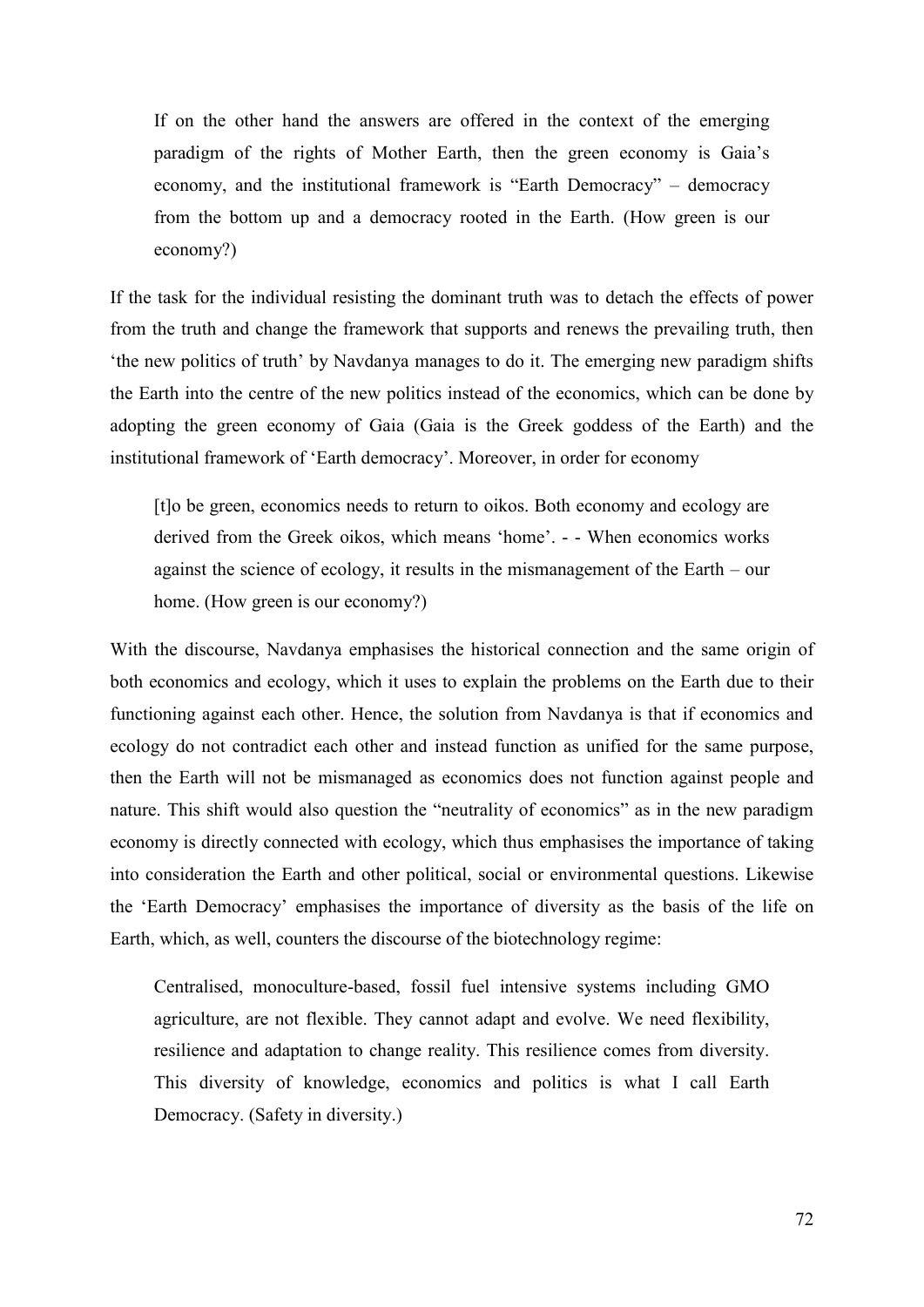The biotechnology regime relies on the centralisation and governance of knowledge with the help of the monoculture mindset, which does not recognise the need for diversity or alternatives. Whereas, the Earth democracy utilises the diversity offered by the Earth, which is also the solution of how food sovereignty movements plan to carry out the food production for the world. What is notable, is that one of the most central concepts of the new paradigm of the Earth democracy is the notion of sovereignty, that is composed of notions of "[s]eed, food, water, forest and knowledge sovereignty [that] are living systems to stopping hemorrhage of resources by exploitation of monopolies by corporations" (Earth democracy). Hence, for Navdanya, once the seed, food, water, forest and knowledge sovereignty are fulfilled, they can all together create the greater paradigm of change and prevent the further abuse of the Earth. Likewise, all these different types of sovereignties are acknowledged as the central concepts of food sovereignty movements in general. Consequently, the concept of Earth democracy, with the different notions of sovereignty can be regarded as instruments of the food sovereignty movements to counter the governance of the biotechnology regime. According to Navdanya, knowledge sovereignty and freedom are, however, the most essential and central concepts for the actualisation of food sovereignty, since "[w]ithout knowledge sovereignty there is no food sovereignty. Without knowledge freedom there is no freedom and democracy." (GMO: The biggest food con.) And moreover, according to Navdanya, food democracy is fulfilled if a person knows what he/she is eating, since: "Denying citizens the right to know violates the fundamental principles of food democracy" (Create food democracy).

As knowledge sovereignty is one of the most important prerequisites for food sovereignty, Navdanya produces an alternative discourse of truth to appreciate the indigenous knowledge that recognises the history and the long process related to cultivation, which, on the other hand, the biotechnology regime tends to disregard. By the food sovereignty discourse, the role and the work of farmers are given recognition beside nature's work and evolution regarding to seeds as the key to everything:

Every seed is an embodiment of millennia of nature's evolution and centuries of farmer's breeding. It is the distilled expression of the intelligence of the earth and intelligence of farming communities. Farmers have bred seeds for diversity, resilience, taste, nutrition, health and to adapt it for local agro-ecosystems. (Seeds of freedom.)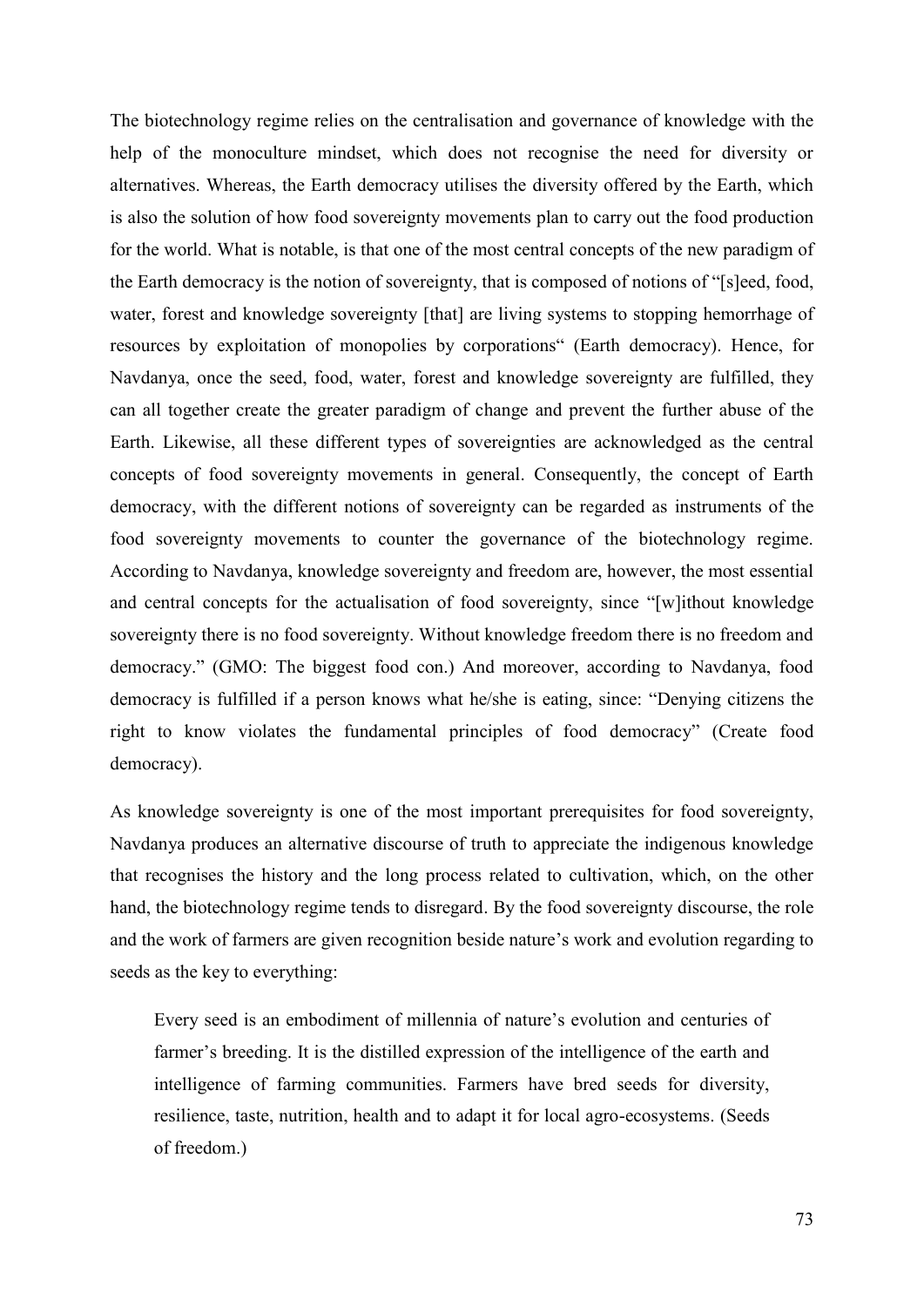The discourse emphasises the importance of the farmers as the ones operating the seed breeding, which is contrary to the truth by the biotechnology regime that tends to make itself appear as the one responsible of this development. Navdanya as well stresses the importance of relying to the expertise of the farmers and 'the intelligence of the Earth' regarding to the processes of nature. Likewise, as patenting and commodifying of seeds are methods of governance of the biotechnology regime, Navdanya produces a discourse of truth to question the right to own the commons, such as the seeds. Therefore Navdanya produces the discourse of truth that stresses the importance of recognising biodiversity as commons:

Biodiversity is the basis of life; it is our living commons. We are part of nature, not her masters and owners. We need to recognise the sovereignty of diverse knowledge systems, including traditional knowledge. And we need to reclaim our biological and intellectual commons - -. (Seeds of injustice.)

According to Navdanya, biodiversity is something that belongs to everyone and it cannot be controlled by anyone. The basic idea of this counters the logic of neoliberalism and the truth of the biotechnology regime that aims at valuing everything and creating ownerships. By the discourse of truth Navdanya appoints biodiversity, and thus seeds and nature, as commons that belong to everyone and, therefore, cannot be bought or own by anyone. Hence, the new model of cultivation that manages to take into account all the previously presented conditions, is the new farming method of agroecology:

Through ecology and new biology we know that life is self-organised complexity – life makes itself; it cannot be 'manufactured'. This also applies to food production trough the new science of agroecology. (Fine print of the food wars.)

Agroecology is an all-encompassing way to organise agriculture in society as it takes into account the influence and the different operation of society, economics, culture and ecology. As well it utilises traditional knowledge and the expertise of locals regarding to the varying circumstances relating to cultivation. (Agroecology homepage: http://www.agroecology.org/.) Agroecology is a model of farming that follows the same guidelines with food sovereignty, regarding to the arrangement of agriculture in society, and, thus represents the truth of food sovereignty.

However, the best way to illustrate the character of resistance, and the entire problematic relating to the debate about the truth of the GMOs, is to present a sentence that captures the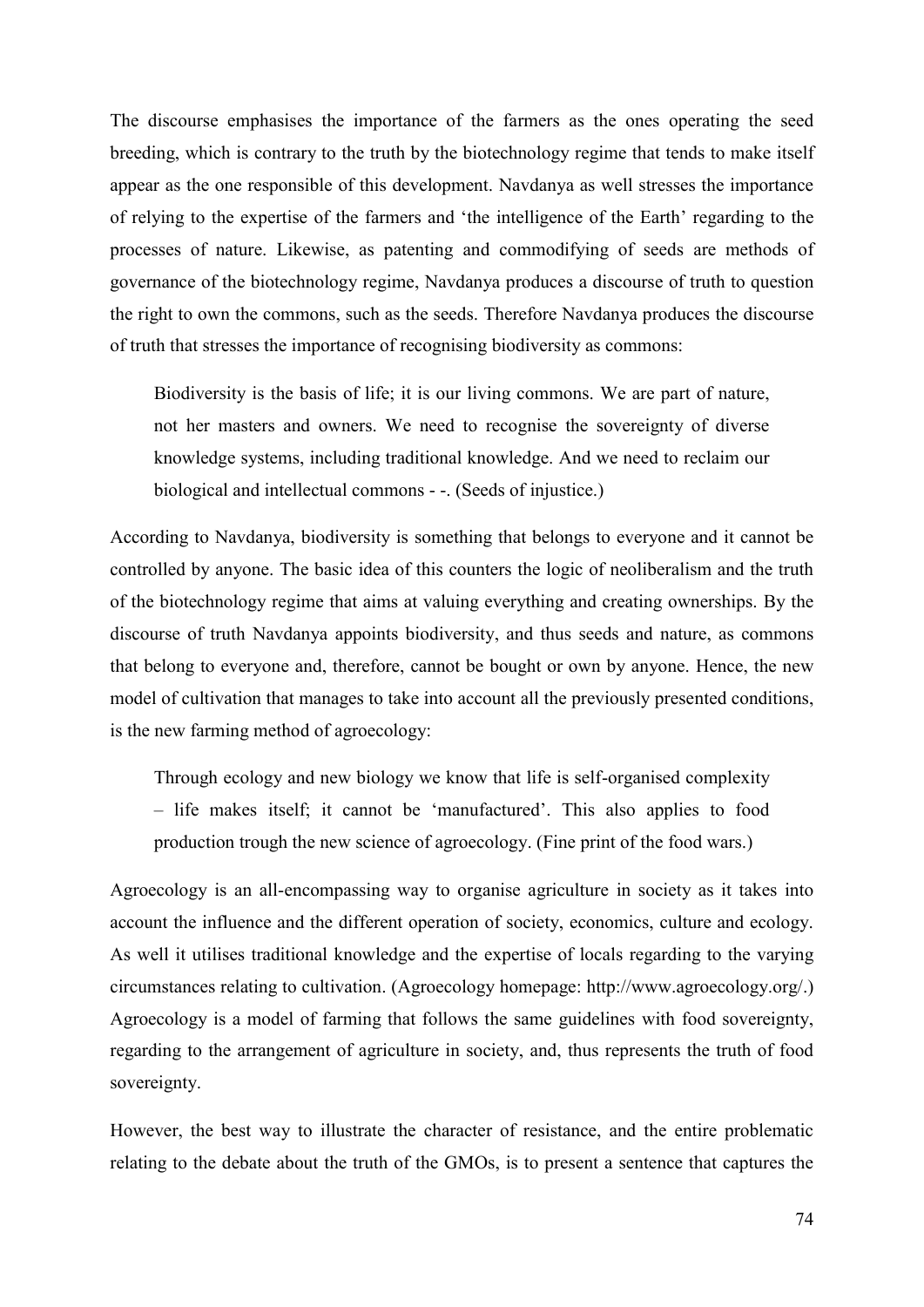role of nature in the resistance against genetic engineering: "The reality is that living systems are self-organised, interactive, and dynamic. The genome is fluid." (Women ecowarriors.) This citation illustrates the potential of nature's own resistance which should not be forgotten in this case. The resistance of nature derives from its complexity, which can be perceived as a means to counter the artificial stagnation done by genetic modification. Since, after all, the most fundamental character of nature is the constant change and evolvement, which is designed to take care of the "flaws and errors" of nature. In fact, there is already some evidence of how biotechnology has failed in controlling and stabilising nature, as the GE crops and pests have grown resistance to the mechanisms that were developed to control them. And, moreover, if the genome is fluid, and the fundamental character of nature is fluid, then, the interesting question here is that how is it possible to control something that is fluid. Certainly, there are ways to alter the state of fluid and stop it momentarily, but ultimately, fluid will return back to its uncontrollable nature.

### *The role of women in food sovereignty*

Navdanya emphasises the important role of women in the actualisation of the 'new politics of truth' and as the ones to carry out the actual changes in agriculture. According to Navdanya, the problematic that derives from the practices of the biotechnology regime is caused by the modern, male dominated "masculine science" and "patriarchal economy which defines the economy only as the economy of marketplace" (Women ecowarriors). Therefore, as the 'masculine science' and the 'patriarchal economy' have only resulted in creating problems regarding to the food production, then, the solution to this is to recognise the role women and their knowledge concerning to agriculture, since:

- - it is women who rise up to the crisis, and to defend the Earth and lives. Women are leading the paradigm shift to align the economy with ecology. After all, both are rooted in the word 'oikos' – our home.  $\overline{\phantom{a}}$  - [I]t is women who bring the alternatives through biodiversity and agroecology that offer real solutions to the food and nutrition crisis. - - [I]t is the subjugated knowledge and invisible work of women based on co-creation and co-production with nature that will show the way to human survival and well being in the future. (Women ecowarriors.)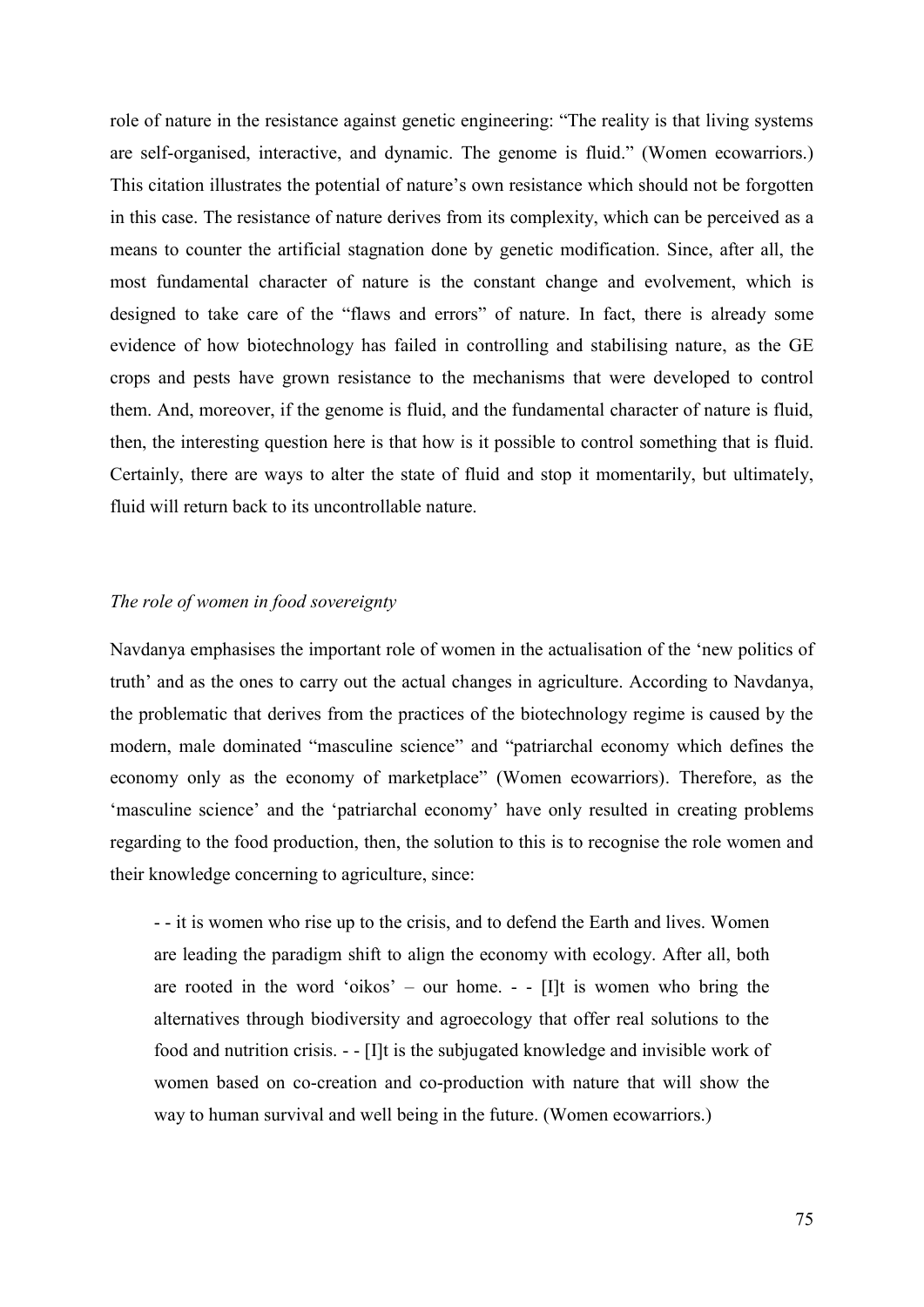Navdanya implies that as the male dominated paradigm of development has resulted in the current situation, then the women lead change can bring the real paradigm shift as the approach is something new that has not been experimented before. The recognition of subjugated knowledge of women is crucial here, which is why 'it is women who rise up to the crisis' instead of men. The recognition of the new role of women and the subjugated knowledge questions the validity of 'patriarchal economy and science', and supports in carrying out the practices of change 'to align economy with ecology'. Therefore, Navdanya perceives the utilisation of the subjugated knowledge of women as a means to provide and actualise change as an alternative and as a challenger to the knowledge and the paradigm that prevails in the biotechnology regime.

Related to this, Medina (2011, 13) makes a notion about the utilisation of knowledge in general, and, especially, the utilisation of the subjugated knowledges as a means of resistance to the monopolisation of knowledge. According to Medina, knowledge can be utilised against knowledge by pointing it against itself, or by using different knowledges against each other. Because of this, the subjugated knowledges are in a central position in the struggle against monopolisation of knowledge. (Medina 2011, 13.) In this case, the knowledge of women can be considered as subjugated knowledge regarding to the global food production. The utilisation of the subjugated knowledge challenges the dominant paradigm and makes room for the alternative knowledge – the alternative truth of food sovereignty – to emerge. However, Medina also reminds about the possibility of renewing the knowledge monopoly by producing new knowledge that creates new forms of dominance, which yet can be avoided by ensuring the possibility for presenting alternative knowledge that comes from below (Medina 2011, 20–21). These notions about the alternative knowledge production represent the means which Navdanya utilises in creating the 'new politics of truth' that also can be considered as a means of resistance.

However, food sovereignty has been criticised due to the type traditionalism it represents and the traditional roles and agency that comes with how it sees the organisation of food production. The notion that the women are the ones 'to align economy with ecology' implies that they are the only ones capable of doing so and which is why it is women to carry out the paradigm shift. This also implies that women are somehow intrinsically closer to nature, and thus understand it better, whereas men go together with technology and "modern development". Similarly, food sovereignty movements have been criticised on how some of the discourses and activities rely on traditions too much and enable the restriction of the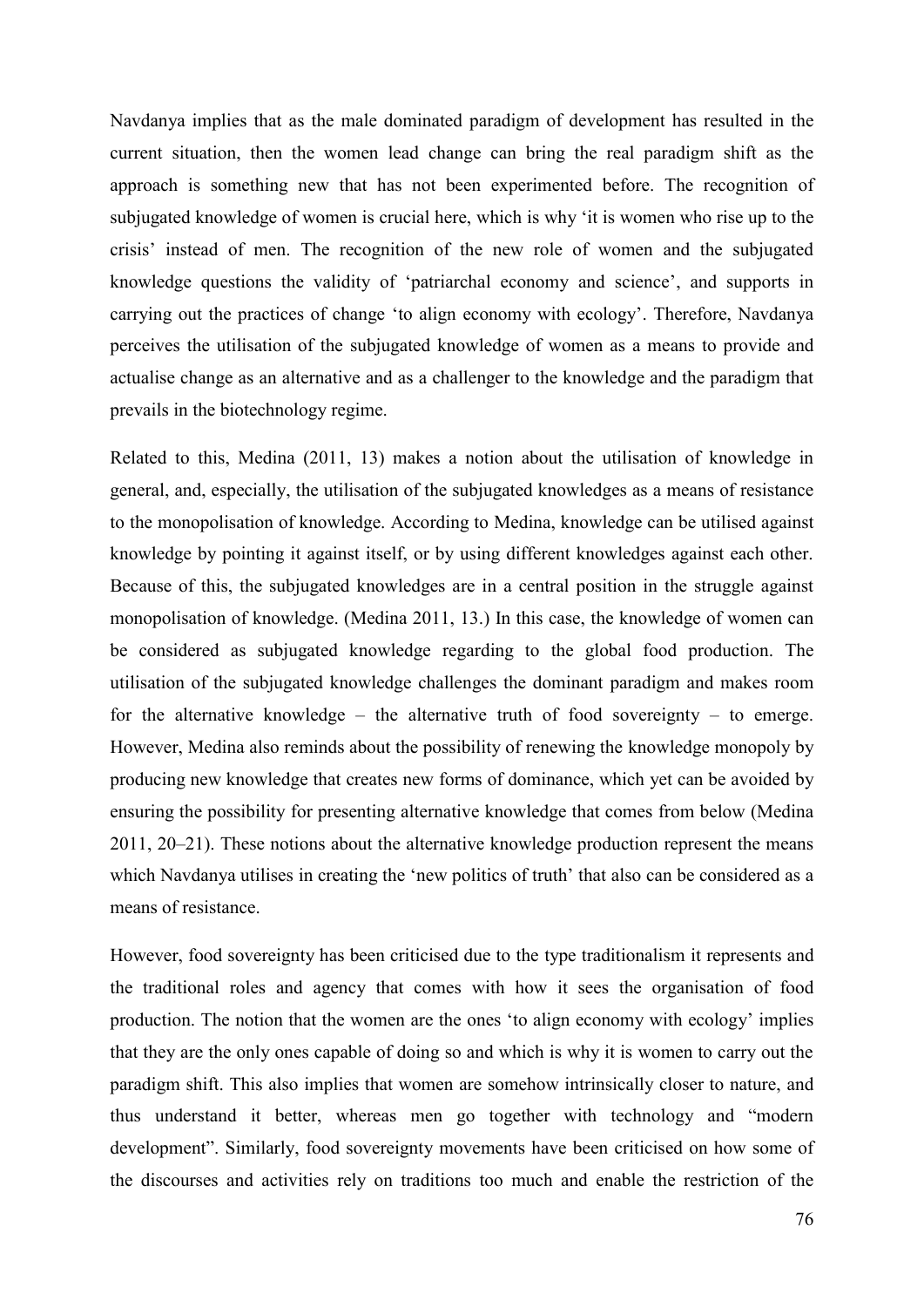agency of women to their homes, kitchens and fields. This type of a central role of women as providers of food is not really an empowering one, at least when considering the issues against which feminist have traditionally been fighting for.

Nevertheless, food sovereignty can argued of having a completely opposite influence to the agency and the roles of women. As Conway (2015, 15) presents, women actually are also willing to stay in the kitchen and they enjoy the preparation of food, since by doing that they can utilise the knowledge they have and get recognition for it. Moreover, as in many countries the rapid spreading of the junk food industry have caused problems, the preparation of traditional food by women have became considered as a means to counter the consequences of industrially produced food, which is often provided as an easy solution for everyday life. But, according to Conway, what actually is that most of the women want is the recognition for the often "invisible" work done at home, as providers of care, or, as farmers in the fields. In fact, by bringing this invisible work of women to the centre of food sovereignty and making it public, it is possible to alter and influence the position and the subjectivities of women in societies. (Conway 2015, 15.) Moreover, this discussion about the roles of women represents the ideology of food sovereignty that emphasises self-determination and the possibility to define the food production methods by oneself, as well as it lets the women to determine their roles by themselves.

# 5.2. The actual practices for creating the alternative

The role of knowledge and science are central in this case, as the biotechnology regime wants to control the knowledge of the seeds and utilise it in genetic modification. Hence, as one of the governance methods of the biotechnology regime is the governance of farmers by altering their position from being the "experts" in farming into subjects who just have to accept all the changes as improvements, similarly, the position of nature, seeds and evolution has been altered due to the governance that is produced by the control of the knowledge and the science enabled with it. Thus, in order to counter the governance of the biotechnology regime, Navdanya established the 'Earth University' to be a place for the production of alternative knowledge that recognises the importance of indigenous knowledge and regards the central role of a farmer in cultivation. Likewise, at the Earth University, the production of alternative research and science is done for the Earth that represents a different kind of aspiration for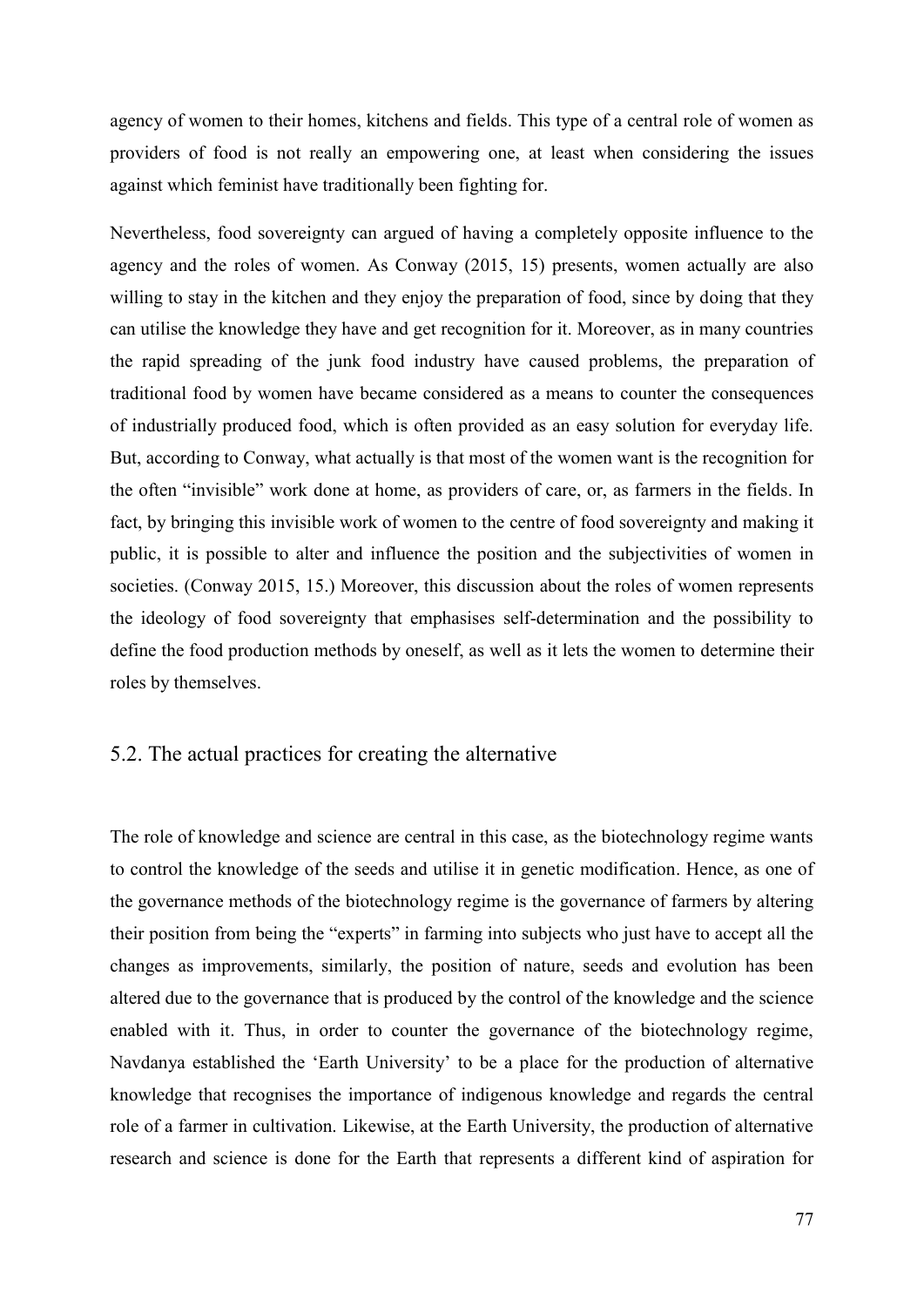making of science compared to the one of the biotechnology regime. For example, at the Earth University, Navdanya organised a course of Earth democracy, which is aimed at "[d]efending the Rights of Mother Earth and the Human Beings" (Earth democracy). Hence, in the 'new politics of truth', the Earth and the human beings are being put in the centre, which is the contrary to the truth of the biotechnology regime.

However, as after Foucault, "[t]he essential political problem for the intellectual is not to criticize the ideological contents supposedly linked to science or to ensure that his[/her] own scientific practice is accompanied by a correct ideology but that of ascertaining the possibility of constituting a new politics of truth" (Foucault 2000, 132–133). Nevertheless, in this case I perceive the new scientific practice as essential for ensuring the opportunity for a new politics of truth to emerge. And what is making it really 'new politics of truth' is that the practices are evaluated by putting the Earth to the centre, contrary to the methods of the biotechnology regime where the practices are evaluated by markets. Hence, I am arguing that Navdanya manages in "detaching the power of truth from the forms of hegemony, social, economic, and cultural, within which it operates at the present time" (Foucault 2000, 133) as it is, for example, not operating the University for the monetary profit, but instead for the survival of the Earth and against, not for, the governance of the commons, such as seeds and nature.

In order to counter the governance that is based on the monoculture mindset and monocultural farming, Navdanya has carried out research and actual farming methods that relies on diversity and cultivation of various different crops. The alternative scientific practices that separate the power of the truth from the governance methods of the biotechnology regime, are presented by Navdanya followingly:

"Yield per Acre" measures a part one crop grown in a monoculture. This ignores the lost nutrition in the displaced biodiversity. - - Navdanya's "Health per Acre" shows that a shift to biodiverse organic farming and ecological intensification increases output of nutrition while reducing input costs. When agriculture is measured in terms of "Health per Acre" and "Nutrition per Acre" instead of "Yield per Acre", biodiverse ecological systems have a much higher output. (Seminar on Health per Acre.)

The crucial shift that the model of Navdanya offers is focused on quality instead of quantity. The monoculture model is focused on producing large quantities to the detriment of the diversity of cultivated plants. Whereas the model offered by Navdanya is focused on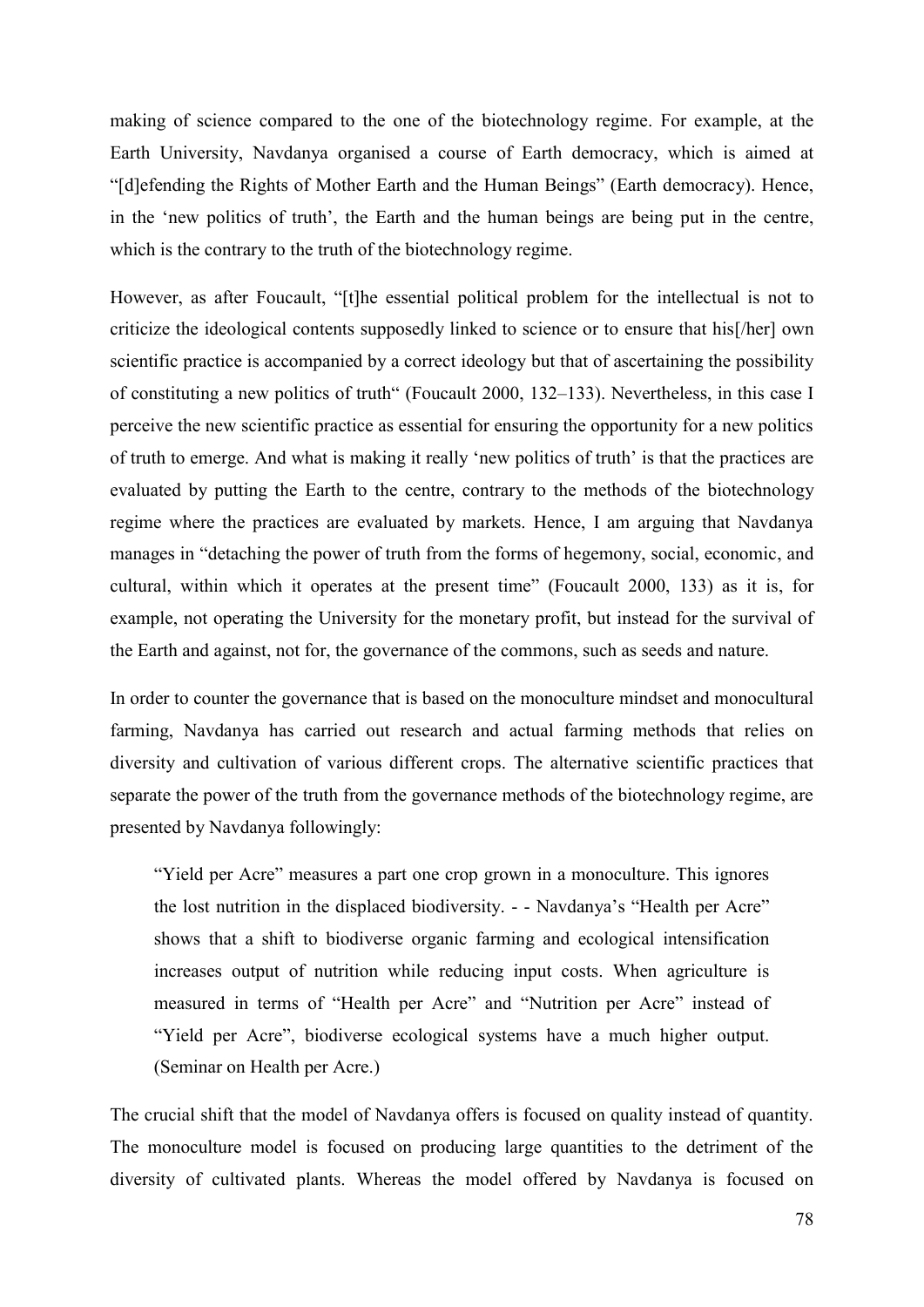biodiverse cultivation with small quantities that, however, due to the diversity can fulfil the nutrition requirements. With the notions and practices of diversity, Navdanya detaches the power from the truth of the biotechnology regime that is connected to monocultures based farming that produces masses of the same, commodified products. Moreover, the new cultivation practices by Navdanya do not rely on the power of the same institutions or legislation that enabled the genetic modification and commodification of seeds, as well as the monoculture farming of them.

In her article, Selmeczi gives a similar example about an establishment of a university as a place for the production of alternative knowledge as a means of resistance. She presents how the slum dwellers in South Africa established the University of Abahali as a place to produce knowledge about the daily life and the struggle in the slum, so that the acts of governance towards them cannot be argued with having a "better" knowledge about the life in the slums. By the establishment of the university, the slum gets regarded as a place for knowledge production and the slum dwellers as the ones with the knowledge about their own lives, which in turn can be utilised in dismantling the power relations that are based on the possession of knowledge and on making separations between the recognised places for learning. Thus, the establishment of the university enables the slum dwellers to resist the governance that is justified under the ideology of developmentalism that has created the duty for "educating the poor". The establishment of the university is a call for the recognition of the knowledge of the slum dwellers since they are the ones who have the best knowledge regarding to their situation. Moreover, in many cases, the "education" is aimed at educating the poor how to survive and adapt in the present situation, instead of actually improving the lives of the poor, or in other words, to teach them resilience. (Selmeczi 2014, 242, 251-254.)

In addition to the Earth University, there are other practical solutions offered by Navdanya, to enable the actualisation of the 'new politics of truth'. One of these solutions are the 'Gardens of Hope', which Navdanya presents as an answer to the biotechnology regime's claims about the benefits and hunger alleviation capabilities in the case of monoculture farming of "Golden Rice" that is enriched with Vitamin A by gene technology to fight the Vitamin A deficiency. Therefore, instead of relying to a technological fix of the biotechnology regime, the solution by Navdanya relies on nature's capabilities as it supports the establishment of "'Gardens of Hope' everywhere, in villages and cities, in backyards and rooftops, in schools and communities are the answer to Vit. A and other nutrient deficiencies" (Golden rice).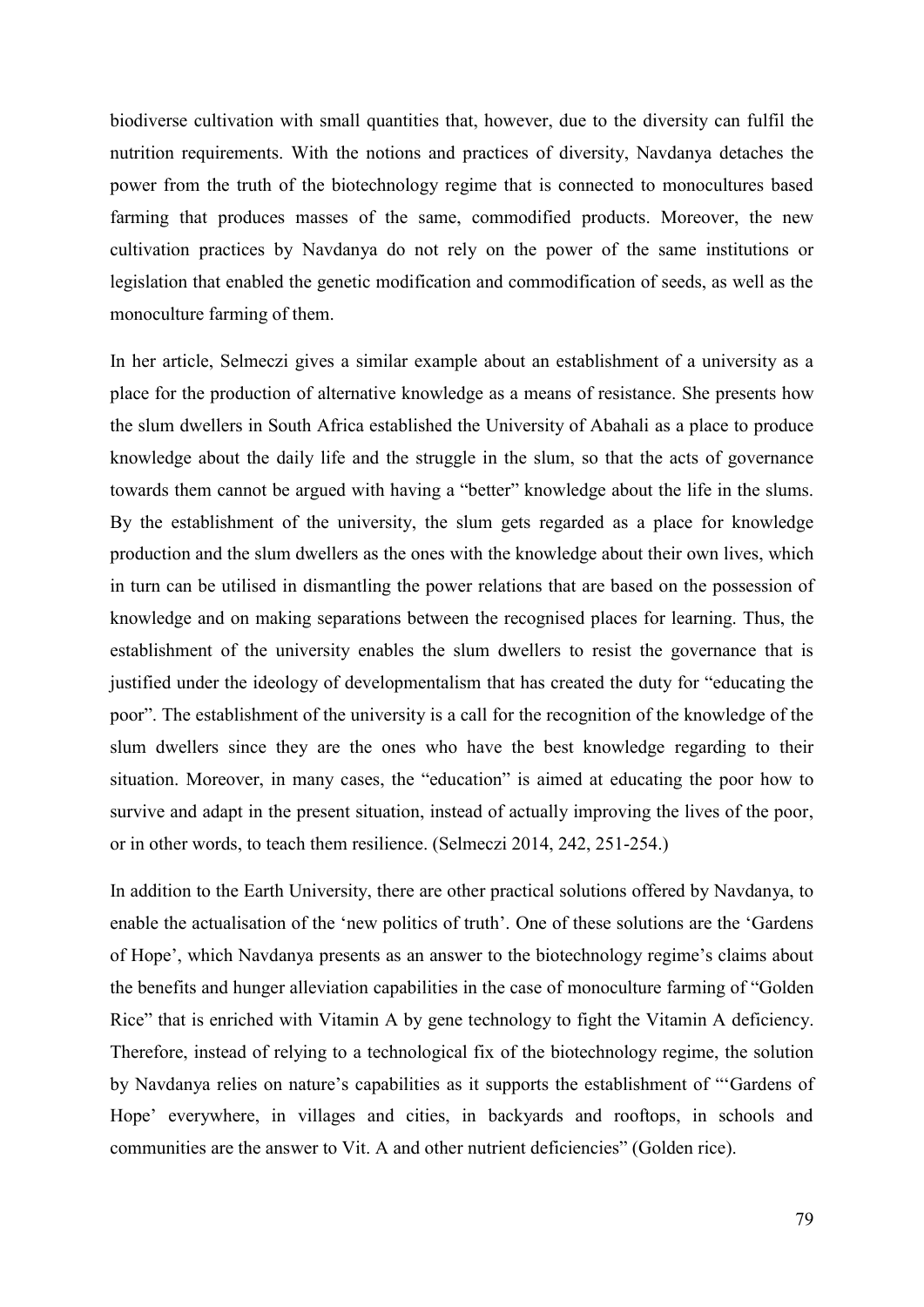Thus, instead of answering to the malnutrition problems with the means of the biotechnology regime, which would be the creating of another genetically modified plant that is enriched with the vitamin that people are lacking, Navdanya offers a solution, the creation of 'Gardens of Hope', of which effect is based on the ability of the diversity of nature to cover the lacking of vitamins. Gardens of Hope will make the diverse food available to everyone as well as it will transform cultivating into a practise that is available to everyone. Thus, Gardens of Hope will both support small scale farming and reduce the dependence of the monoculture farming model of the biotechnology regime. As well, they will not create same type of relations of dependence as the GM monoculture faming creates. Hence, the alternative truth concerning to the model of farming will detach the power of truth of the monoculture-based farming by offering an alternative that supports small scale farming that is available to everyone. Also, against the subjectivation practices of neoliberalism and the biotechnology regime, the Gardens of Hope encourage people to work together for food and, by establishing the gardens everywhere in the cities, the cultivation will became closer to people instead of being separated from the everyday life of most of the people. Similarly, the idea of urban agriculture has recently became recognised as a means to prepare, especially, for urban food crisis as well as a means to answer the challenges of the growing demand for food due to the growing migration to cities from countryside (See for example Drescher, Axel W., Petra Jacobi & Joerg Amend/ RUAF Foundation 2014). Nevertheless, there are some issues with this type of farming too. For instance, how can it be ensured that, with this cultivation method, enough food is produced, for instance, if people are not willing to cooperate for the shared gardens and, likewise, how can it be ensured that these gardens are being established in sufficient amounts.

Another actual practice that Navdanya carries out, and which represents the practices of food sovereignty, as well as it can be seen as a means to resist the governance of the biotechnology regime, is the establishment of seed banks: "We have created 66 community seed banks, saved 3000 rice varieties, stopped laws that would prevent us from seed saving, fought against Biopiracy" (Create food democracy). Hence, with their activism of seed saving and the establishment of seed banks, Navdanya has actually countered the monopoly and the artificial scarcity of seeds that the biotechnology regime utilises as a means of governance. Navdanya offers an alternative against the monopoly of seeds, as well as it counters the scarcity of seeds and nature by providing methods that are different from the ones of the biotechnology regime. Navdanya provides native Indian seeds that are not genetically modified and hence can be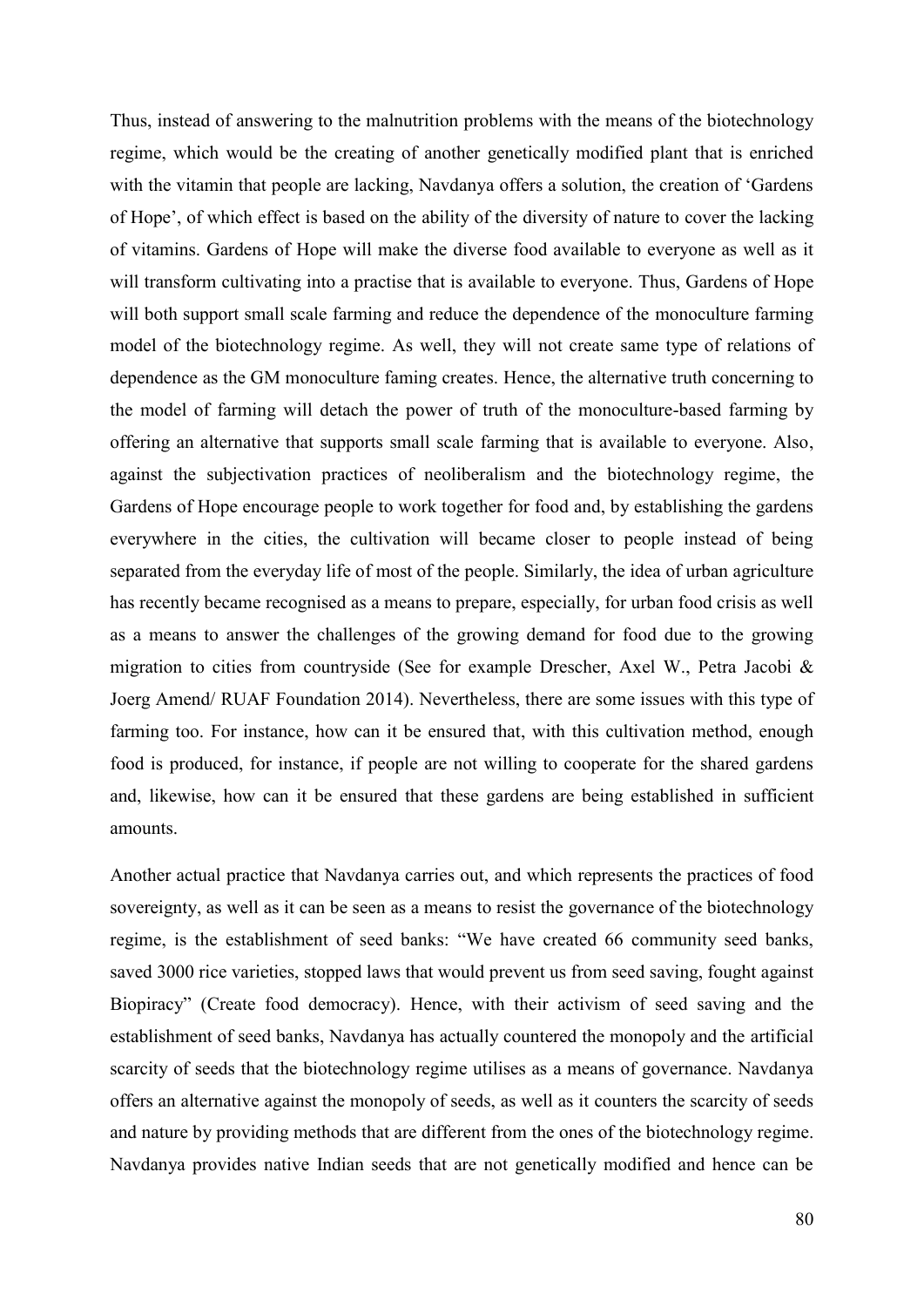grown without the use of chemicals. Also, the organic seeds are reproductive and thus do not create any longer term relationship of dominance between the seller and the purchaser in the form of a royalty payment. Hence, it can be argued that the power of the truth of the GM seeds as non-renewable or requiring for chemicals and constant monetary inputs, is detached from its power in the 'new politics of truth' offered by Navdanya.

In the material, there is a good example of a truth game and how Navdanya plays it and distributes the new ideas trough it, even at the global level. The opportunity for the truth game for Navdanya occurs when the

US President Barack Obama will be the chief guest of our Republic Day celebrations. It is time to start a planetary dialogue and a civilisational exchange based on us all being part of the Earth family; and based on our inalienable right to Swaraj, including "bija swaraj (seed democracy) (Corporate fiction.)

The comment, 'is time to start a planetary dialogue and a civilisational exchange' can be seen as the beginning of the "truth game" that includes all the parties as part of it. The game takes place under the "rules" of the dominant regime of truth, where Navdanya takes part by playing it with 'other trump cards', which are the concepts of food sovereignty. The objective of Navdanya is to begin an interaction that is based on the idea of the Earth family, which implies to the aim of globally spreading and implementing the 'new politics of truth'. This games of truth aims at global level change as it involves one of the most influential person, and a country, of the world, which both can be indirectly perceived of representing the biotechnology regime as well. Thus, Navdanya begins the game by stepping into the "opponent's" game of truth, but instead of playing the same game, it plays the same game but differently, with different concepts, such as 'the Earth family' and 'bija swaraj' by which it aims to modify the character of the game from inside. Thus, with the 'other trump cards' in the game, Navdanya modifies the roles that subjects, knowledge, power, and truth play in the game, redefines them, and thus can achieve the emergence of the 'new game of truth', or the 'new politics of truth'. Relating to the function of the truth games and to that how they can be played everywhere, McMichael (2000, 22) makes a notion how the same level actors influencing in the global food politics, can between each other and within, have completely different ideas about the operation of global agribusiness. Therefore, he reminds that resistance can occur inside the corporate food regime itself, for example in the legislative processes and in the planning of international agreements. So it is not only the counter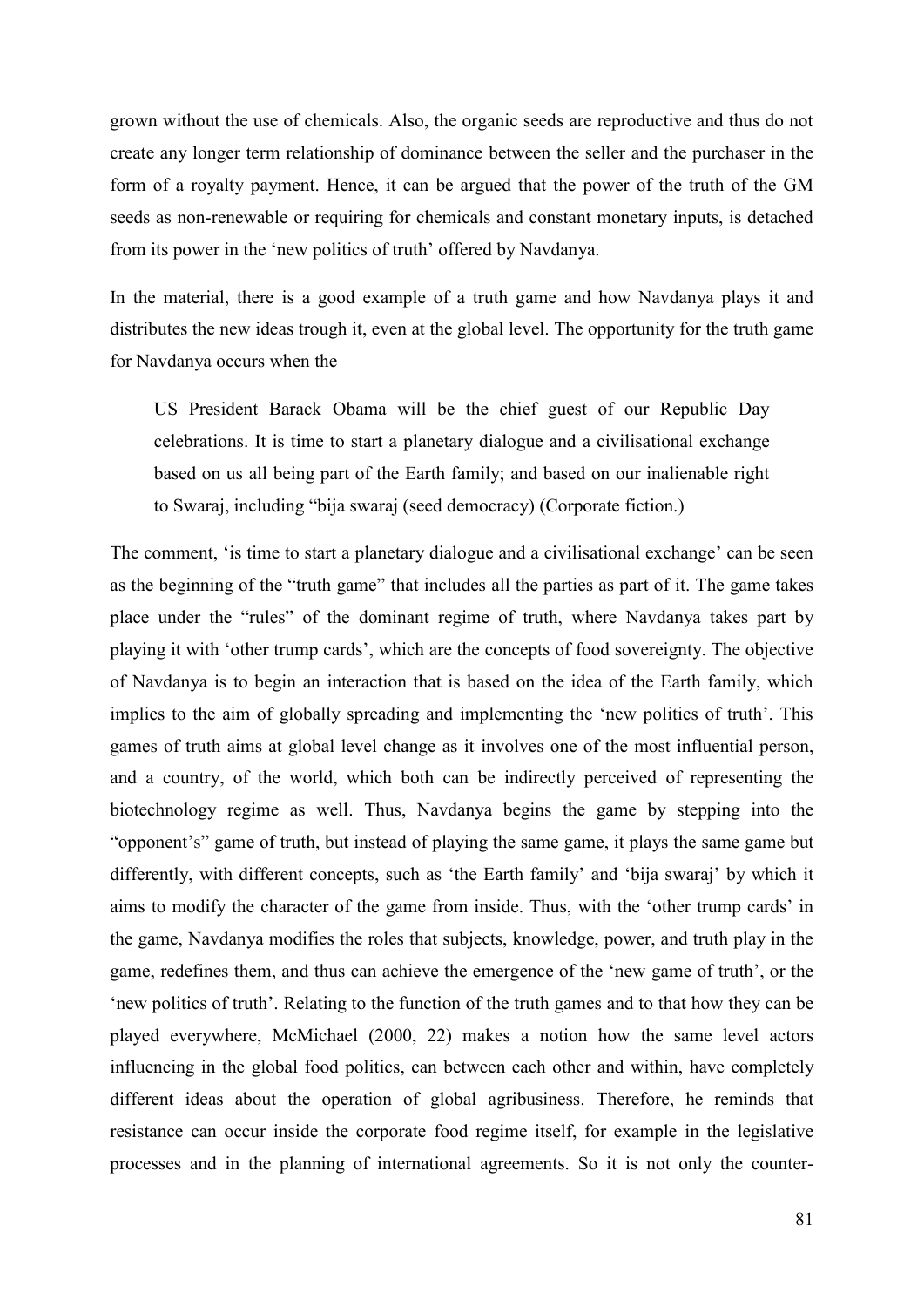movements that are resisting the development of the current global food regime. (McMichael 2000, 22.) This represents how the truth games can be played everywhere, where subjects interact with power, truth and knowledge, and vice versa.

#### *Parrēsia as a means to articulate resistance*

There are characteristics in Navdanya's resistance that represent the truth telling practise of *parrēsia*, which can be utilised to describe how the truth is presented and how, due to the character of *parrēsia*, the utterance of the alternative is justified. Therefore, I am presenting next how Navdanya's truth telling can be considered as *parrēsia* and thus how the truth telling practise of Navdanya differs from the biotechnology regime. The *parrēsia* is carried out by Navdanya, as well as it can be seen encouraging for the creation of a global movement of *parrēsia*, as well. But where the *parrēsia* is really culminating, is the parresiast agency of Vandana Shiva and the full commitment with her whole life to the truth. This is illustrated in a citation by Shiva where she explains why and how she is committed to the truth (of food sovereignty):

- - I consciously gave up a 'career' in 1982 for a life of service. The spirit of service inspired by the truth, conscience and compassion cannot be stopped by threats or media attacks. (Seeds of truth.)

Thus, the activity of truth-telling of food sovereignty can be seen guiding Shiva's life, which also illustrates the agency of a parresiast. In the citation is also illustrated the danger that the commitment to *parrēsia* will create, as Shiva explains how she has been threatened and attacked by media due to the truth that she tells. Hence, it can be argued that the truth that Shiva and Navdanya have told, has been a speech act of *parrēsia*, as it has caused an openended situation, to which the opposite side reacted in an undefined and surprising manner, which, in turn, created danger to Navdanya and to Vandana Shiva. Therefore, it can be argued that Navdanya succeeded in *parrēsia*, which can be considered as a means of resistance, too, since they managed, with *parrēsia*, to present the type of sincere and frank truth, which made the biotechnology regime to react. Moreover, Shiva's refusal of "career" represents the characteristics of a parresiast too. She explains her decision as follows: "I consciously made a decision to dedicate my life to protect the Earth, its ecosystems and communities" (Seeds of truth). This illustrates how the truth telling begins to influence the life as a whole, and thus the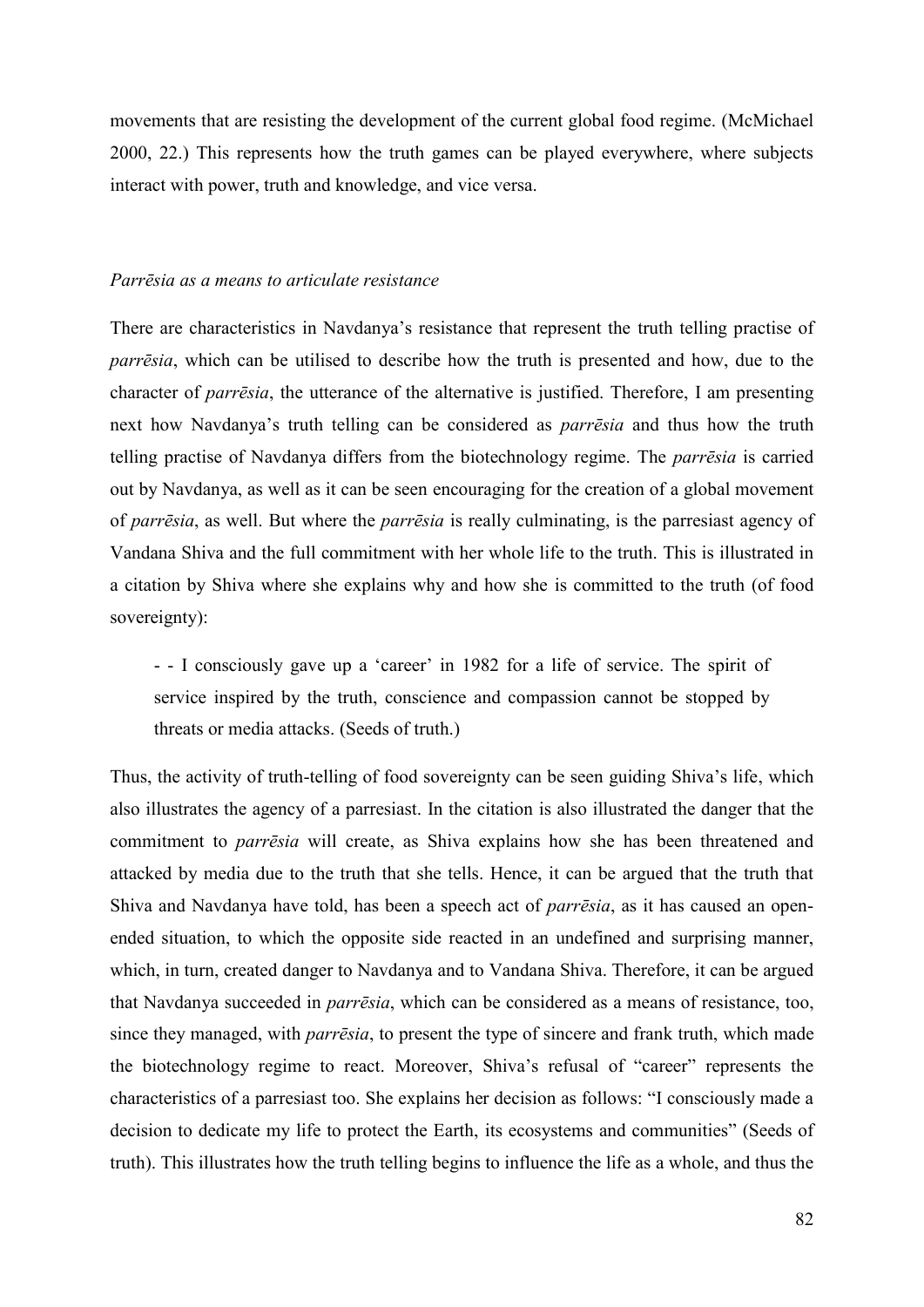life itself begins to represent the truth. Moreover, the power of the sincere and frank truth and the full dedication to it can provide a great strength to the one committing *parrēsia*:

Attempts to ridicule or silence her [Shiva] will not have the intended effect. Instead, they will only increase her visibility and thus her ability to speak forcefully on behalf of those struggling to survive the capitalistic monopolies of Monsanto et al. (Setting the record straight on GMOs.)

The citation illustrates how *parrēsia* can be utilised to criticise power and how the parresiastic critique comes from below. Also the former, as well as the next citation, illustrate how it is the duty of a parresiast to limit the power of the master and tell the truth that the other denies seeing. This is well-illustrated in a citation by Navdanya where it sets itself into a position comparable to the struggle for truth of Galileo that he went through against the prevailing truth of the world of his times. This comparison illustrates the parresiastic nature of Navdanya's resistance as follows:

With genetically modified organisms, we could be having another Galileo moment. American biotechnology corporation Monsanto and its lobbyists are today's Church. And independent scientist speaking the truth about GMOs and their impact on society, health and environment are today's Galileos. (The Galileo syndrome?)

In the citation is presented how the 'independent scientist' is the one speaking the truth about GMOs and is alone countering the powerful actors of the biotechnology regime for behalf of everyone else. By referring to Galileo, Navdanya illustrates the typical setting for *parrēsia* how the power comes from below and how the parresiast is always in a weaker position. Also the citation illustrates the tendency of the situation of the truth-telling against the biotechnology regime to create an unexpected situation, and even danger of death, similarly as it created to Galileo. Thus, the citation illustrates how both Galileo and Navdanya feel similarly guided by the truth and feel the duty to commit *parrēsia* and leave nothing without said regardless the consequences. This is also an example of the existence of *parrēsia* in different regimes of truth, in different times, where the evolvement of truths is influenced by different powers and institutions. Moreover, the citation demonstrates the power of *parrēsia* as a means of resistance in articulating the truth, since, as we all know, the truth of Galileo's finally succeeded over the truth of the church. And, similarly, as Galileo's truth about the world finally became recognised worldwide, there are similar attempts to create a global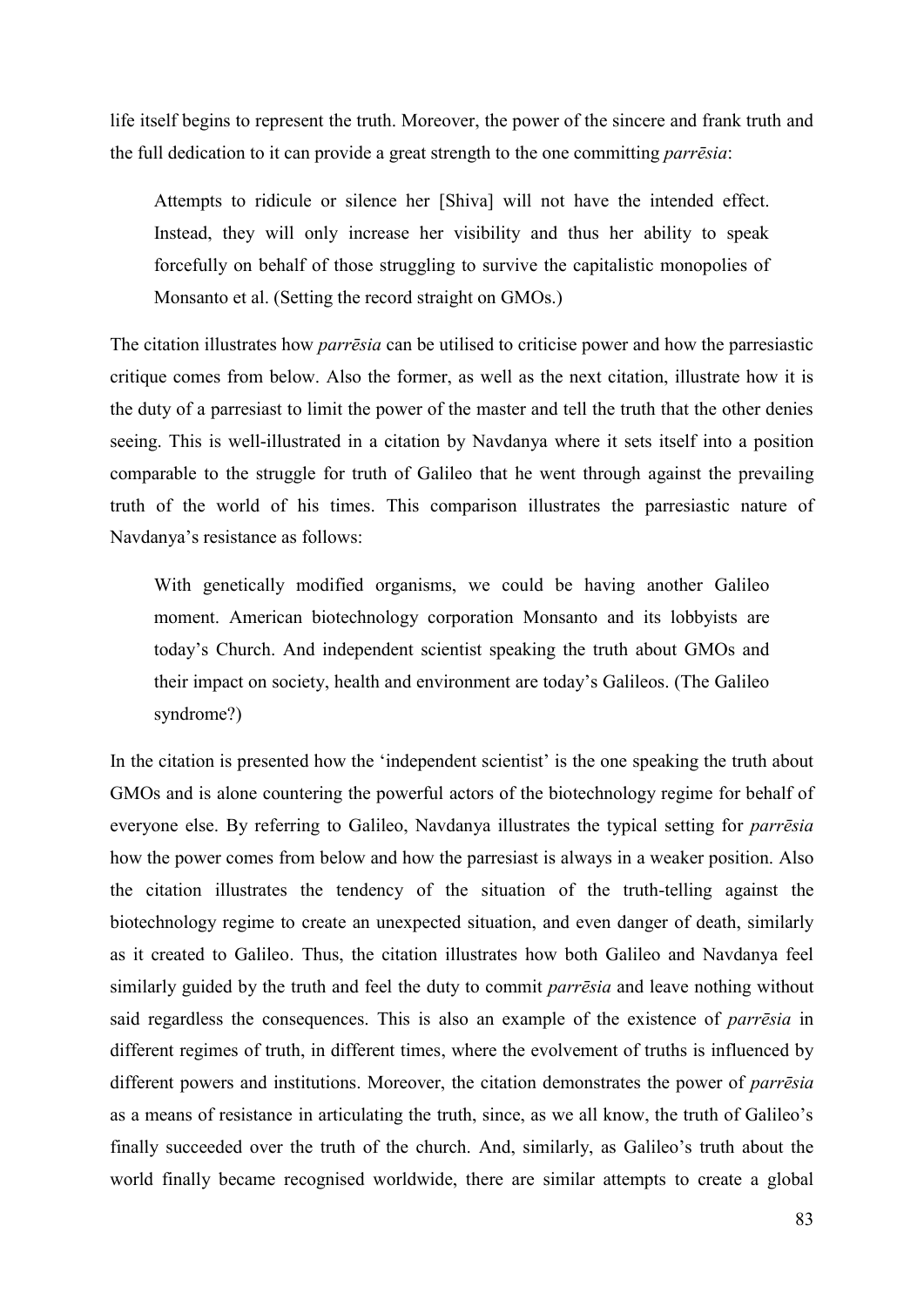*parrēsia* of speaking the truth against the biotechnology regime. This represents the agency of the food sovereignty movements as a global network and the attempts to create GMO free zones, which is already taking place. Also Navdanya takes part to the creation of the global *parrēsia* by organising a conference in India:

GMO free zones and regions have emerged as the democratic response to defend seed and food freedom worldwide. [Local and regional] Governments and Citizens who have pioneered the GMO free movement in creative and innovative ways will share their experience at the conference. (Navdanya announces international GMO conference in New Delhi).

The global *parrēsia* in the form of the GMO free movement can be perceived as the truth teller of the GMOs, and the GMO free zones as embodiments of the act of *parrēsia*. The people come to the conference under their free will to tell about their actions against the GMOs, so they participate to the conference as free citizens who are willing to tell the whole truth. The conference is public that makes the act of truth telling public as well, which, in turn, can create danger to the ones telling the truth, which thus labels the truth-telling and the whole conference as *parrēsia*. However, there are also regional governments who are participating to the conference, and therefore to the *parrēsia* as well that can be considered as resistance, which is a setting that represents the most contradictory relationship too in this case. However, often the participating governmental actors are small, local governments, who act at the local, grass-roots level instead of operating directly with the state. Anyhow, they commit *parrēsia* by participating to the conference, which creates the same possibility of danger and threats despite of the speaker's political or social status. Hence, it can be argued that the commitment to *parrēsia* enables resistance even to some governmental actors, who act within the system, since it is the type of the truth-telling act that defines something *parrēsia*.

Likewise, Taylor utilises the notion of *parrēsia* as a means to describe the resistance of a Canadian women activist group, 'the Garneau Sisterhood', in their campaign against sexual violence. In the sisterhood's resistance, Taylor describes the utilisation of *parrēsia* not directly as *parrēsia*, but as a 'disobedient articulation of truth'. However, similarly to Navdanya, the sisterhood's objective was to tell publicly the whole truth about sexual violence without allowing nothing to be hold back or left without saying. The sisterhood does not seek any institutional power to legitimise its truth telling and it operates as a grass-root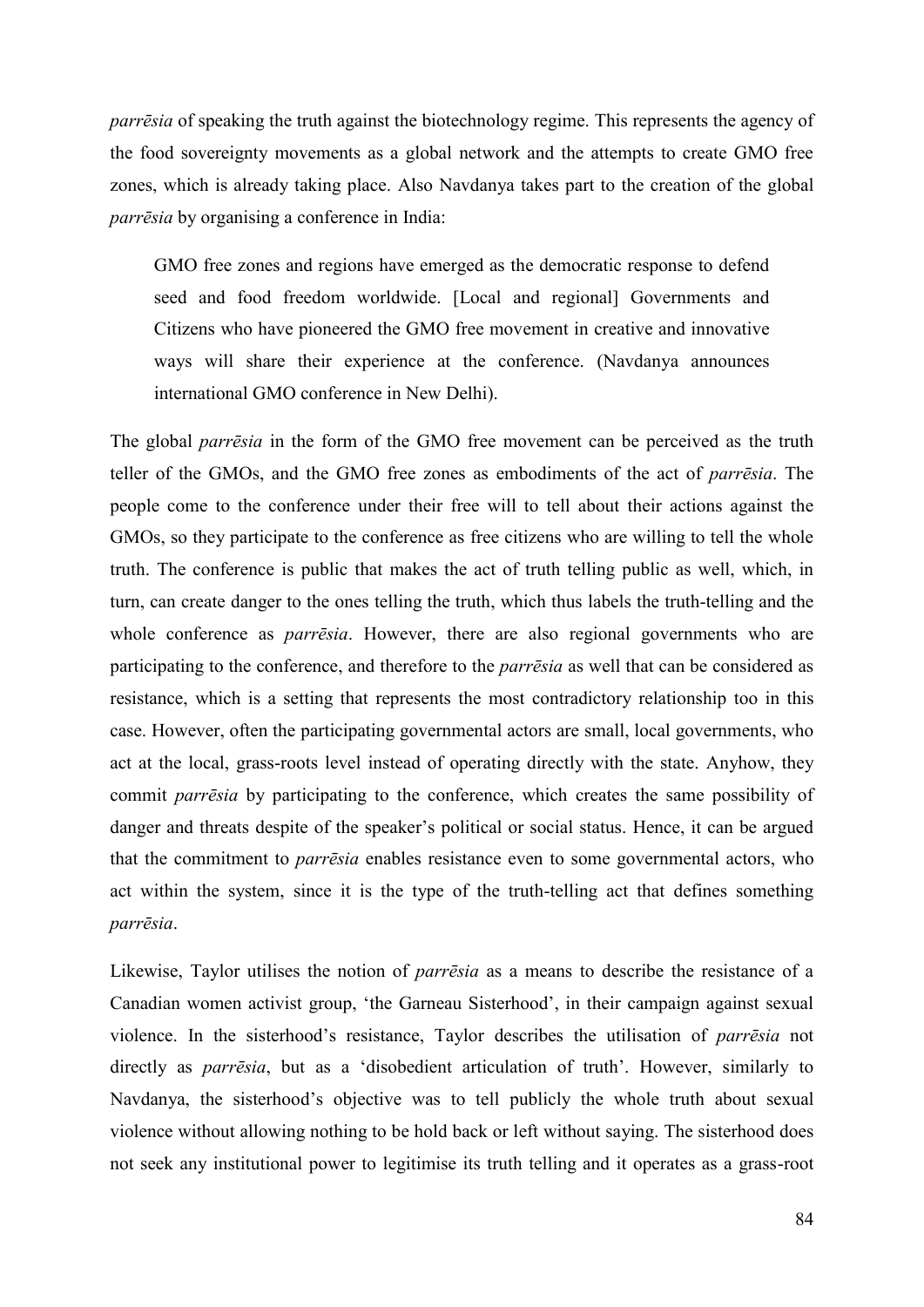organisation, when the truth that it represents is bounded to the organisation itself. Also the sisterhood have faced attempts of silencing it that has been done by defining the whole group as a threat. Moreover, with their resistance campaign, the sisterhood also constructed new types of subjectivities of women and established new spaces and opportunities for action. (Taylor 2013, 100–101.) This can be seen relating with how Navdanya articulates the resistance in order to present the possibility for the emergence of the new truths of food sovereignty since, according to it, the old ways for dealing with food production are not functioning. Thus Navdanya's acts of *parrēsia* can be considered as a means to construct and make room to the new truths of food sovereignty.

Then, as I have presented how Navdanya's resistance can be described as an act of *parrēsia* and how the characteristics of parresiast illustrate the commitment of Vandana Shiva with her whole life to the truth, the interesting question arises whether the biotechnology regime can be described with the same terms. An argument, where Navdanya defends its views against a New Yorker article about Vandana Shiva elucidates the problematic concerning to this question:

Our goal in putting together this response is to highlight the manner in which GMO companies and their supporters demean their critics by ignoring facts, setting up "straw man" arguments and engaging in perfidious attacks. They pretend to have the weight of truth and science on their side but, as we have shown, they ignore many important facts and questions. (Setting the record straight on GMOs.)

As Navdanya presents, the biotechnology regime 'demean their critics', whereas, in order to be real parresiast, the speaker must have *courage* and *frankness* to present one's critique, instead of acting in a manner of 'perfidious attacks'. Also, the biotechnology regime 'pretend to have the weight of truth - - on their side', what explains how they are not being open and sincere as a parresiast ought to be, by speaking all about the truth. So, as the biotechnology regime leaves something unspoken, and, according to Navdanya, it is not telling the truth, is why the biotechnology regime cannot be a parresiast. Anyhow, in the next chapter, I am evaluating whether the alternative truth by Navdanya really manages to offer the instruments for achieving change, which I am carrying out by presenting the problematic of sovereignty that has occurred along the thesis regarding to Navdanya's relationship to the State of India,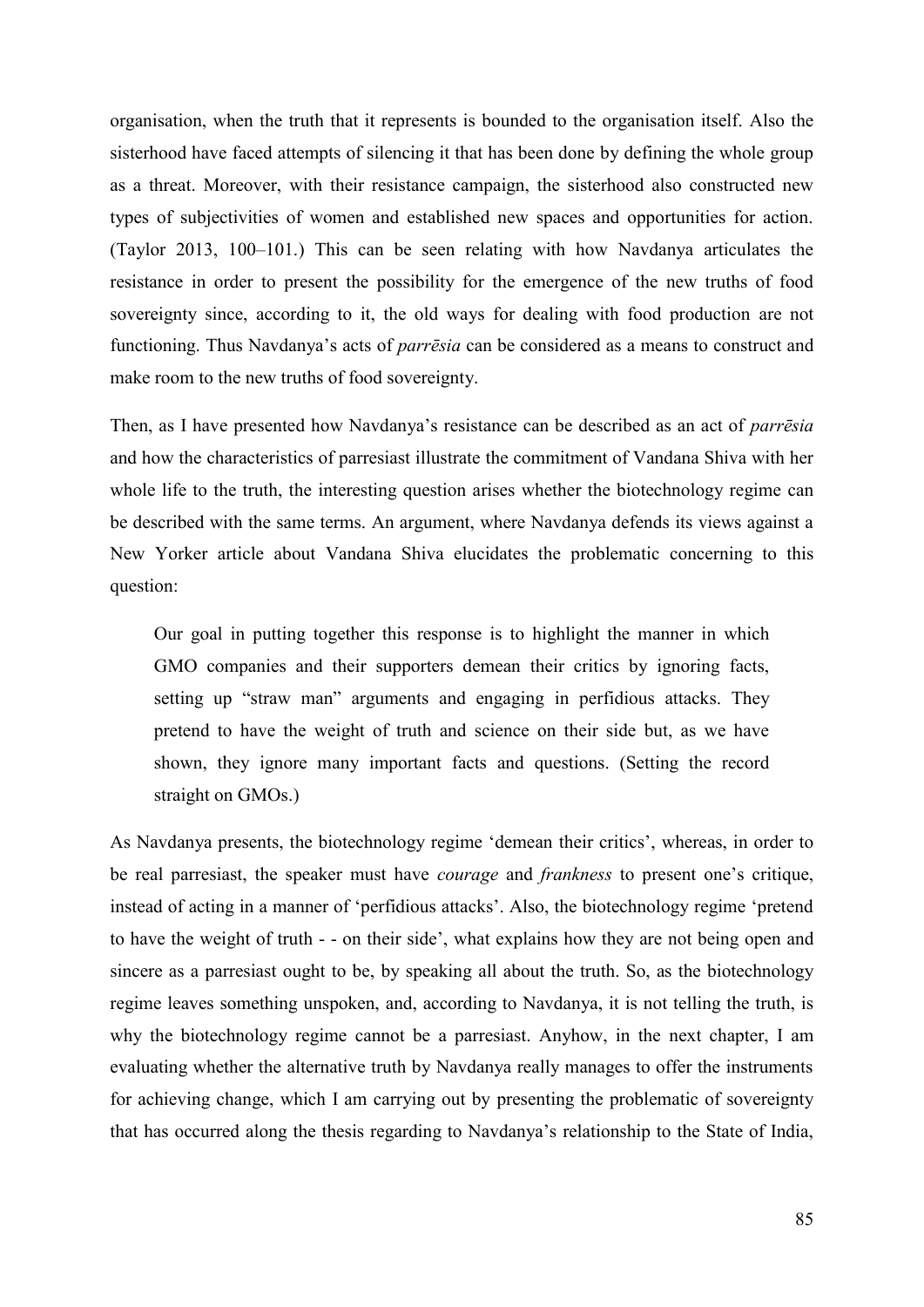which however also represents the typical problematic regarding to the other food sovereignty movements.

# 5.3. The problematic of sovereignty

A typical situation for many of the food sovereignty movements, when examining them in terms of biopolitics and resistance, is the complicated relationship between the state and the movement. The movements carry out their resistance quite independently but, after all, at some point of their struggle, they tend to turn to the states for enabling the realisation of a greater change. This is why, food sovereignty movements have been criticised for aiming to the transformation only by reforming the state, without actually inventing anything new (See for example: McMichael 2007, 36). Navdanya as a food sovereignty movement operates in a similar way regarding to the relationship to the state but, however, it can be argued that it manages to introduce some new ideas as well. Anyhow, the basis of this complicated situation, and the difficult question of food sovereignty to be answered, can be tracked down to this citation by Navdanya:

No one will provide 1.2 billion Indians with food. We have to provide it ourselves. This implies food sovereignty. Only food sovereignty can ensure food security. (Food politics).

In the citation is illustrated how Navdanya acknowledges the complex situation in India, as well as the problematic of all the (sovereign) countries concerning to the provision of food for its citizens. Likewise, to take into consideration the reality of India being one of the most populated countries in the world, with a great scale of social problems and malnutrition, the question of the arrangement of the provision of food becomes even more central. Thus the problem in this case arises from the problematic of who should be concerned about the matter of providing food for 1.2 billion Indians, and, then, how to solve the problem and actualise the situation where food is provided to everyone. Therefore, the question is whether to execute it by the means offered by the food sovereignty movements, when the states collaborate with social movements and food is produced locally, or, whether to rely on the methods offered by the concept of food security, when the food provision is carried out by global food markets and private corporations who operate in a country under a permission of a state and international organisations. According to Navdanya and other food sovereignty movements,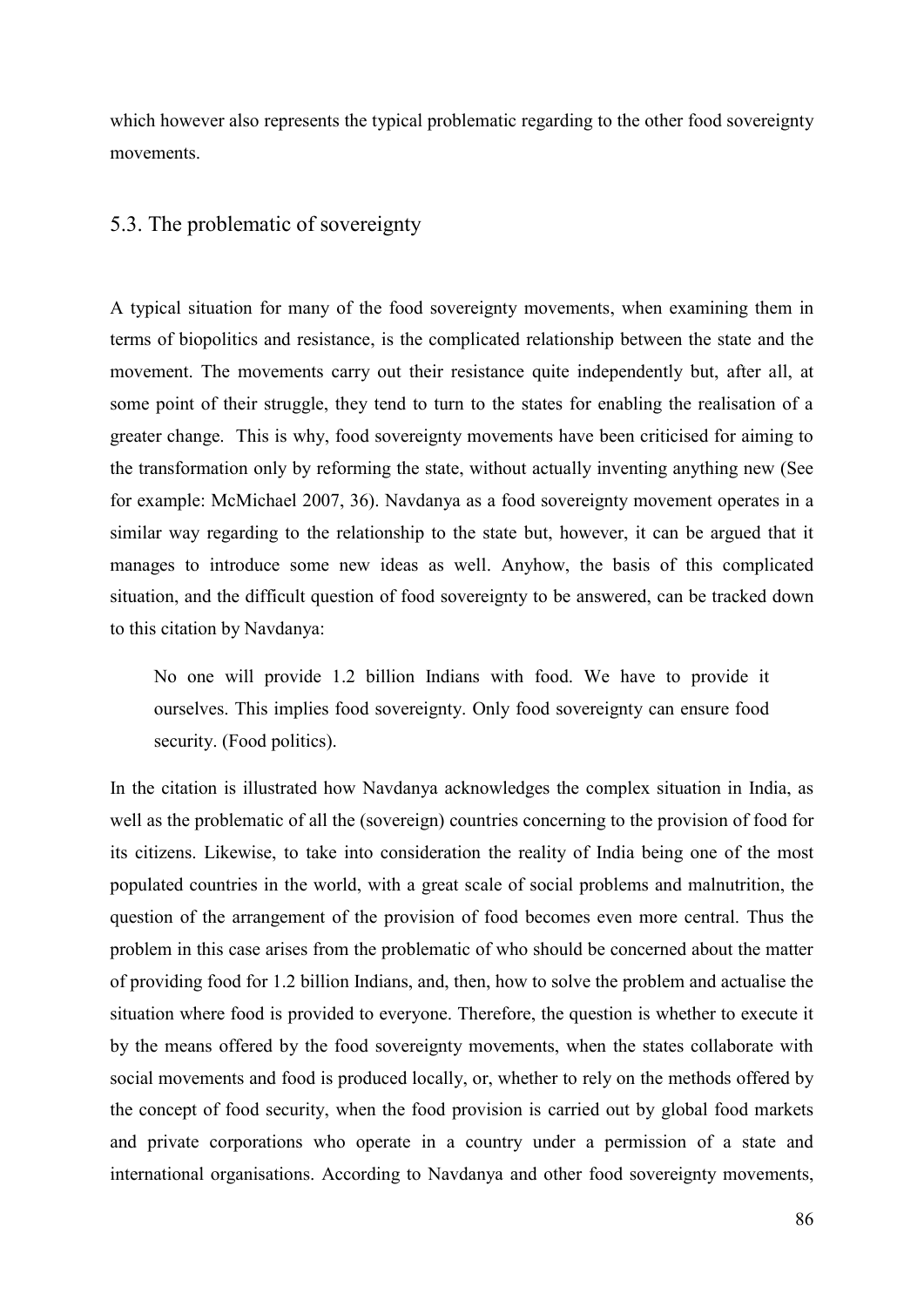self-determination regarding food is the key in order for the country, or the individuals, to be able to define the method for sufficient and secure food production which is, after Navdanya, provided by the means of food sovereignty. Due to this, Navdanya is trying to involve the state of India to support the idea of food sovereignty as a means to achieve food security, instead of supporting the way to food security provided by the biotechnology regime.

In bigger picture, the "problem" with the relationship between the state of India and Navdanya when considering resistance, can be argued to derive from the greater shift to the global neoliberal governance, which has altered the role of the states and thus caused this new, and problematic, situation to be considered in terms of resistance. According to Prozorov (2007, 73), basing to his argumentation on Hardt and Negri's notions of the Empire, there has been a long lasting debate, for and against, about the decreasing, or increasing influences of neoliberalism to the sovereignty and the power of states. Neoliberalism has, for example, altered the welfare systems of states to be based on the subject's own capabilities for securing oneself in the market based, privatised society, which is why it can be argued that states have lost some of their power to the markets. But, on the other hand, states have managed to increase their power and influence in the neoliberal governance through the collaboration of states' and markets' mechanisms of control. Also, the states have grown their influence in the field of internal and external security. (Prozorov 2007, 73.) In this changing relationship between the private corporations and states, the role of social movements and citizens in general, becomes a really intriguing one. This complex situation is, for instance, well illustrated in this case, between the State of India, the biotechnology regime and Navdanya. Often the main problematic appears in the relationship between the state and social movements as state acts as the one taking away rights, but also the one granting them. Conway (2015, 13) notifies relating to the same topic of how the discourses of sovereignty, especially in the Global South, often entail the older discussion about the sovereignty of states in colonial times that has then evolved into another type of dominance of people, jointly by the post-colonial states and corporations. This complex situation between the different actors is illustrated by Navdanya too, as they present the functioning logic of neoliberal governance and what it means to the different actors:

- - as Free Trade shows, corporations want **more, not less** government to police and regulate the citizens, to enclose the free spaces of the commons and threaten other countries to grab their resources and markets, through trade and military. They want **more, not less** government for corporate welfare. - - But they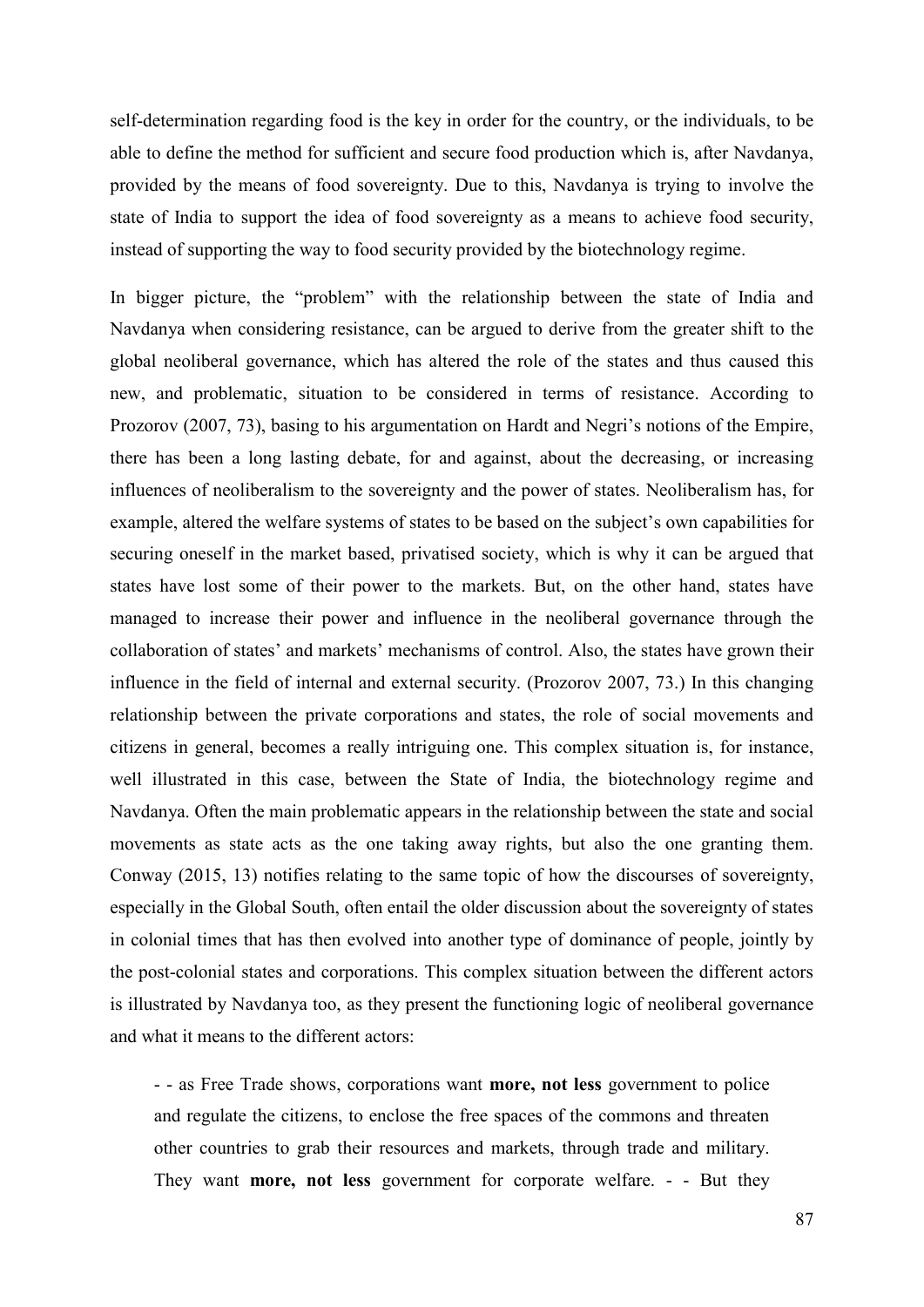[corporations] want **less** government for public welfare. They want **less** government for protecting citizens from the corporate harm. (What is freedom.)

What is presented by Navdanya, illustrates the exactly same definition by Prozorov regarding to the logic of neoliberalism and the power of corporations in it. According to Navdanya, however, there is a solution to this situation, which can be done if there is "[r]egulation by the state of those who can cause harm to others creates the context for the practice of freedom in people's space" (What is freedom). By this, Navdanya questions the situation where corporations are allowed more freedoms to operate, but the people are not allowed freedoms of *not* to be controlled and *not* to experience the consequences of corporations' activities. Therefore, Navdanya's objective is that the state grants freedom to the people to self-govern, instead of states using its power for granting corporations more opportunities to govern. Thus the state should act as a regulator between the corporations, people and nature, etcetera, and grant some rights for people too. For example, according to Navdanya and along with the ideology of food sovereignty, commons are to be granted a special situation here, which, on the other hand, can ensure food sovereignty:

Commons are spheres of life self governed by local communities. They are not governed by the market or the state. The state, at best can recognize the rights of local communities, but it cannot prohibit the freedoms of communities to self govern the commons. There is a difference in laws of recognition, and laws of prohibition. While laws of recognition of people's sovereignty at higher levels strengthen people's sovereignty, laws of prohibition extinguish it. (What is freedom.)

According to Navdanya, commons are something that only belong to the local level and thus can only be controlled locally. Therefore, the commons are to be left to be self-governed by the local communities whose rights for the governance the state have to acknowledge. However, Navdanya demands for legislation by the state to enable the sovereignty of people and therefore food sovereignty. Then seeds and biodiversity would not be controlled privately or by any other authority but, instead by the people at the local level, since:

Seed and biodiversity is the ultimate commons, and commons are governed by local communities through local self rule and self governance, not by markets through privatization, nor through centralized authority and its bureaucratic apparatus. (What is freedom.)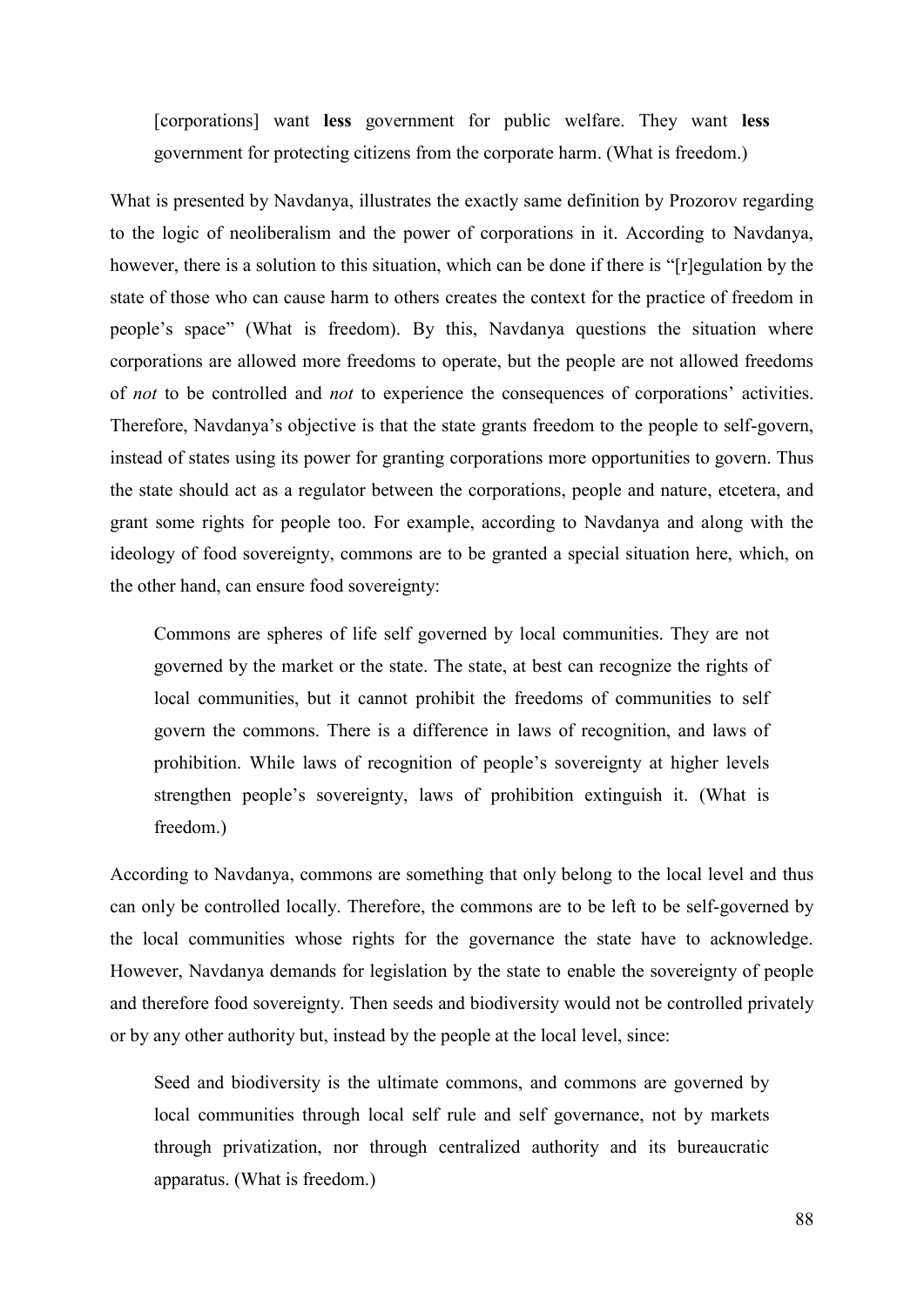Thus, the case with freedom and sovereignty as well as governance and resistance, is a very complex one. On one hand, Navdanya demands for the recognition of the commons and the local communities by laws of recognition, which leads to turning to the government for care. But, on the other hand, Navdanya defines seed and biodiversity as the ultimate commons, and the basis of everything, which makes the difference. So, according to Navdanya, what food sovereignty is all about is that the farmers are able to rely on the seeds and their capabilities for providing crops and thus sufficiency of food. This is why the seeds are needed to be protected against biopiracy as it can alter the characteristics of seeds in unfamiliar ways, since:

For farmers varieties conserved, used, bred as a commons, means the self organization and self rule at the level of local communities. At national and international levels, it includes the obligation of governments to protect the freedoms of biodiversity and people by regulating corporations to prevent them from undermining people's sovereignty through Biopiracy on the one hand, and threats to Biosafety from Genetically Engineered seeds and crops on the other. (What is freedom.)

Hence, food sovereignty, and the self rule and self organisation, are fulfilled if seeds are under control of the local communities, recognised as commons, and the opportunity for biopiracy is prevented by legislation by the state. Therefore, the state has to ensure by legislation the commons to be free from the consequences that derive from the modification of seeds by the corporations, instead of how it is done now, where the state enables the freedom for the modification of the commons. Conway (2015, 13) points out a similar shift in terms of how the discourse on sovereignty has shifted, from emphasising the sovereignty of states to emphasising the sovereignty of peoples and communities. But most of all, food sovereignty is about self-determination that is the most important right recognised by the food sovereignty movements. (Conway 2015, 13.) Likewise, Navdanya emphasises the importance of selfdetermination and the self-rule of the commons at the local and regional level.

This type of resistance that is characteristic for Navdanya, can be described in terms of 'critical agency' as well, which is based on Foucault's notion of "the art of not being governed quite so much" (Foucault 2007b, 45). According to Richmond, critical agency represents a new type of everyday, small scale, grass-roots resistance that is practiced by actors from the margins of societies, which, however, can have its influence at states and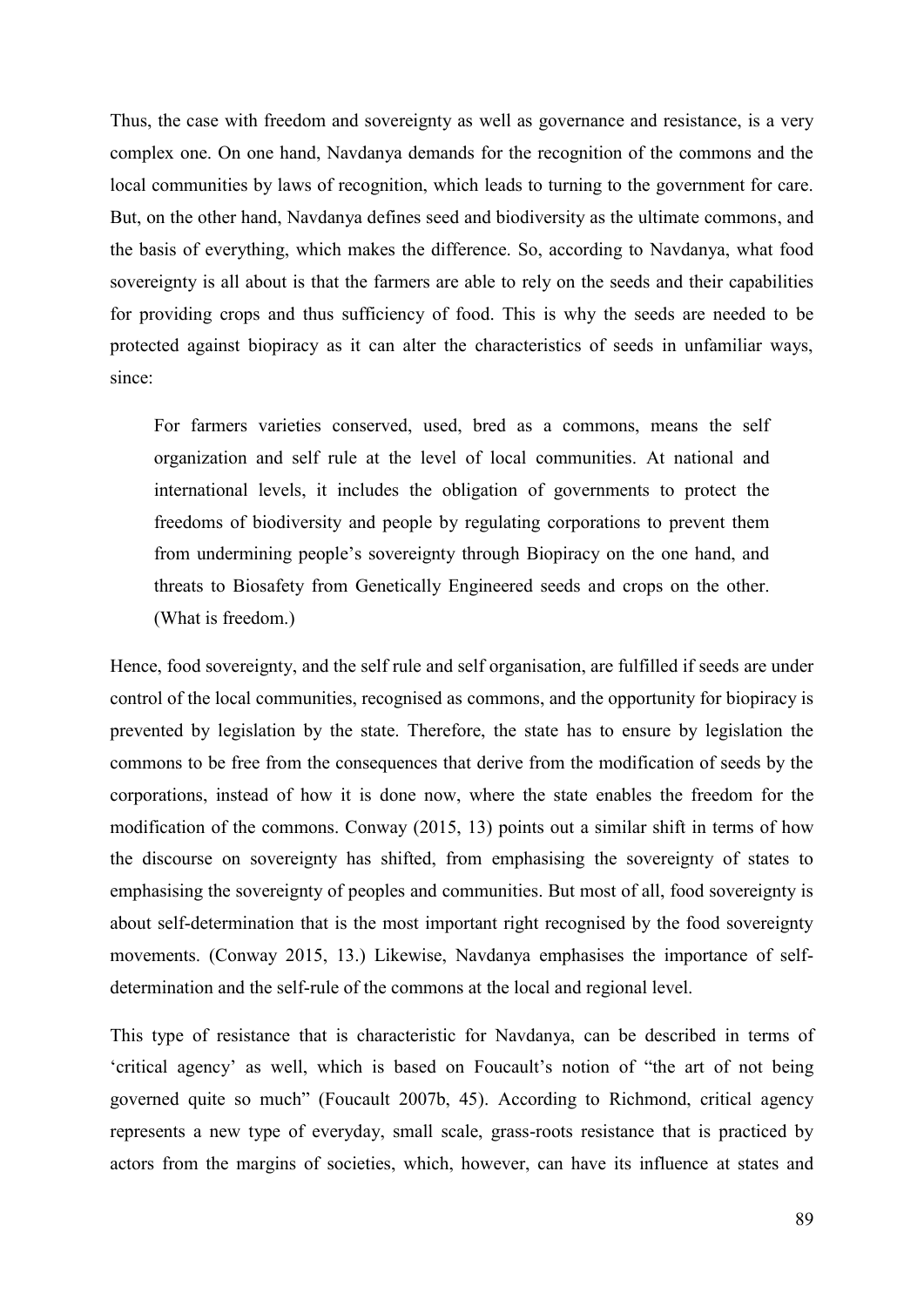international levels. Critical agency acknowledges the various forms of agency and its varying local and contextual possibilities for carrying out resistance. In fact, critical agency aims at collaborating with institutions in local, state, or international levels and then, from inside the institutions, aims at changing them. This is particularly typical in post-colonial states where a new type of 'revolutionary subjectivity' emerges as communities or individuals connect politics to everyday practices, when they are answering to social problems from their own contexts. This type of here and there occurring small scale activity can eventually evolve and combine into a larger scale resistance that appears as a movement of refusal. (Richmond 2011, 428, 432–433.)

Similarly to the notion of critical agency, Seppälä (2014, 96) introduces the concept of 'autonomous resistance' that has gained a lot of support, especially in the Global South, as a means to actualise resistance. The resistance is carried out at the local level, on the streets and villages by the ones, such as farmers, low caste people and the rural poor, who are suffering the most from the neoliberal development projects. Actual struggles and action at the local level against the problems of neoliberal development is perceived as more fruitful than aiming resistance directly at the government or trying to influence through politics. Therefore, resistance through participation to social movements is perceived as a fruitful, local and autonomous way to make a greater change possible and enable people's democracy. Since "- social movements can allow people to create new forms of participation, and make up new rules and alternatives on their own, a process which enables transformative practices" (Seppälä 2014, 96). This type of mindset about activism through social movements is similar to how Navdanya operates and creates new forms of activism. Furthermore, Navdanya is not only resisting the government but is actually creating something new – an alternative of food sovereignty that enables the creation of new ways of participating, and new rules regarding the functioning of the movement – and society. Due to this, the conceptualisation of 'autonomous resistance' by Seppälä resembles with its practices the resistance to the prevailing truths – and the creation of 'the new politics of truth'. Since, by constructing the new rules and alternative forms of participating and operating, it is possible to detach the power from the truth, which defines the food production practices and thus provides an alternative that does not renew the former power of truth.

However, Navdanya's activism is not completely autonomous as they are turning to the state and trying to involve the state to support the idea of food sovereignty, which is actually a typical situation in India when considering to social movements. According to Seppälä (2014,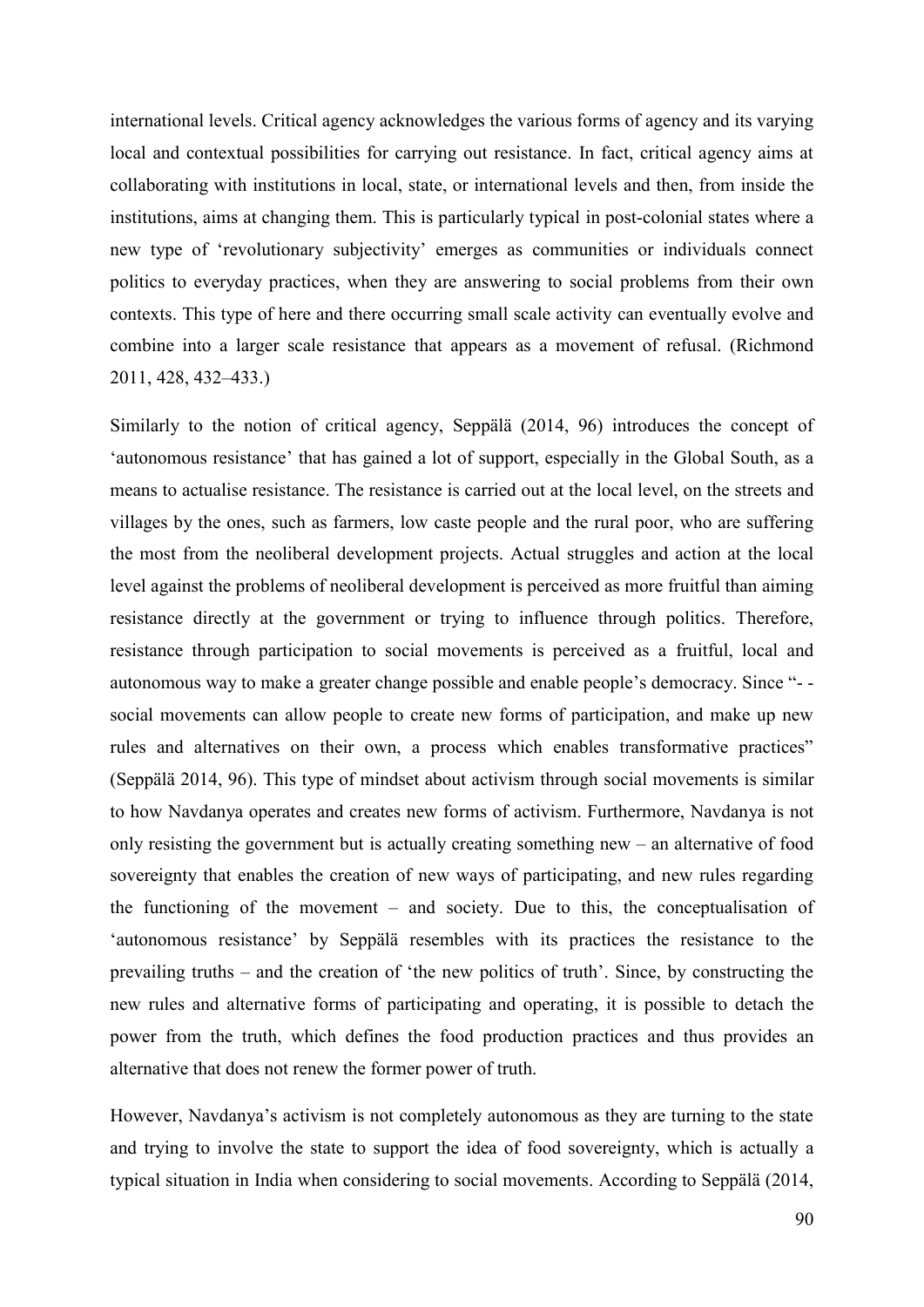96), many of the movements are concerned on how the neoliberal governance enables the governance of the states by global forces outside of India, which is why some activists are calling for a full reconstruction of a society to counter the neoliberal development and its lamentable side effects. This can partly explain Navdanya's endeavour to engage the state to 'the side of the movements' rather than to 'the side of global corporations'. And, in fact, it has been argued that if the movements are not willing to take any power, no greater changes are possible to be carried out (Seppälä 2014, 97). This resonates with Navdanya's pursuit to create 'the new politics of truth of food sovereignty' as a means of resistance, by engaging the state of India, which will thus change the whole functioning of society.

And, after all, a complete escape from power that is resisted is never fully possible (Seppälä 2014, 98) and it has been debated whether it is even fruitful in order for life itself to go on (Prozorov 2007, 77). But, however, there is a possibility to escape biopower – and the governance of the biotechnology regime – which can be done as Prozorov (2007, 76) suggests, by making the power to be without any significance. Then the power must be rendered to "- - a power that simply *is* without *being anything* - -" which can be done by "the reduction of power to sovereignty that achieves a *weakening of all power*" (Prozorov 2007, 76). Therefore, biopower can be resisted when power only exists in sovereignty as the power is exercised over death instead of being interested in nurturing life. This leads to a conceptualising of a form of resistance that is described as 'counterproductivity' which means that the resistance does not participate to the maintaining or reproduction of power as it does not give any value to it (Prozorov 2007, 67).

There is one actual practice offered by Navdanya that represents the idea of 'counterproductivity' as it will render the power of the biotechnology regime, meaningless. It also represents critical agency in a form of everyday resistance as it questions the constant pursuit of growth that is one of the most important objectives of the biotechnology regime, and neoliberalism. Thus, in order to put in practice the refusal of participating to the production and renewal of governance, and the whole biotechnology regime, there "- - is the paradigm of voluntary simplicity – of reducing one's ecological footprint and ensuring the well-being of all. - - [V]oluntary simplicity enables us all to adjust ecologically, to reduce over-consumption of the planet's resources and create a path for economic adjustment based on justice and equity." (Green greed.) Hence, voluntary simplicity is a means to resist the logic of governance that is based on consumption of the products of the biotechnology regime, which reproduces and sustains it due to the methods of governance, such as royalty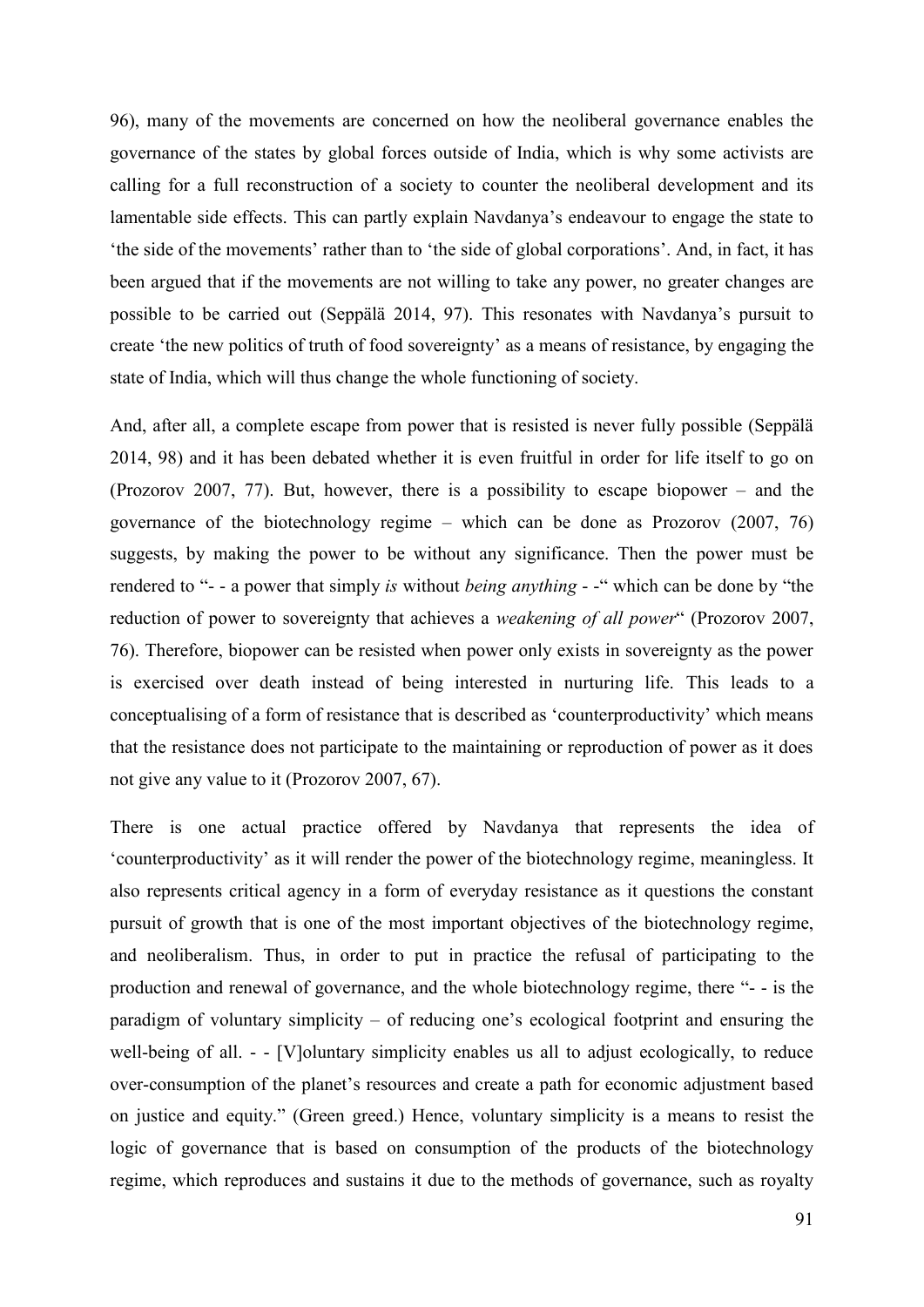payments and the non-renewable seeds. Therefore, voluntary simplicity is a way to refuse of being part of the governance that is based on consumption and monetary evaluation of everything. Voluntary simplicity also represents critical agency as it is an everyday practice of something that everyone can do, at a local level, from where it finally can emerge into a larger movement. The larger movement – of food sovereignty – can then be described in terms of counterproductivity since it is aiming at changing the whole prevailing paradigm by means that will render the power of the biotechnology regime useless.

Similarly, if biopower can be resisted by rendering the power to sovereignty, or by making it to be 'without any significance' by the means of counterproductivity, then the resistance to the biotechnology regime, and neoliberalism, can be done according to the guidelines of food sovereignty that emphasises the self-governance. Since in food sovereignty, the power of states is rendered to support the idea of food sovereignty instead of enabling the functioning of the biotechnology regime, which thus will render the power of the biotechnology regime and the prevailing economic paradigm useless as it does not have any significance in the new politics of truth of food sovereignty. The new paradigm of food sovereignty is bounded to the Earth, when it is not interested in reproducing the power of the biotechnology regime that is connected to economics and to the pursuit for constant economic growth. And in this case, as the resistance is considered towards the biotechnology regime, then Navdanya's alternative can work as anything that the biotechnology regime produces and then utilises as a means of governance, is not needed and thus not reproduced in food sovereignty. As a matter of fact, there is a citation by Navdanya that can be utilised as a conclusion to describe the resistance of Navdanya, or this struggle around the status of truth that it plays in this game. Since, according to Navdanya:

- - there is only one way to defend freedom in the face of unjust laws – Satyagraha – the Fight for Truth. We are being called on to practise Seed Satyagraha and Food Satyagraha to defend our every day Seed Freedom and Seed Sovereignty, and Food Freedom and Food Democracy. (What is freedom.)

By referring to Satyagraha – a practice of non-violent resistance by Gandhi, Navdanya reminds that similar situations of resistance have occurred, and succeeded, in India before. As well, the notion about Satyagraha, is in a way invoking the state to the same battle of truth with Navdanya by reminding it about the historical events of how the whole state joined behind Gandhi against the British. And as a matter of fact, Navdanya's resistance can be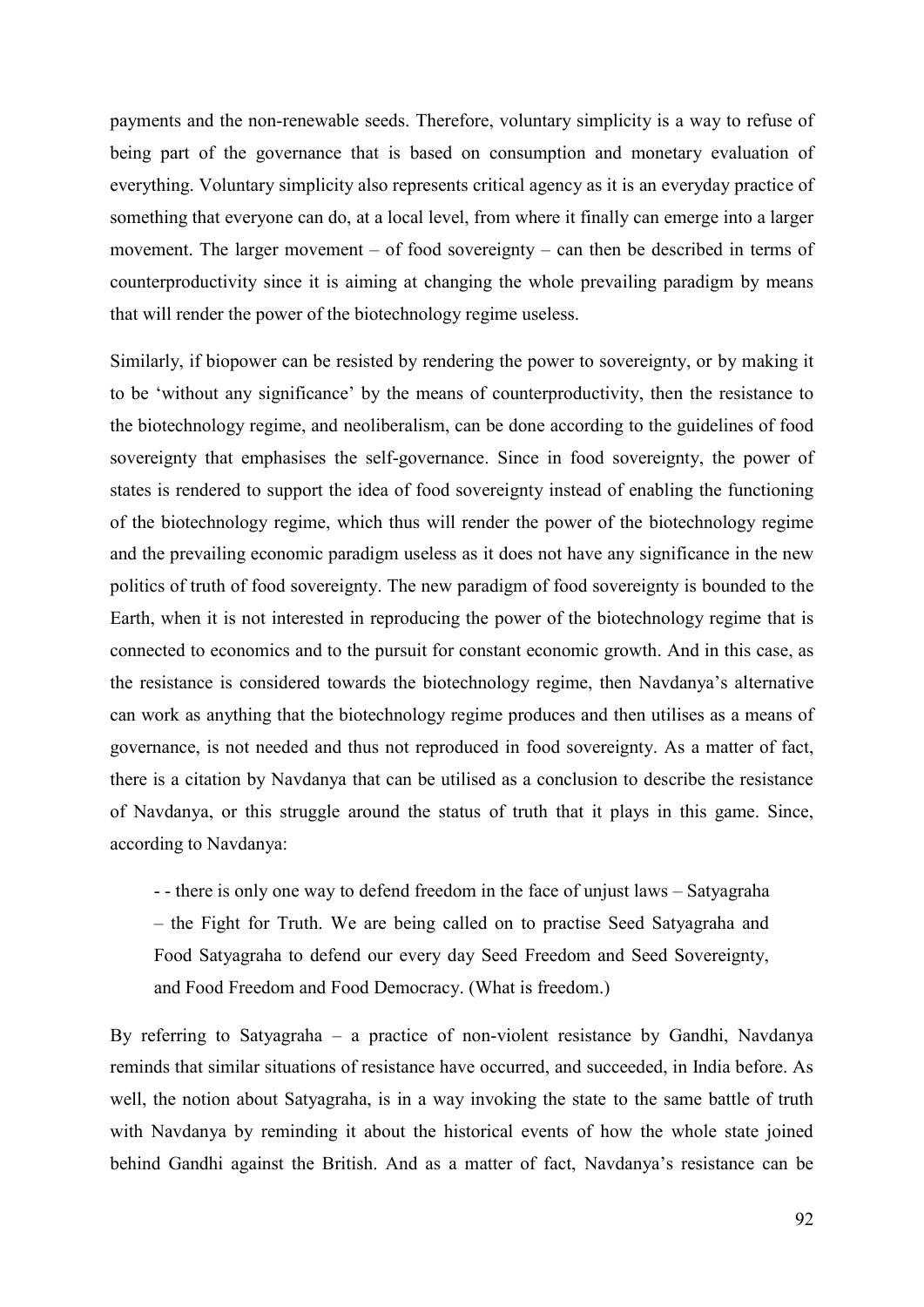described in terms of Satyagraha as one of the features of it elaborates that "- - if situation so demands, satyagrah even goes to the extent of cooperating with the opponents to meet the end objective" (Gandhi Research Foundation). This notion illustrates the resistance of Navdanya and many other movements too, especially in the Global South, as illustrated before. This type of explaining of resistance also presents the challenges that are commonly faced when tried to explain resistance in Foucauldian terms.

However, 'the fight for truth' in a way represents what this case is all about. This is a struggle around the truth to define the way to carry out the global food production: whether to produce food by the means of the new truth of food sovereignty or by relying to the dominant truth of food security paradigm and following the means it offers to carry out the global food production. Moreover, it can be argued that the notion of the fight for truth represents the everyday critical agency that everyone can do. For example, everyone can be critical and address criticism towards the truths, and to be aware of the power of truths and that, of how power is connected to them. Therefore, everyone is free to practice his/her own fight for truth, in their everyday actions by being aware and questioning the power of truths. This again is a practice that can evoke larger, local level motions and eventually evolve into a bigger movement, which represents for example the spreading of the idea of food sovereignty.

As a matter of fact, Foucault sets power, truth and the subject in the centre for explaining the power of critique, which in this case explains the resistance and the creation of the new politics of truth by Navdanya. Since, according to Foucault, "- - critique is the movement by which the subject gives him<sup>[/her]self the right to question the truth on its effect of power and</sup> question power on its discourses of truth. - - [C]ritique will be the art of voluntary insubordination - - (Foucault 2007b, 47). Hence, the only way to resist the power of truth is our ability to question the existing truths and to examine the relations of power and the ways in which they are connected to truth. Therefore, our ability to resist the power of truth comes from our capability to critically evaluate the world and thus acknowledge the power of truth. Therefore: "Critique would essentially insure the desubjugation of the subject in the context of what we would call, in a word, the politics of truth" (Foucault 2007b, 47).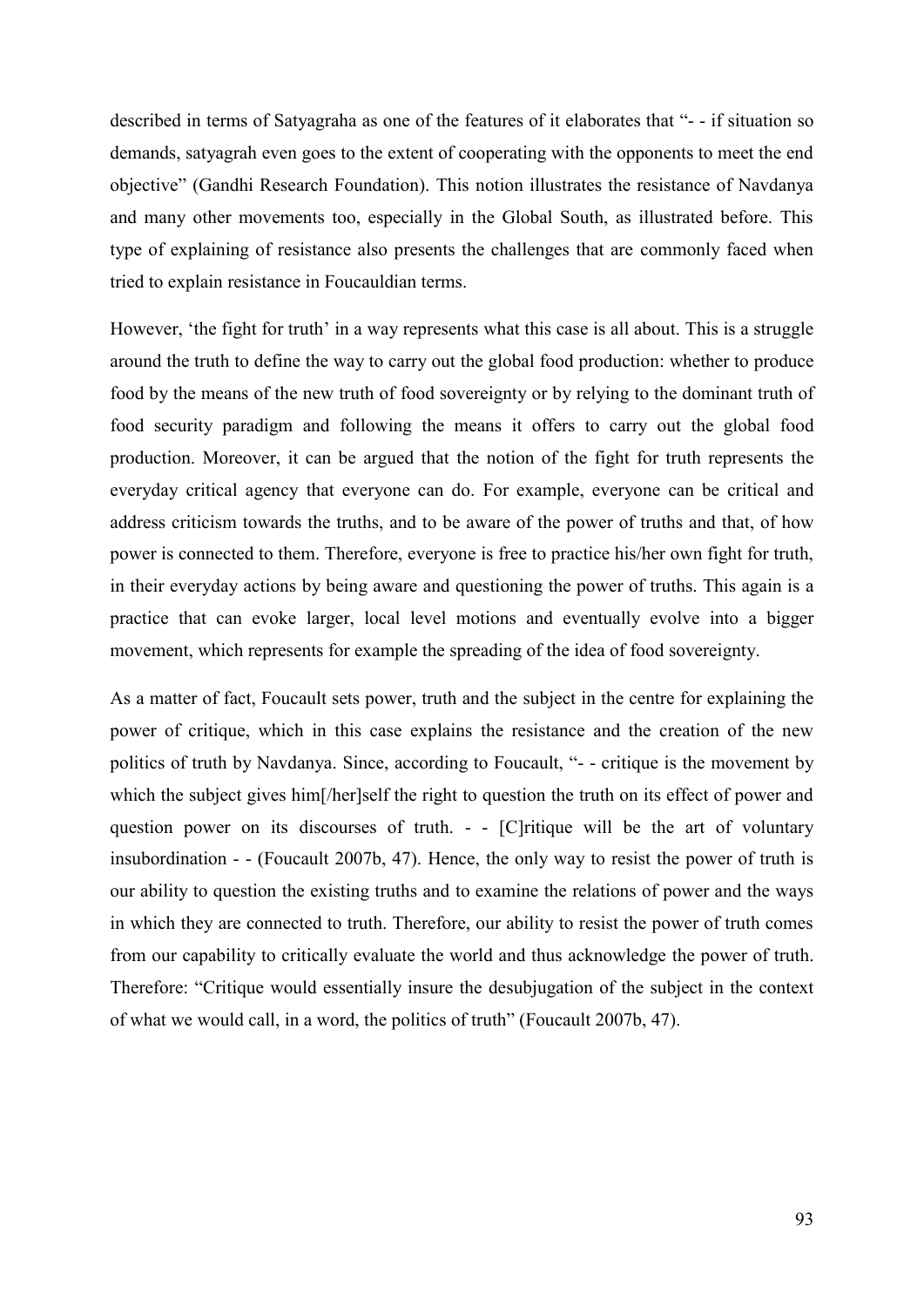### 6. Conclusions

Now I am in India, finalising my thesis here. Coming to India has really been an eye-opening experience and I have understood better the whole complexity of food production and food sovereignty movements in the challenging context of India. The status of farmers in the society is, and has always been challenging and it can be argued of having even worsened after the introduction of the GMOs to India. Therefore, in order to change the situation, and the prevailing truth regarding to the GMOs and food production, a total change in the society would be needed. Thus the question naturally to be asked here is whether food sovereignty proposed by Navdanya, can offer a way for achieving such a great change. Creating change in a society like India is not an easy task as the social problems and inequality are so deeply embedded into the structures of the society, of which the strongest influence is created by the – although abolished – caste system. Due to this, achieving actual social changes that will have their influences on the lives of rural poor and farmers is difficult since not many of the ones benefitting the system are ready to actually give up their privileges that are enabled by it. However, if the changes proposed by food sovereignty are carried out and the Earth shifted into the centre of politics instead of the markets, it can be discussed whether that can trigger for the emergence of change.

Therefore, another interesting question concerning to the reality of India is whether the proposition for *the new politics of truth of food sovereignty* has the possibility to really actualise. I have come to a conclusion that, nevertheless, India has the potential and the basic requirements fulfilled for food sovereignty to come true. There are a lot of smallholder farmers around the country that can provide the whole country with food. Also, the political atmosphere and the political will is the right at the moment, due to the present Prime Minister, Narendra Modi, who speaks for protectionist politics and creates new initiatives to support production in India to increase self-sufficiency and reduce dependency. Thus the production in India is supported instead of the utilisation of products of multinational corporations, which however, does not mean that the "shifting" to the new truth of food sovereignty will actualise and that the GMOs will be given up. Likewise, the prime minister's politics is criticised of being only populist without so many actual improvements. Moreover, when considering the reformation of agriculture – as well as the whole society – the size of India and the time that the reforms take, needs to be taken into account as well. Likewise, food sovereignty can create even more problems to the farmers and to the rural poor if it is implemented by the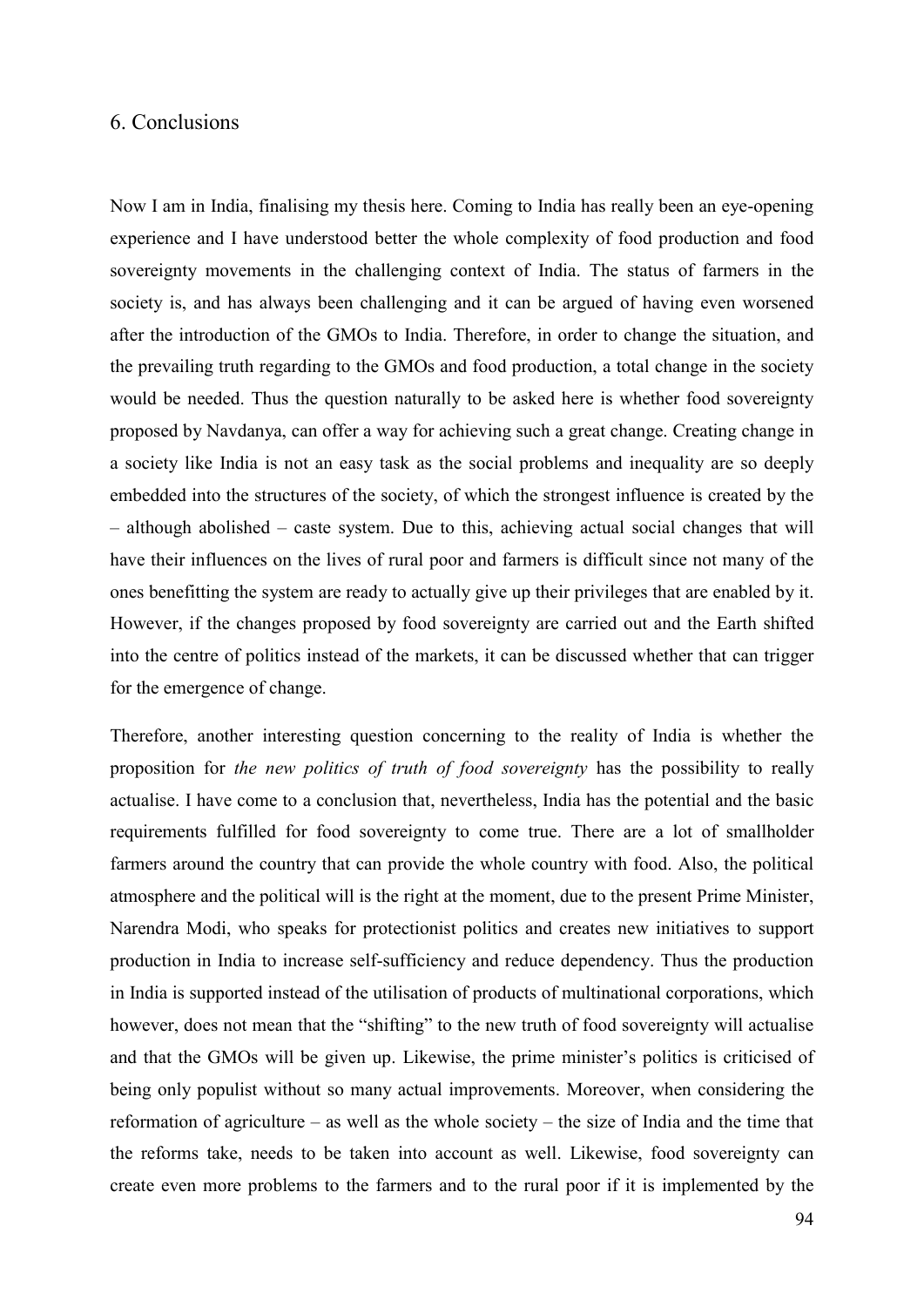means of protectionism and isolation from the rest of the world, as it can result in regression and slowing down the country's development. Similarly, this again will leave the poorest of the population into the worst position in society, as well as it can result in the flowering of traditions which, in turn, can worsen the position of rural women and girls especially. But, after all, there is no escape from the fact that India's society needs some kind of reformations for the social problems are so visible and tangible here. In this thesis I have evaluated the means for carrying out the change provided by the truth regime of biotechnology and food sovereignty.

Therefore, as a summary of my findings about the truth of the biotechnology regime, I present how the prevailing truth of the biotechnology regime was created, how the governance of it was enabled and to what consequences the governance resulted in. First, the biotechnology regime and the governance were created by, and in, the discourse of truth of biotechnology. The discourse of truth is based on the utilisation of the similar discourse that justified colonialism as well as on the traditional liberal and neoliberal discourses that evaluate everything based on their utility and monetary value. The means for justifying the colonial discourse are the claims of "empty" lands and "life empty of intelligence", of which influence is strengthened by implementing laws, such as the intelligent property rights. The neoliberal discourse of truth is utilised to create the farmers as "neoliberal subjects" who by themselves, with their lives, bear the risks that the introduction of the new GM products creates.

The practices of governance of the biotechnology regime are the creation of artificial scarcity of seeds, and subsequently nature and life, which, in turn is utilised in creating seed monopolies, monocultures in farming as well as it relates with the monoculture mindset of the biotechnology regime. The monoculture mindset represents the ideology of neoliberalism that lacks of other options, or, at least denies seeing them. As well, the biotechnology regime utilises governance by creating knowledge that disregards indigenous knowledge and the expertise of the local farmer and, instead, emphasises the biotechnology regime as a creator of life. Science plays an important role in knowledge production, which is supported by different institutions. Also patenting of the GM products is supported by different institutions, as well as it is enabled by the creation of legislation. Commodification of seeds is made possible by changing the status of seeds from natural products into "machines" which can be given monetarily value and then to be sold in the markets. Finally, all these practices of governance and the discourses of truth are evaluated as "good" or "bad" in the markets basing on their utility. This summarises how the governance of the biotechnology regime is enabled and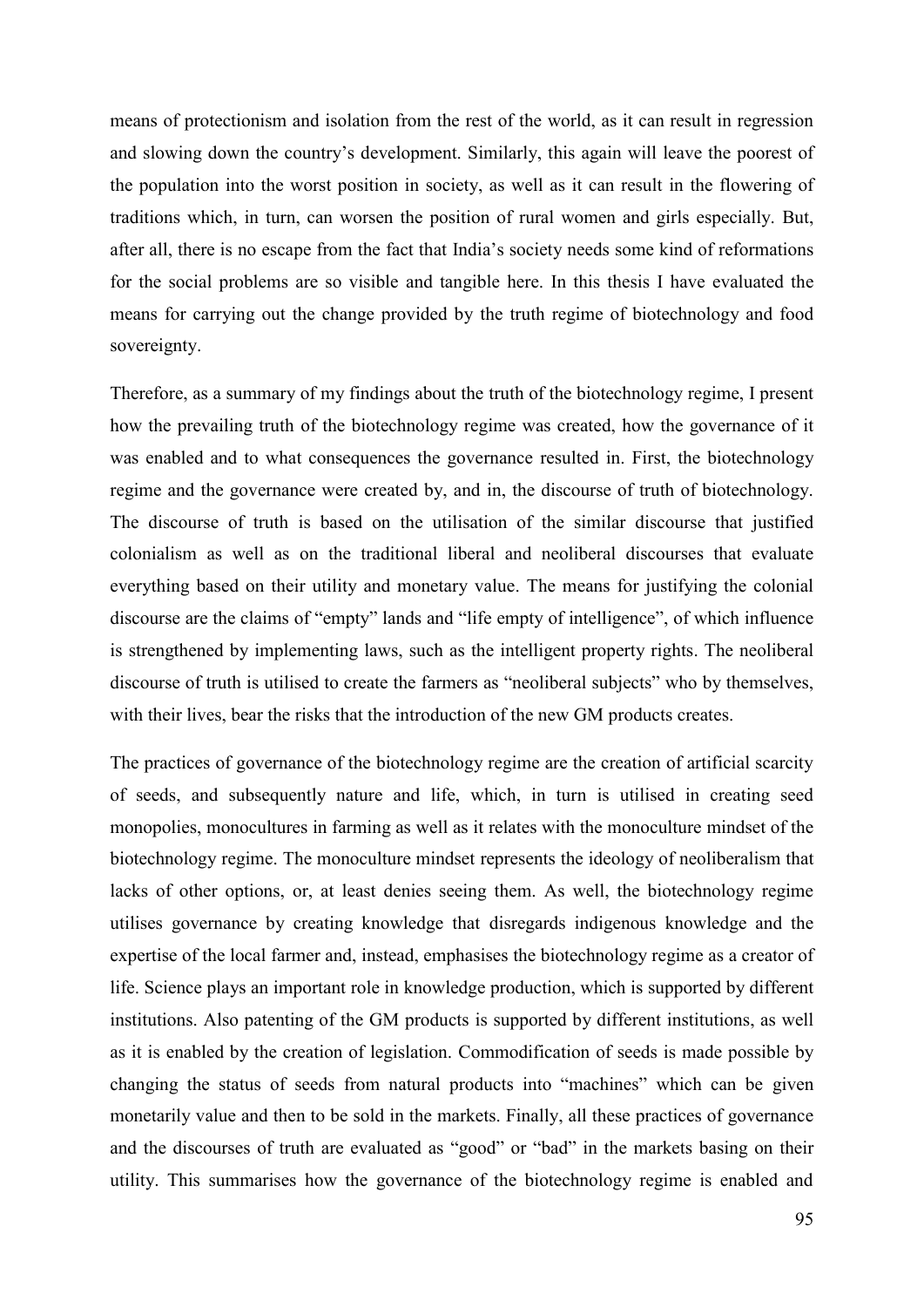justified by the creation of the prevailing truth, as well as it illustrates the political and economic roles that the truths play.

As a resistance to the prevailing truth of the biotechnology regime as well as to the governance that it enabled, Navdanya created a competing alternative truth, the new politics of food sovereignty. I am arguing that Navdanya succeeded in its resistance by creating the alternative, with what it managed to detach the power of the truths of the biotechnology regime from their political and economic roles that they play in society. In Navdanya's new politics of truth of food sovereignty, the Earth is in the centre instead of the markets, according to which the discourses and practices of truth are evaluated. Thus, the new politics of truth is based on Earth democracy and the functioning of the economics follows the guidelines of Gaia's economy that recognises the importance of ecology, and the necessity to act jointly with it. Science plays an important role in the creation of the new politics of truth as well, which Navdanya have acknowledged and established different institutions, such as the Earth University. As a practical means to counter the monoculture mindset of the biotechnology regime, Navdanya establishes seed banks and encourages to the establishment of Gardens of Hope. This illustrates the idea of seeds as commons which belong to everyone, as well as it prevents the opportunities of control of the food production as diverse food is produced everywhere despite of the attempts to centre it into monoculture based farms. Similarly, to counter the governance and the subjectivation that is done by the utilisation, or, control of knowledge, Navdanya has recognised the importance of alternative knowledges, such as the indigenous knowledge of seed breeding and the subjugated knowledges of women and local farmers which stresses their expertise and self-determination.

In order to operate the practical means to counter the truths of the biotechnology regime, such as the monoculture mindset, Navdanya as well created its discourses of truth to distribute the new ideas. By the discourse of truth, Navdanya recognises the intelligence of nature and introduces the need for biodiversity as well as emphasises the complex, uncontrollable and fluid-like state of nature. Finally, the notion of *parrēsia* has an important role to play in the resistance. *Parrēsia* represents the spirit to speak out the resistance – the alternative truth – as a "disobedient articulation of truth". As well the utilisation of *parrēsia,* in a way, justifies the resistance for *parrēsia* always comes from below and it can be considered as the duty to tell the whole, frank truth that leaves nothing unspoken. Food sovereignty movements and Navdanya can be considered as global *parrēsia* too, as both of them operate as global networks. Moreover, *parrēsia* represents how truth becomes to guide one's life as the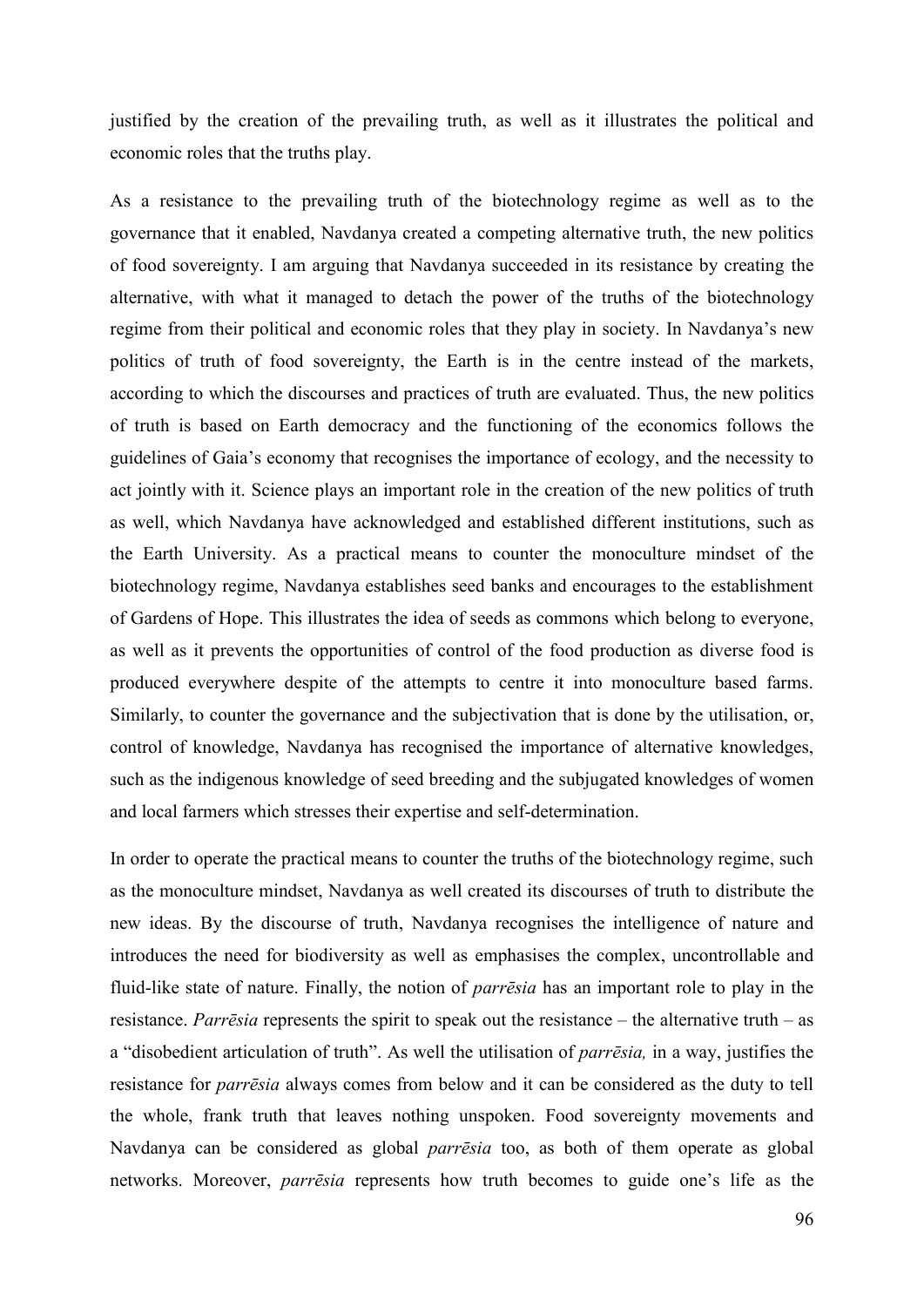parresiast becomes committed with his/her whole life to the truth and the truth becomes manifested in the life of a parresiast.

Thereby, it can be argued that Navdanya managed to play the truth game, to introduce some new concepts to it and thus pose critic and challenge the prevailing truth. Knowledge, along with subjects and power has an important role in the truth games, to all of which Navdanya managed to create change. By producing the alternative knowledge, Navdanya redefines the position of subjects in society and thus alters the role of truth and power. Likewise, the economic and political role that the prevailing truth of the biotechnology regime has, becomes meaningless due to the alternative truth of Navdanya that influences subjects, knowledge and power. Furthermore, this affects the whole society and creates the opportunity for the new truths to emerge. After all, the most important in Navdanya's activism, and in food sovereignty, is the enthusiasm for seeking change and creating alternatives by questioning the prevailing practices, and the power of truth.

However, as I have presented earlier, the traditional problematic with biopolitics and resistance is also present in the relationship between the State of India and Navdanya. The problematic occurs, as in order for Navdanya to carry out the resistance completely and end the "cycle of biopower" by refusing from the government's care, in which, Navdanya does not completely succeed, however. This is the reason why often the *sovereignty* of food sovereignty movements is questioned. It however is a common phenomenon with resistance, but it contests that what or who then is the sovereign if not the movements, and likewise, how then sovereignty should be achieved. Regarding to this problematic, Navdanya's relationship towards the state of India differs concerning to different issues or cases. Sometimes, the state is presented as a companion in the struggle against the biotechnology regime, and, at times the state equals with the biotechnology regime. Thus, it is not completely clear whether, according to Navdanya, the State is on the same "side" of the "truth" with the biotechnology regime, and, whether Navdanya manages, or even aims, to operate an autonomous resistance with regard to the state.

Similarly, this problematisation of resistance brings these complexities into a practical level, which makes it also relevant to question that what is the most important purpose of resistance after all: Whether it is important for the resistance to be carried out by utilising the *right means* or whether only the *right outcome* of the resistance matters. In this case, as well as among other food sovereignty movements, the field of resistance is often multifaceted and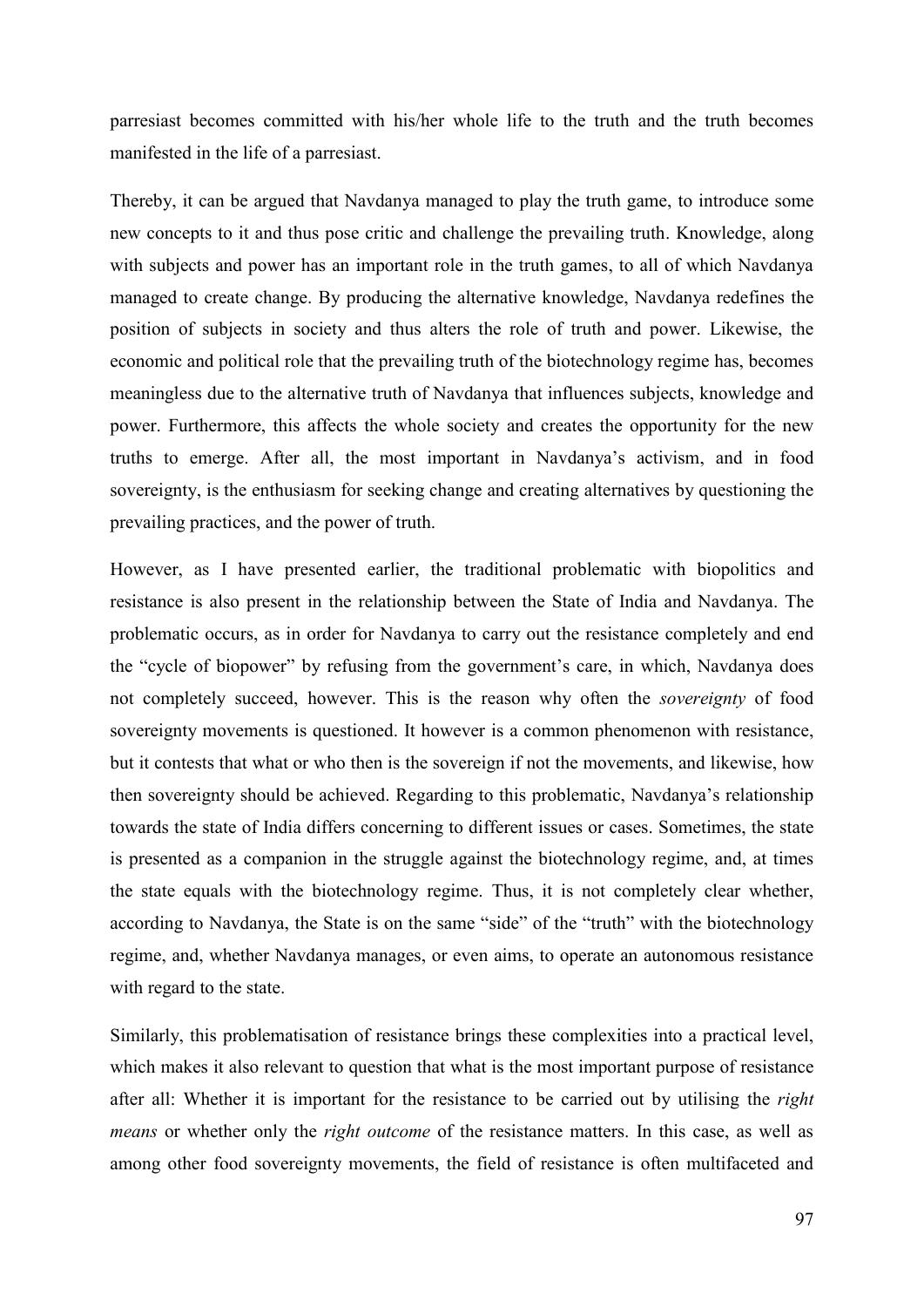social movements utilise several different methods and tactics to carry out the resistance. As well the movements often have to choose between two powers of governance the one that is "less evil" and then try to collaborate with it, or at least utilise its power to begin a greater change. This is also the case with Navdanya and it is evident how the resistance to biopower does not completely succeed according to the "rules". This problematic has often resulted in criticism towards Foucault and his narrowly defined notion of resistance.

Therefore, maybe resistance in the Global South cannot be considered in the same terms with the resistance movements in the Global North. Since, after all, as the concept of resistance is elaborated in the North, by a northern scholar, who as well has been criticised of being Eurocentric (See for example Seppälä, 2014, 93). This is why it is important to take into account that there can be new ways and approaches to consider and carry out resistance as well. For, there is the inequality and the segregation between the Global South and the North, which enforcement can be explained by the notions of the 'people' and the 'population', so, therefore, why not the notion of resistance could also be different in the Global South. Similarly the influence of the colonial history to this relationship should not be forgotten. Therefore, due to these separations and differences between the Global South and North, also the resistance practices as well as the general doing things differently in the Global South can be perceived as a way to challenge the practices of the Global North.

Therefore, Navdanya's resistance, and food sovereignty activism, in the context of the Global South can be better explained with Foucault's notion of counter-conduct, as well as with concepts of critical agency and autonomous resistance which were further elaborated from the concept of Foucault. The notion of critical agency, elaborated by Richmond, occurs as a local, small scale and, grass-roots level activism, which, however, has the potential to grow into a larger, worldwide movement, along with it cooperates with different actors that it sees can best advance its goals (Richmond 2011, 428, 432–433). Likewise Seppälä's notion of autonomous resistance can be seen representing the resistance of Navdanya. Autonomous resistance encourages the doing this differently, by creating new rules and new ways to participate and operate resistance, which thus will inspire in creating larger changes in society (Seppälä 2014, 96). Furthermore, the notion of autonomous resistance resembles the process of the creation of the new truths. Moreover, Prozorov's idea of counterproductivity can be utilised to describe Navdanya's resistance to the biotechnology regime but it also can be seen representing the final outcome that food sovereignty at its best can accomplish. The objective of counterproductivity, and food sovereignty, when considering in terms of resistance, is to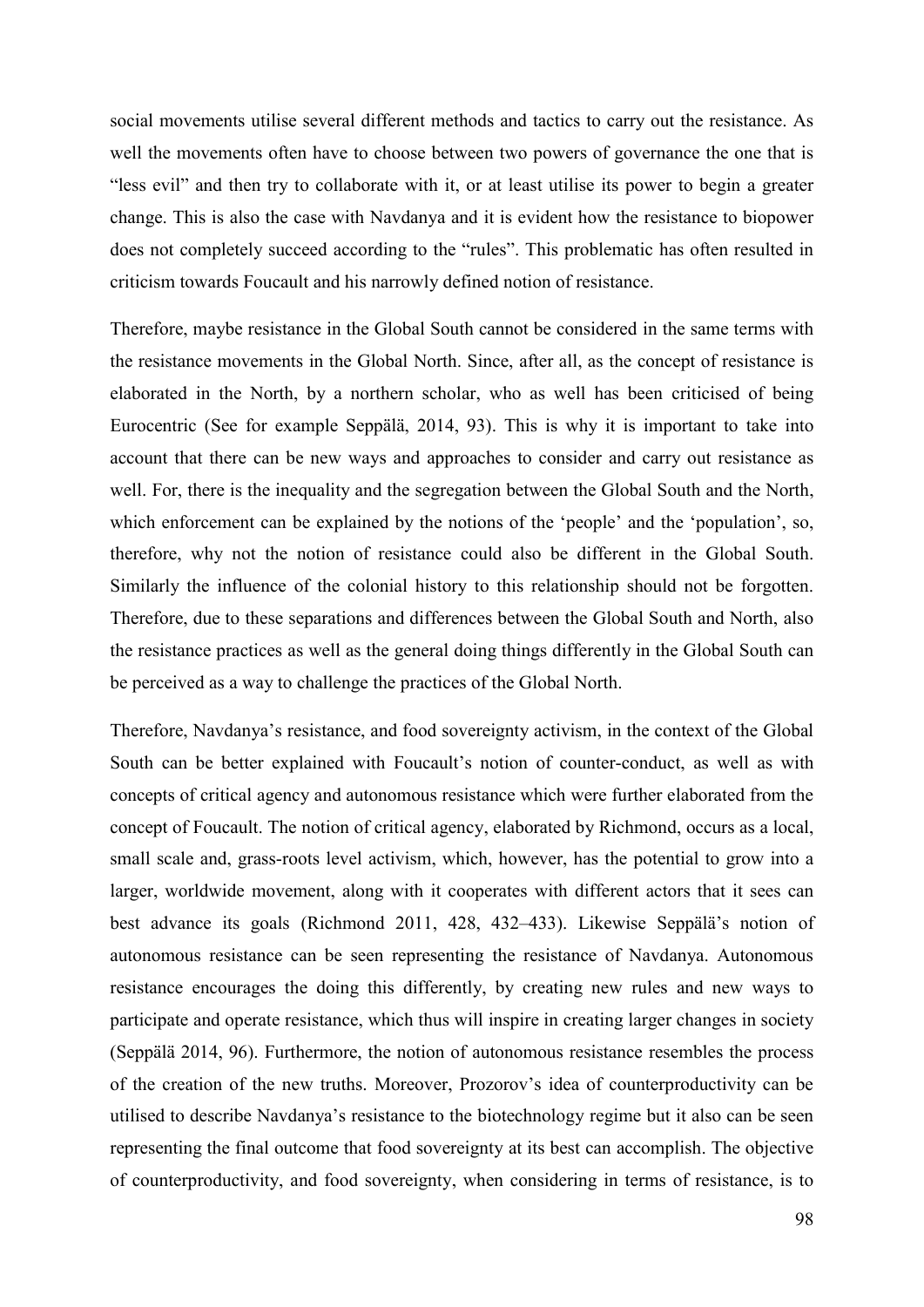make the power of biotechnology regime just to exist, without it having any significance, or, in other words, to make the power of the biotechnology regime "powerless" (Prozorov 2007, 76). Similarly, the implementation of the new truth of food sovereignty will make the truth of the biotechnology regime and its means of governance *only to exist* without having any meaning in the global food production. This also illustrates how food sovereignty movements have the possibility to expand their agency into an existence of a world-wide network, as the alternative that they provide, can make the power of the global, industrial food provision systems to just *be without having any significance*.

However, what needs to be remembered is that every truth, even the alternative truths utilised as a means of resistance, always benefit someone. However, the difference comes with the remark that every truth has the different mechanisms of power to ensure the functioning and implementation of the truths. But nevertheless, this also illustrates how power cannot be escaped – as it is everywhere – but also that the alternative truth of food sovereignty utilises certain type of power. Due to this complexity, it can also be questioned whether food sovereignty movements after all can be examined in terms of biopolitics as power seems to be everywhere and even resistance movements need to utilise it. But this, however, often is the case about resistance in the Global South – and India, as the movements often somehow (need to) collaborate with the state (Seppälä 2014, 89–90). Prozorov has also problematised this issue with escaping biopower, to which his answer is to diminish all power to sovereignty, where biopower does not exist. However, the weakening of all power can be considered as a utopia, since the disappearance of biopower would not present limitation of power but instead represent the final fulfilment of men's will to power, as all the power is gone. (Prozorov 2007, 77.)

Therefore, maybe food sovereignty should also be considered as a utopia of a "better future". Since, the truth of food sovereignty emphasises the importance of self-determination of people and self-governance of the commons according to which the sufficiency of food should be achieved without the influence of global market economy, or any other power to it. Since, food – and seeds – should not be considered as something to be used as a means of profit, as they are something belonging to everyone as a fundamental right, as everyone needs them in order to live. This also creates other difficulties for the consideration of food sovereignty in terms of biopolitics and resistance as the main goal of the movements after all is to ensure the well-being of people. And, a political practice is to be considered biopolitical as long as it is interested in caring and providing well-being (See for example: Prozorov 2007,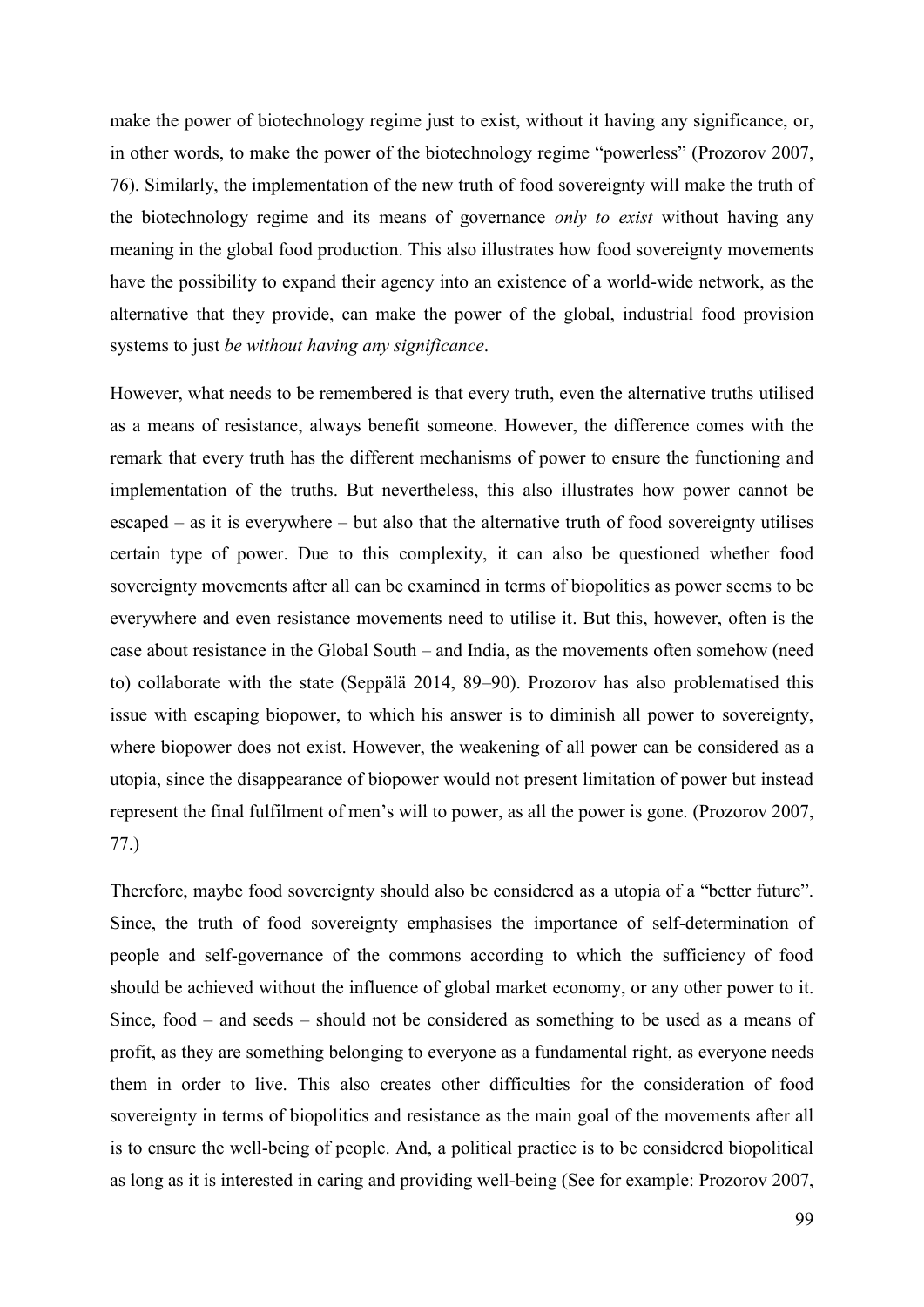66). However, this problematic can never be fully answered or "escaped" but it can only be recognised and accepted, since "- - movements can never be fully external to the forces and power relations they seek to counter" (Seppälä 2014, 98).

For the field of study of international relations, the topics of food sovereignty and the GMOs offer great opportunities for further research. The questions about privatisation of nature and the GMOs are gaining more and more visibility every day, as the attempts to extend this development of privatisation are getting more evident. For example, the most recent concerns, along with the issues of the GM seeds, have aroused due to the attempts to privatise groundwater supplies. These attempts of privatisation can have a huge effect on global politics as well as it can create great disputes over the privatised natural resources. Similarly with the issues of privatisation of nature, the question of food sovereignty has not yet been covered much in international relations, and especially not from the point of view of biopolitics. These topics offer a great scale of possibilities for further research both, in practical terms, and in philosophical discussions, for example about the right of creating ownerships over nature and life. Likewise, when considering Foucault's concepts of truth and power, I found them very little studied, especially when taking into account the importance and the fundamental nature of them, both in Foucault's work as well as in international relations in general. As well, when considering Foucault's, almost infamous, concept of resistance, the utilisation of the creation of the alternative truth as a means of resistance can provide a new point of view to the study of resistance, which is something at least I have not found to be done earlier. Therefore, I am arguing that this thesis managed to give important, new contributions to the older discussion of resistance by introducing a new twist to it by utilising the notions of truth and power. As well this thesis takes part to the possibly increasing discussions about food sovereignty to which it introduces new possibilities of approach in the upcoming research.

After all, what I see as the most important tasks of a food sovereignty movement is to pose criticism and present alternative truths regarding to the food production, but also to create alternatives that can actually work. These all are tasks in which I consider Navdanya having succeeded. However, the accessibility to the information shared by the food sovereignty movements can be questioned, since at least in India the new truth of food sovereignty is not known in a large scale yet. This is also why from the point of view of an Indian consumer, the main interest regarding to food is likely not whether food is produced in advance of gene technology or not. And this exactly illustrates why sharing the alternative information and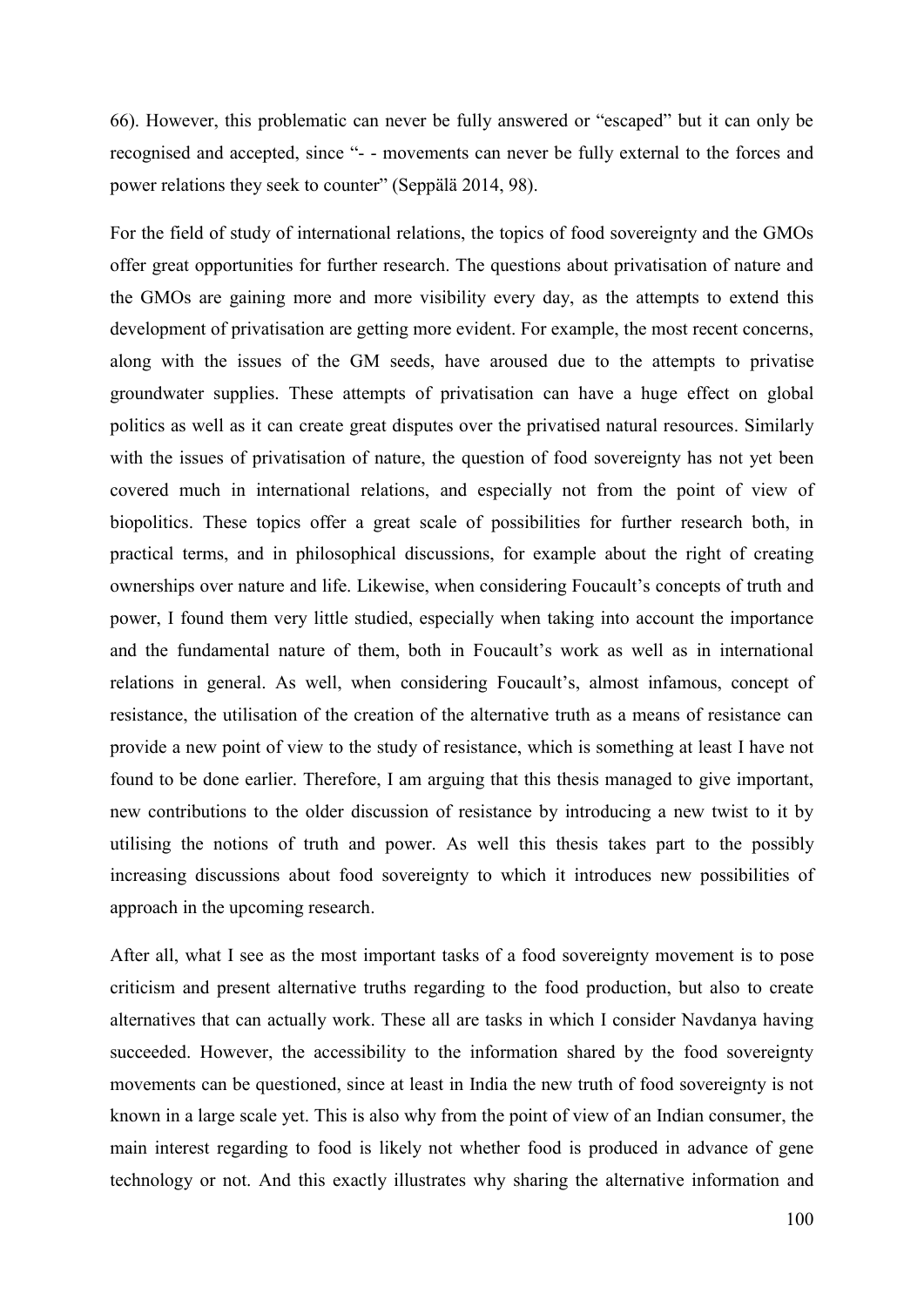making it known really matters, since it has the power to influence food production practices, and furthermore the lives of farmers, which again determines the type and quality of food we eat. This is why I perceive the work of food sovereignty movements and Navdanya important as they are the ones bringing these alternative truths to be known so that people would be interested in what they eat and, so that the farmers would not need to pay the unbearable high price for the cultivation of the GMOs. As a matter of fact, as I have presented earlier, the same type of resistance has already occurred in India when Satyagraha inspired by Gandhi took place and lead to the independence of India and marked an escape from another type of governance. Thus, the battle around the truth of the GMOs is important to bring known for as many people as possible, so that everyone can critically evaluate the truths and thus formulate their own truths about the GMOs.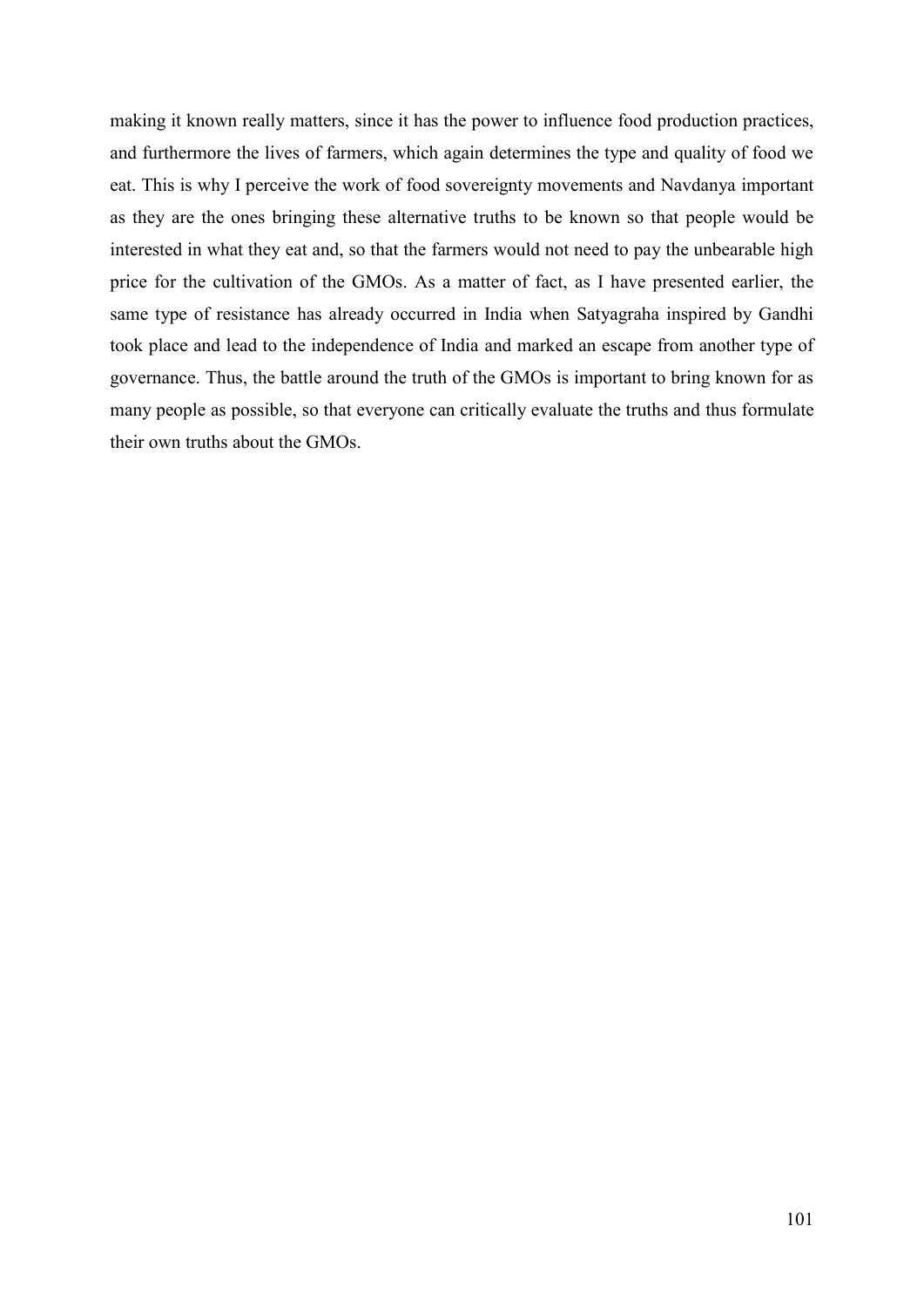# Bibliography

### *Research material*

All the material is produced by Navdanya and is last checked at  $9<sup>th</sup>$  of March, 2015.

Earth democracy (7.2.2015) *EARTH DEMOCRACY course at Navdanya – Earth University*. http://www.navdanya.org/blog/?p=1953.

Corporate fiction (7.1.2015) *Corporate fiction*. http://www.navdanya.org/blog/?p=1899.

Killing the messengers (17.12.2014) *Killing the messengers: How the GMO industry responds to critics (and how we push back)*. http://www.navdanya.org/blog/?p=1852.

Setting the record straight on GMOs (10.12.2014) *Setting the record straight on GMOs*. http://www.navdanya.org/blog/?p=1821.

Safety in diversity (12.9.2014) *Safety in diversity*. http://www.navdanya.org/blog/?p=1564.

Seeds of slavery (31.8.2014) *Seeds of slavery*. http://www.navdanya.org/blog/?p=1560.

Seeds of truth (26.8.2014) *Seeds of truth – A response to The New Yorker*. http://www.navdanya.org/blog/?p=1549.

The Galileo syndrome? (8.8.2014) *The Galileo syndrome?*. http://www.navdanya.org/blog/?p=1538.

Fine print of the food wars (16.7.2014) *Fine print of the food wars*. http://www.navdanya.org/blog/?p=1521.

Generously motivated (18.6.2014) *Generously motivated*. http://www.navdanya.org/blog/?p=1457.

Foreign hand in the IB report? (18.6.2014) *Foreign hand in the IB report? Joint statement from Vandana Shiva, Aruna Rodrigues & Kavitha Kuruganti*. http://www.navdanya.org/blog/?p=1455.

We are the soil (24.5.2014) *We are the soil*. http://www.navdanya.org/blog/?p=1316.

Seeds of freedom (23.4.2014) *Seeds of freedom*. http://www.navdanya.org/blog/?p=1238.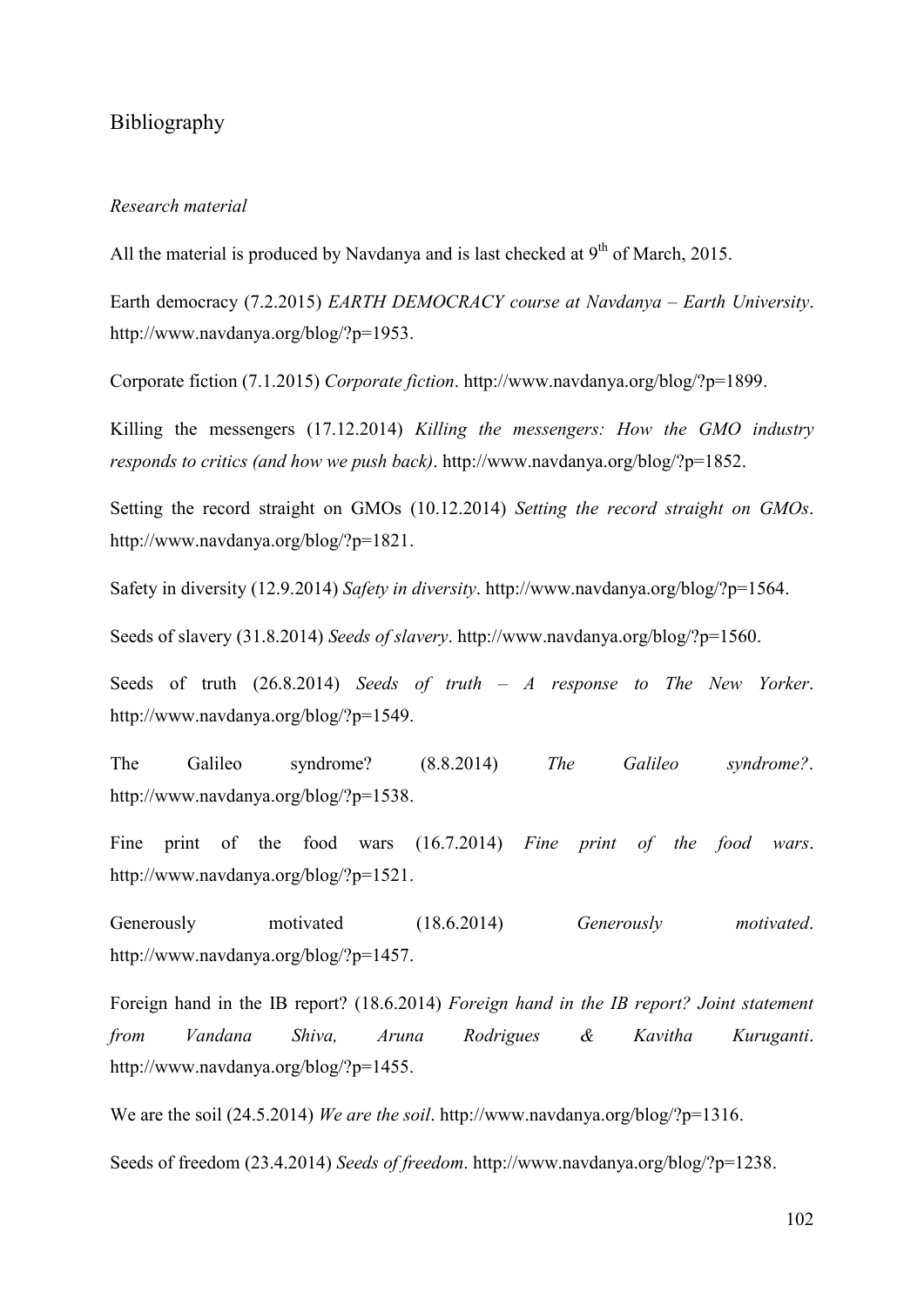Women ecowarriors (27.3.2014) *Women ecowarriors*. http://www.navdanya.org/blog/?p=1117.

GMO: The biggest food con (30.1.2014) *GMO: The biggest food con*. http://www.navdanya.org/blog/?p=828.

Golden rice (12.1.2014) *Golden rice: Myth, not a miracle*. http://www.navdanya.org/blog/?p=775.

What is freedom (12.11.2013) *What is freedom*. http://www.navdanya.org/blog/?p=731.

Response to India's agricultural minister on GMOs (27.3.2013) *Response to India's agricultural minister on GMOs.* http://www.navdanya.org/blog/?p=725.

Science and democracy (1.4.2012) *Science and democracy*. http://www.navdanya.org/blog/?p=642.

Green greed (4.3.2012) *Green greed: Dr Vandana Shiva's February column on the Asian Age*. http://www.navdanya.org/blog/?p=636.

Create food democracy (20.2.2012) *Create food democracy: Occupy the food system*. http://www.navdanya.org/blog/?p=632.

No therapy in retail (8.1.2012) *No therapy in retail*. http://www.navdanya.org/blog/?p=619.

Food politics (29.11.2011) *Food politics: How the present National Food Security Bill will deepen food insecurity*. http://www.navdanya.org/blog/?p=616.

The 99 per cent (10.11.2011) *"The 99 per cent" Dr Vandana Shiva's latest article on the Asian Age*. http://www.navdanya.org/blog/?p=611.

Seeds of injustice (22.9.2011) *Seeds of injustice: Dr Vandana Shiva's latest article on the Asian Age*. http://www.navdanya.org/blog/?p=585.

How green is our economy? (22.9.2011) *How green is our economy?*. http://www.navdanya.org/blog/?p=583.

The great seed robbery (2.5.2011) *The great seed robbery: Dr Shiva's latest article on the Asian Age*. http://www.navdanya.org/blog/?p=560.

Hunger, by design (3.3.2011) *Hunger, by design*. http://www.navdanya.org/blog/?p=546.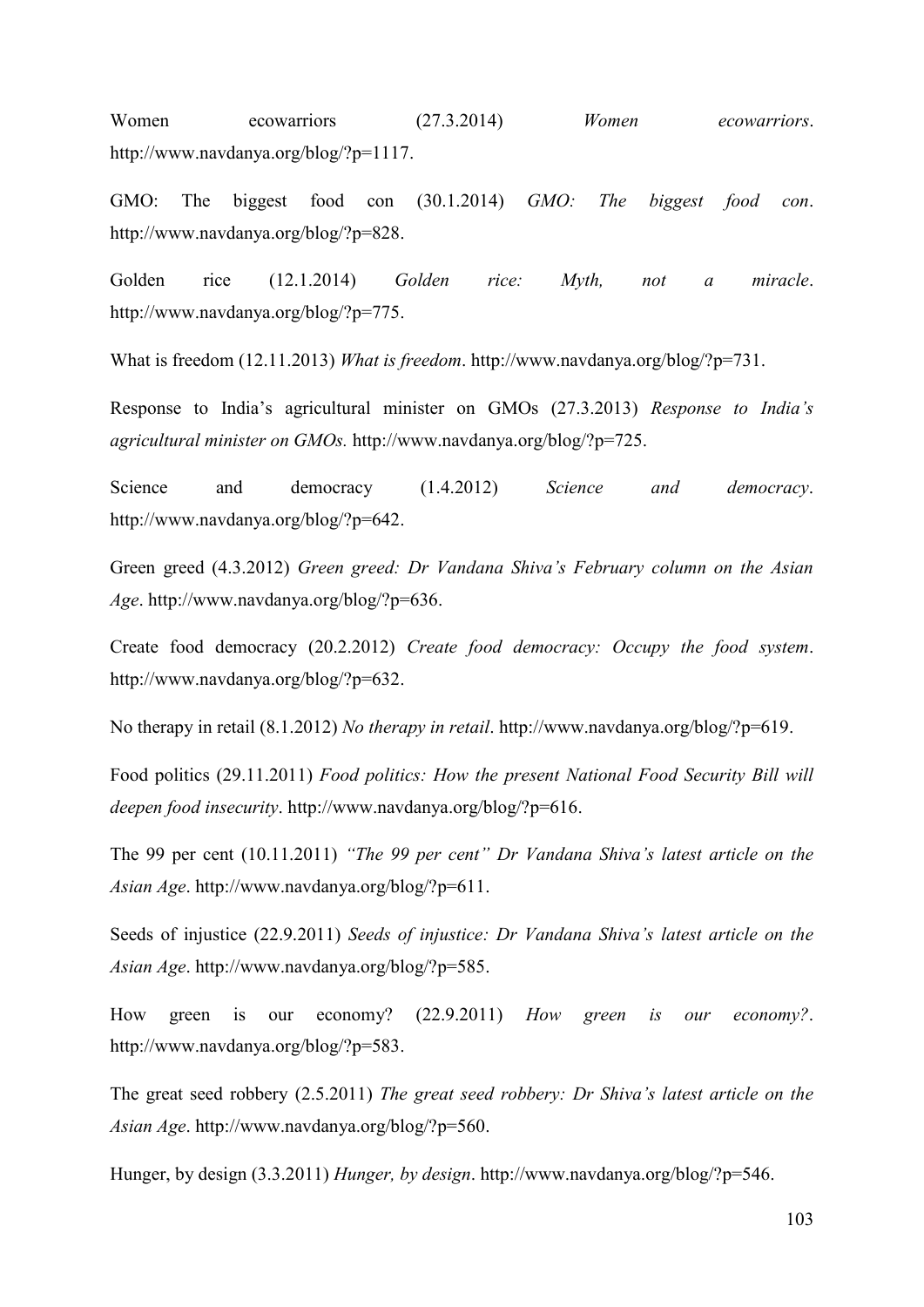Seminar on Health per Acre (25.2.2011) *Seminar on Health per Acre – Organic solutions to hunger*. http://www.navdanya.org/blog/?p=542.

Seedy deals (18.2.2011) *Seedy deals*. http://www.navdanya.org/blog/?p=540.

GMOs (7.1.2011) *GMOs: Myths, falsehoods, superstitions*. http://www.navdanya.org/blog/?p=508.

Ban Bt crops (9.3.2010) *Ban Bt crops*. http://www.navdanya.org/blog/?p=227.

Navdanya announces international GMO conference in New Delhi (10.2.2010) *Navdanya announces international GMO conference in New Delhi*. http://www.navdanya.org/blog/?p=166.

#### *Literature*

Al Jazeera (27.5.2015) *India cracks down on Greenpeace and foreign NGOs.* http://www.aljazeera.com/news/2015/05/india-cracks-greenpeace-foreign-ngo-150526102622208.html. Last checked 4.6.2015.

Bennett, Tony (2003) Culture and Governmentality. In Bratich, Jack Z., Jeremy Packer & Cameron McCarthy (eds.) *Foucault, cultural studies, and governmentality*. New York: State University of New York Press, 47–63.

Blue, Gwendolyn (2009) On the politics and possibilities of locavores: situating food sovereignty in the turn from government to governance. *Politics and culture*, Special issue on food (and) sovereignty, 2009/2, 68–79.

Boyer, Jefferson (2010) Food Security, food sovereignty, and local challenges for transnational agrarian movements: the Honduras case. *Journal of Peasant Studies* 37:2, 319– 351.

Bratich, Jack Z. (2003) Making politics reasonable: Conspiracism, subjectification, and governing trough styles of thought. In Bratich, Jack Z., Jeremy Packer & Cameron McCarthy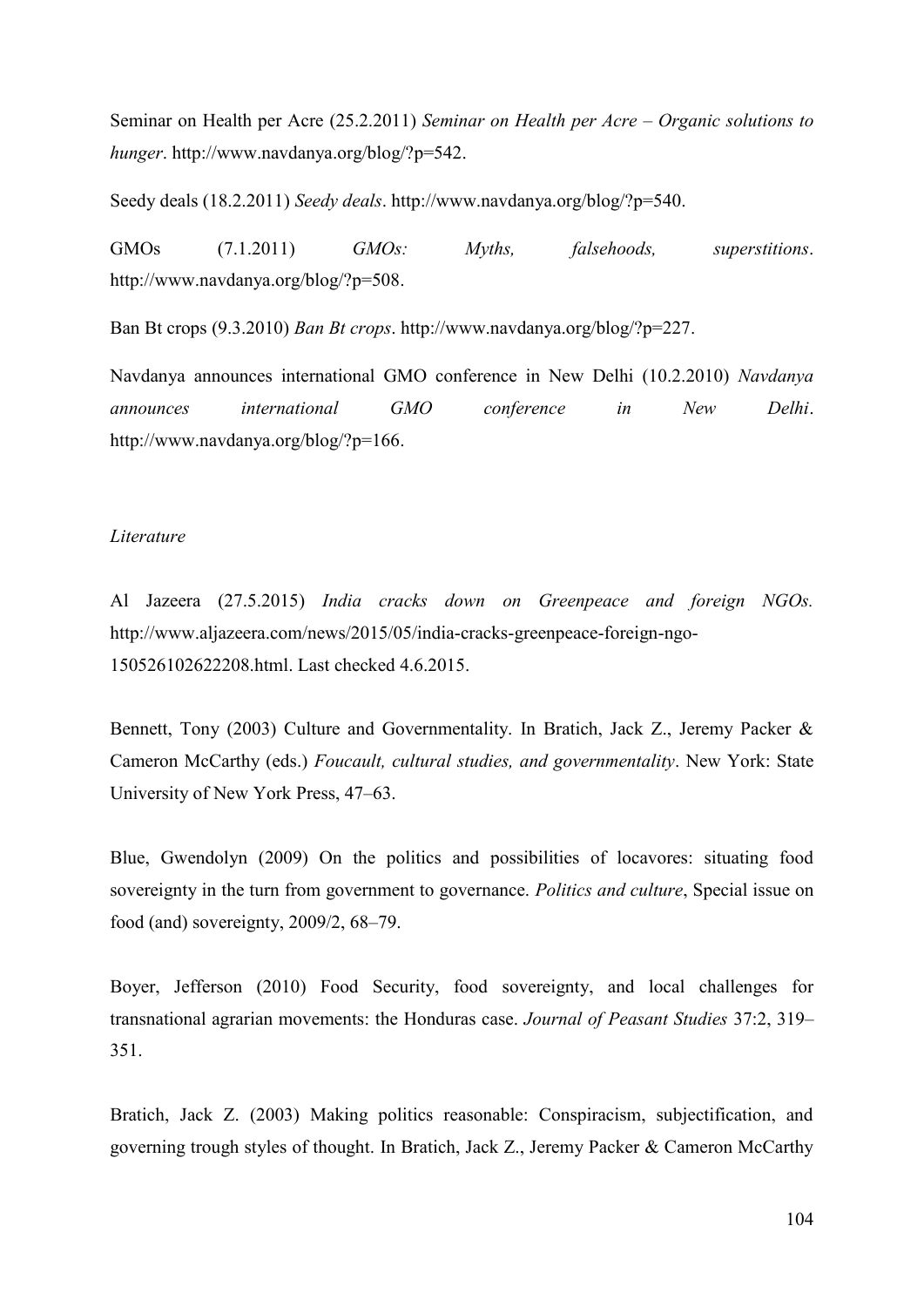(eds.) *Foucault, cultural studies, and governmentality*. New York: State University of New York Press, 67–100.

Burnett, Kim (2014) Trouble in the fields: Fair trade and food sovereignty responses to governance opportunities after food crisis. *Geopolitics* 19:2, 351–376.

Carolan, Michael S. (2010) The mutability of biotechnology patents: From unwieldy products of nature to independent 'object/s'. *Theory Culture Society* 27:1, 110–129.

Clifford, Michael (2001) *Political genealogy after Foucault: Savage identities*. New York and London: Routledge.

Conway, Janet M. (2015) *The Nyéléni Effect: Alliances for food sovereignty and the remaking of feminism in the World March of Women*. Conference paper for Gender, Development and Resistance International Workshop, University of Lapland, Rovaniemi, Finland. 7.–8. of June, 2015.

Dillon, Michael & Luis Lobo-Guerrero (2009) The biopolitical imaginary of species-being. *Theory, culture & society* 26:1, 1–23.

Forum for Food Sovereignty (2007) *Declaration of Nyéléni*. http://nyeleni.org/spip.php?article290 (Last checked 15.12.2014).

Foucault, Michel (2010) *The government of self and others: Lectures at the Collège de France 1982–1983*. New York: Palgrave MacMillan.

Foucault, Michel (2008) *The birth of biopolitics: Lectures at the Collège de France 1978– 1979*. New York: Palgrave MacMillan.

Foucault, Michel (2007a) *Security, territory, population: Lectures at the Collège de France 1977*–*1978*. New York: Palgrave MacMillan.

Foucault, Michel (2007b) What is critique? In Sylvère Lotringer (ed.) *The politics of truth*. Semiotext(e), 41–81.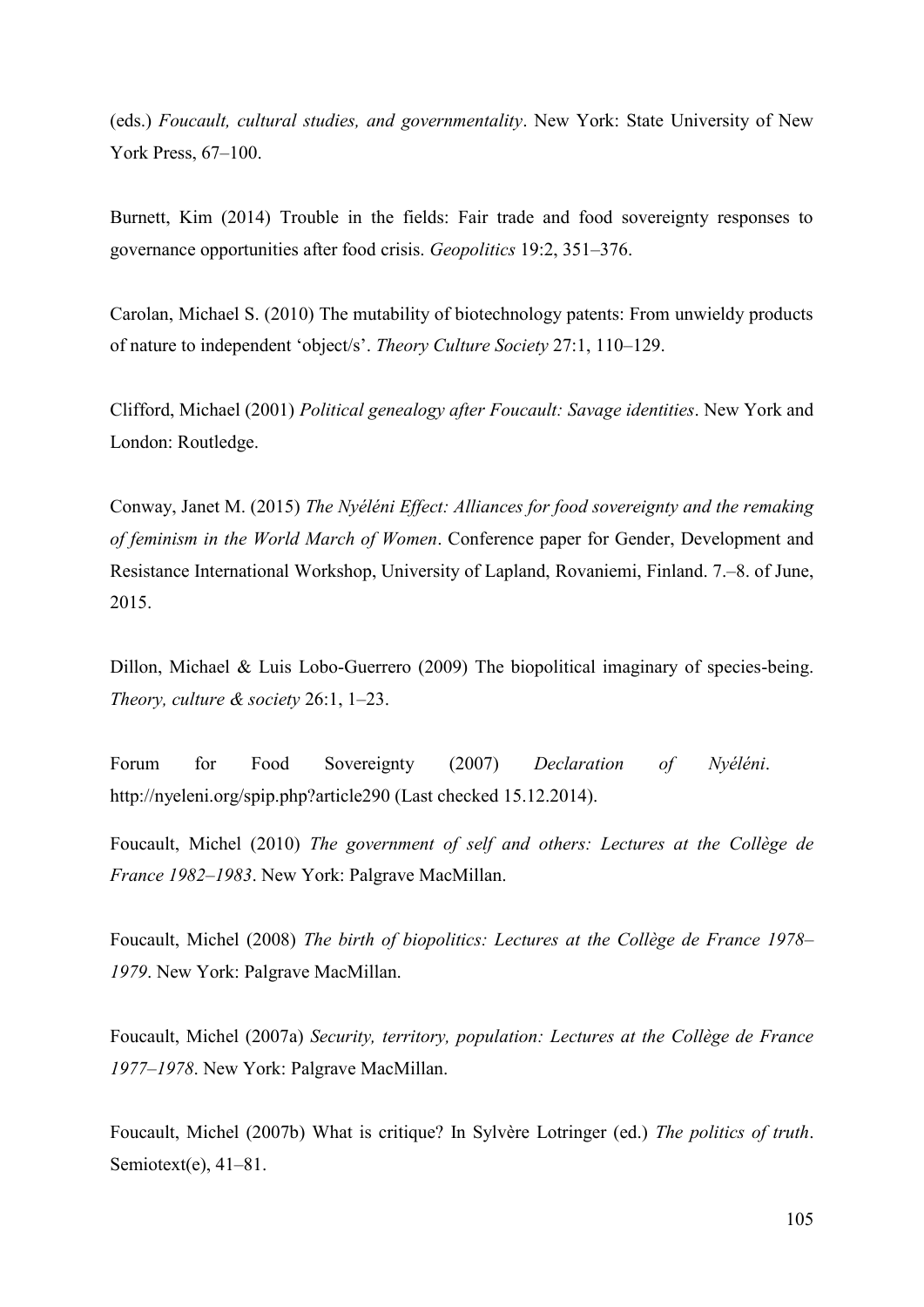Foucault, Michel (2003) *Society must be defended: Lectures at the Collège de France 1975*– *1976*. New York: Picador.

Foucault, Michel (2001) *Fearless speech*. Joseph Pearson (ed.). Los Angeles: Semiotext(e).

Foucault, Michel (2000) *Power: The essential works of Foucault, 1954*–*1984, vol. 3*. James D. Faubion (ed.). New York: The New Press.

Foucault, Michel (1997) *Ethics: Subjectivity and truth. The essential works of Foucault, 1954–1984, vol. 1*. Paul Rabinow (ed.). New York: The New Press.

Foucault, Michel (1990/1976) *The history of sexuality: Volume 1: An introduction*. London: Penguin Books.

Foucault, Michel (1980) Two Lectures. In Colin Cordon (ed.) *Power/Knowledge: Selected Interviews and Other Writings 1972–1977*. New York: Pantheon Books, 78–108.

Foucault, Michel (1972) *The archaeology of knowledge*. Bristol: Tavistock Publications. Gandhi Research Foundation. *Ganhiji and Satyagrah*. http://www.gandhifoundation.net/about%20gandhi6.htm. (Last checked 3.6.2015.)

Hansson, Stina & Sofie Hellberg (2015) Power, freedom and the agency of being governed. In Hansson, Stina, Sofie Hellberg & Maria Stern (eds.) *Studying the agency of being governed*. New York: Routledge.

IFPRI, International Food Policy Research Institute (2002) *Green revolution: Curse or blessing?*. Washington: Future harvest center. http://www.ifpri.org/sites/default/files/publications/ib11.pdf. Last checked 17.5.2015.

International Crops research Institute for the Semi-Arid Tropics (21.6.2014) *'One Agriculture-One Science': New partnership to revitalize global agricultural education*. http://www.icrisat.org/newsroom/news-releases/icrisat-pr-2014-media22.htm. Last checked 7.5.2015.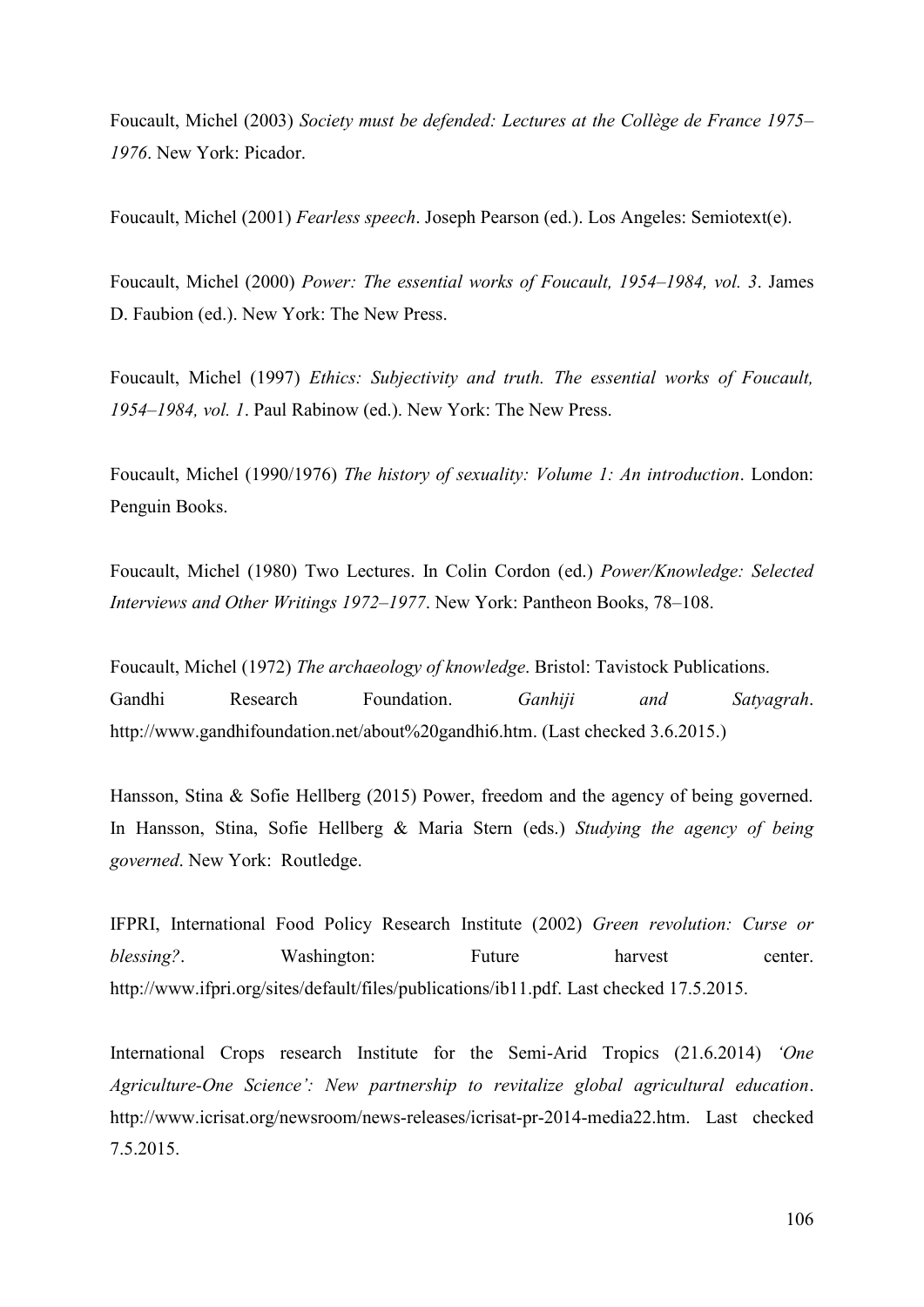Kloppenburgh, Jack Ralph Jr. (2004/1988) *First the seed: The Political economy of plant biotechnology*. Second edition. Wisconsin: The University of Wisconsin Press.

Lee, Richard (2007) Food security and food sovereignty. *Centre for rural economy discussion paper series no. 11.* Centre for rural economy: University of Newcastle upon Tyne.

Leiss, William (2001) *In the Chamber of Risks: Understanding Risk Controversies*. Montreal & Kingston: McGill University Press.

Lemke, Thomas (2001) 'The birth of biopolitics': Michel Foucault's lecture at the Collège de France on neo-liberal governemntality. *Economy and Society*, 30:2, 190–207.

Loots, Lliane (2007) Women, food and biopolitics: Gender debates for southern Africa. *Agenda: Empowering women for gender equality* 21:73, 79–91.

Mazhar, Farhad, Daniel Buckles, P. V. Sathees & Farida Akhter (2007) *Food sovereignty and uncultivated biodiversity in South Asia: Essays on the poverty of food policy and the wealth of the social landscape.* New Delhi: Academic Foundation.

Medina, José (2011) Toward a Foucaultian epistemology of resistance: counter-memory, epistemic friction, and *guerrilla* pluralism. *Foucault studies*, no. 12, 9–35.

McAfee, Kathleen (2003) Biotech battles: Plants, power and intellectual property in the new global governance regimes. In Schurman, Rachel A. & Dennis Doyle Takahashi Kelso (eds.) *Engineering trouble: Biotechnology and its discontents*. London: University of California Press, 174–194.

McMichael, Philip (2007) Reframing development: global peasant movements and the new agrarian guestion. *Revista Nera*, 10:10, 27–40.

McMichael, Philip (2000) The power of food. *Agriculture and Human Values*. 17, 21–33.

Nally, David (2011) The biopolitics of food provisioning. *Transactions of the Institute of British Geographers*, 36. 37–53.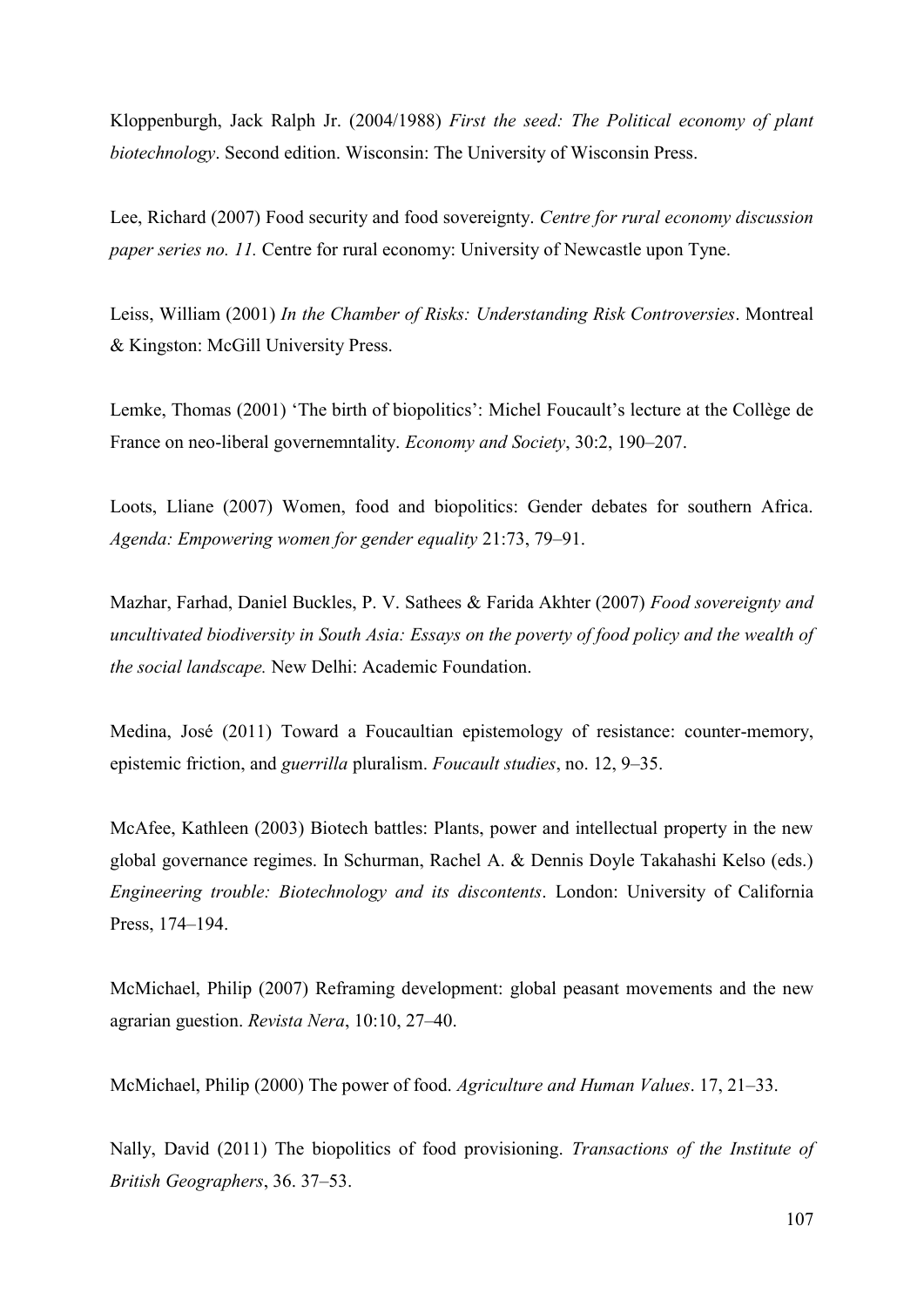Odysseos, Louiza (2011) Governing dissent in the Central Kalahari Game Reserve: 'Development', governmentality, and subjectification amongst Botswana's Bushmen. *Globalizations*, 8:4, 439–455.

Oksala, Johanna (2013) Neoliberalism and biopolitical governmentality. In Nilsson, Jacob & Sven-Olov Wallenstein (eds.) *Foucault, biopolitics and governmentality*. Södertörn philosophical studies 14. Huddinge: Södertörn University.

Prozorov, Sergei (2007) The unrequited love of power: Biopolitical investment and refusal of care. *Foucault studies*, No. 4, 53–77.

Reid, Julian (2013) Interrogating the neoliberal biopolitics of the sustainable developmentresilience nexus. In Mezzadra, Sandro et.al. (eds.) *The biopolitics of development: Reading Michel Foucault in the postcolonial present*. New Delhi, Heidelberg, New York, Dordrecht & London: Springer, 107–122.

Richmond, Oliver P. (2011) Critical agency, resistance and post-colonial civil society. *Cooperation and Conflict* 46:4, 419–440.

Rosenow, Doerthe (2012) Dancing life into being: Genetics, resilience and the challenge of complexity theory. *Security Dialogue* 43:6, 531–547.

Drescher, Axel W., Petra Jacobi & Joerg Amend/ RUAF Foundation (2014) Urban agriculture, a response to crisis?. *UA Magazine*, Maiden issue. http://www.ruaf.org/sites/default/files/Urban%20food%20security%20- %20UA%20response%20to%20crisis.pdf. Last checked 15.7.2015.

Schurman, Rachel A. & William A. Munro (2003) Making biotech history: Social resistance to agricultural biotechnology and the future of the biotechnology industry. In Schurman, Rachel A. & Dennis Doyle Takahashi Kelso (eds.) *Engineering trouble: Biotechnology and its discontents*. London: University of California Press, 111–129.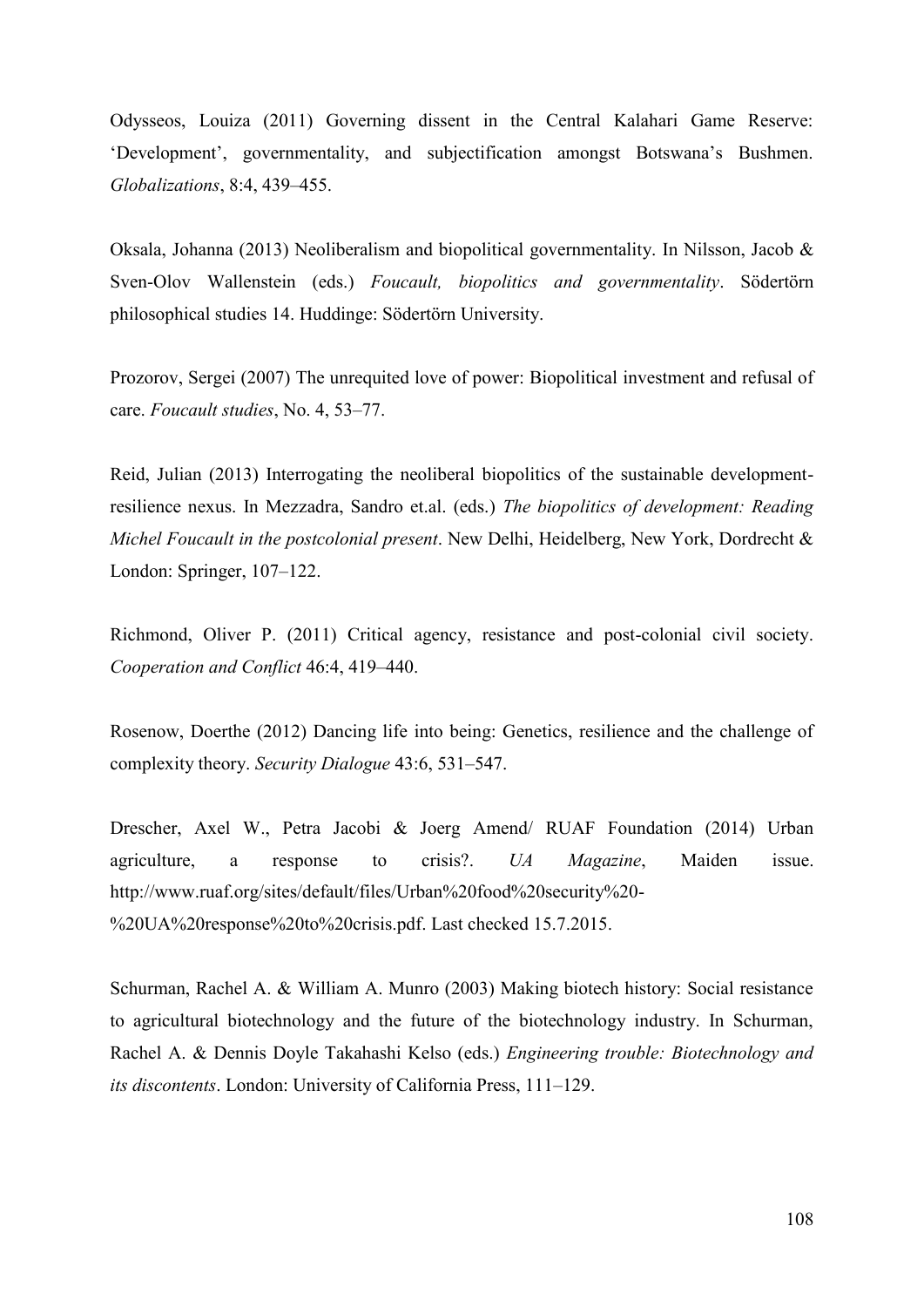Selmeczi, Anna (2014) Dis/placing political illiteracy: the politics of intellectual equality in a South African shack-dwellers' movement. *Interface: a journal for and about social movements*, 6:1, 230–365.

Seppälä, Tiina (2014) Biopolitics, resistance and the neoliberal development paradigm. *Journal für Entwicklungspolitik (JEP), Austrian Journal of Development Studies*, Special Issue 'Rethinking Resistance in Development Studies, 30:1, 88–103.

Smart, Barry (1986) The politics of truth and the problem of hegemony. In David Hoy (ed.) *Foucault: A critical reader*. Oxford: Blackwell publications, 157–173.

Sommerville, Melanie, James Essex & Philippe Le Billon (2014) The 'Global food crisis' and the geopolitics of food security. *Geopolitics*, 19:2, 239–265.

Taylor, Dianna (2013) Resisting the subject: A Feminist-Foucauldian approach to countering sexual violence. *Foucault Studies*, No. 16, Special issue: Foucault and feminism, 88–103.

## Terra nullius extension and the contract of the contract of the contract of the nullius nullius nullius of the contract of the contract of the contract of the contract of the contract of the contract of the contract of the

http://homepages.gac.edu/~lwren/AmericanIdentititesArt%20folder/AmericanIdentititesArt/T erra%20Nullius.html. Last checked 26.6.2015.

The New York Times (13.5.2013) *Supreme Court Supports Monsanto in Seed-Replication case*. http://www.nytimes.com/2013/05/14/business/monsanto-victorious-in-genetic-seedcase.html?  $r=0$ . Last checked 14.5.2015.

Trading Economics (2015) *Rural population (% of total population) in India*. http://www.tradingeconomics.com/india/rural-population-percent-of-total-population-wbdata.html. Last checked 10.10.2015.

Tuomi, Jouni & Anneli Sarajärvi (2011) *Laadullinen tutkimus ja sisällönanalyysi*. Helsinki: Tammi.

Weir, Lorna (2008) The concept of truth regime. *Canadian journal of sociology / Cahiers Canadiens de sosiologie*, 33:2, 367–389.